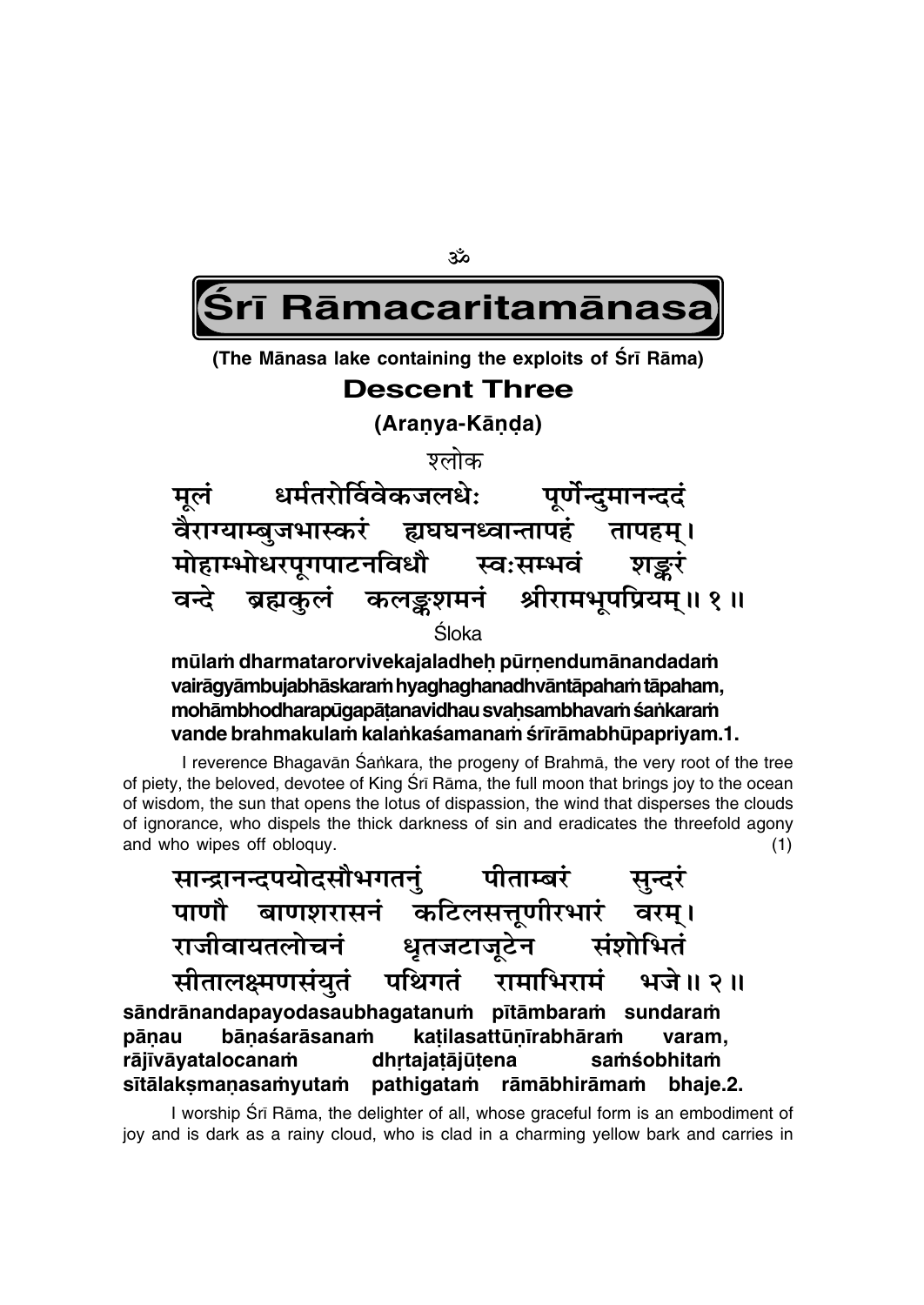His hands a bow and an arrow who has a beautiful, shining and well-equipped quiver fastened to His waist and has a pair of large lotus eyes, who is adorned with a tuft of matted locks on His head and who is seen journeying with Sītā and Laksmana.  $(2)$ 

## सो०-उमा राम गुन गूढ़ पंडित मुनि पावहिं बिरति। पावहिं मोह बिमूढ़ जे हरि बिमुख न धर्म रति॥

### So.: umā rāma guna gūRha pamdita muni pāvahi birati, pāvahi moha bimūRha je hari bimukha na dharma rati.

Śrī Rāma's virtues, Umā (Pārvatī), are mysterious. The sages as well as learned men develop dispassion (when they appreciate them); while the deluded fools who are hostile to Srī Hari and have no love for piety get bewildered to hear of them.

- चौ०— **प**र भरत प्रीति मैं गाई। मति नर अनुरूप सहाई ॥ अनुप अब प्रभु चरित सुनहु अति पावन । करत जे बन सुर नर मुनि भावन ॥ १ ॥ कुसुम सुहाए। निज कर भूषन राम बनाए॥ बार चनि एक सादर। बैठे फटिक सिला पर संदर॥२॥ सीतहि पहिराए प्रभु सरपति धरि बायस बेषा। सठ चाहत रघुपति बल देखा॥ सत जिमि पिपीलिका थाहा । महा मंदमति सागर पावन चाहा ॥ ३ ॥ चोंच हति सीता चरन भागा । मुढ मंदमति कारन कागा।। रुधिर रघनायक जाना । सींक चला धनुष सायक संधाना॥ ४॥
- Cau.: pura nara bharata prīti mai gāī, mati anurūpa anūpa suhāī. aba prabhu carita sunahu ati pāvana, karata je bana sura nara muni bhāvana.1. eka bāra cuni kusuma suhāe, nija kara bhūsana rāma banāe. sādara, baithe phatika silā para sumdara.2. sītahi pahirāe prabhu surapati suta dhari bāyasa besā, satha cāhata raghupati bala dekhā. jimi pipīlikā sāgara thāhā, mahā mamdamati pāvana cāhā.3. hati bhāgā, mūRha mamdamati kārana kāgā. sītā carana comca rudhira raghunāyaka jānā, sīmka dhanuṣa sāyaka samdhānā.4. calā

I have portrayed to the best of my ability the incomparable and charming affection (for Sri Rāma) of the citizens (of Ayodhyā) as well as of Bharata. Now hear of the all-holy exploits of the Lord, that He wrought in the forest to the delight of gods, men and sages. On one ocasion Srī Rāma culled lovely flowers and made with His own hands a number of ornaments, with which He fondly decked Sita and sat with Her on a beautiful rock of crystal. The foolish son of Indra (the lord of celestials) took the form of a crow and wanted to test the might of Sri Rama (the Lord of Raghus) even as the most dull-witted ant would sound the depths of the ocean. The stupid fool, who had disguised himself as a crow with a sinister motive, bit Sītā in the foot with his beak and flew away. The Lord of Raghus came to know it only when blood ran from Her foot, and fitted a shaft of reed to His bow.  $(1-4)$ 

को॰– अति कृपाल रघुनायक सदा दीन पर नेह। ता सन आइ कीन्ह छलु मूरख अवगुन गेह॥१॥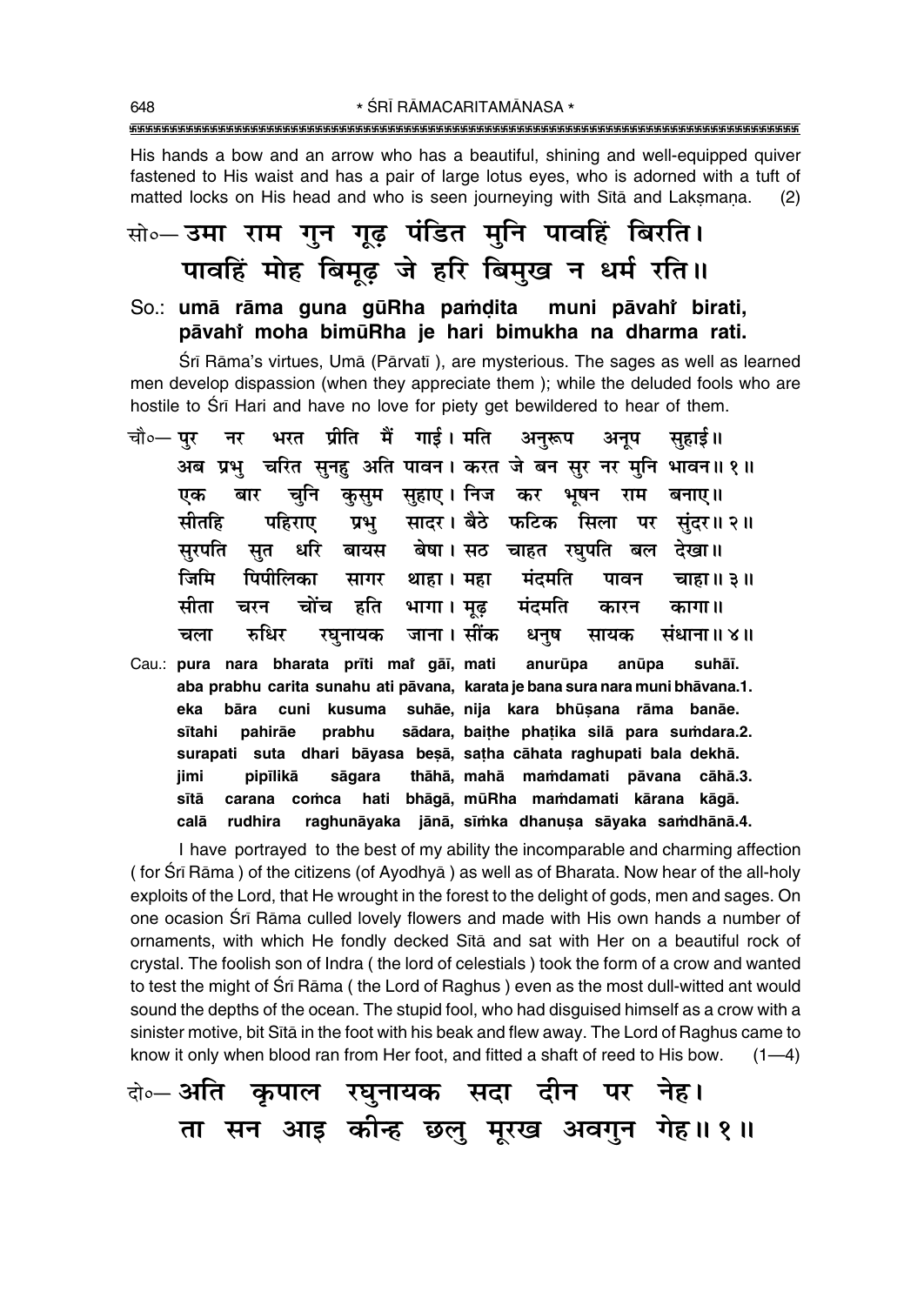#### $Do:$  ati krpāla raghunāyaka sadā dīna para neha, kīnha chalu mūrakha tā sana āi avaguna qeha.1.

The Lord of Raghus is extremely compassionate and is always fond of the meek. But the mischievous fool came and played a trick even with Him.  $(1)$ 

- चौ०— प्रेरित ਸ਼ੰਭ ब्रह्मसर धावा। चला भाजि बायस भय पावा॥ धरि निज रूप गयउ पित् पाहीं। राम बिमख राखा तेहि नाहीं॥१॥ निरास त्रासा। जथा चक्र भय रिषि दर्बासा॥ भा उपजी मन लोका। फिरा श्रमित ब्याकुल भय सोका॥२॥ ब्रह्मधाम सिवपुर सब ओही। राखि को सकइ राम कर द्रोही॥ काहँ बैठन न कहा पितु समन समाना। सुधा होइ बिष सुनु हरिजाना॥३॥ मात् मृत्यु मित्र करइ सत रिप् कै करनी।ता कहँ बिब्धनदी बैतरनी॥ ताहि अनलहु ते ताता । जो रघुबीर बिमुख सुनु भ्राता ॥४॥ जग सब जयंता। लागि दया कोमल चित संता॥ देखा बिकल नारद पहिं ताही। कहेसि पकारि प्रनत हित पाही॥५॥ राम पठवा तूरत सभय गहेसि पद जाई। त्राहि त्राहि रघराई॥ दयाल आतर अतलित प्रभताई। मैं मतिमंद जानि नहिं पाई॥६॥ अतलित बल कत कर्म जनित फल पायउँ। अब प्रभ पाहि सरन तकि आयउँ॥ निज सनि आरत बानी । एकनयन करि भवानी॥ ७॥ कपाल अति तजा
- Cau.: prerita mamtra brahmasara dhāvā, calā bhāji bāyasa bhaya pāvā. dhari nija rūpa gayau pitu pāhi, rāma bimukha rākhā tehi nāhi.1. bhā nirāsa upajī mana trāsā, jathā cakra bhaya risi durbāsā. brahmadhāma sivapura saba lokā, phirā śramita byākula bhaya sokā.2. kāhū ohī, rākhi ko sakai rāma kara drohī. baithana kahā na mātu mrtyu pitu samana samānā, sudhā hoi bisa sunu harijānā.3. mitra karai sata ripu kai karanī, tā bibudhanadī baitaranī. kahå saba iagu tāhi analahu te tātā, jo raghubīra bimukha sunu bhrātā.4. nārada dekhā bikala jayamtā, lāgi davā komala cita samtā. rāma pahi tāhī, kahesi pukāri pranata hita pāhī.5. pathavā turata ātura sabhaya gāhesi pada jāī, trāhi trāhi dayāla raghurāī. atulita bala atulita prabhutāi, mai matimamda jāni nahr pāi.6. nija krta karma janita phala pāyaů, aba prabhu pāhi sarana taki āyaů. ārata bānī, ekanayana suni krpāla ati kari taiā bhavānī.7.

Winged with a spell, the shaft presided over by Brahma\* sped forth and the crow in terror took to flight. Indra's son now assumed his own form and approached his father.

<sup>\*</sup> Our scriptures mention a number of missiles each presided over by a particular deity and varying in its potency according to the god by whom it is presided over and which can be invoked on any earthly weapon by means of spells. For instance we hear of an Agni-Astra (presided over by the fire-god), a Vāyavyāstra (presided over by the wind-god), Parjanyāstra (presided over by the rain-god). Pāśupatāstra (presided over by Lord Śiva) and Nārāyanāstra (presided over by Bhagavān Nārāyana) and so on. The Agni-Astra, when discharged, rains volleys of fire; the Vāyavyāstra lets loose strong winds; the Parjanyāstra releases clouds with showers and so on. It is unfortunate that the knowledge of this science, which was evidenced till the end of Dvāpara, has become extinct now.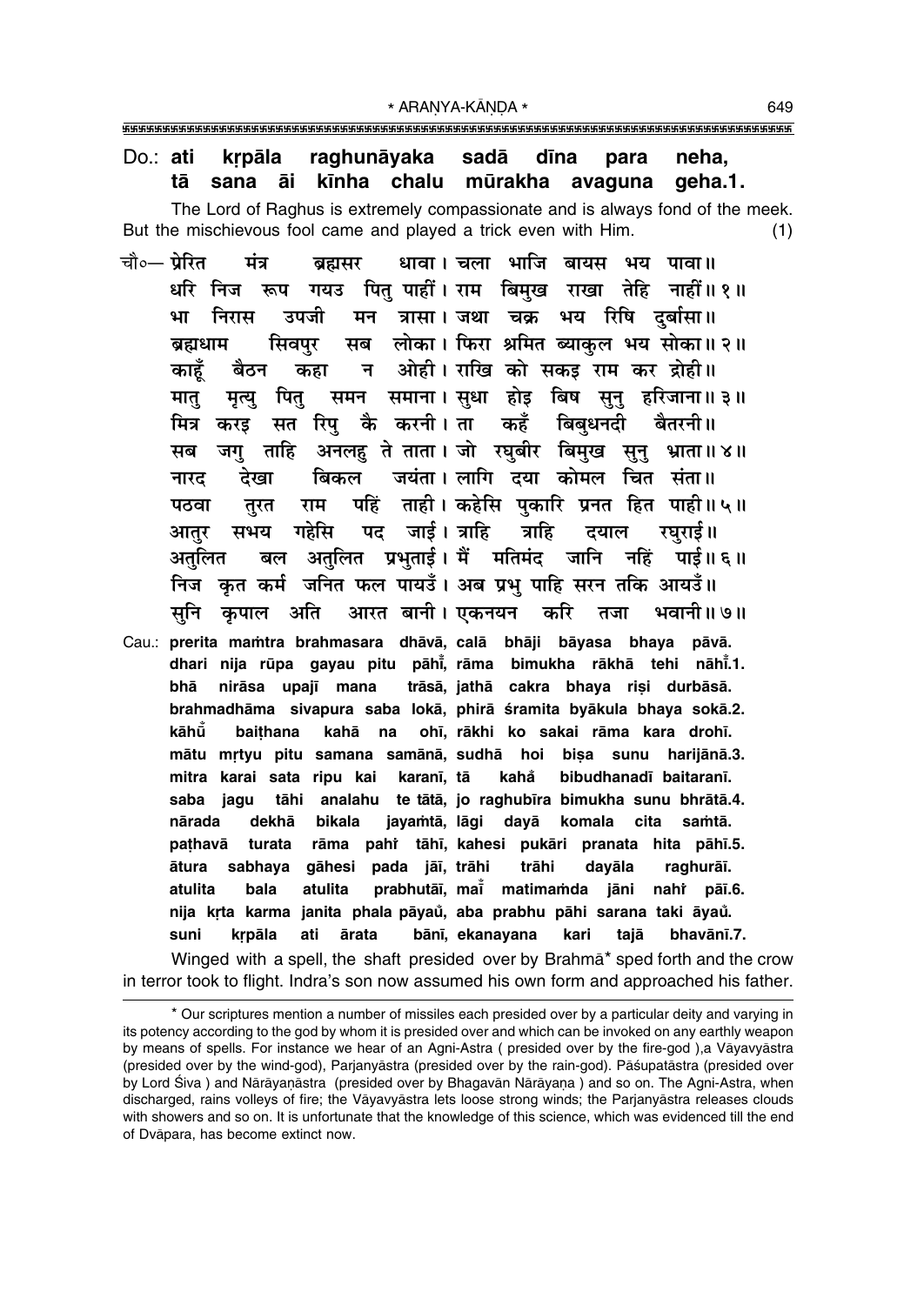But the latter refused to give him shelter knowing him to be an enemy of Srī Rāma. Having lost hope ( of protection ) he felt as alarmed at heart as the sage Durvåså was afraid of the Lord's Discus. Weary and stricken with fear and grief, he traversed the abode of Brahma, the realm of Lord Siva and all other regions. But no one even asked him to sit down. Who can dare afford shelter to an enemy of Srī Rāma ? Listen, Garuda (mount of Srī Hari), a mother becomes as terrible as death and a father assumes the role of Yama ( the god of death), ambrosia turns into venom and a friend becomes as hostile as a hundred enemies, the celestial river ( Gangã ) is converted into the Vaitaranī<sup>\*</sup> nay the whole world becomes hotter than fire to him who is inimical to Śrī Rāma. The sage Nārada saw Jayanta (Indra's son ) in distress and was moved with pity; for saints are always tender of heart. The sage sent him immediately to Śrī Rāma and he cried out, "Save me, O friend of the suppliant !" Bewildered and terrified he went and clasped His feet and said, "Mercy ! mercy ! O gracious Lord of Raghus. I could not perceive Your incomparable might and matchless glory, dull-witted as I am. I have reaped the fruit born by my own actions and have now sought refuge in You. Protect me, my Lord!" When the all-merciful Lord heard his most piteous appeal, He let him go with the loss of one eye, O Pārvatī.  $(1-\overline{7})$ 

## सो∘– कीन्ह मोह बस द्रोह जद्यपि तेहि कर बध उचित। प्रभु छाड़ेउ करि छोह को कृपाल रघुबीर सम॥२॥

So.: **k∂nha moha basa droha jadyapi tehi kara badha ucita,** prabhu chāReu kari choha ko krpāla raghubīra sama.2.

Even though in his infatuation Jayanta had antagonized the Lord and therefore deserved death, the latter took compassion on him and let him go. Who is there so merciful as the Hero of Raghu's line? (2)

- चौ०— रघुपति चित्रकुट बसि नाना । चरित किए श्रुति सुधा समाना ॥ ब<u>ह</u>रि राम अस मन अनुमाना। होइहि भीर सबहिं मोहि जाना॥१॥ सकल मनिन्ह सन बिदा कराई। सीता सहित चले द्वौ भाई॥ अत्रि के आश्रम जब प्रभु गयऊ। सुनत महामुनि हरषित भयऊ॥२॥ पुलकित गात अत्रि उठि धाए।**देखि राम् आतुर चलि आए**॥ करत दंडवत मुनि उर लाए।**प्रेम बारि द्वौ जन अन्हवाए॥३॥** देखि राम छबि नयन जुड़ाने।सादर निज आश्रम तब आने॥ र्कार पूजा कहि बचन सुहाए। दिए मूल फल प्रभु मन भाए॥४॥
- Cau.: **raghupati citrakµu¢a basi nånå, carita kie ‹ruti sudhå samånå. bahuri rāma asa mana anumānā, hoihi bhīra sabaht mohi jånå.1. sakala muninha sana bidå karå∂, s∂tå sahita cale dvau bhå∂.** atri ke āśrama jaba prabhu gayaū, sunata mahāmuni harașita bhayaū.2. **pulakita gåta atri u¢hi dhåe, dekhi råmu åtura cali åe. karata da≈Œavata muni ura låe, prema båri dvau jana anhavåe.3. dekhi råma chabi nayana juRåne, sådara nija å‹rama taba åne. kari pµujå kahi bacana suhåe, die mµula phala prabhu mana bhåe.4.**

\* The name of a river in hell, which the dead have to cross before entering the infernal regions. It is represented as a filthy stream full of blood, hair and bones and every other kind of impurity. It can be crossed only with the help of a cow that may have been gifted by the deceased during his life-time.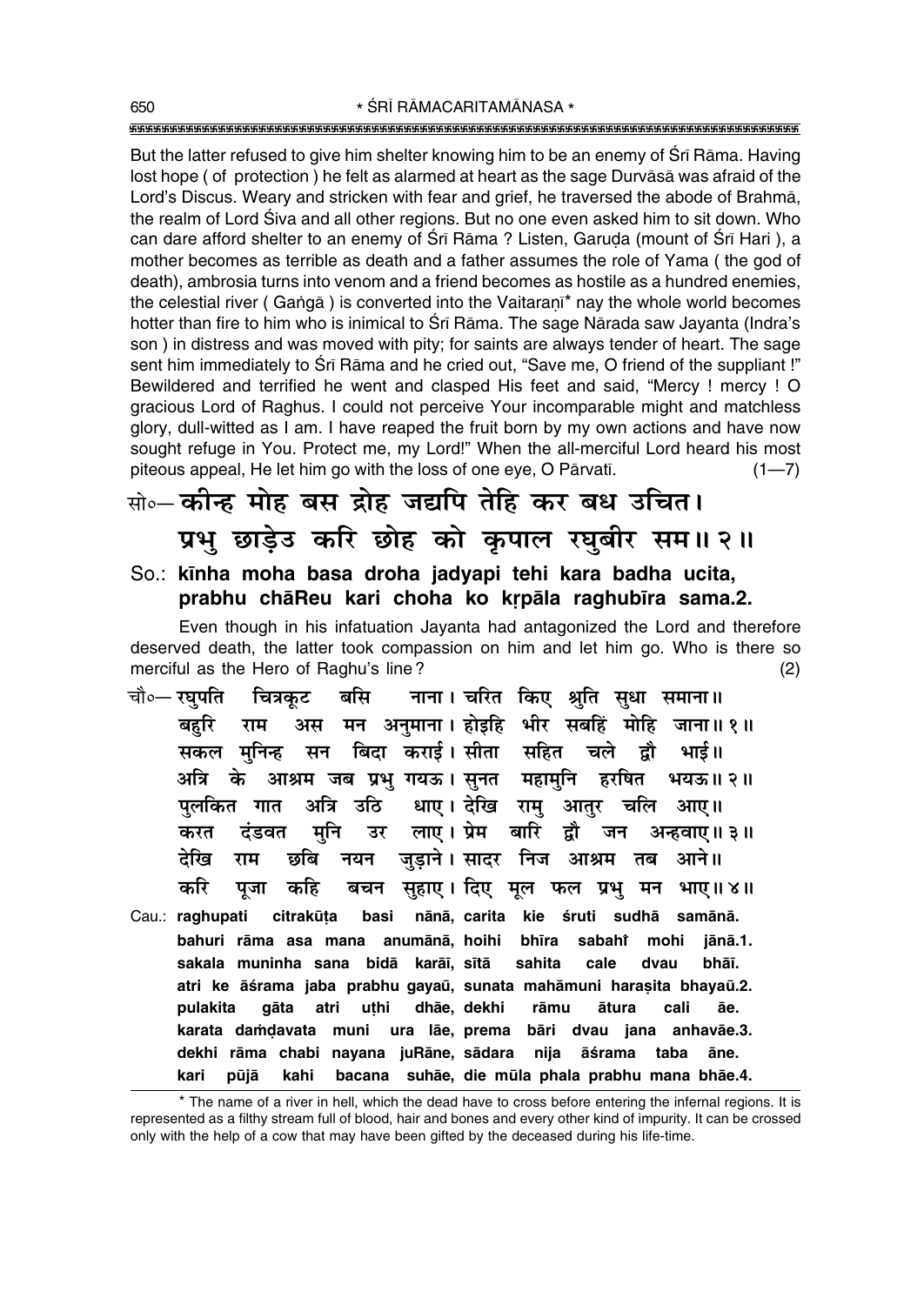Staying at Citrakūta the Lord of Raghus performed exploits of many kinds, which are sweet to the ear as nectar. Srī Rāma then thought to Himself, "People will throng here now that (everyone has come to know me." Taking leave of all the hermits, therefore, the two brothers (Srī Rāma and Laksmana) left the place with Sītā. When the Lord repaired to Atri's hermitage, the great sage was rejoiced at the news. Thrilling all over (with joy) Atri sprang up and ran to meet Him; and seeing him come Srī Rāma too advanced hurriedly towards him. Even as the two brothers prostrated themselves the sage lifted them, and clasping them to his bosom bathed them with tears of love. His eyes were gladdened by the sight of Sri Rama's beauty and then he reverently escorted them to his hermitage. Paying his homage to the Lord he spoke kind words to Him and offered Him roots and fruits, which He relished much.  $(1-4)$ 

सो०-प्रभु आसन आसीन भरि लोचन सोभा निरखि। मुनिबर परम प्रबीन जोरि पानि अस्तुति करत॥३॥ nirakhi, āsana āsīna bhari locana sobhā So.: **prabhu** 

munibara parama prabīna jori pāni astuti karata.3. As the Lord took His seat Atri (the chief of sages), supremely wise as he was,

feasted his eyes on His loveliness, and joining his palms proceeded to extol Him-(3)

| ङं⊶ <b>नमामि</b> | भक्त        | वत्सल । कृपालु शाल कोमल॥                 |  |
|------------------|-------------|------------------------------------------|--|
| भजामि            | ते          | पदांबुजं । अकामिनां स्वधामदं ॥ १ ॥       |  |
| निकाम            | श्याम       | सुंदरं । भवाम्बुनाथ संदरं ॥              |  |
| प्रफुल्ल कंज     |             | लोचनं । मदादि दोष मोचनं ॥ २ ॥            |  |
| प्रलंब           | बाहु        | विक्रमं । प्रभोऽप्रमेय वैभवं॥            |  |
| निषंग            | चाप         | सायकं । धरं त्रिलोक नायकं ॥ ३ ॥          |  |
| दिनेश वंश        |             | मंडनं । महेश चाप खंडनं ॥                 |  |
| मुनींद्र संत     |             | रंजनं । सुरारि वृंद भंजनं॥४॥             |  |
|                  | मनोज वैरि   | वंदितं । अजादि देव सेवितं ॥              |  |
|                  | विशुद्ध बोध | विग्रहं । समस्त दूषणापहं ॥ ५ ॥           |  |
| नमामि            | इंदिरा      | पतिं । सुखाकरं सतां गतिं॥                |  |
| भजे              | सशक्ति      | सानुजं । शची पति प्रियानुजं॥ ६॥          |  |
| त्वदंधि          |             | मूल ये नरा: । भजंति हीन मत्सरा: ॥        |  |
| पतंति            |             | नो भवार्णवे । वितर्क वीचि संकुले ॥ ७ ॥   |  |
|                  |             | विविक्त वासिन: सदा। भजंति मुक्तये मुदा॥  |  |
| निरस्य           |             | इंद्रियादिकं । प्रयांति ते गतिं स्वकं॥८॥ |  |
|                  |             |                                          |  |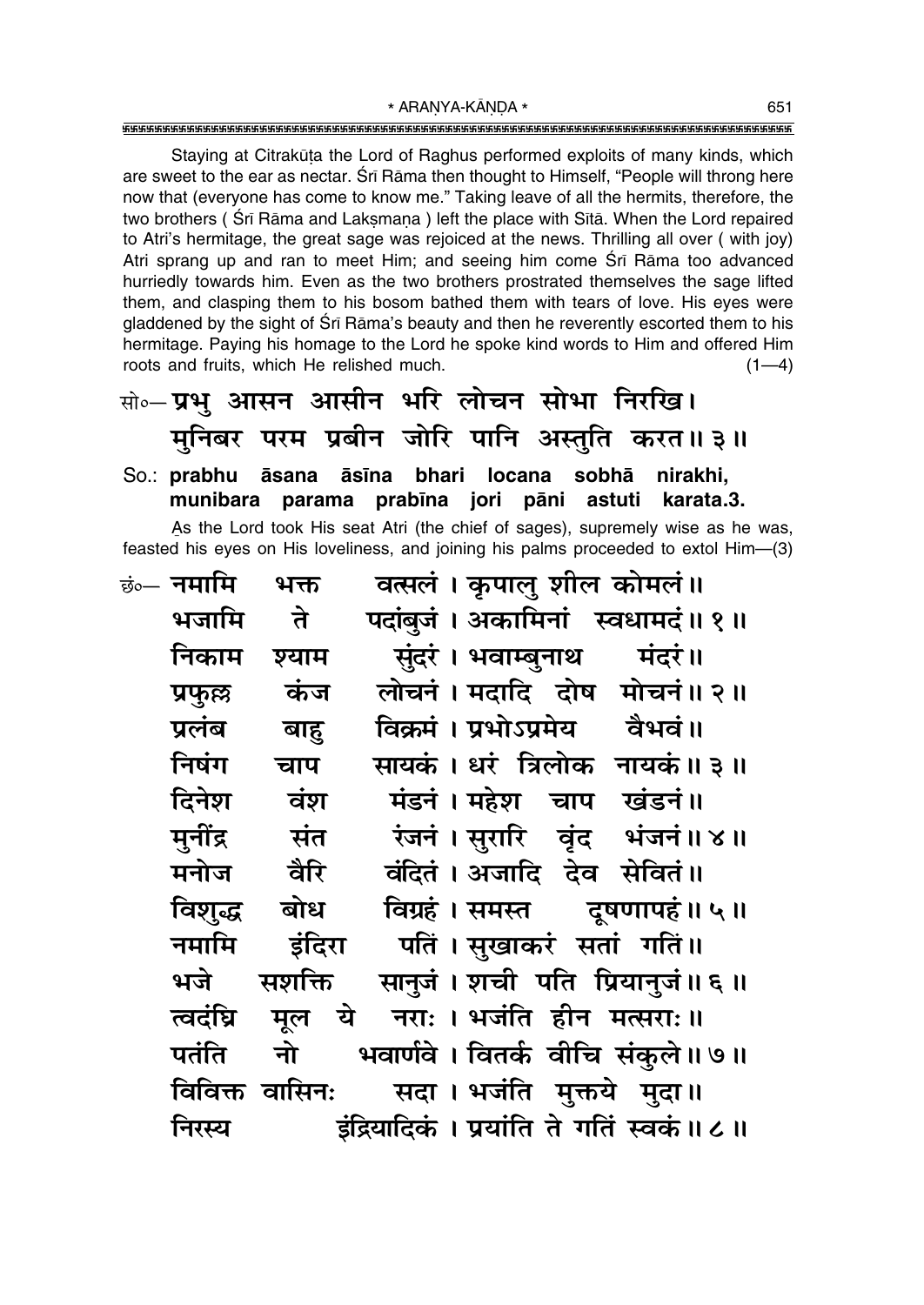| तमेकमद्भुतं |       | प्रभुं। निरीहमीश्वरं विभुं॥   |                                           |
|-------------|-------|-------------------------------|-------------------------------------------|
| जगद्गुरुं   | च     |                               | शाश्वतं । तुरीयमेव केवलं॥ ९ ॥             |
| भजामि       | भाव   | वल्लभं । कुयोगिनां सुदुर्लभं॥ |                                           |
| स्वभक्त     | कल्प  |                               | ्पादपं । समं सुसेव्यमन्वहं ॥ १० ॥         |
| अनूप        | रूप   | भूपतिं । नतोऽहमुर्विजा पतिं ॥ |                                           |
| प्रसीद      |       |                               | मे नमामि ते । पदाब्ज भक्ति देहि मे ॥ ११ ॥ |
| पठंति       |       | ये स्तवं इदं। नरादरेण ते पदं॥ |                                           |
| व्रजंति     | नात्र |                               | संशयं । त्वदीय भक्ति संयुता: ॥ १२ ॥       |

Cham.: namāmi bhakta vatsalam, krpālu śīla komalam. te padāmbujam, akāminām svadhāmadam. 1. bhaiāmi sumdaram, bhavāmbunātha mamdaram. nikāma śvāma kamja locanam, madādi dosa mocanam. 2. praphulla bāhu vikramam, prabho'prameya vaibhavam. pralamba nisaṁqa cāpa sāyakam, dharam triloka nāyakam. 3. dineśa vamśa mamdanam, maheśa cāpa khamdanam. munimdra samta ramjanam, surāri vrmda bhamjanam. 4. vamditam, ajādi manoia vairi deva sevitam. viśuddha bodha vigraham, samasta dūsanāpaham. 5. imdirā patim, sukhākaram satām gatim. namāmi sānujam, śacī saśakti bhaie pati priyānujam. 6. tvadamghri mūla ve narāh, bhajamti hīna matsarāh. patamti no bhavārnave, vitarka vīci samkule. 7. vivikta sadā, bhajamti muktaye mudā. vāsinah nirasva imdrivādikam, pravāmti te gatim svakam. 8. prabhum, nirīhamīśvaram tamekamadbhutam vibhum. jagadgurum ca śāśvatam, turīyameva kevalam, 9. bhajāmi bhāva vallabham, kuvoginām sudurlabham. svabhakta kalpa pādapam, samam susevyamanvaham. 10. anūpa rūpa bhūpatim, nato'hamurvijā patim. prasīda namāmi te, padābja bhakti dehi me.11. me stavam idam, narādarena pathamti ye te padam. vrajamti nātra samśayam, tvadīya bhakti samyutāh.12.

"I reverence You, who are so fond of Your devotees, compassionate and gentle of disposition. I adore Your lotus feet, which vouchsafe to Your selfless lovers a quarter in Your own abode. You are possessed of an exquisitely beautiful swarthy form; You are Mount Mandara as it were to churn the ocean of mundane existence; You have eyes like the full-blown lotus and rid Your votaries of pride and other vices. Immense is the might of Your long arms and immeasurable Your glory. You carry on Your person a quiver, a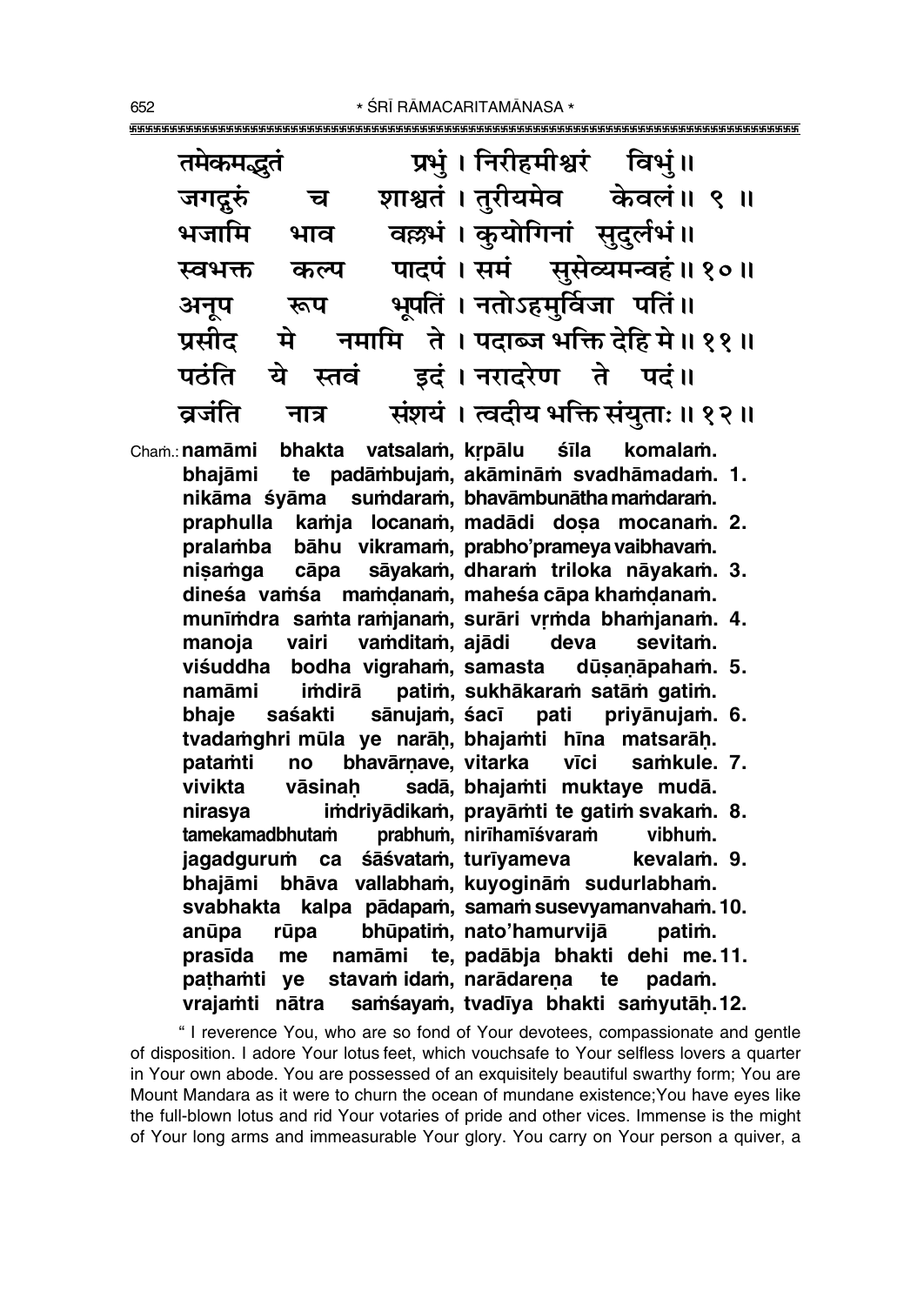""""""""""""""""""""""""""""""""""""""""""""""""""""""""""""""""""""""""""""""""""" \* ARANYA-KĀNDA \* 653

bow and an arrow, O Lord of the three worlds ! The ornament of the solar race, You broke the bow of the great Lord Siva. Delighting the greatest sages and saints, You crush the host of demons ( the enemies of gods ). You are an object of reverence to Lord Siva, and are adored by Brahmā and other divinities. An embodiment of pure consciousness, You destroy all evils. I bow to Laksmī's lord, the fountain of joy and the salvation of saints. I adore You with Your Spouse (Sītā) and younger brother (Laksmana), Yourself a beloved younger Brother\* of Indra ( Śachī's lord). Men who worship the sole of Your feet and are free from jealousy sink not into the ocean of metempsychosis, turbulent with the billows of wrangling. They who, living in seclusion, constantly worship You with their senses and mind etc., fully subdued for the sake of attaining liberation are able to realize their own self. I adore Him, the mysterious Lord, who is one (without a second), desireless, all-powerful and omnipresent, the teacher of the world, eternal, transcending the three Gunas (Sattva, Rajas and Tamas) and absolute (self-existent). I adore Him who is fond of devotion, who is most difficult of access to sensually-minded strivers but who is a wish-yielding tree to His own devotees, nay, who is impartial and so easy to worship from day to day. I bow to Sītā's lord, King Rāma of matchless beauty. I reverence You; be gracious to me and grant me devotion to Your lotus feet. Men who recite this hymn with reverence undoubtedly attain Your abode, acquiring devotion to Your feet at the same time."  $(1-12)$ 

## दो**0 विनती करि मुनि नाइ सिरु कह कर जोरि बहोरि। चरन सरोरुह नाथ जनि कबहुँ तजै मति मोरि।। ४।।**

### Do.: **binat∂ kari muni nåi siru kaha kara jori bahori, carana saroruha nåtha jani kabahu tajai mati mori.4. °**

Having prayed thus the sage bowed his head, and joining his palms spoke again: ìMy mind, O Lord, may never abandon Your lotus feet.î (4)

चौ०— अनुसुइया के पद गहि सीता। मिली बहोरि सुसील बिनीता॥ रिषिपतिनी मन सख अधिकाई।अासिष देइ निकट बैठाई॥१॥ दिब्य बसन भूषन पहिराए।जे नित नूतन अमल सुहाए॥ ेकह रिषिबध् सरस मृद् बानी। नारिधर्म कछ ब्याज बखानी॥ २॥ <u>मात् पिता भ्राता हितकारी । मितप्रद सब सन् राजकमारी ।।</u> अमित दानि भर्ता बयदेही। अधम सो नारि जो सेव न तेही॥ ३॥ धीरज धर्म मित्र अरु नारी। आपद काल परिखिअहिं चारी॥ बद्ध रोगबस जड धनहीना। अंध बधिर क्रोधी अति दीना॥ ४॥ ऐसेह पति कर किएँ अपमाना। नारि पाव जमपुर दख नाना॥ एकइ धर्म एक ब्रत नेमा। कायँ बचन मन पति पद प्रेमा॥५॥ जग पतिब्रता चारि बिधि अहहीं। बेद पुरान संत सब कहहीं॥ उत्तम के अस बस मन माहीं।**सपनेहँ आन पुरुष जग नाहीं॥६॥** 

<sup>\*</sup> The Lord is here identified with Bhagavån Våmana ( the divine Dwarf), who was born of Aditi ( Kaśyapa's wife) as a younger brother of Indra.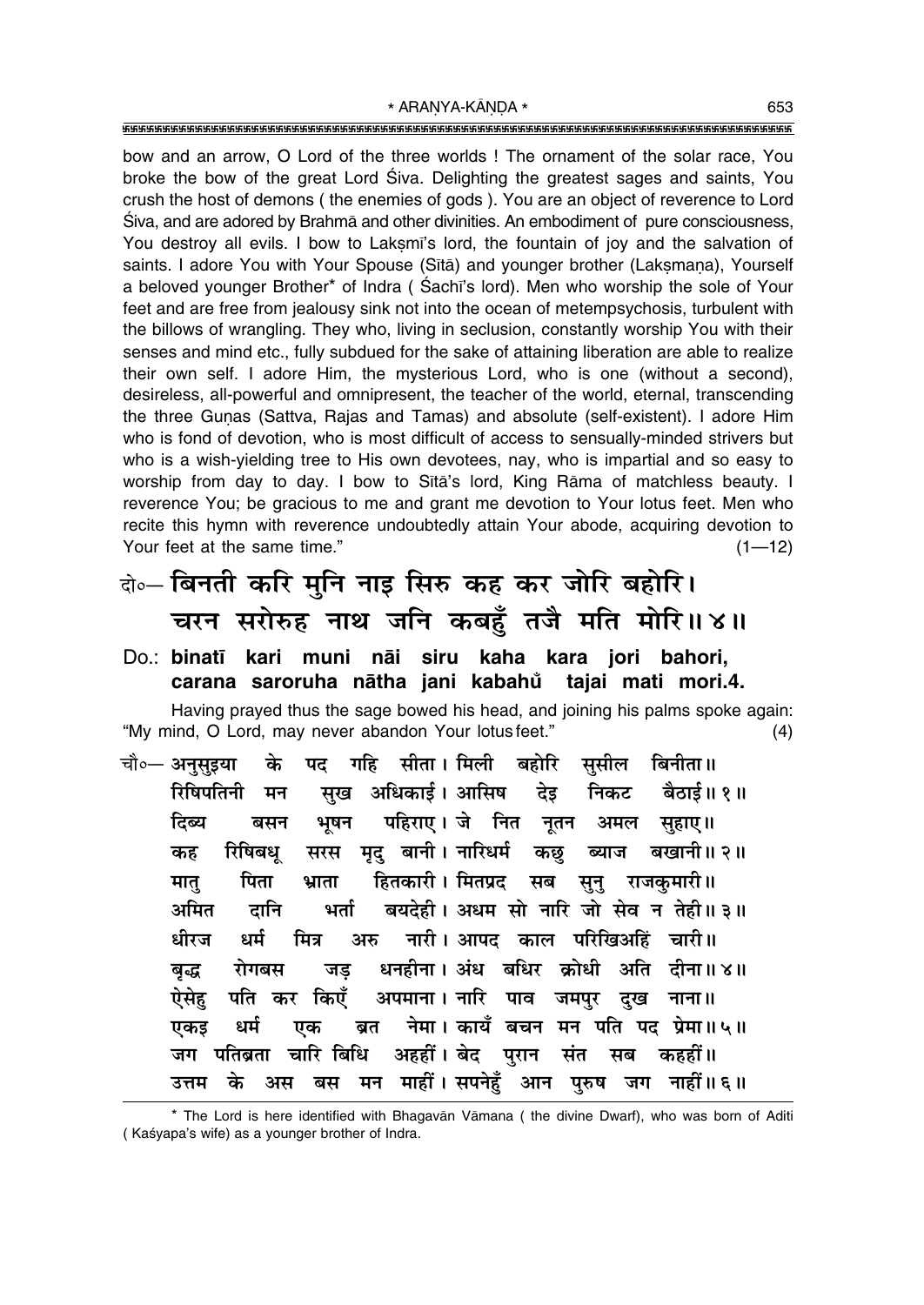|       | मध्यम परपति देखइ कैसें।श्राता पिता पुत्र निज जैसें॥                       |
|-------|---------------------------------------------------------------------------|
|       | धर्म बिचारि समुझि कुल रहई। सो निकिष्ट त्रिय श्रुति अस कहई॥ ७ ॥            |
|       | बिनु अवसर भय तें रह जोई। जानेहु अधम नारि जग सोई॥                          |
|       | बंचक परपति रति करई। रौरव नरक कल्प सत परई॥ ८ ॥<br>पति                      |
|       | सुख लागि जनम सत कोटी। दुख न समुझ तेहि सम को खोटी॥<br>छन                   |
|       | बिनु श्रम नारि परम गति लहई। पतिब्रत धर्म छाड़ि छल गहई॥ ९ ॥                |
|       | प्रतिकृल जनम जहँ जाई। बिधवा होइ पाइ तरुनाई॥ १०॥<br>पति                    |
| Cau.: | gahi sītā, milī  bahori<br>binītā.<br>anusuiyā ke<br>pada<br>susīla       |
|       | rișipatinī<br>mana sukha adhikāī, āsisa dei<br>nikaṭa<br>baithāī.1.       |
|       | basana bhūṣana pahirāe, je nita nūtana amala suhāe.<br>dibya              |
|       | kaha rişibadhū sarasa mrdu bānī, nāridharma kachu byāja bakhānī.2.        |
|       | hitakārī, mitaprada saba sunu rājakumārī.<br>mātu<br>pitā<br>bhrātā       |
|       | bhartā bayadehī, adhama so nāri jo seva na tehī.3.<br>amita<br>dāni       |
|       | nārī, āpada kāla<br>dharma mitra<br>aru<br>parikhiahr<br>cārī.<br>dhīraja |
|       | brddha rogabasa jaRa dhanahīnā, amdha badhira krodhī ati dīnā.4.          |
|       | aisehu<br>pati kara kie apamānā, nāri pāva jamapura dukha nānā.           |
|       | dharma eka brata<br>ekai<br>nemā, kāyåbacana mana pati pada premā.5.      |
|       | patibratā cāri bidhi ahahi, beda purāna samta saba kahahi.<br>jaga        |
|       | uttama ke asa basa mana māhī, sapanehů āna puruṣa jaga nāhī.6.            |
|       | madhyama parapati dekhai kaisė, bhrātā pitā<br>nija jaisė.<br>putra       |
|       | dharma bicāri samujhi kula rahaī, so nikista triya śruti asa kahaī.7.     |
|       | avasara bhaya tě raha joī, jānehu adhama nāri jaga<br>binu<br>soī.        |
|       | pati bamcaka parapati rati karaī, raurava naraka kalpa sata paraī.8.      |
|       | chana sukha lāgi janama sata kotī, dukha na sumujha tehi sama ko khotī.   |
|       | binu śrama nāri parama gati lahaī, patibrata dharma chāRi chala gahaī.9.  |
|       | pratikūla janama jahå jāī, bidhavā<br>hoi<br>tarunāī.10.<br>pati<br>pāi   |

Then Sita, who was so good natured and modest, met Anasūya (Atri's wife) and clasped her feet. The sage's wife felt extremely pleased at heart; she blessed Her and seating Her by her side arrayed Her in heavenly robes and ornaments that remained ever new, clean and charming. In affectionate and mild tones the holy woman then proceeded to discourse on some wifely virtues, making Her an occasion for such discourse: "Listen, O Princess: a mother, father and brother are all kind to us; but they bestow only limited joy. A husband, however, bestows unlimited joy (in the shape of blessedness), O Videha's daughter; vile is the woman who refuses to serve him. Fortitude, piety a friend and a wife—these four are put to the test only in times of adversity. A woman who treats her husband with disrespect—even though he is old, sick, dull-headed, indigent, blind, deaf, wrathful or most wretched—shall suffer various torments in hell (the abode of Yama). Devotion of body, speech and mind to her lord's feet is the only duty, sacred vow and penance of a woman. There are four types of faithful wives in this world: so declare the Vedas, the Puranas and all the saints. A woman of the best type is convinced in her heart of hearts that she cannot even dream in this world of a man other than her lord. The middling regards another's husband as her own brother, father or son (according to his age). She who is restrained by considerations of virtue or by the thought of her race is declared by the Vedas as a low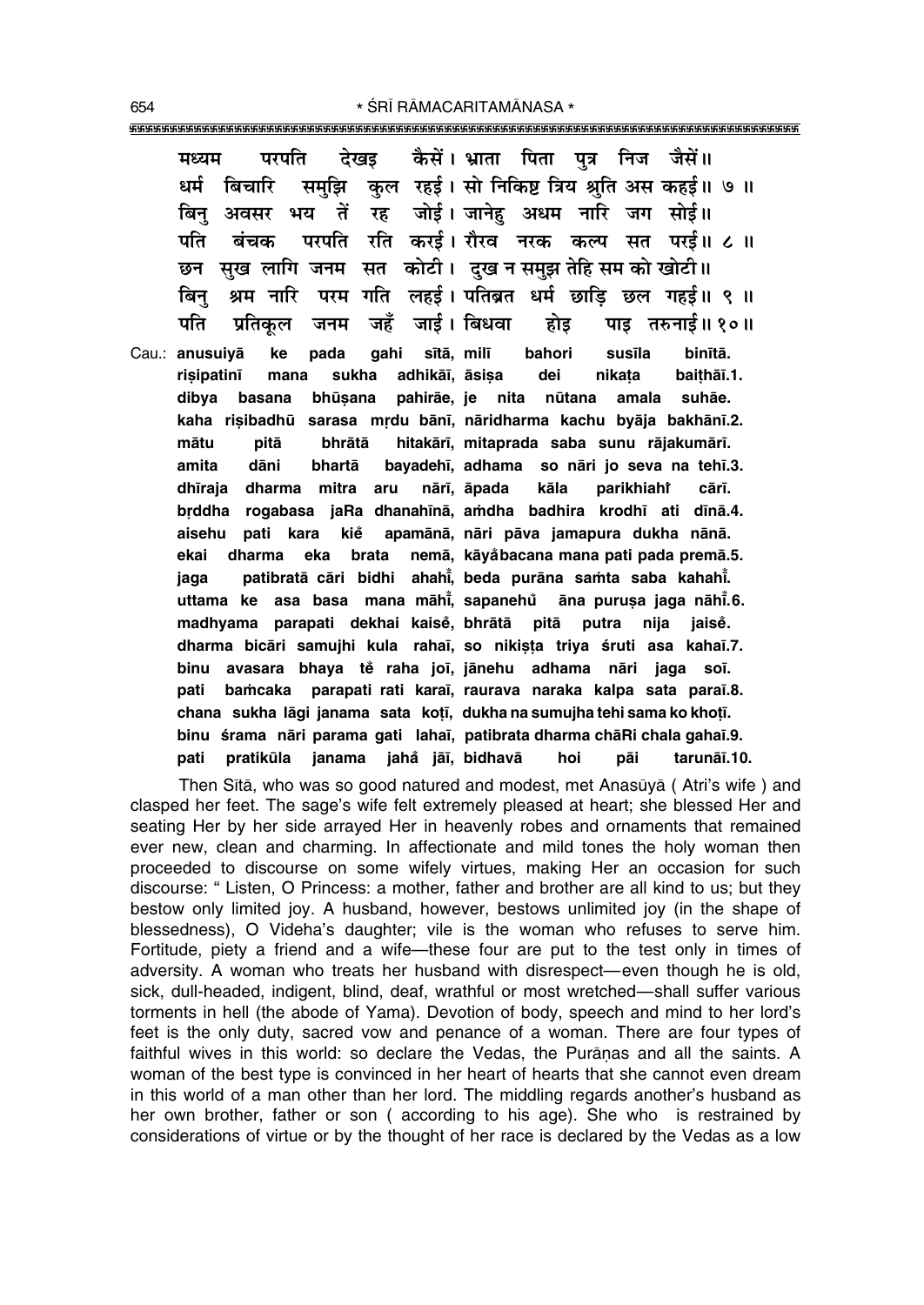woman. And know her to be the lowest woman in this world, who is restrained only by fear and want of opportunity. The woman who deceives her husband and loves a paramour is cast for a hundred cycles into the worst form of hell known by the name of Raurava. Who is so depraved as the woman who for the sake of a moment's pleasure reckons not the torment that shall endure for a thousand million births! The woman who sincerely takes a vow of fidelity to her husband easily attains the highest state; while she who is disloyal to her lord is widowed as soon as she attains her youth wherever she may be reborn.  $(1 - 10)$ 

# सो॰— सहज अपावनि नारि पति सेवत सुभ गति लहड़। जसु गावत श्रुति चारि अजहँ तुलसिका हरिहि प्रिय॥५ ( क )॥ सूनु सीता तव नाम सुमिरि नारि पतिब्रत करहिं। तोहि प्रानप्रिय राम कहिउँ कथा संसार हित॥५ (ख)॥

So.: sahaja apāvani nāri pati sevata subha gati lahai, jasu gāvata śruti cāri ajahů tulasikā harihi priya.5(A). sunu sītā tava nāma sumiri nāri patibrata karahi, tohi prānapriya rāma kahiů kathā samsāra hita.5(B).

A woman is impure by her very birth; but she attains a happy state (hereafter) by serving her lord. (It is due to her loyalty to her husband that) Tulasi is loved by Sri Hari even to this day and her glory is sung by all the four Vedas. Listen, Sita: women will maintain their vow of fidelity to their husband by invoking your very name, Srī Rāma being dear to you as your own life. It is for the good of the world that I have spoken to you on the subject."  $(5 A-B)$ 

- चौ∘— सुनि जानकीं परम सुखु पावा । सादर तासु चरन सिरु नावा॥ तब मुनि सन कह कुपानिधाना। आयसु होइ जाउँ बन आना॥१॥ कपा करेह।सेवक जानि तजेह जनि नेह॥ संतत मो पर कै बानी। सुनि सप्रेम बोले मुनि ग्यानी॥ २॥ धर्म धरंधर प्रभु कृपा अज सिव सनकादी। चहत सकल परमारथ बादी॥ जास अकाम पिआरे।दीन बंधु मृदु बचन ते तम्ह राम उचारे॥ ३॥ मैं श्री चतुराई। भजी तुम्हहि सब देव बिहाई॥ जानी अब समान अतिसय नहिं कोई। ता कर सील कस न अस होई॥४॥ जेहि केहि बिधि कहौं जाहु अब स्वामी। कहहु नाथ तम्ह अंतरजामी ॥ अस कहि प्रभु बिलोकि मुनि धीरा। लोचन जल बह पुलक सरीरा॥ ५॥
- Cau.: suni jānaki parama sukhu pāvā, sādara tāsu nāvā. carana siru taba muni sana kaha krpānidhānā, āyasu hoi jāů bana ānā.1. samtata mo para krpā karehū, sevaka jāni nehū. tajehu iani dharma dhuramdhara prabhu kai bānī, suni saprema bole muni gyānī.2. jāsu krpā aja siva sanakādī, cahata sakala paramāratha bādī. piāre, dīna bamdhu mrdu bacana ucāre.3. te tumha rāma akāma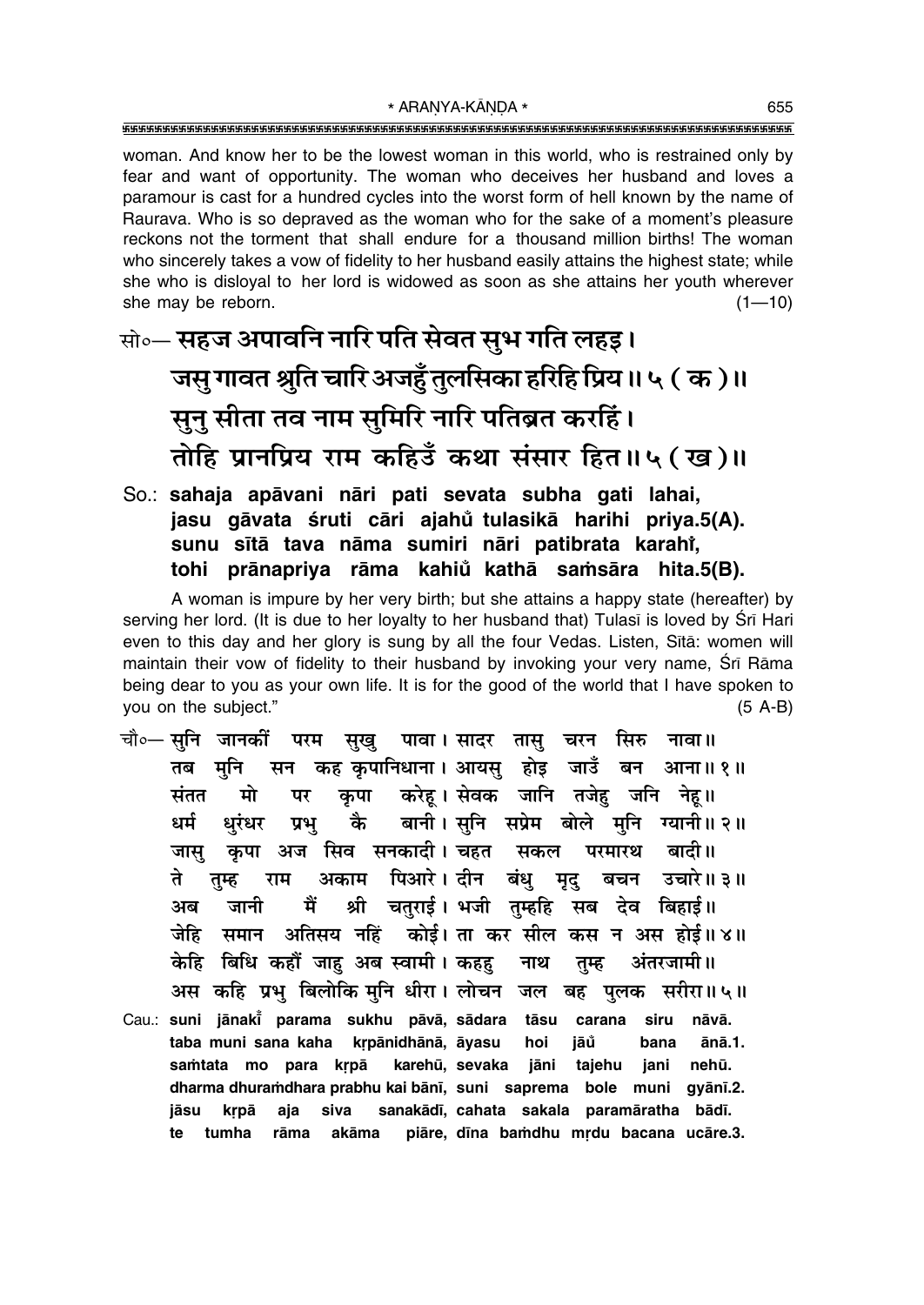**aba jån∂ maiÚ ‹r∂ caturå∂, bhaj∂ tumhahi saba deva bihå∂. jehi samåna atisaya nahiÚ ko∂, tå kara s∂la kasa na asa ho∂.4. kehi bidhi kahau jåhu aba svåm∂, ° kahahu nåtha tumha a≈tarajåm∂. asa kahi prabhu biloki muni dh∂rå, locana jala baha pulaka sar∂rå.5.**

Janaka's Daughter (Sītā) was overjoyed to hear this discourse and reverently bowed Her head at the feet of Anasūyā. The All-merciful then said to the sage, "With your permission I would go to some other forest. Continue to shower your grace on me; and knowing me to be your servant never cease loving me.î Hearing these words of the Lord, who was a champion of virtue the enlightened sage lovingly replied, "You are the same Råma ( the supreme Deity), the beloved of the desireless and the friend of the meek, whose favour is sought by Brahma (the Unborn), Lord Siva, the sage Sanaka and all other preachers (knowers) of the highest Reality; and yet you are addressing such polite words to me. I now understand the wisdom of Śrī (Goddess Lakṣmī), who chose You (as Her Lord) to the exclusion of all other gods. How can He who is unequalled and unsurpassed by anyone else be less amiable than He is! How can I say, "You may go now, my lord? Tell me, my master, knowing as You do the hearts of all." Having spoken thus the sage kept gazing on the Lord, thrilling all over with emotion and his eyes flowing with tears.  $(1-5)$ 

**छं०— तन पुलक निर्भर प्रेम पूरन नयन मुख पंकज दिए। मन ग्यान गुन गोतीत प्रभु मैं दीख जप तप का किए।।** जप जोग धर्म समूह तें नर भगति अनुपम पावई। *र*घुबीर चरित पुनीत निसि दिन दास तुलसी गावई।।

Cham.**:** tana pulaka nirbhara prema pūrana nayana mukha pamkaja die. **mana gyåna guna got∂ta prabhu ma∂° d∂kha japa tapa kå kie,** japa joga dharma samūha te nara bhagati anupama pāvaī. **raghub∂ra carita pun∂ta nisi dina dåsa tulas∂ gåva∂,**

Thrilling all over with excess love, the sage rivetted his eyes on the Lord's lotus face. He thought to himself,"What prayers did I mutter and what austerity did I perform that I was enabled to behold with my own eyes the Lord who is beyond all knowledge and transcends the three Gunas as well as the senses and mind. It is through Japa (muttering of prayers). Yoga (concentration of mind) and a host of religious observances that man acquires devotion, which is incomparable ( as a means of God-Realization). So does Tulasīdāsa sing the all-holy exploits of Śrī Rāma (the Hero of Raghu's line) day and night.

- दो**०– कलिमल समन दमन मन राम सुजस सुखमूल।** सादर सुनहिं जे तिन्ह पर राम रहहिं अनुकूल॥६ ( क )॥ सो**⊙— कठिन काल मल कोस धर्म न ग्यान न जोग जप।** परिहरि सकल भरोस रामहि भजहिं ते चतुर नर**ा। ६ (**ख)॥
- Do.: kalimala samana damana mana rāma sujasa sukhamūla, **sådara sunahiÚ je tinha para råma rahahiÚ anukµula.6(A).**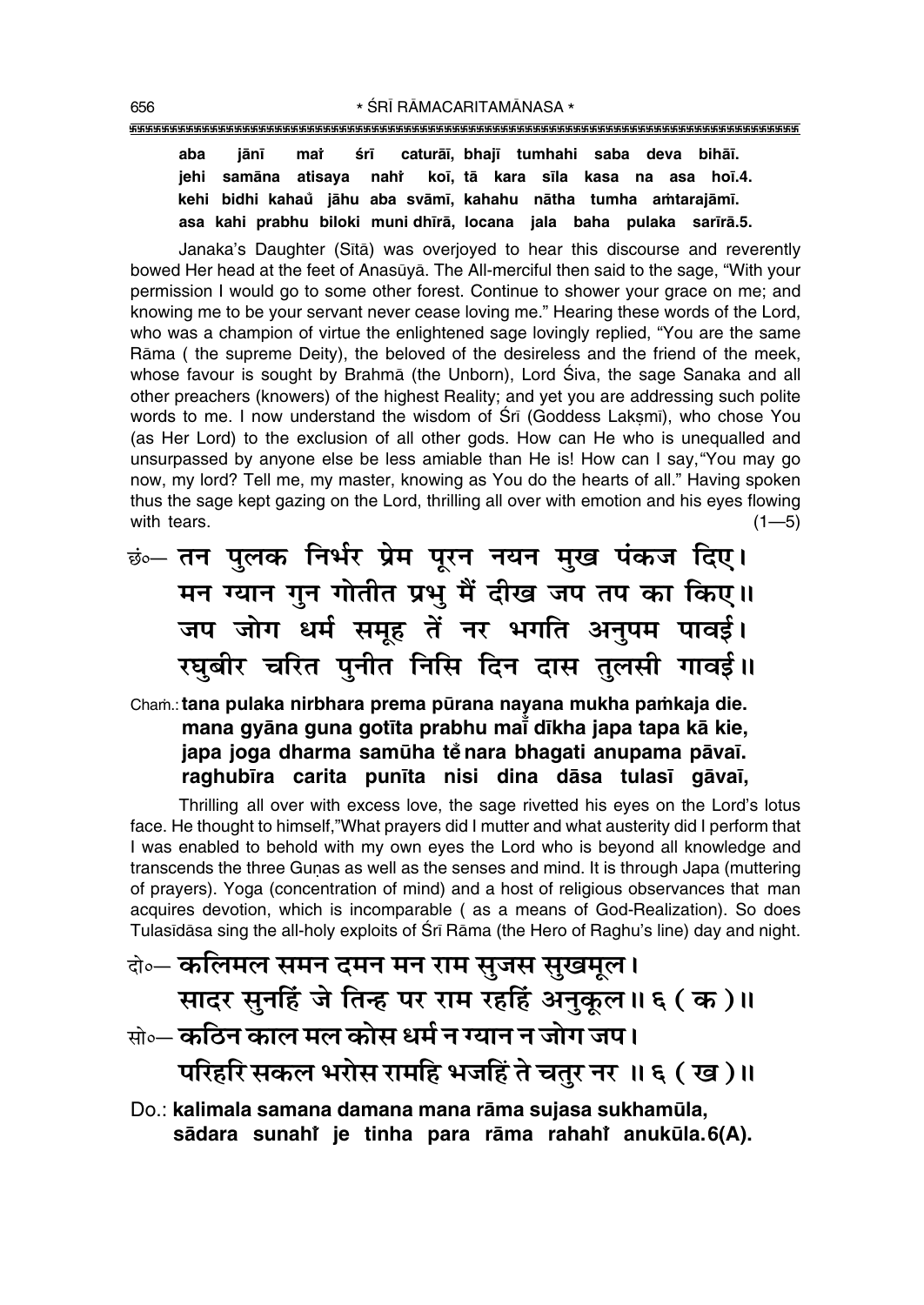### So.: kathina kāla mala kosa dharma na gyāna na joga japa, parihari sakala bharosa rāmahi bhajahi te catura nara.6(B).

The praises of Sri Rama destroy the impurities of the Kali age, subdue the mind and are a source of delight. Srī Rāma remains ever propitious to those who listen to them with reverence. This terrible age (of Kali) is a repertory of sins; piety, spiritual wisdom, Yoga or Japa are out of place in this age. They alone, are wise, who worship Srī Rāma giving up all other hopes.  $(6A-B)$ 

- चौ∘— मनि पद कमल नाइ करि सीसा। चले बनहि सर नर मनि ईसा॥ पनि पाछें। मनि बर बेष बने अति काछें॥ १॥ आगें राम अनज श्री सोहड कैसी।ब्रह्म जीव बिच माया जैसी॥ बीच उभय सरिता गिरि अवघट घाटा। पति पहिचानि देहिं बर बाटा॥२॥ बन देव रघुराया। करहिं मेघ तहँ तहँ नभ छाया॥ जहँ जहँ जाहिं असुर बिराध मग जाता। आवतहीं मिला रघबीर निपाता ॥ ३ ॥ रुचिर रूप तेहिं पावा।देखि दखी निज धाम पठावा॥ तरतहिं पनि जहँ मुनि सरभंगा। सुंदर अनुज जानकी आए संगा॥ ४॥
- Cau.: muni pada kamala nāi kari sīsā, cale banahi sura nara muni īsā. pāchě, muni bara besa bane ati kāchě.1. āqě rāma anuja puni ubhava bīca śrī sohai kaisī brahma iīva bica māvā iaisī. saritā bana giri avaghata ghāṭā, pati pahicāni deht bara bātā.2. jahå jāhi deva raghurāyā, karahi megha tahå tahå nabha chāyā. jahå milā asura birādha maga jātā, āvatahī raghubīra nipātā.3. rucira rūpa teht pāvā, dekhi dukhī nija dhāma pathāvā. turatahi puni āe jahå muni sarabhamgā, sumdara anuja jānakī samqā.4.

Bowing His head at the lotus feet of the sage, Sri Rama, the Lord of celestials, human beings and sages, proceeded to the woods. Srī Rāma walked foremost, while Laksmana followed Him in the rear, both appearing most lovely in the garb of hermits. Between the two Sita (who was the same as Sri, the Goddess of Prosperity) shone forth like Māyā, which stands between Brahma (the Absolute) and the Jīva (the individual soul). Rivers and thickets, hills and rugged valleys recognized their Lord and gave Him a smooth passage. Wherever the divine Lord of Raghus passed the clouds made a canopy in the heavens, Even as the trio wended their way the demon Viradha met them; and the Hero of Raghu's line overthrew him as soon as he made his appearance. (Meeting his death at the hands of the Lord), he immediately attained a beauteous (divine) form; finding him lead a miserable existence the Lord sent him to His own abode, Accompanied by His lovely younger brother (Laksmana) and Janaka's Daughter (Sita) the Lord then visited the sage Sarabhanga.  $(1-4)$ 

- बो०-देखि राम मुख पंकज मुनिबर लोचन भूंग। सादर पान करत अति धन्य जन्म सरभंग॥७॥ Do: dekhi rāma mukha pamkaja munibara locana bhrmga,
	- sādara pāna karata ati dhanya janma sarabhamga.7.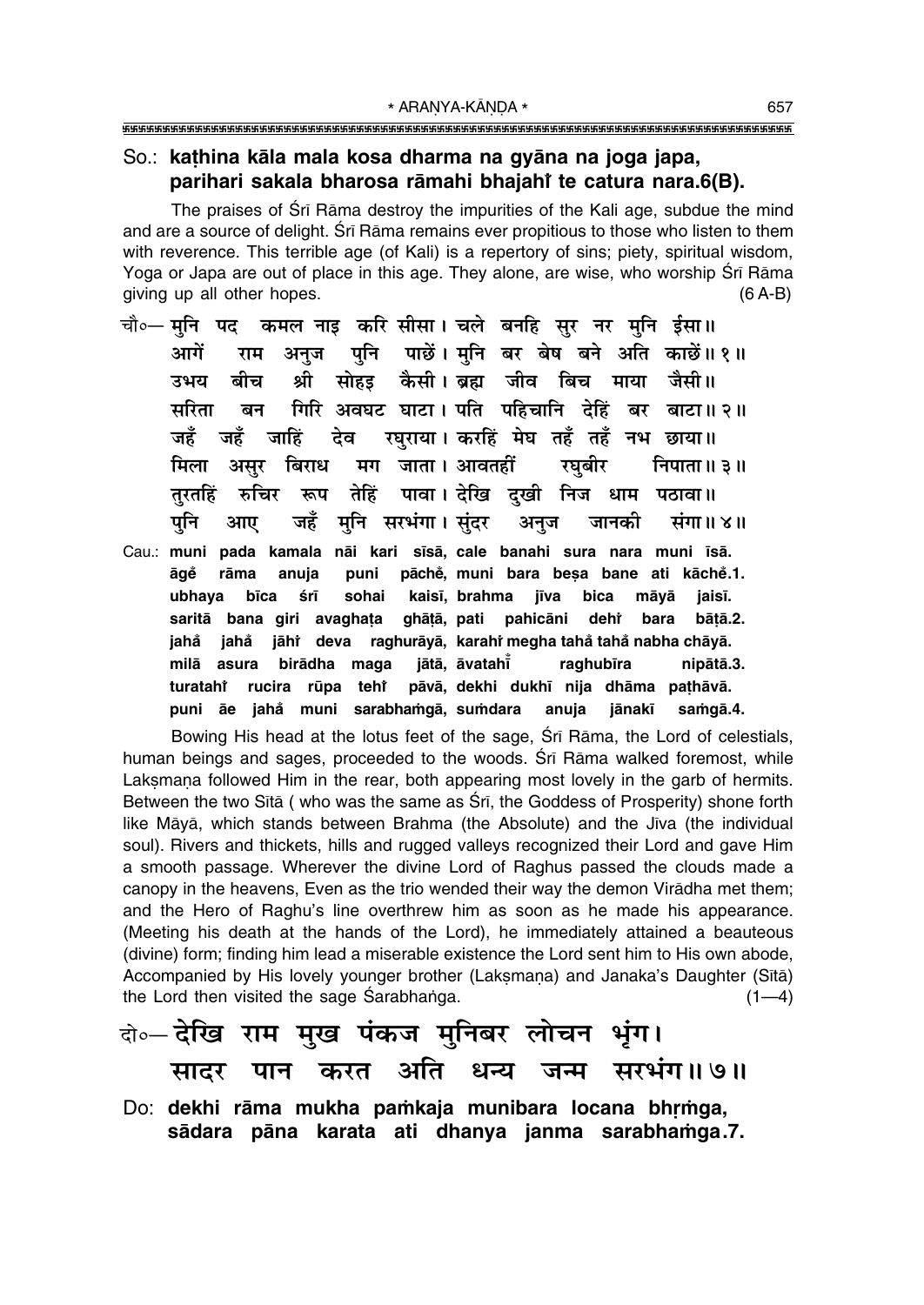Gazing on Srī Rāma's lotus face the eyes of the great sage reverently drank in its beauty like bees. Blessed indeed was the birth of Sarabhanga!  $(7)$ 

- मनि चौ०— कह सन रघबीर कपाला।संकर मानस राजमराला ॥ बिरंचि के धामा। सनेउँ श्रवन बन ऐहहिं रामा॥१॥ रहेउँ जात रहेउँ दिन राती। अब प्रभु देखि जुड़ानी छाती॥ चितवत पंथ सकल साधन मैं हीना।कीन्ही कपा जानि जन दीना॥२॥ नाथ सो कछ देव न मोहि निहोरा। निज पन राखेउ जन मन चोरा॥ तब लगि रहह दीन हित लागी। जब लगि मिलौं तुम्हहि तन् त्यागी ।। ३ ।। जोग जग्य जप तप ब्रत कीन्हा। प्रभु कहँ देइ भगति बर लीन्हा॥ एहि बिधि सर रचि मनि सरभंगा। बैठे हृदयँ छाडि सब संगा॥४॥
- Cau.: kaha muni sunu raghubīra krpālā, samkara mānasa rājamarālā. iāta raheů biramci ke dhāmā, suneu śravana bana aihahi rāmā.1. citavata pamtha raheů dina rātī, aba prabhu dekhi juRānī chātī. nātha sakala sādhana mai hīnā, kīnhī krpā jāni jana dīnā.2. so kachu deva na mohi nihorā, nija pana rākheu jana mana corā. taba lagi rahahu dīna hita lāgī, jaba lagi milaŭ tumhahi tanu tyāgī.3. joga jagya japa tapa brata kīnhā, prabhu kahå dei bhagati bara līnhā. ehi bidhi sara raci muni sarabhamgā, baithe hrdaya chā Ri saba samgā.4.

Said the sage,"Listen, gracious Rāma (the Hero of Raghu's line), the swan disporting in the Mānasa lake of Lord Śiva's heart; I was about to leave for Brahmā's abode when the report reached my ears that Sri Rama (Yourself) was coming to the forest. I have ever since watched the road day and night. My heart is now soothed at the sight of my lord. I have accomplished nothing (to deserve Your grace); yet You have shown Your grace to me knowing me to be Your humble servant. Really speaking, however, You have done me no favour, my lord; You have only redeemed Your vow, O Stealer of Your devotees' hearts! For the sake of this humble servant remain here (before my eyes) till I have quitted this body and meet You ( in Your own abode)." So saying the sage offered to the Lord whatever practice of Yoga, sacrifices, Japa (muttering of prayers), penance and fasting he had done, and received in return the boon of Devotion. Having thus acquired the rare gift of Devotion the sage Sarabhanga prepared a funeral pile and discarding all attachment from his heart ascended it. (1-4)

### के—सीता अनुज समेत प्रभु नील जलद तनु स्याम। मम हियँ बसह निरंतर सगुनरूप श्रीराम॥८॥ Do.: sītā anuja sameta prabhu nīla jalada tanu syāma, mama hiyå basahu niramtara sagunarūpa śrīrāma.8. "Constantly abide in my heart, O Lord, with Sita and your younger brother (Laksmana) in Your qualified and embodied form swarthy as a dark cloud, O graceful Rāma!" (8) चौ०— अस कहि जोग अगिनि तनु जारा। राम कपाँ बैकुंठ सिधारा॥ ताते मुनि हरि लीन न भयऊ। प्रथमहिं भेद भगति बर लयऊ॥१॥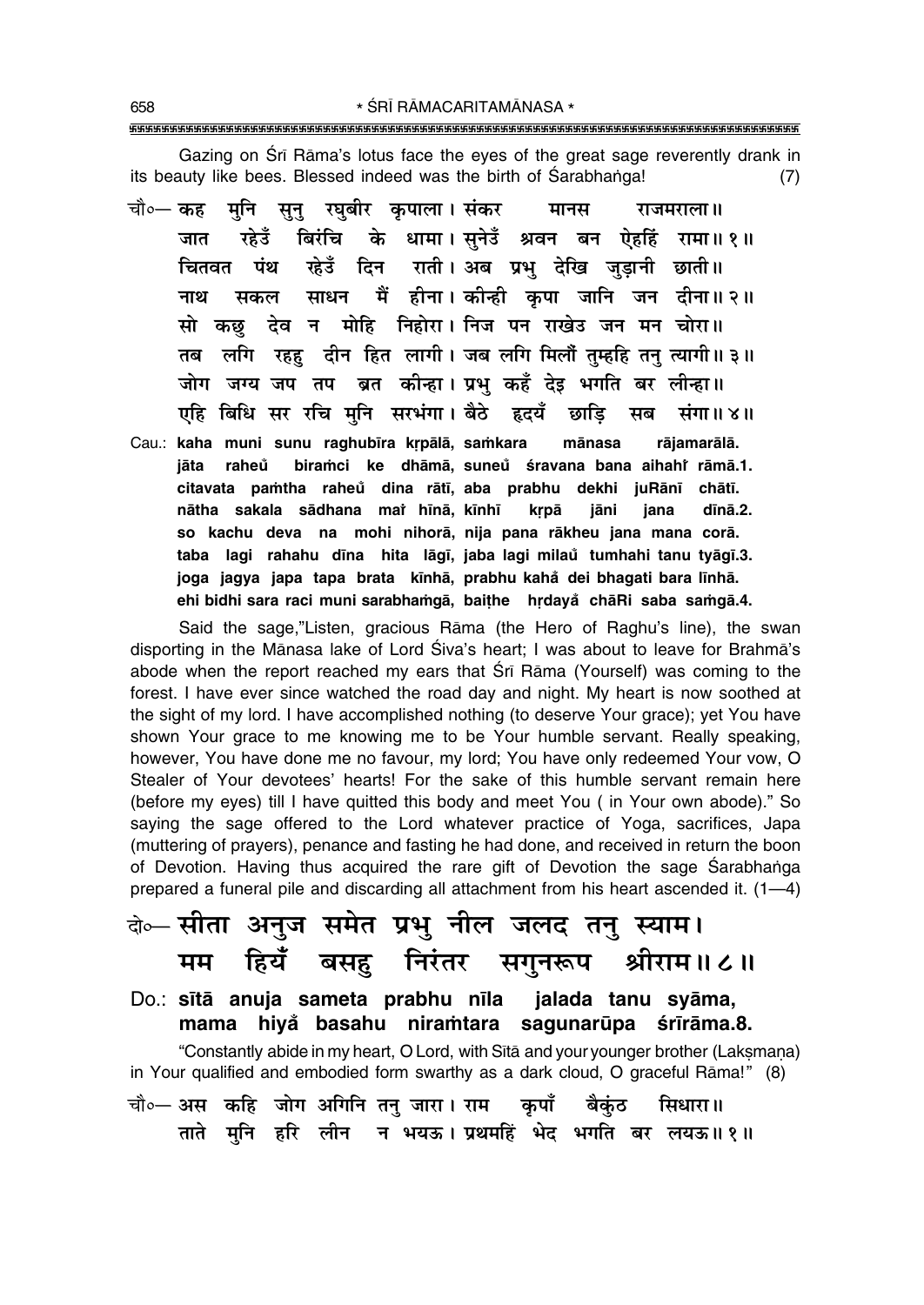\* ARANYA-KĀNDA \* 

रिषि निकाय मनिबर गति देखी।सखी भए निज हृदयँ बिसेषी॥ अस्तति करहिं सकल मनि बंदा। जयति प्रनत हित करुना कंदा॥२॥ बन आगे। मनिबर बंद बिपल सँग लागे॥ पनि रघनाथ चले रघराया। पछी मनिन्ह लागि अति दाया॥३॥ अस्थि देखि समह स्वामी। सबदरसी जानतहँ पछिअ कस अंतरजामी ॥ तम्ह निसिचर निकर सकल मुनि खाए। सुनि रघुबीर नयन जल छाए॥ ४॥ krpå baikumtha Cau.: asa kahi joga agini tanu jārā, rāma sidhārā. tāte muni hari līna na bhayaū, prathamahi bheda bhagati bara layaū.1. risi nikāya munibara gati dekhī, sukhī bhae nija hrdayå bisesī. astuti karahi sakala muni brmdā, jayati pranata hita karunā kamdā.2. puni raghunātha cale bana āge, munibara brmda bipula såga lāge. samūha dekhi raghurāyā, pūchī muninha lāgi asthi ati dāvā.3. jānatahū pūchia svāmī, sabadarasī kasa tumha amtarajāmī. nisicara nikara sakala muni khāe, suni raghubīra nayana jala chāe.4.

Having said so he burnt his body with the fire of Yoga\* and by the grace of Sri Rāma rose to Vaikuntha. The sage was not absorbed into the person of Srī Hari for this simple reason that he had already received the boon of personal devotion. The multitude of sages (assembled on the occasion) who saw the high state to which the great sage had now been translated were greatly delighted at heart. All the hosts of sages now extolled the Lord, "Glory to the friend of the suppliant, the fountain of mercy." Then the Lord of Raghus went on further into the forest and many a host of great sage followed Him. Seeing a heap of bones the Lord of Raghus was moved with great compassion and enquired the hermits about the same. "Though knowing everything, how is it that You ask us, our master? We know You are all-seeing and can read the innermost feelings of all. Hosts of demons have devoured all the sages." The eyes of Sri Rama (the Hero of Raghu's race) filled with tears when He heard this.  $(1-4)$ 

## के- निसिचर हीन करउँ महि भुज उठाइ पन कीन्ह। सकल मुनिन्ह के आश्रमन्हि जाइ जाइ सुख दीन्ह।। ९॥

### Do.: nisicara hīna karaŭ mahi bhuja uthāi pana kīnha, sakala muninha ke āśramanhi jāi jāi sukha dīnha.9.

With uplifted arms He took a vow to rid the earth of demons. Then He gladdened all the hermits by visiting their hermitages one by one.  $(9)$ 

|  | चौ∘— मुनि  अगस्ति   कर  सिष्य  सुजाना । नाम    सुतीछन    रति    भगवाना॥ |  |                                                           |
|--|-------------------------------------------------------------------------|--|-----------------------------------------------------------|
|  |                                                                         |  | मन क्रम बचन राम पदसेवक।सपनेह आन भरोस न देवक॥१॥            |
|  | प्रभु आगवनु श्रवन सुनि पावा।करत मनोरथ आतुर धावा॥                        |  |                                                           |
|  |                                                                         |  | हे बिधि दीनबंध रघुराया। मो से सठ पर करिहर्हि दाया॥२॥      |
|  | सहित अनुज मोहि राम गोसाईं। मिलिहहिं निज सेवक की नाईं॥                   |  |                                                           |
|  |                                                                         |  | मोरे जियँ भरोस दृढ़ नाहीं। भगति बिरति न ग्यान मन माहीं॥३॥ |

\* Fire produced by Yogis through the friction of the vital airs within the body.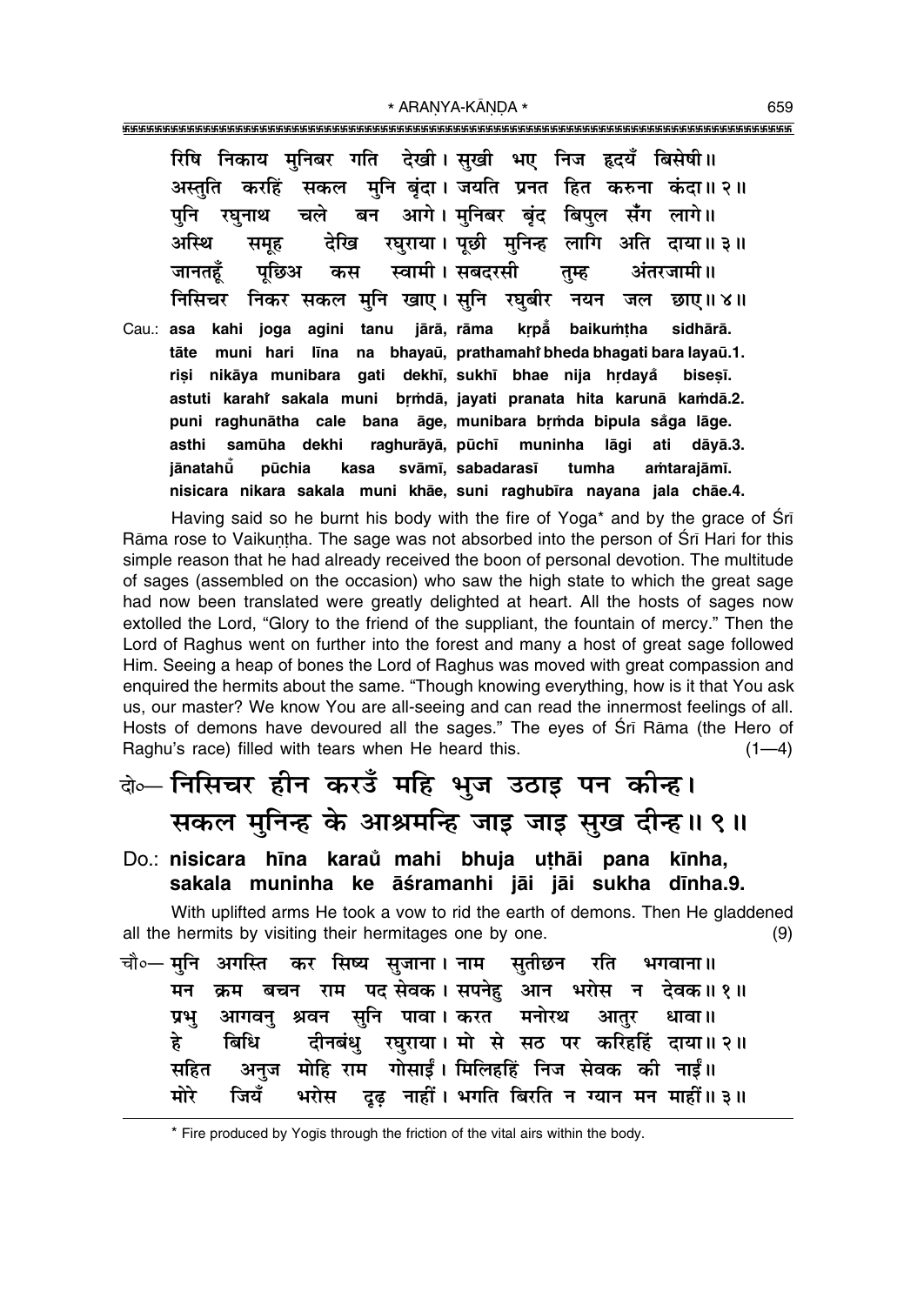नहिं सतसंग जोग जप जागा। नहिं दृढ़ चरन कमल अनुरागा॥ एक बानि करुनानिधान की। सो प्रिय जाकें गति न आन की॥ ४ ॥ आज मम लोचन। देखि बदन पंकज भव मोचन॥ होडहैं सफल निर्भर प्रेम मगन मनि ग्यानी।कहिन जाड़ सो दसा भवानी॥ ५ ॥ दिसि अरु बिदिसि पंथ नहिं सझा। को मैं चलेउँ कहाँ नहिं बझा॥ कबहुँक फिरि पाछें पुनि जाई।कबहुँक नृत्य कख़ गुन गाई॥६॥ अबिरल प्रेम भगति मुनि पाई। प्रभु देखैं तरु ओट लुकाई॥ ग्रीति देखि रघबीरा।प्रगटे हृदयँ हरन भव भीरा॥७॥ अतिसय मुनि मग माझ अचल होइ बैसा। पुलक सरीर पनस फल जैसा॥ रघनाथ निकट चलि आए। देखि दसा निज जन मन भाए॥ ८ ॥ तब मनिहि राम बह भाँति जगावा । जाग न ध्यानजनित सख पावा ॥ दरावा । हृदयँ चतुर्भुज रूप देखावा॥ ९ ॥ भूप रूप तब राम उठा तब कैसें। बिकल हीन मनि फनि बर जैसें॥ मनि अकलाइ राम तन स्यामा। सीता अनज सहित सख धामा॥१०॥ आगें देखि परेउ लकट इव चरनन्हि लागी।ग्रेम मगन मुनिबर बडभागी॥ ्बिसाल गहि लिए उठाई। परम प्रीति राखे उर लाई॥११॥ भज मनिहि मिलत अस सोह कपाला। कनक तरुहि जन भेंट तमाला॥ बदनु बिलोक मुनि ठाढ़ा। मानहुँ चित्र माझ लिखि काढ़ा॥१२॥ राम

Cau.: muni agasti kara sişya sujānā, nāma sutīchana rati bhagavānā. mana krama bacana rāma pada sevaka, sapanehu āna bharosa na devaka.1. prabhu āgavanu śravana suni pāvā, karata manoratha ātura dhāvā. he bidhi dīnabamdhu raghurāyā, mo se satha para karihahi dāyā.2. sahita anuja mohi rāma gosāi, milihaht nija sevaka kī nāi. more jiyå bharosa drRha nāhi, bhagati birati na gyāna mana māhi.3. nahi satasamga joga japa jāgā, nahi drRha carana kamala anurāgā. bāni eka hoihai suphala āju mama locana, dekhi badana pamkaja bhava mocana. nirbhara prema magana muni gyānī, kahi na jāi so dasā bhavānī.5. disi aru bidisi pamtha nahi sūjhā, ko mai caleů kahå nahi būjhā. kabahůka phiri pāchě puni jāī, kabahůka nrtya karai guna gāī.6. abirala prema bhagati muni pāī, prabhu dekhar taru ota lukāī. atisava prīti dekhi muni maga mājha acala hoi baisā, pulaka sarīra panasa phala jaisā. taba raghunātha nikata cali āe, dekhi dasā nija jana mana bhāe.8. munihi rāma bahu bhāti jagāvā, jāga na dhyānajanita sukha pāvā. bhūpa rūpa taba rāma durāvā, hrdayå caturbhuja rūpa dekhāvā.9. muni akulāi uthā taba āge dekhi rāma pareu lakuta iva carananhi lāgī, prema magana munibara baRabhāgī. bhuja bisāla gahi munihi milata asa soha krpālā, kanaka taruhi janu bhemta tamālā. rāma badanu biloka muni thāRhā, mānahů citra mājha likhi kāRhā.12.

karunānidhāna kī, so priya jāke gati na āna kī.4. raghubīrā, pragate hrdayå harana bhava bhīrā.7. kaisě, bikala hīna mani phani bara jaisě. tana syāmā, sītā anuja sahita sukha dhāmā.10. lie uthāī, parama prīti rākhe ura lāī.11.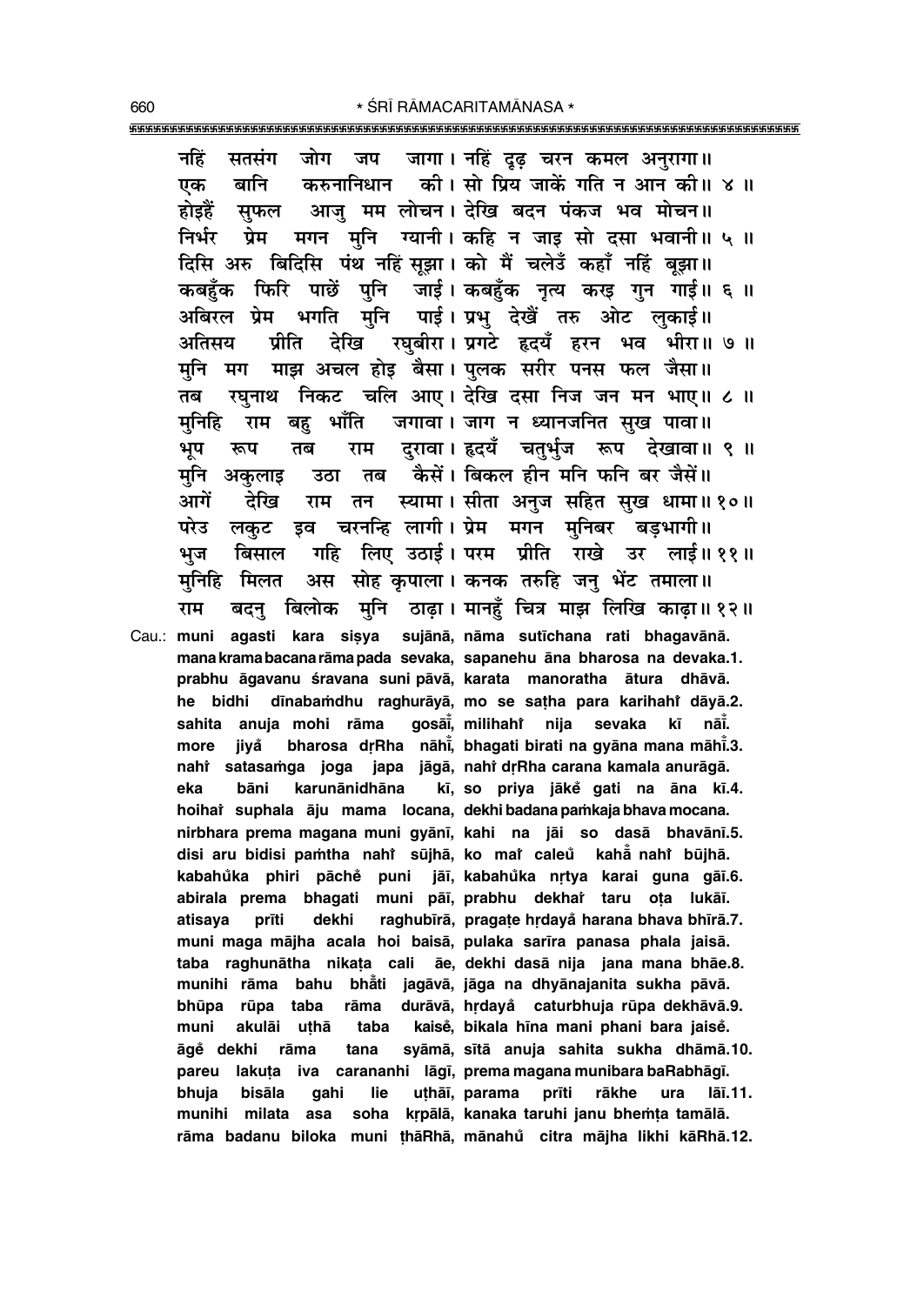### """""""""""""""""""""""""""""""""""""""""""""""""""""""""""""""""""""""""""""""""""

The sage Agastya had a learned disciple, Sutīksna by name, who was a great lover of the Lord. He was devoted to Śrī Rāma's feet in thought, word and deed and had no faith in any other deity even in dream. As soon as the news of the Lord's approach reached his ears he rushed out hurriedly, indulging in his own fancy: "Will the Lord of Raghus, the befriender of the meek, O good heavens, ever show His grace to a wretch like me? Will Lord Srī Rāma and His younger brother receive me as their own servant? I have no unswerving faith in my heart nor is my mind illumined by the light of devotion, dispassion or wisdom. I have no association with saints and practise neither Yoga (concentration of mind) nor Japa ( muttering of prayers), nor the ritual. Nor do I claim any steadfast devotion to the Lordís lotus feet. I bank on one characteristic of the all-merciful Lord; He holds the devotee dear who depends exclusively on HIm. This inspires me with the hope that my eyes will be rewarded today by the sight of the Lord's lotus face, that delivers one from the bondage of worldly existence." The wise was drowned in a flood of love; his condition. O Pārvatī, cannot be described in words. He had no idea of the four quarters, much less of the intermediate points of the compass; nor could he make out the track. He did not know who he was or whither bound. He would now turn back and then resume his journey in the same direction; and now he would dance and sing songs of praise. The sage had been gifted with devotion of the nature of intense love and the Lord watched him hiding behind a tree. When the Hero of Raghu's line, who dispels the fear of transmigration, saw the sage's excessive love, He revealed Himself in his heart. The sage sat motionless in the middle of the road, his body bristling like a jack-fruit with its hair standing on end. The Lord of Raghus thereupon drew near and was delighted at heart to see the state of His devotee. Srī Rāma tried many ways to rouse the sage; but he would not wake, lost as he was in the ecstasy of his vision. Śrī Rāma then withdrew His kingly guise and manifested His fourarmed form in the sage's heart. The sage thereupon started up in great agony, growing as restless as a noble serpent that has lost the gem on its head. But seeing before him the blissful Rāma in His swarthy form with Sītā and His younger brother (Laksmana), the great and blessed sage was overwhelmed with affection and dropped like a log at His feet. Taking him in His long arms the Lord lifted him and with utmost affection pressed him to His bosom. While embracing the sage the gracious Lord shone forth like a Tamåla tree meeting a tree of gold. The sage gazed on Śrī Rāma's face standing motionless like a figure drawn in a picture.  $(1-12)$ 

# दो⊶ **तब मुनि हृदयँ धीर धरि गहि पद बारहिं बार।** <u>निज आश्रम प्रभु</u> आनि करि पूजा बिबिध प्रकार॥ १०॥

### Do.: <mark>taba muni hṛdayå dhīra dhari gahi pada bārahi bāra,</mark> nija āśrama prabhu āni kari pūjā bibidha prakāra.10.

Summoning courage in his heart and clasping His feet again and again the sage then conducted the Lord to his hermitage and offered Him homage in many ways. (10)

चौ०– कह मनि प्रभ सन बिनती मोरी। अस्तति करौं कवन बिधि तोरी॥ **महिमा अमित मोरि मति थोरी। रबि सन्मुख खद्योत अँजोरी॥१॥** <mark>एयाम तामरस दाम शरीरं।जटा मुकुट परिधन मुनिचीरं</mark>॥ पाणि चाप शर**कटि तूणीरं। नौमि निरंतर श्रीरघुवीरं॥ २**॥ <u>मोह विपिन घन दहन कृशानुः । संत सरोरुह कानन भानुः ॥</u> **निशिचर करि वरूथ मृगराजः । त्रातु सदा नो भव खग बाजः ॥ ३ ॥**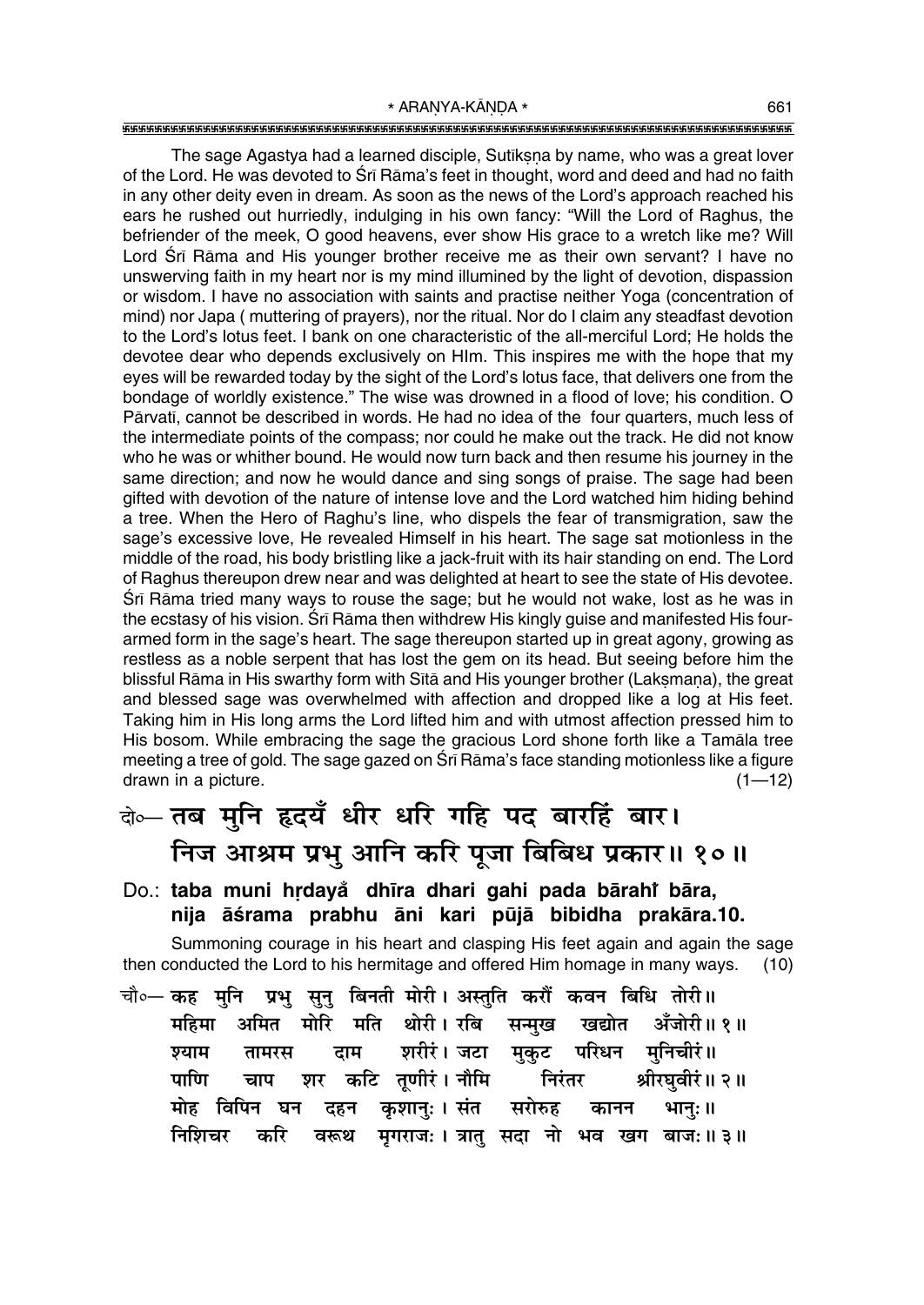राजीव सवेशं । सीता नयन चकोर निशेशं॥ अरुण नयन बाल मरालं। नौमि राम उर बाह विशालं॥ ४॥ हृदि मानस हर संशय उरगाद: । शमन सुकर्कश तर्क विषाद:॥ मर्प ग्रसन ਮਰ भंजन रंजन सर युथ: । त्रात् सदा नो कृपा वरूथ: ॥ ५ ॥ निर्गण सगण विषम सम रूपं । ज्ञान गिरा गोतीतमनुपं ॥ । नौमि राम भंजन महि भारं॥ ६ ॥ अमलमखिलमनवद्यमपारं आराम: । तर्जन क्रोध लोभ मद काम:॥ भक्त कल्पपादप अति सागर सेत: । त्रात सदा दिनकर कल केत: ॥ ७ ॥ नागर भव अतलित प्रताप बल धाम: । कलि मल विपल विभंजन नाम: ॥ भज गुण ग्राम: । संतत शं तनोतु मम राम: ॥ ८ ॥ धर्म वर्म नर्मद जटपि बिरज ब्यापक अबिनासी। सब के हृदयँ निरंतर बासी॥ अनुज श्री सहित खरारी।बसतु मनसि मम काननचारी॥ ९ ॥ तदपि ्जानहुँ स्वामी । सगुन अगुन उर अंतरजामी॥ जे जानहिं ते पति राजिव नयना। करउ सो राम हृदय मम अयना॥१०॥ जो कोसल अस अभिमान जाड जनि भोरे। मैं सेवक रघुपति पति मोरे॥ मनि बचन राम मन भाए । बहुरि हरषि मुनिबर उर लाए ॥ ११ ॥ सनि मुनि मोही। जो बर मागह देउँ सो तोही॥ जानु परम प्रसन्न मुनि कह मैं बर कबहँ न जाचा। समुझि न परइ झूठ का साचा॥ १२॥ रघुराई। सो मोहि देह दास सुखदाई॥ तम्हहि नीक लागै भगति बिरति बिग्याना। होह सकल गन ग्यान निधाना॥ १३॥ अबिरल प्रभु जो दीन्ह सो बरु मैं पावा। अब सो देह मोहि जो भावा॥ १४॥ Cau.: kaha muni prabhu sunu binatī morī, astuti karaŭ kavana bidhi torī. mahimā amita mori mati thorī, rabi sanmukha khadyota ăjorī.1. śvāma tāmarasa dāma śarīram, jațā mukuța paridhana municīram. tūnīram, naumi pāni cāpa śara kati niramtara śrīraghuvīram.2. moha vipina ghana dahana krśānuh, samta saroruha kānana bhānuh. kari varūtha mrgarājah, trātu sadā no bhava khaga bājah.3. niśicara navana rājīva aruna suveśam, sītā navana cakora niśeśam. hara hrdi mānasa bāla marālam, naumi rāma ura bāhu viśālam.4. samśaya sarpa grasana uragādaḥ, śamana sukarkaśa tarka viṣādaḥ. bhava bhamjana ramjana sura yūthah, trātu sadā no krpā varūthah.5. nirguna saguna visama sama rūpam, jñāna qirā qotītamanūpam. amalamakhilamanavadyamapāram , naumi rāma bhamjana mahi bhāram.6. kalpapādapa ārāmah, tarjana krodha lobha mada kāmah. bhakta ati nāgara bhava sāgara setuḥ, trātu sadā dinakara kula ketuḥ.7. atulita bhuja pratāpa bala dhāmaḥ, kali mala vipula vibhaṁjana nāmaḥ. dharma varma narmada guṇa grāmaḥ, saṁtata śaṁ tanotu mama rāmaḥ.8. byāpaka abināsī, saba ke hrdayå niramtara bāsī. jadapi biraja

tadapi anuja śrī sahita kharārī, basatu manasi mama kānanacārī.9.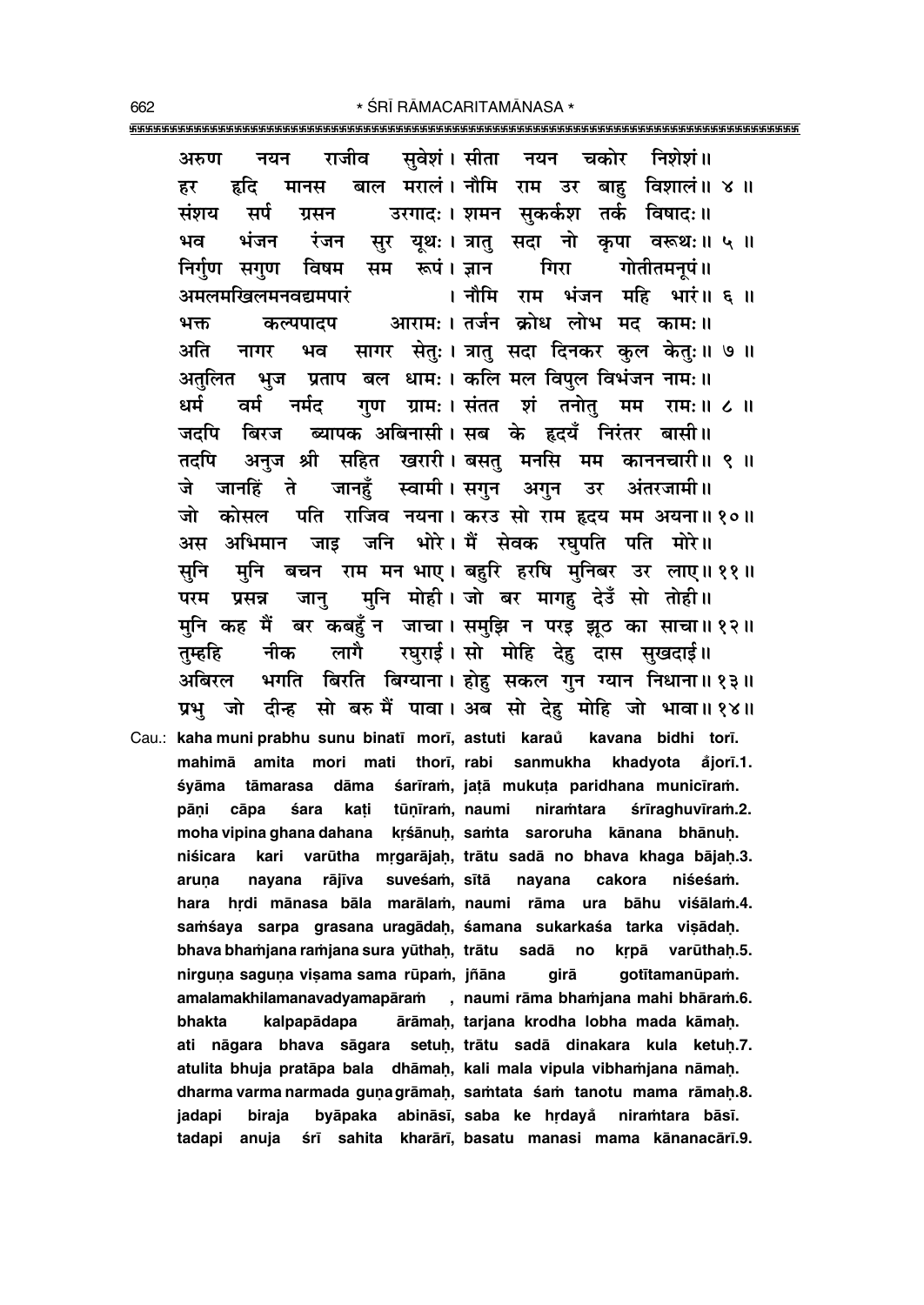**je** jānahī  **te jånahu° svåm∂, saguna aguna ura a≈tarajåm∂. jo kosala pati råjiva nayanå, karau so råma hædaya mama ayanå.10. asa abhimåna jåi jani bhore, maiÚ sevaka raghupati pati more. suni muni bacana råma mana bhåe, bahuri hara¶i munibara ura låe.11.** parama prasanna jānu muni mohī, jo bara māgahu deů so tohī. **muni kaha maiÚ bara kabahu na jåcå, ° samujhi na parai jhµu¢ha kå såcå.12. tumhahi n∂ka lågai raghurå∂, so mohi dehu dåsa sukhadå∂. abirala bhagati birati bigyånå, hohu sakala guna gyåna nidhånå.13. prabhu jo d∂nha so baru maiÚ påvå, aba so dehu mohi jo bhåvå.14.**

Said the sage, "Listen, O Lord, to my prayer: how am I to hymn Your praises? For immeasurable is Your glory and scant my wit, which is as insignificant as the flash of a fire-fly before the sun. I constantly glorify Śrī Rāma (the Chief of Raghus), with a body dark as a string of blue lotuses, wearing a crown of matted locks on His head and clad in a hermitís robes, and carrying a bow and arrow in His hands with a quiver fastened to His waist. The fire which consumes the thick forest of delusion, the sun that brings delight to the lotus-like saints, the lion who kills the herd of elephants in the form of demons, the hawk that kills the bird of metempsychosis, may He ever protect us. I extol Srī Rāma, whose eyes resemble the red lotus, who is elegantly dressed, who is a full moon to Sītā's Cakora like eyes, who is a cygnet disporting in the Mānasa lake of Lord Siva's heart and who has a broad chest and long arms. A Garuda to devour the serpent of doubt, the queller of despair induced by heated controversy, the uprooter of transmigration, the delighter of gods, the embodiment of compassion, may He ever protect us, I sing the praises of Srī Rāma, the reliever of earth's burden, who is both with and without attributes, who is partial as well as impartial, who transcends knowledge, speech and the senses and has no compeer, nay, who is all-pure, all-comprehensive, faultless and unlimited. A veritable garden of wish-yielding trees to His devotees, who keeps away wrath, greed, pride and lust, who is most urbane in manners and the bridge to cross the ocean of mundane existence, may that champion of the solar race ever protect me. Matchless in power of arm, the home of strength, the armour for the protection of righteousness, endowed with a host of delightful virtues, may that Råma whose very Name wipes out the greatest sins of the Kali age, be ever propitious to me. Even though He is passionless, all-pervading, imperishable and ever dwelling in the heart of all, let Him abide in my thoughts as the Slayer of Khara roaming about in the woods with His younger brother (Laksmana) and Sītā. Let alone, my lord, those who know You to be both with and without attributes and the witness of all hearts. As for myself may Śrī Råma, the lotus-eyed Lord of Kosala, take up His abode in my heart. Let not this exalted feeling disappear from my mind even in an unguarded moment that I am His servant and the Lord of Raghus my master." Śrī Rāma was delighted at heart to hear the sage's words, and in His delight He pressed the great sage to His bosom again. "Know Me to be supremely pleased, O sage; I am prepared to grant you any boon you may choose to ask." The sage replied, "I have never asked any boon and know not what is real and what unreal (what to choose and what to reject). Therefore, O Delighter of Your devotees, grant me that which pleases You, O Lord of Raghus." "May you become a repository of worldly wisdom and goodness as well as of intense devotion, dispassion and spiritual wisdom." "I have received the boon that my Lord has been pleased to grant.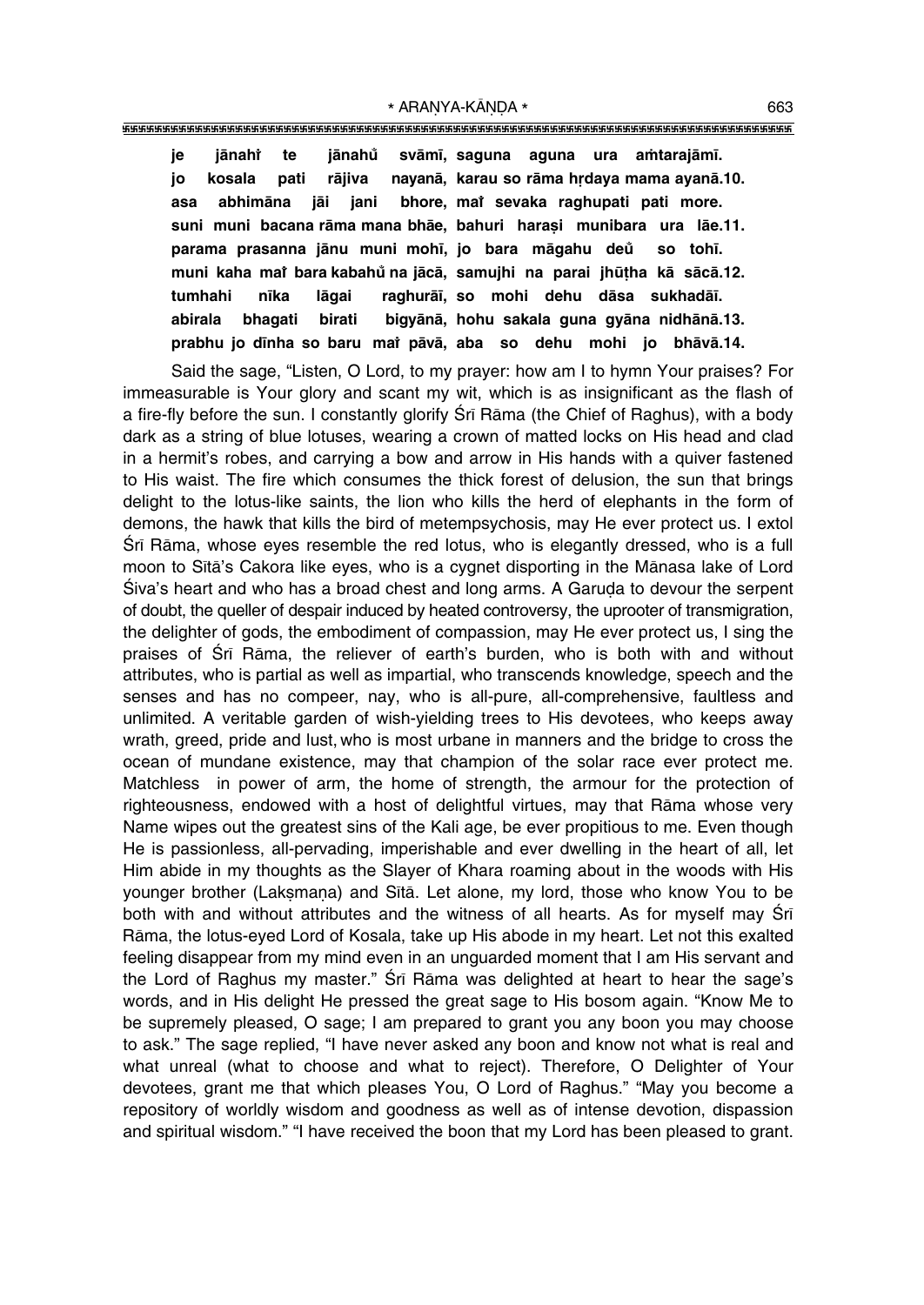Now vouchsafe to me that which is cherished by me."  $(1 - 14)$ 

## के-अनुज जानकी सहित प्रभु चाप बान धर राम। मम हिय गगन इंदु इव बसह सदा निहकाम॥११॥

### Do.: anuja jānakī sahita prabhu cāpa bāna dhara rāma, mama hiya gagana imdu iya basahu sadā nihakāma.11.

"Armed with a bow and arrow and accompanied by Your younger brother and Janaka's Daughter (Sitā), O Lord Śrī Rāma, pray dwell forever like a moon in the firmament of my heart, though free from every desire."  $(11)$ 

| चौ०— <b>एवमस्तु</b>                                   | करि स्मानिवासा। हरषि चले कुंभज रिषि पासा॥                              |
|-------------------------------------------------------|------------------------------------------------------------------------|
|                                                       | बहुत दिवस गुर दरसनु पाएँ। भए मोहि एहिं आश्रम आएँ॥ १॥                   |
| अब                                                    | प्रभु संग जाउँ गुर पाहीं। तुम्ह कहँ नाथ निहोरा नाहीं॥                  |
| देखि                                                  | कृपानिधि मुनि चतुराई।लिए संग बिहसे द्वौ भाई॥२॥                         |
| पंथ                                                   | कहत निज भगति अनूपा।मुनि आश्रम पहुँचे सुरभूपा॥                          |
| तूरत                                                  | सुतीछन गुर पहिं गयऊ। करि दंडवत कहत अस भयऊ॥३॥                           |
| नाथ                                                   | कोसलाधीस कुमारा। आए मिलन जगत आधारा॥                                    |
| अनुज<br>राम                                           | समेत बैदेही। निसि दिनु देव जपत हहु जेही॥४॥                             |
|                                                       | सुनत अगस्ति तुरत उठि धाए।इरि बिलोकि लोचन जल छाए॥                       |
|                                                       | मुनि पद कमल परे द्वौ भाई। रिषि अति प्रीति लिए उर लाई॥५॥                |
|                                                       | सादर कुसल पूछि मुनि ग्यानी।आसन बर बैठारे आनी॥                          |
|                                                       | पुनि करि बहु प्रकार प्रभु पूजा। मोहि सम भाग्यवंत नहिं दूजा॥६॥          |
|                                                       | जहँ लगि रहे अपर मुनि बृंदा।इरषे सब बिलोकि सुखकंदा॥७॥                   |
| kari<br>Cau.: evamastu                                | ramānivāsā, harași cale kumbhaja riși pāsā.                            |
| bahuta divasa gura darasanu pāĕ, bhae mohi eht āśrama | āĕ.1.                                                                  |
|                                                       | aba prabhu saṁga jāů gura pāhi, tumha kahå nātha nihorā nāhi.          |
| krpānidhi muni caturāī, lie samga<br>dekhi            | bihase<br>bhāī.2.<br>dvau                                              |
|                                                       | pamtha kahata nija bhagati anūpā, muni āśrama pahůce surabhūpā.        |
|                                                       | turata sutīchana gura pahi gayaū, kari damdavata kahata asa bhayaū.3.  |
| nātha<br>kosalādhīsa                                  | milana<br>ādhārā.<br>kumārā, āe<br>jagata                              |
| rāma                                                  | anuja sameta baidehī, nisi dinu deva japata hahu jehī.4.               |
| agasti turata uthi dhāe, hari<br>sunata               | biloki<br>locana jala<br>chāe.                                         |
| muni pada kamala pare dvau bhāi, riși ati prīti       | lie<br>$l\bar{a}$ ī.5.<br>ura                                          |
| sādara kusala pūchi muni gyānī, āsana                 | bara<br>baithare<br>ānī.                                               |
|                                                       | puni kari bahu prakāra prabhu pūjā, mohi sama bhāgyavamta nahi dūjā.6. |
|                                                       | jahå lagi rahe apara muni-brmdā, harașe saba biloki sukhakamdā.7.      |

"So be it," said Śrī Rāma ( the Abode of Laksmī) as He joyously started on His visit to the jar-born sage, Agastya. "It is a long time since I last saw my Guru and came to live in this hermitage. Now, my lord, I will go with You to see my Guru; thus I am not putting You under any obligation." The Fountain of Mercy saw through the sage's cleverness and both the brothers smiled as they took him with them. Discoursing on the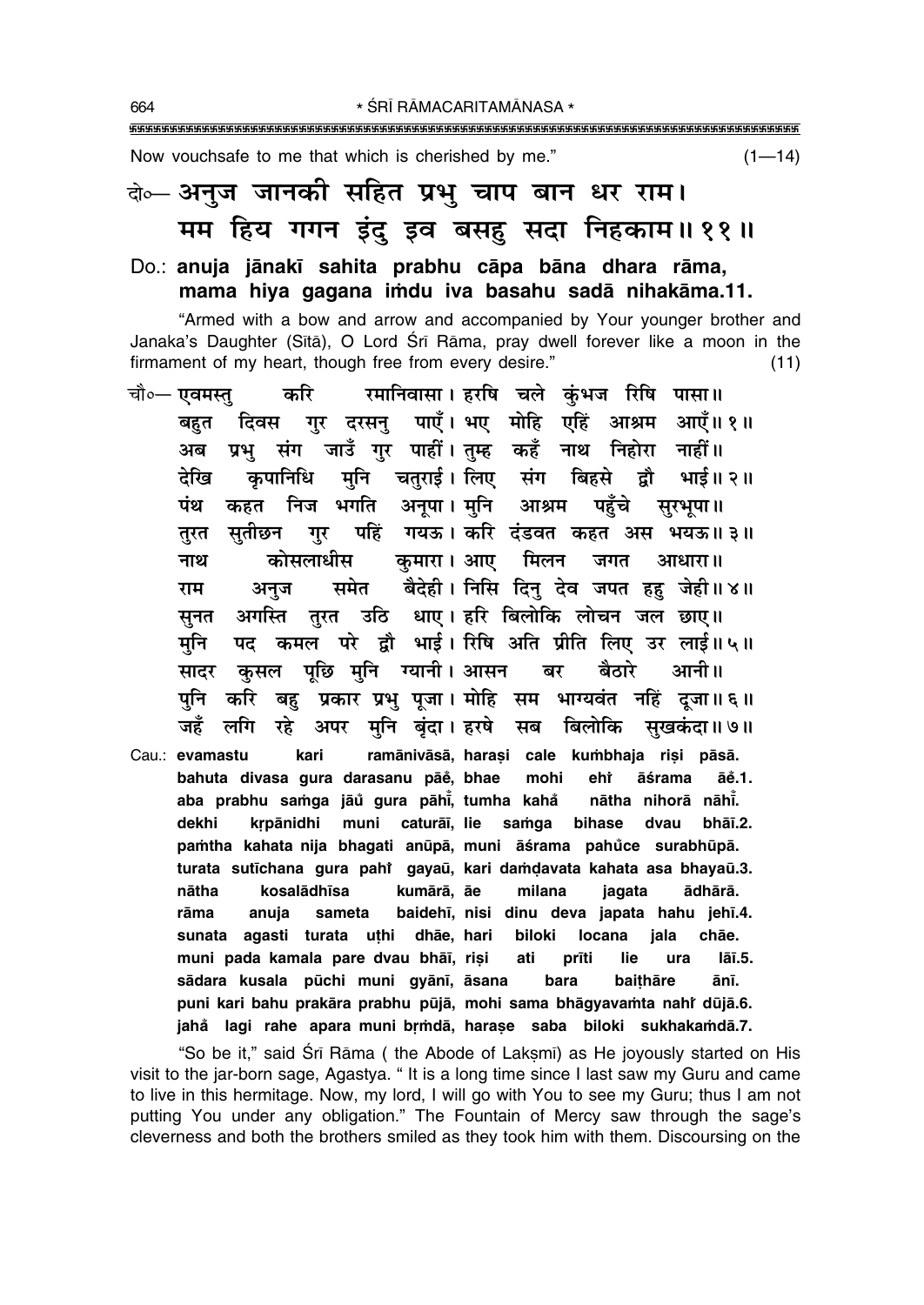way on the incomparable cult of devotion to His own feet Srī Rāma (the King of the gods) arrived at the hermitage of the sage ( Agastya). Sutīksna immediately saw his Guru and after prostrating himself before the latter thus addressed him, "My lord, the two sons of King Dasaratha (Kosala's lord), the support of the world, have come to see you—Srī Rāma, accompanied by His younger brother (Laksmana) and Videha's Daughter (Sītā), whose Name you repeat night and day, venerable sir." Agastya started up as soon as he heard this and ran; at the sight of Śrī Hari his eyes filled with tears. The two brothers fell at the sage's lotus feet; but the sage took and clasped them to his bosom with the utmost affection. Courteously enquiring after their welfare the enlightened sage conducted them to an exalted seat and then offered worship in various ways to the Lord, saying ìThere is no other man so blessed as I am.î Whatever other sages had assembled there, were all delighted to behold the Fountain of Joy.  $(1-7)$ 

## दो**०– मुनि समूह महँ बैठे सन्मुख सब की ओर।** सरद इंदु तन चितवत मानहुँ निकर चकोर॥१२॥

### Do.: muni samūha mahå baithe sanmukha saba kī ora, **sarada i≈du tana citavata månahu nikara cakora.12. °**

As He sat in the midst of the assembly of sages with His face turned towards all (and their eyes fixed on His moon-like face), they seemed like a bevy of Cakora birds gazing on the autumnal moon. (12) (12)

जौ०— **तब रघुबीर कहा मुनि पाहीं। तुम्ह सन प्रभु दुराव कछ नाहीं॥** तम्ह जानह जेहि कारन**्आयउँ। ताते तात न कहि समझायउँ॥१**॥ <u>.</u><br>अब सो मंत्र देहु प्रभु मोही।जेहि प्रकार मारौं मुनिद्रोही॥ <u>मुनि मुसुकाने सुनि प्रभु बानी। पूछेहु</u> नाथ मोहि का जानी॥२॥ तम्हरेडँ भजन प्रभाव अघारी । जानउँ महिमा कछक तम्हारी ॥ ऊमरि तरु बिसाल तव माया।**फल ब्रह्मांड अनेक निकाया॥३॥** <u>जीव चराचर जंत समाना। भीतर बसहिं न जानहिं आना॥</u> ते फल भच्छक कठिन कराला। तव भयँ डरत सदा सोउ काला॥४॥ <u>ते त</u>़म्ह सकल लोकपति साईं। पूँछेहु मोहि मनुज की नाईं॥ यह बर मागउँ कृपानिकेता**। बसह हृदयँ श्री अनुज समेता॥**५॥ <u>अबिरल भगति बिरति सतसंगा।</u> चरन सरोरुह प्रीति अभंगा॥ जद्यपि ब्रह्म अखंड अनंता।अनुभव गम्य भजहिं जेहि संता॥६॥ <u>अस तव रूप बखानउँ जानउँ। फिरि फिरि सगन ब्रह्म रति मानउँ॥</u> संतत दासन्ह देह बडाई । तातें मोहि पॅछेह रघराई ॥ ७ ॥ है प्रभु परम मनोहर ठाऊँ । पावन पंचबटी तेहि नाऊँ ॥ दंडक बन पुनीत प्रभु करह**। उग्र साप मुनिबर कर हरह॥**८॥ बास करह तहँ रघकल राया ।कीजे सकल मनिन्ह पर दाया॥ <u>चले राम मूनि आयसु पाईं।तुरतहिं</u> पंचबटी निअराई॥९॥ Cau.: **taba raghub∂ra kahå muni påh∂° , tumha sana prabhu duråva kachu nåh∂° . tumha jånahu jehi kårana åyau° , tåte tåta na kahi samujhåyau°.1.**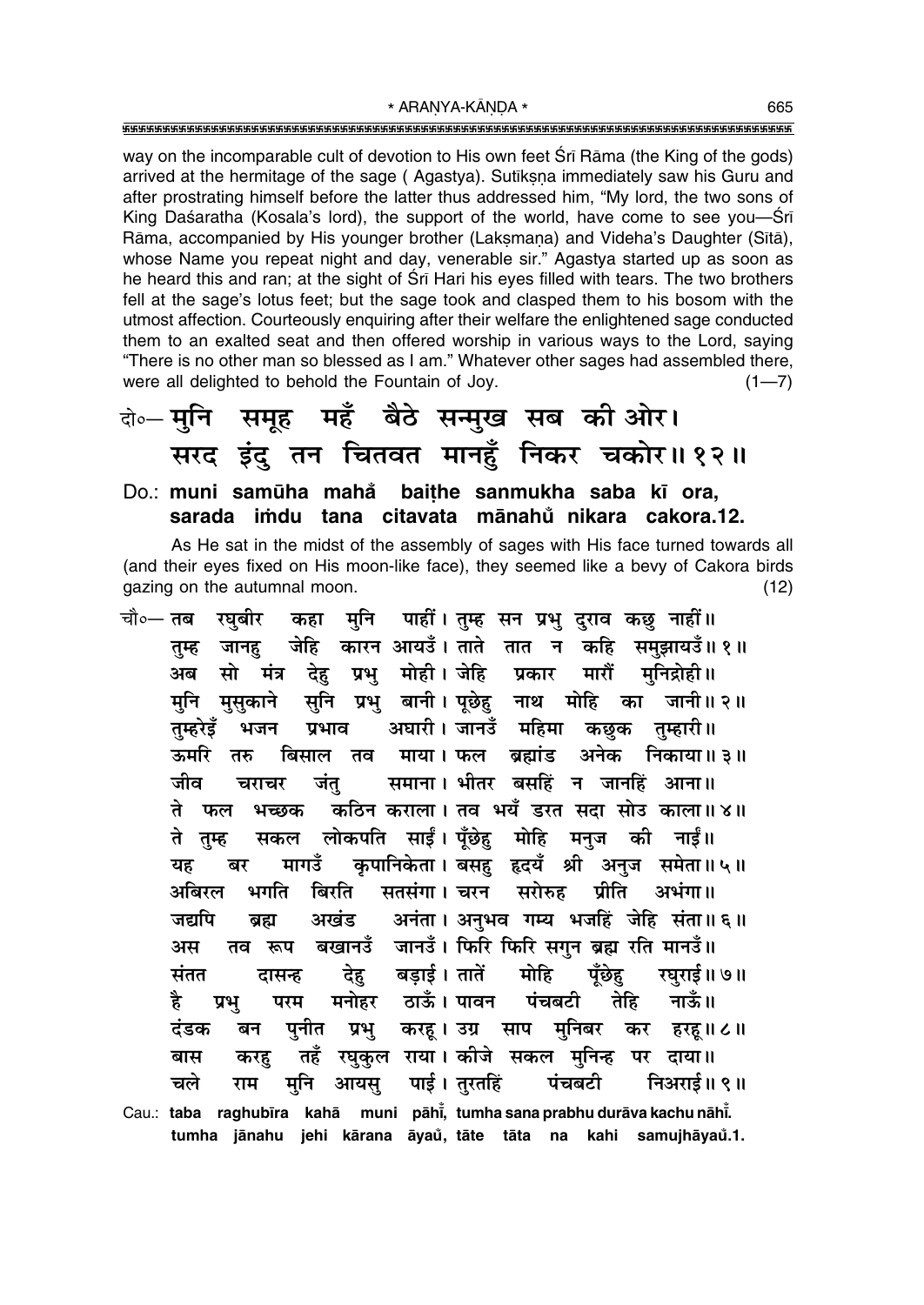666 \* \* SRĪ RĀMACARITAMĀNASA \*

"""""""""""""""""""""""""""""""""""""""""""""""""""""""""""""""""""""""""""""""""""

aba so mamtra dehu prabhu mohī, jehi prakāra mārau munidrohī. **muni musukåne suni prabhu bån∂, pµuchehu nåtha mohi kå jån∂.2.** tumhareř bhajana prabhāva aghārī, jānaŭ mahimā kachuka tumhārī. **µumari taru bisåla tava måyå, phala brahmå≈Œa aneka nikåyå.3. j∂va caråcara ja≈tu samånå, bh∂tara basahiÚ na jånahiÚ ånå. te phala bhacchaka ka¢hina karålå, tava bhaya° Œarata sadå sou kålå.4. te tumha sakala lokapati så∂° , pµu° chehu mohi manuja k∂ nå∂° . yaha bara mågau° kæpåniketå, basahu hædaya° ‹r∂ anuja sametå.5. abirala bhagati birati satasa≈gå, carana saroruha pr∂ti abha≈gå. jadyapi brahma akha≈Œa ana≈tå, anubhava gamya bhajahiÚ jehi sa≈tå.6. asa tava rµupa bakhånau° jånau°, phiri phiri saguna brahma rati månau .° sa≈tata dåsanha dehu baRå∂, tåte mohi pu ° °chehu raghurå∂.7. hai prabhu parama manohara ¢håµu°**  $pancabat<sub>i</sub>$  tehi **.** damdaka bana punīta prabhu karahū, ugra sāpa munibara kara harahū.8. **båsa karahu taha° raghukula råyå, k∂je sakala muninha para dåyå. cale råma muni åyasu på∂, turatahiÚ pa≈caba¢∂ niarå∂.9.**

Then said Śrī Rāma (the Hero of Raghu's line) to the sage, "I have nothing to hide from you, my lord. You know what for I have come; that is why, holy father, I have not dwelt at length on this point. Now, my good sir, give me some advice, by following which I may be able to kill the enemies of the hermits." The sage smiled when he heard the Lord's remarks. "With what intention have You asked me this question? It is by virtue of my devotion to You, O Destroyer of sins, that I know a bit of Your glory. Your Måyå (Creative Energy) is like a huge tree of the species known by the name of Udumbara, with the countless multitudes of universes for its clustering fruits. The animate and inanimate beings (inhabiting the various universes) are like the insects that dwell inside the fruits and know of no other fruit (besides the one they inhabit ). The relentless and dreadful Time-spirit devours these fruits; but even that (all-devouring) Time ever trembles in fear of You. You, who are the suzerain lord of all the regional lords, have asked my advice as though You were an ordinary human being. I ask this boon of You, O Home of mercy: pray dwell in my heart with Your Spouse (Sītā) and younger brother (Laksmana) and let me have intense devotion, dispassion, fellowship with the saints and unbroken love for Your lotus feet. Even though I know You to be the same as the indivisible and infinite Brahma (the Absolute), who can only be realized ( and cannot be known by any other means) and is adored by the saints, and even though I depict You as such, I feel enamoured of Your qualified form again and again. You have always exalted Your servants; that is why You have thought fit to consult me, O Lord of Raghus. There is, my lord, a most charming and holy spot; it is called Pañcavatī. Sanctify the Dandaka forest (where it is situated) and redeem it from the terrible curse of the great sage (Sukrācārya). Take up Your abode there, O Lord of Raghu's line, and show Your grace to all the sages." On receiving the sage's permission Srī Rāma departed and drew near to Pañcavatī in no time. (1—9) (1—9)

- दो**0– गीधराज सैं भेंट भइ बहु बिधि प्रीति बढ़ाइ। गोदावरी निकट प्रभु रहे परन गृह छाइ॥१३॥**
- Do.: **gīdharāja sař bheṁṭa bhai bahu bidhi prīti baRhāi, godåvar∂ nika¢a prabhu rahe parana gæha chåi.13.**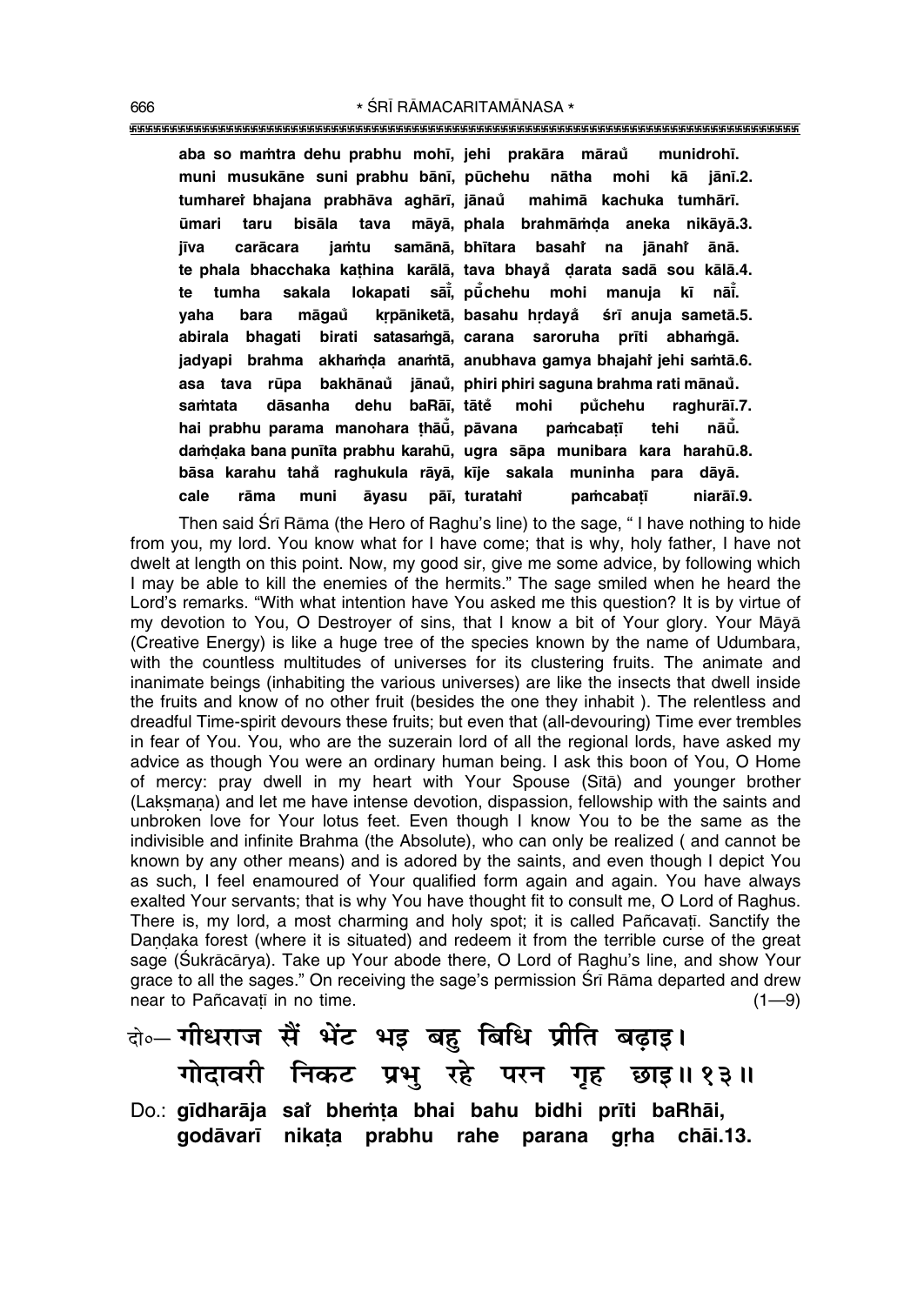\* ARANYA-KĀNDA \* 

He met Jatāyu (the king of vultures); and developing friendship with him in many ways the Lord stayed near the Godavari, where He made Himself a thatched hut of leaves.  $(13)$ 

- ते राम कीन्ह तहँ बासा।सुखी भए मुनि बीती त्रासा॥ चौ०— **जब** नदीं ताल छबि छाए। दिन दिन प्रति अति होहिं सहाए॥ १॥ गिरि बन बुंद अनंदित रहहीं। मधुप मधुर गुंजत छबि लहहीं॥ खग मग सो बन बरनि न सक अहिराजा। जहाँ प्रगट रघुबीर बिराजा॥२॥ प्रभ सख आसीना। लछिमन बचन कहे छलहीना॥ एक बार सचराचर साईं। मैं पूछउँ निज प्रभु की नाईं॥३॥ मूनि सर नर सोइ देवा। सब तजि करौं चरन रज सेवा॥ मोहि कहह समुझाइ माया। कहह सो भगति करह जेहिं दाया॥४॥ ग्यान बिराग अरु कहह
- Cau.: jaba te rāma kīnha tahå bāsā, sukhī bhae muni bītī trāsā. giri bana nadi tāla chabi chāe, dina dina prati ati hohi suhāe.1. khaga mrga brmda anamdita rahahi, madhupa madhura gumjata chabi lahahi. so bana barani na saka ahirājā, jahā pragata raghubīra birāiā.2. bāra prabhu sukha āsīnā, lachimana bacana kahe chalahīnā. eka nara muni sacarācara sāi, mar pūchaŭ nija prabhu kī nāi.3. sura mohi samujhāi kahahu soi devā, saba taji karaŭ carana raja sevā. gyāna birāga aru māyā, kahahu so bhagati karahu jehi dāyā.4. kahahu

From the time Srī Rāma took up His abode there the sages lived happily and were rid of all fear. The hills, woods, streams and lakes were suffused with beauty and grew yet more lovely day by day. The birds and deer were full of joy, and the bees with their sweet humming looked very charming. Not even Sesa (the king of serpents) would be able to describe the forest which was adorned by Srī Rāma (the Chief of Raghus) in His manifest form. Once upon a time, as the Lord was sitting at ease, Laksmana addressed Him in quileless words: " O Lord of gods, human beings, sages and all animate and inanimate creation! I ask of You as of my own master. Instruct me, my lord, how I may be able to adore the dust of Your feet to the exclusion of everything else. Discourse to me on spiritual wisdom and dispassion as well as on Māyā (Illusion); and also speak to me about Bhakti (devotion), which You make an occasion for showering Your grace."  $(1-4)$ 

## बे़ल ईस्वर जीव भेद प्रभु सकल कहौ समुझाइ। जातें होइ चरन रति सोक मोह भ्रम जाइ॥१४॥

Do.: īsvara jīva bheda prabhu sakala kahau samujhāi, jātě hoi rati soka moha bhrama carana iāi.14.

"Also explain to me all the difference between God and the individual soul, so that I may be devoted to Your feet and my sorrow, infatuation and delusion may disappear."  $(14)$ 

चौ०— थोरेहि महँ सब कहउँ बुझाई। सुनहु तात मति मन चित लाई॥ मोर तोर तैं माया। जेहिं बस कीन्हे जीव निकाया॥१॥ अरु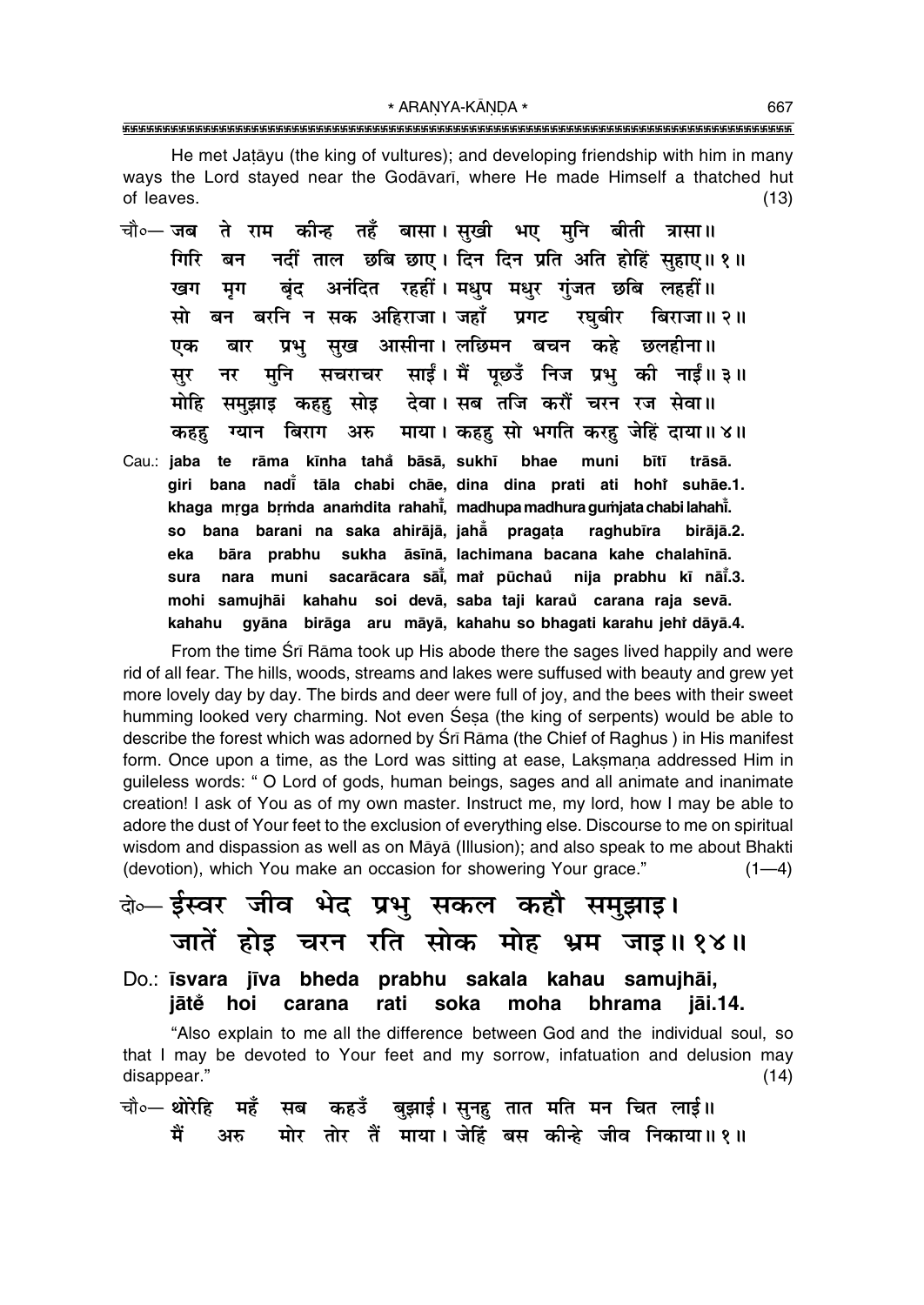<u>गो गोचर जहँ लगि मन जाई। $\overline{a}$ । सब माया जानेह भाई॥</u> तेहि कर भेद सुनह तुम्ह सोऊ।**बिद्या अपर अबिद्या दोऊ॥२॥** एक दृष्ट अतिसय दखरूपा।जा बस जीव परा भवकृपा॥ एक रचड़ जग गन बस जाकें। प्रभ प्रेरित नहिं निज बल ताकें॥३॥ ग्यान मान जहँ एकउ नाहीं।**देख ब्रह्म समान सब माहीं**॥ कहिअ तात सो परम बिरागी। तून सम सिद्धि तीनि गुन त्यागी॥४॥ Cau.: **thorehi maha° saba kahau° bujhå∂, sunahu tåta mati mana cita lå∂.** mat aru mora **tora** tai māyā, jehi  **basa k∂nhe j∂va nikåyå.1. go gocara jaha° lagi mana jå∂, so saba måyå jånehu bhå∂.** tehi kara bheda sunahu tumha soū, bidyā apara abidyā doū.2. **eka du¶¢a atisaya dukharµupå, jå basa j∂va parå bhavakµupå. eka racai jaga guna basa jåke°, prabhu prerita nahiÚ nija bala tåke°.3. gyåna måna jaha° ekau nåh∂° , dekha brahma samåna saba måh∂° .** kahia tāta so parama birāgī, trna sama siddhi tīni guna tyāgī.4.

"I will explain everything in a nutshell; listen, dear brother, with your mind, intellect and reason fully absorbed. The feeling of 'l' and 'mine' and 'you' and 'yours' is Māyā (Illusion), which holds sway over all created beings. Whatever is perceived by the senses and that which lies within the reach of the mind, know it all to be Måyå. And hear of its divisions too: they are two, viz., knowledge and ignorance. The one (ignorance) is vile and extremely painful, and has cast the ego into the sink of worldly existence. The other (knowledge), which brings forth the creation and which holds sway over the three Gunas (Sattva, Rajas and Tamas) is directed by the Lord and has no strength of its own. Spiritual wisdom is that which is free from all blemishes in the shape of pride\* etc., and which sees the Supreme Spirit equally in all. He alone, dear brother, should be called a man of supreme dispassion, who has spurned all supernatural powers as well as the three Gunas (of which the universe is composed) as if of no more account than a blade of grass."  $(1-4)$ 

### दो**0– माया ईस न आपू कहँ जान कहिअ सो जीव। बंध मोच्छ प्रद सर्बपर माया प्रेरक सीव॥१५॥** Do.: **måyå ∂sa na åpu kahu jåna kahia so j∂va, °** bamdha moccha prada sarbapara māyā preraka sīva.15.

ìThat alone deserves to be called a J∂va (individual soul), which knows not Måyå nor God nor one's own self. And Siva (God) is He who awards bondage and liberation (according to one's deserts), transcends all and is the controller of Māyā."  $(15)$ 

Śrīmad Bhagavadgītā enumerates the following characteristics which make for spiritual wisdom. They are: absence of pride,freedom from hypocrisy, non-violence, forgiveness, guilelessness, devout service of oneís preceptor, purity of body and mind, steadfastness, subjugation of the mind, aversion to the objects of sense, absence of egotism, pondering again and again on the painful character of and the evils inherent in birth,death,old age and disease; absence of attachment and the feeling of mineness in respect of one's son, wife, home, etc., and constant equipoise of mind both in favourable and unfavourable circumstances; unflinching devotion to the Lord through exclusive attachment living in secluded and holy places and finding no enjoyment in the company of men; fixity in self-knowledge and seeing God as the object of true knowledge (vide XIII.7-11). The definition given here narrates the opposites of these virtues, viz., pride,hypocrisy, violence and so on. The definition may be interpreted in a different way as well. It may be taken to mean that spiritual wisdom cannot be attained through the ordinary means of cognition (Mānasa or Pramānas) such as perception, inference, verbal testimony and so on; it is self-evident (स्वत: प्रमाण).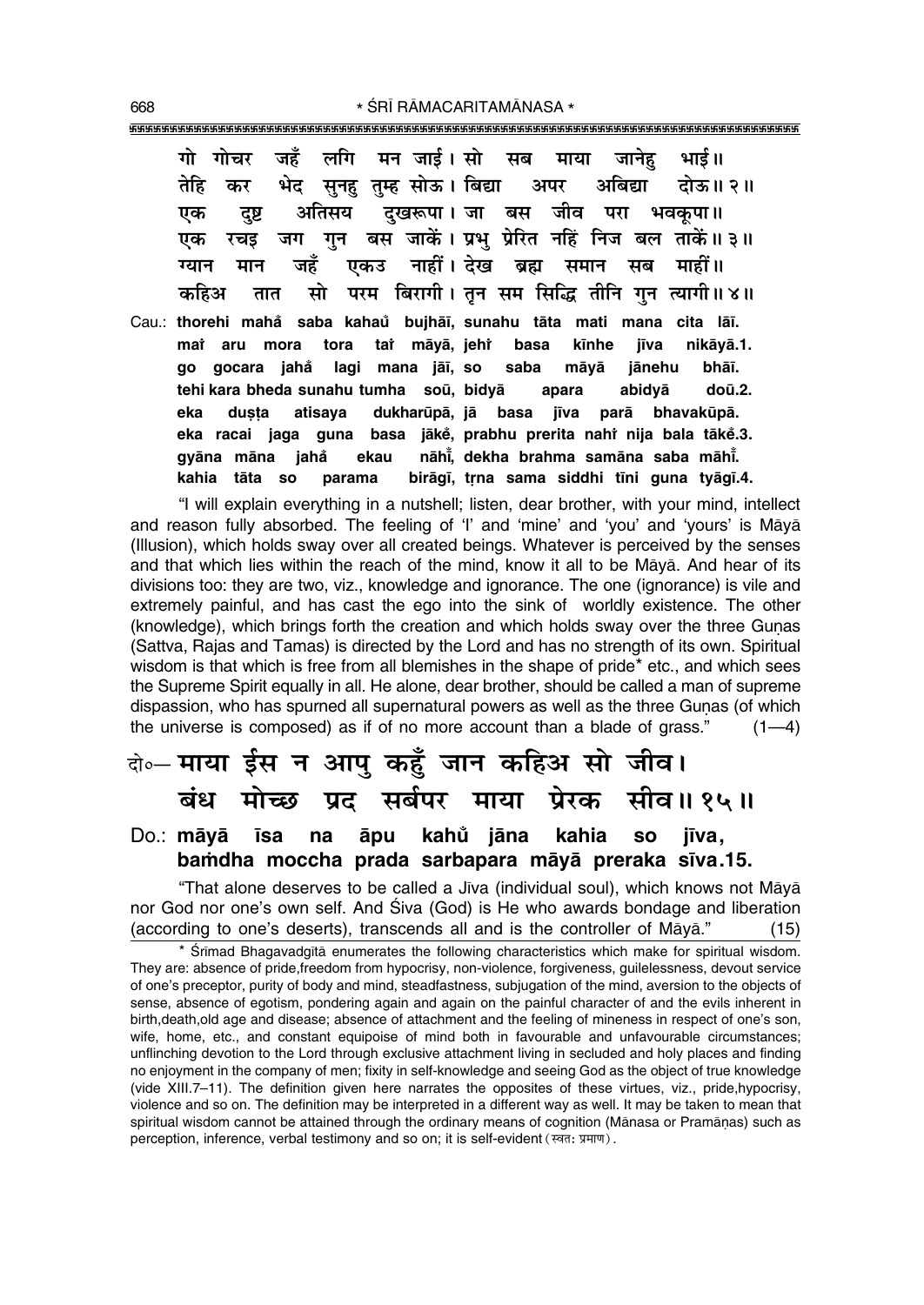\* ARANYA-KĀNDA \* 

- चौ $o$  धर्म तें बिरति जोग तें ग्याना। ग्यान मोच्छप्रद बेट बखाना ॥ मैं भाई। सो मम भगति भगत सुखदाई॥ १॥ बेगि जातें द्रवउँ आना। तेहि मो सतंत्र आधीन अवलंब न $\overline{a}$ ग्यान बिग्याना ॥ सखमला। मिलइ जो संत भगति होइँ तात अनपम अनकला॥ २॥ कि कहउँ बखानी। सगम पंथ मोहि पावहिं प्रानी॥ भगति साधन चरन अति प्रीती । निज निज कर्म निरत श्रुति रीती ॥ ३ ॥ प्रथमहिं बिप्र पनि बिषय बिरागा । तब मम धर्म अनरागा॥ एहि कर फल उपज दढाहीं। मम लीला रति अति मन माहीं॥४॥ भक्ति श्रवनादिक नव संत चरन पंकज अति प्रेमा। मन क्रम बचन भजन दुढ़ नेमा॥ बंध पति देवा । सब मोहि कहँ जानै पित् मात् दुढ सेवा॥ ५॥ गरु सरीरा । गदगद गिरा बह नीरा॥ ਸਸ गन गावत पलक नयन मैं न जाकें। तात निरंतर ताकें।। ६ ॥ काम आदि मद दंभ बस
- Cau.: dharma të birati joga të gyānā, gyāna mocchaprada beda bakhānā. dravaů bhāi, so mama bhagati bhagata sukhadāi.1. jātě begi mat sutamtra avalamba na ānā. tehi ādhīna avāna biavānā. **SO** bhagati tāta anupama sukhamūlā, milai io samta hoť anukūlā.2. bhagati ki sādhana kahaů bakhānī, sugama pamtha mohi pāvahi prānī. prathamahi bipra carana ati prītī, nija nija karma nirata śruti rītī.3. ehi kara phala puni bisaya birāgā, taba mama dharma upaja anurāgā. śravanādika nava bhakti drRhāhi, mama līlā rati ati mana māhi.4. samta carana pamkaja ati premā, mana krama bacana bhajana drRha nemā. guru pitu mātu bamdhu pati devā, saba mohi kahå jānai drRha sevā.5. mama guna gāvata pulaka sarīrā, gadagada girā nayana baha nīrā. kāma ādi mada dambha na jākė, tāta niramtara basa mai tākė.6.

"Dispassion results from the practice of virtue, while spiritual wisdom comes of the practice of Yoga (concentration of mind); and wisdom is the bestower of liberation: so declare the Vedas. And that which melts My heart quickly, dear brother, is Devotion, which is the delight of My devotees. It stands by itself and requires no other prop; whereas Jñāna (knowledge of God in His absolute formless aspect) and Vijñāna (knowledge of the qualified aspect of God, both with and without form) depend on it. Devotion, dear brother, is incomparable and the very root of bliss; it can be acquired only by the favour of saint. I now proceed to tell you at some length the means of acquiring Devotion, an easy path by which men find Me. In the first place a man should cultivate excessive devotion to the feet of the Brāhmanas and secondly he should remain engaged in his own duty according to the lines laid down by the Vedas. This induces an aversion to the pleasures of sense and dispassion in its turn engenders a love for My Cult (the Cult of Devotion). This will bring steadfastness in the nine forms of Devotion\* such as Sravana (hearing of the Lord's praises etc.,) and the mind will develop an excessive fondness for My sports. Again, one should be extremely devoted to the lotus feet of saints and should be persistent in the practice of adoration through mind, speech and action. He should

The nine forms of Devotion as enumerated in Śrīmad Bhāgavata are: (1) Śravaņa (hearing of the Lord's praises and stories), (2) Kirtana (chanting His Name, praises and stories), (3) Smarana (fixing one's thought on Him), (4) Pādasevana (adoring His feet); (5) Arcana (worshipping an image of the Lord), (6) Vandana (making obeisance to Him), (7) Dāsya (offering devout service to the Lord), (8) Sakhya (cultivating friendship with Him) and (9) Atmanivedana (offering oneself to the Lord).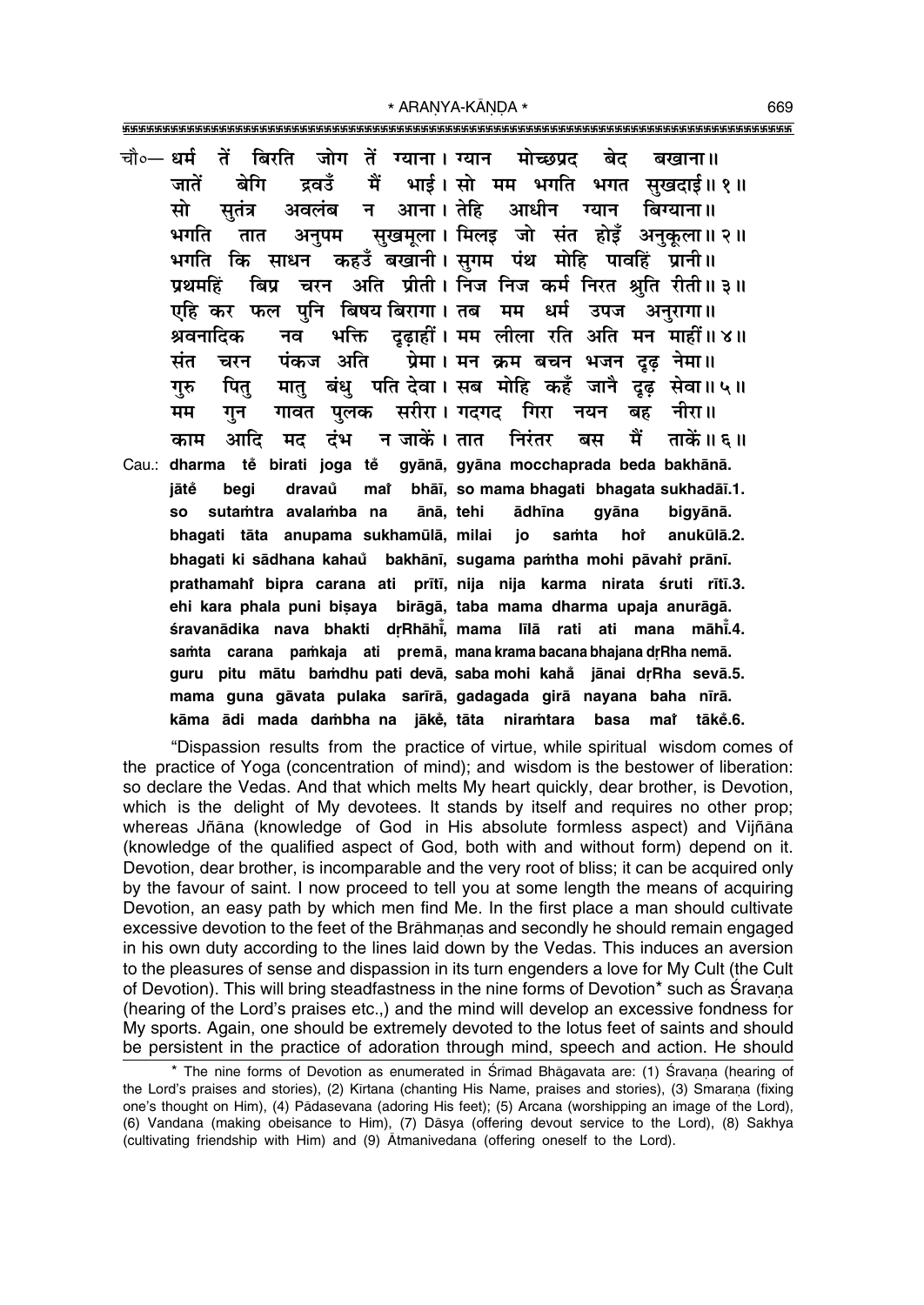recognize Me as his preceptor, father, mother, kinsman, lord, deity and all and should be steadfast in My service. A thrill runs through his body as he sings My praises; his voice gets choked and his eyes flow with tears; he is free from lust and other vices, pride and hypocrisy. I am ever at the beck and call of such a devotee.  $(1 - 6)$ 

## दो॰ – बचन कर्म मन मोरि गति भजनु करहिं निःकाम। तिन्ह के हृदय कमल महँ करउँ सदा बिश्राम॥१६॥

### Do.: bacana karma mana mori gati bhajanu karahi nihkāma, tinha ke hrdaya kamala mahů karaů sadā biśrāma.16.

"Nay, I ever repose in the lotus heart of those who depend on Me in thought, word and deed and who worship Me in a disinterested way."  $(16)$ 

- चौ० भगति जोग सनि अति सख पावा। लछिमन प्रभ चरनन्हि सिरु नावा॥ एहि बिधि गए कछुक दिन बीती। कहत बिराग ग्यान गुन नीती॥ १ ॥ बहिनी। दृष्ट हृदय दारुन जस अहिनी ।। के सपनखा रावन एक बारा। देखि बिकल भइ जुगल कुमारा॥ २ ॥ ਧੰਦਕਟੀ मो गड उरगारी । पुरुष मनोहर निरखत नारी॥ पिता पत्र भ्राता होड़ बिकल सक मनहि न रोकी। जिमि रबिमनि द्रव रबिहि बिलोकी॥ ३ ॥ रुचिर रूप धरि प्रभु पहिं जाई। बोली बचन बहुत मुसुकाई॥ तुम्ह सम पुरुष न मो सम नारी। यह सँजोग बिधि रचा बिचारी॥ ४ ॥ अनरूप परुष जग माहीं। देखेउँ खोजि लोक तिह नाहीं॥ मम अब लगि रहिउँ कुमारी। मनु माना कछु तुम्हहि निहारी॥ ५ ॥ तातें सीतहि चितइ कही प्रभु बाता। अहइ कुआर मोर लघु भ्राता॥ गइ लछिमन रिपु भगिनी जानी। प्रभु बिलोकि बोले मृद् बानी॥ ६ ॥ सुंदरि सूनु मैं उन्ह कर दासा।पराधीन नहिं तोर सुपासा॥ कोसलपर साजा। जो कछ करहिं उनहि सब छाजा॥ ७ ॥ प्रभ समर्थ चह मान भिखारी। ब्यसनी धन सुभ गति बिभिचारी॥ सेवक सुख चार गुमानी। नभ दुहि दूध चहत ए प्रानी॥ ८ ॥ लोभी जस चह पुनि फिरि राम निकट सोआई। प्रभु लछिमन पहिं बहुरि पठाई॥ तोहि सो बरई। जो तन तोरि लाज परिहरई॥ ९ ॥ कहा लछिमन राम पहिं गई। रूप भयंकर खिसिआनि तब प्रगटत भई ॥ देखि रघुराई । कहा अनुज सन सयन बुझाई ॥ १० ॥ सीतहि सभय Cau.: bhagati joga suni ati sukha pāvā, lachimana prabhu carananhi siru nāvā. ehi bidhi gae kachuka dina bītī, kahata birāga gyāna guna nītī.1. bahinī, dusta hrdaya dāruna jasa ahinī. sūpanakhā rāvana kai
	- bārā, dekhi bikala bhai jugala kumārā.2. pamcabatī **SO** gai eka uragārī, purusa manohara nirakhata nārī. bhrātā pitā putra hoi bikala saka manahi na rokī, jimi rabimani drava rabihi bilokī.3.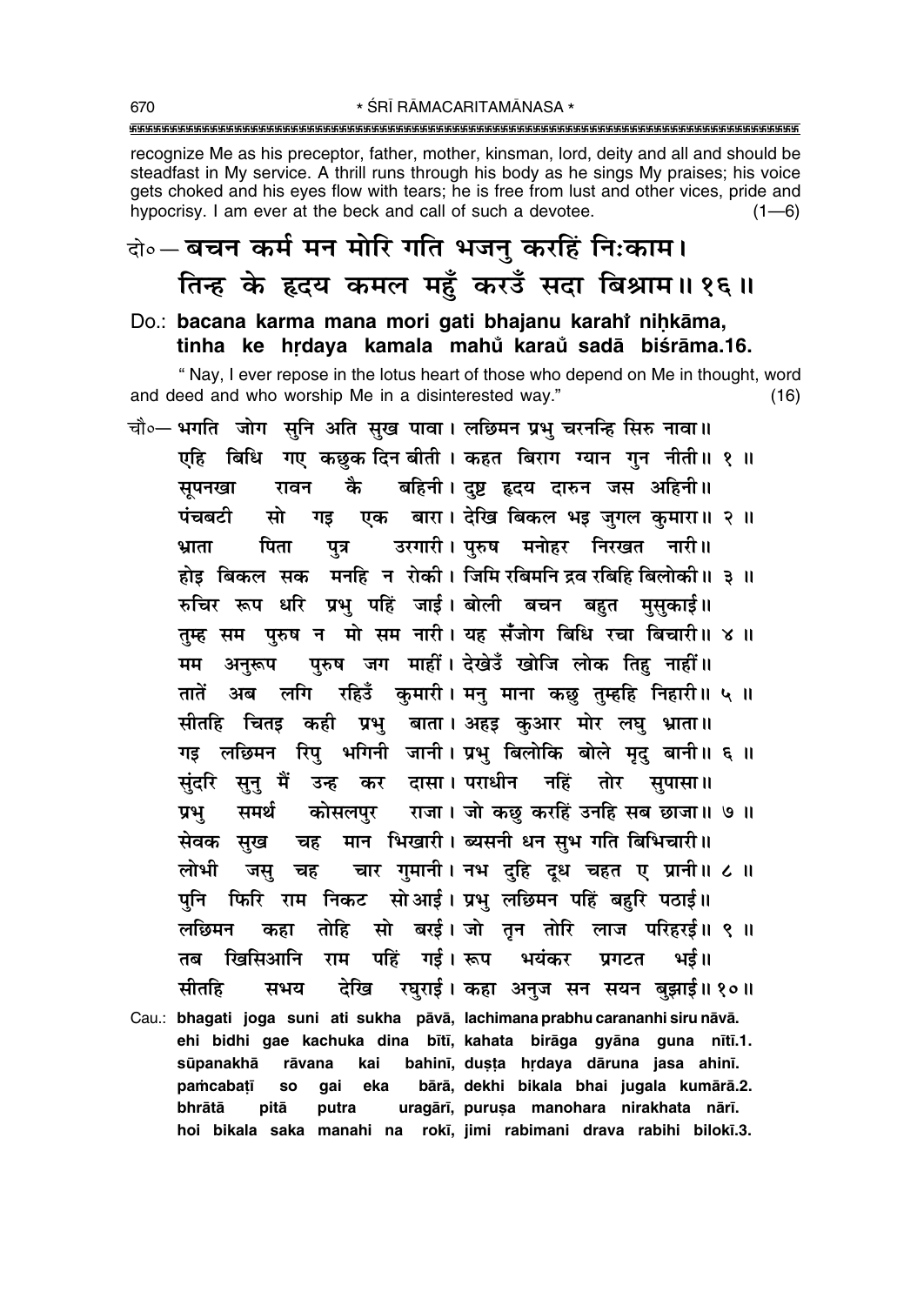\* ARANYA-KĀNDA \* 671

### """""""""""""""""""""""""""""""""""""""""""""""""""""""""""""""""""""""""""""""""""

**rucira rµupa dhari prabhu pahiÚ jå∂, bol∂ bacana bahuta musukå∂. tumha sama puru¶a na mo sama når∂, yaha sa°joga bidhi racå bicår∂.4.** mama anurūpa purusa jaga māhī, dekheŭ **, dekheu khoji loka tihu nåh∂ ° ° . tåte aba lagi rahiu ° ° kumår∂, manu månå kachu tumhahi nihår∂.5. s∂tahi citai kah∂ prabhu båtå, ahai kuåra mora laghu bhråtå.** gai lachimana ripu bhaginī jānī, prabhu biloki bole mrdu bānī.6. **su≈dari sunu maiÚ unha kara dåså, parådh∂na nahiÚ tora supåså. prabhu samartha kosalapura råjå, jo kachu karahiÚ unahi saba chåjå.7. sevaka sukha caha måna bhikhår∂, byasan∂ dhana subha gati bibhicår∂.** lobhī jasu caha cāra gumānī, nabha duhi dūdha cahata e prānī.8. puni phiri rāma nikata so āī, prabhu lachimana pah*i* bahuri pathāī. lachimana kahā tohi so baraī, jo trna tori lāja pariharaī.9. **taba khisiåni råma pahiÚ ga∂, rµupa bhaya≈kara praga¢ata bha∂. s∂tahi sabhaya dekhi raghurå∂, kahå anuja sana sayana bujhå∂.10.**

Laksmana was greatly delighted to hear the above discourse on the discipline of Bhakti (Devotion) and bowed his head at the feet of the Lord. In this way some days were spent in discoursing on dispassion, spiritual wisdom, goodness and morality. Now Rāvana (the notorious demon king of Laṅkā) had a sister, Śūrpanakhā (lit., a woman having nails as big as a winnowing fan) by name, who was foul-hearted and cruel as a serpent. She once went to Pañcavatī and was smitten with pangs of love at the sight of the two princes. At the very sight of a handsome man, be he her own brother, father or son, O Garuda, a (wanton) woman gets excited and cannot restrain her passion, even as the sun-stone emits fire when it is brought in front of the sun . Having assumed a charming form she approached the Lord and with many a smile addressed the following words to Him: "There is no man like you and no woman like me. It is with great deliberation that God has made this pair. I have ransacked the three spheres but have found no suitable match for me in the whole universe. It is for this reason that I have till now remained a virgin; my mind has been set at rest a bit only after seeing you." The Lord cast a glance at Sītā and said only this much: "My younger brother is a bachelor." She went to Laksmana, who, knowing that she was their enemy's sister, looked at his lord and spoke in gentle tones: " Listen, fair lady: I am His servant and a dependant; thus you will have no comforts with me. My lord is all-powerful and the sovereign king of Kosalapura (Ayodhyå); whatever He does will be worthy of Him. A servant who aspires for happiness, a beggar who expects honour, a person addicted to some vice who hopes for riches, a profligate who seeks a blessed state after death, an avaricious man who covets fame and a proud man who expects the four prizes of life—all these men expect to get milk by milking the heavens." "Again she turned and came to Śrī Rāma; but the Lord sent her back to Laksmana. Said Laksmana, "He alone will wed you, who deliberately casts all shame to the winds.î Thereupon she went fretting and foaming to Srī Rāma and revealed her frightful demoniac form. The Lord of Raghus saw that Sītā was terrified and made a sign to His younger brother (Laksmana).  $(1-10)$ 

## दो**०– लछिमन अति लाघवँ सो नाक कान बिनु कीन्हि।** ताके कर रावन कहँ मनौ चुनौती दीन्हि॥१७॥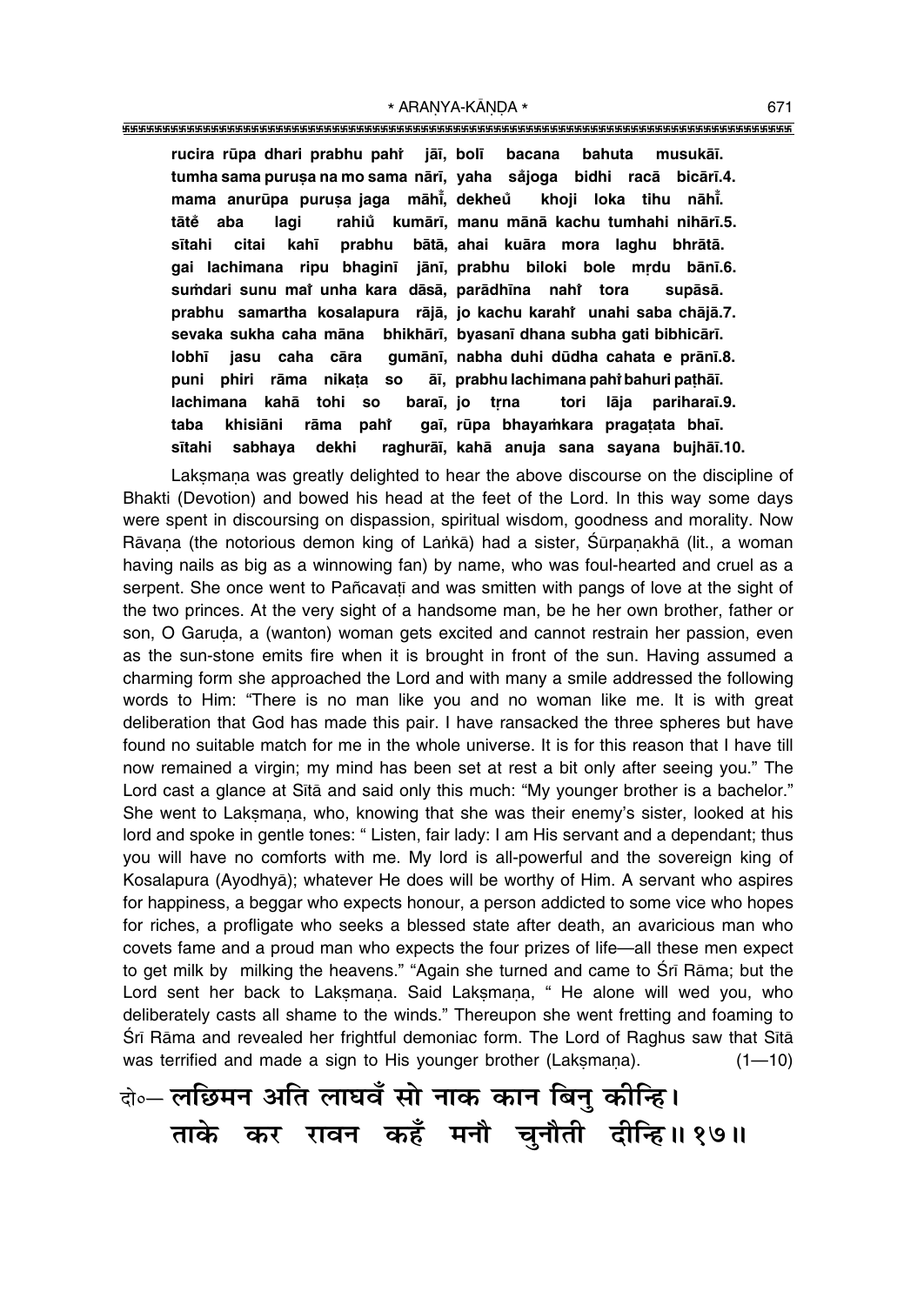#### Do.: lachimana ati lāghava so nāka kāna binu kīnhi. kahå dīnhi.17. tāke kara rāvana manau cunautī

With great agility Laksmana struck off her nose and ears, thereby inviting Rāvana through her to a contest as it were.  $(17)$ 

- बिनु भइ बिकरारा। जन् स्त्रव सैल गेरु कै धारा॥ चौ∘— **नाक** कान पहिं गड़ बिलपाता । धिग धिग तव पौरुष बल भ्राता॥ १ ॥ खर दषन सब कहेसि तेहिं बझाई । जातधान सेन सनि बनाई ॥ पछा निसिचर निकर बरूथा। जन् सपच्छ कज्जल गिरि जुथा॥२॥ धाए नानाकारा। नानायुध धर नाना घोर अपारा॥ बाहन लीनी। असभ रूप श्रति नासा हीनी॥३॥ सपनखा आगें करि भयकारी। गनहिं न मृत्यु बिबस सब झारी॥ अमित होहिं असगन गर्जहिं तर्जहिं उडाहीं। देखि कटक भट अति हरषाहीं॥४॥ गगन कह जिअत धरह द्वौ भाई। धरि मारह तिय लेह छड़ाई।। कोउ धरि मंडल रहा। राम बोलाइ अनज सन कहा॥५॥ परि नभ ले जानकिहि जाह गिरि कंदर। आवा निसिचर कटक भयंकर॥ सजग सनि प्रभ कै बानी। चले सहित श्री सर धन पानी॥६॥ रहेह राम रिपदल चलि आवा। बिहसि कठिन कोदंड चढावा॥७॥ देखि Cau.: nāka kāna binu bhai bikarārā, janu srava saila geru kai dhārā.
- khara dūsana pahi gai bilapātā, dhiga dhiga tava paurusa bala bhrātā.1. kahesi bujhāī, jātudhāna teht pūchā saba suni banāī. sena barūthā, janu sapaccha kajjala giri jūthā.2. dhāe nisicara nikara nānākārā, nānāyudha dhara nānā bāhana ghora apārā. āgě kari līnī, asubha rūpa śruti nāsā hīnī.3. sūpanakhā asaguna amita hohř bhayakārī, ganahi na mrtyu bibasa saba jhārī. gagana uRāhi, dekhi kataku bhata ati harasāhi.4. qarjahi tarjahi kou kaha jiata dharahu dvau bhāī, dhari mārahu tiya lehu chaRāī. dhūri pūri nabha mamdala rahā, rāma anuja bolāi sana kahā.5. lai jānakihi jāhu giri kamdara, āvā nisicara kataku bhayamkara. rahehu sajaga suni prabhu kai bānī, cale sahita śrī sara dhanu pānī.6. dekhi rāma ripudala cali āvā, bihasi kathina kodamda caRhāvā.7.

Without nose and ears she wore a hideous aspect and looked like a mountain flowing with torrents of red ochre. She went sobbing to Khara and Dūsana: "Fie, fie upon your manhood and strength, brothers!" Questioned by them she told them everything in detail; hearing her report the demon chiefs gathered an army. Swarming multitudes of demons of diverse shapes rushed forth like hosts of winged mountains of collyrium on vehicles of various kinds. They were infinite in number and were armed with terrible weapons of various kinds. They placed at their head Surpanakha shorn of her ears and nose and thus presenting an inauspicious sight. Numberless ill-omens of a fearful nature occured to them; but the host heeded them not, doomed as they all were to death. They roared and bullied and sprang in the air; and the champions were filled with excessive joy to see the army. Said one, "Capture the two brothers alive and having captured them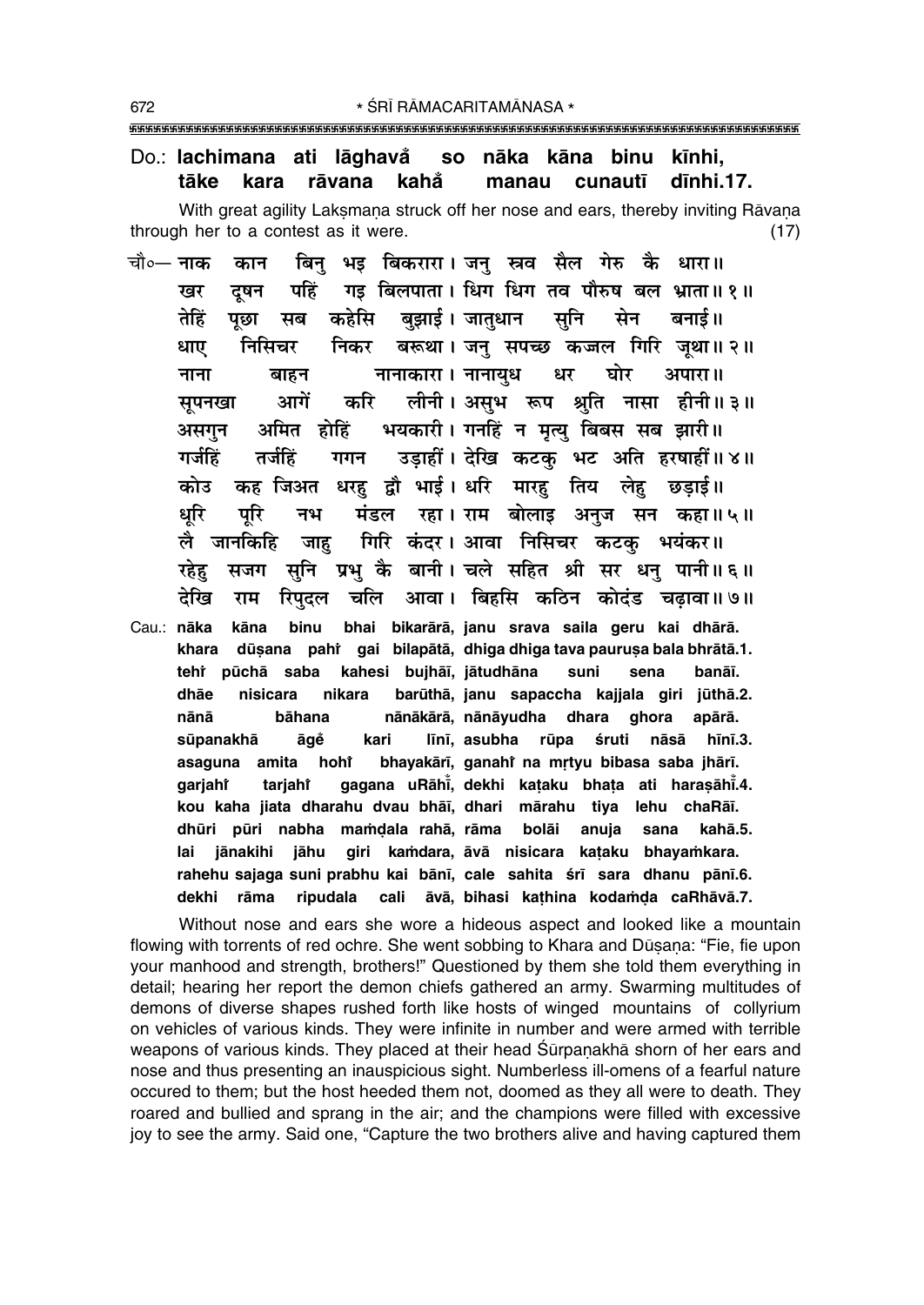kill them and carry off the woman." The vault of heaven was overhung with the dust raised by them. (Seeing this) Srī Rāma called His younger brother (Laksmana) and said," "Take Janaka's Daughter to some mountain-cave; a terrible array of demons has come. Therefore, remain on your guard." Obedient to his lord's command he withdrew (to a safe retreat) with Sītā, bow and arrow in hand. When Śrī Rāma saw that the hostile force had advanced, He smiled as He strung His formidable bow.  $(1 - 7)$ 

# **छं कोदंड कठिन चढ़ाइ सिर जट जूट बाँधत सोह क्यों।** मरकत सयल पर लरत दामिनि कोटि सों जुग भुजग ज्यों ॥ कटि कसि निषंग बिसाल भुज गहि चाप बिसिख सुधारि कै। चितवत मनहूँ मृगराज प्रभु गजराज घटा निहारि कै।।

### Cham.: kodamda kathina caRhāi sira jata jūta bādhata soha kyo, marakata sayala para larata dāmini koti sõ juga bhujaga jyõ. kati kasi nisamga bisāla bhuja gahi cāpa bisikha sudhāri kai, citavata manahů mrgarāja prabhu gajarāja ghatā nihāri kai.

As He coiled His matted locks into a tuft on His head after stringing His formidable bow, it seemed as if a pair of snakes were engaged in a conflict with countless streaks of lightning on a mountain of emerald. Having girded up His quiver at His waist, and clasping the bow with His long arms and putting His arrows in order, He looked at the enemy even as a lion (the king of the beasts) would glare at a herd of large elephants.

## सोल आइ गए बगमेल धरह धरह धावत सुभट। जथा बिलोकि अकेल बाल रबिहि घेरत दनुज॥१८॥

So.: āi gae bagamela dharahu dharahu dhāvata subhata, iathā biloki akela bāla rabihi qherata danuja.18.

Valiant champions came rushing with all speed shouting " Seize him, seize him!" even as the demons<sup>\*</sup> close round upon the rising sun finding it all alone.  $(18)$ 

|  |  | चौ∘— प्रभु बिलोकि  सर  सकहिं न  डारी । थकित   भई   रजनीचर    धारी॥ |  |  |                                                     |
|--|--|--------------------------------------------------------------------|--|--|-----------------------------------------------------|
|  |  |                                                                    |  |  | सचिव बोलि बोले खर दूषन। यह कोउ नृपबालक नर भूषन॥१॥   |
|  |  | नाग असुर सुर नर मुनि जेते। देखे जिते हते हम केते॥                  |  |  |                                                     |
|  |  |                                                                    |  |  | हम भरि जन्म सुनहु सबभाई।देखी नहिं असि सुंदरताई॥२॥   |
|  |  | जद्यपि भगिनी कीन्हि कुरूपा।बध लायक नहिं पुरुष अनूपा॥               |  |  |                                                     |
|  |  |                                                                    |  |  | देहु तुरत निज नारि दुराई।जजीअत भवन जाहु द्वौ भाई॥३॥ |

<sup>\*</sup> It is mentioned in our scriptures that a special class of demons known by the name of 'Mandehas' close round upon the rising sun, weapons in hand, every morning and are driven away by the drops of water thrown into the air by way of 'Arghya' in course of the 'Sandhya' prayer. Thus it is all the more necessary that every member of the twice-born classes should perform his Sandhya before sunrise every morning without fail.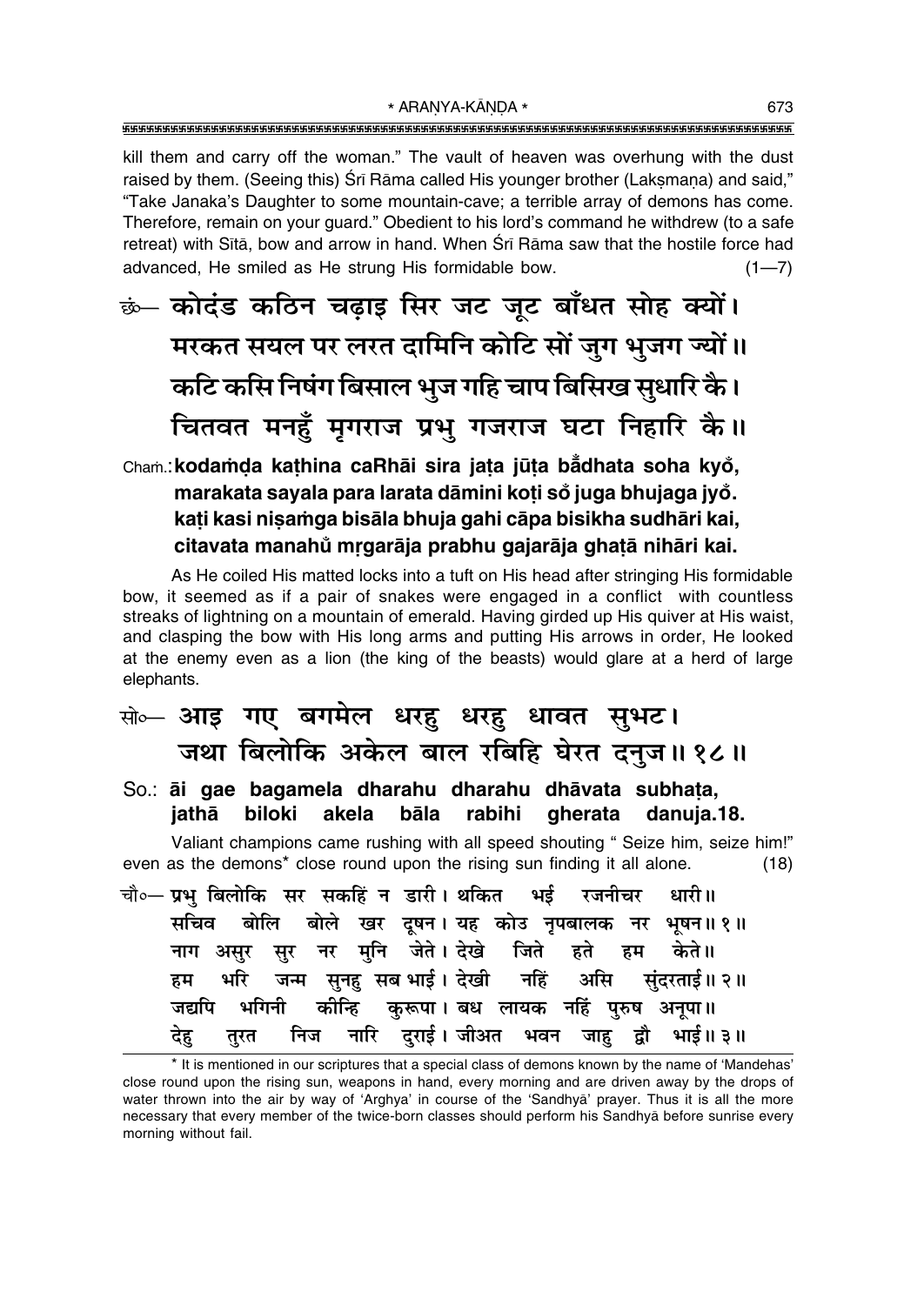मोर सुनावहु । तासु बचन सुनि आतुर आवहु ॥ ताहि कहा तम्ह सन जाई। सनत राम बोले मसकाई॥ ४॥ दतन्ह कहा राम बन करहीं। तुम्ह से खल मृग खोजत फिरहीं॥ हम छत्री मगया रिप बलवंत देखि नहिं डरहीं।ाएक बार कालह सन लरहीं॥५॥ जद्यपि मनुज दनुज कुल घालक। मुनि पालक खल सालक बालक॥ न होड़ बल घर फिरि जाह। समर बिमख मैं हतउँ न काह॥६॥ जौं करिअ कपट चतुराई। रिपु पर कृपा परम कदराई॥ चढि रन सब कहेऊ। सुनि खर दूषन उर अति दहेऊ॥७॥ तरत दूतन्ह जाड Cau.: prabhu biloki sara sakahi na dārī, thakita bhaī rajanīcara dhārī. saciva boli bole khara dūṣana, yaha kou nrุpabālaka nara bhūṣana.1. nāga asura sura nara muni jete, dekhe iite hate hama kete. hama bhari janma sunahu saba bhāi, dekhī naht asi sumdaratāī.2. jadyapi bhaginī kīnhi kurūpā, badha lāyaka nahi purușa anūpā. durāī, jīata bhavana jāhu dvau bhāī.3. dehu turata nija nāri mora kahā tumha tāhi sunāvahu tāsu bacana suni ātura āvahu. dūtanha kahā rāma sana jāī, sunata rāma bole musukāī.4. hama chatrī mrgayā bana karahi, tumha se khala mrga khojata phirahi. ripu balavamta dekhi nahi darahi̇̃. eka bāra kālahu sana larahī.5. jadyapi manuja danuja kula ghālaka, muni pālaka khala sālaka bālaka. jaů na hoi bala ghara phiri jāhū, samara bimukha mař hataů na kāhū.6. rana caRhi karia kapata caturāi, ripu para krpā parama kadarāi. jāi turata saba kaheū, suni khara dūṣana ura ati daheū.7. dūtanha

Even as they beheld the Lord the invading warriors could not discharge their arrows; the whole demon host became powerless. Khara and Dūsana summoned their ministers and said, "This prince, whoever he may be, is an ornament of the human race. Of all the Nagas, demons, gods, human beings and sages that exist (in this universe) we have seen, vanquished or slain many. But during our whole life, listen to us, our brethren all, we have never beheld such beauty. Even though he has disfigured our sister, he does not deserve death, peerless as he is among men. 'Surrender to us at once the woman you have put in hiding somewhere and return home with your life, both you and your brother.' Deliver this message of mine to him and return immediately with his reply." The heralds went to Srī Rāma and delivered the message to Him, in reply to which Sri Rama smilingly said, "We are Ksatriyas" by birth and are given to hunting in the woods; wretches like you are the game that we are tracking. We are never dismayed at the sight of a mighty foe and would give battle to Death himself if he ever appeared before us. Though human beings, we are the exterminators of the race of demons and, though youthful in appearance, we are the protectors of the hermits and the torment of the wicked. If you have no strength to fight, you had better return home; I will never kill an enemy who has turned his back upon the field of battle. When you have come up to fight, it would be the height of weakness to play wily pranks or to show compassion to your enemy." The heralds returned forthwith and repeated all that they had been told. The heart of Khara and Dūsana was on fire when they heard it.  $(1 - 7)$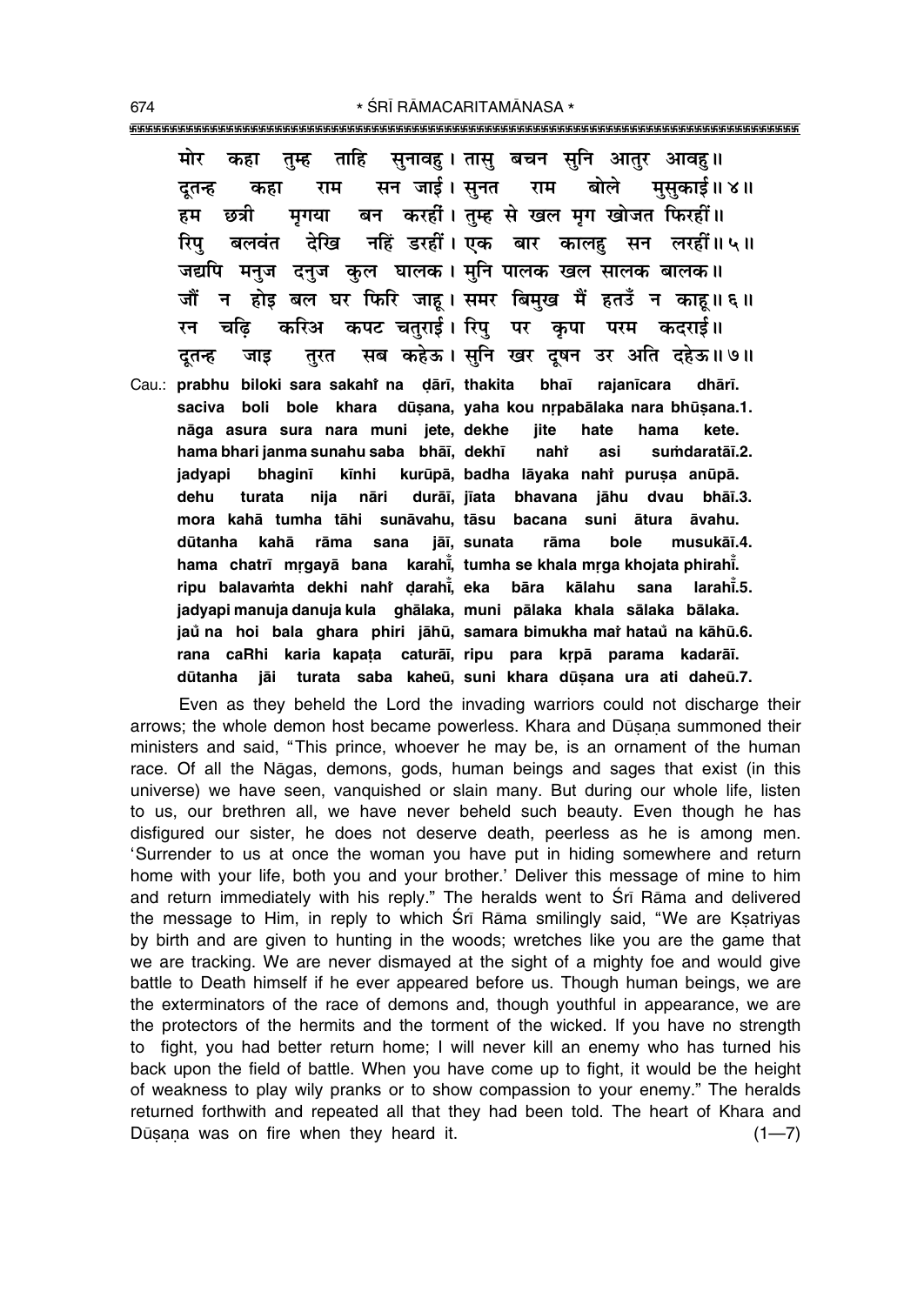# छं∘– उर दहेउ कहेउ कि धरहु धाए बिकट भट रजनीचरा। सर चाप तोमर सक्ति सूल कृपान परिघ परसु धरा।। प्रभु कीन्हि धनुष टकोर प्रथम कठोर घोर भयावहा। भए बधिर ब्याकुल जातुधान न ग्यान तेहि अवसर रहा।।

Cham.: ura daheu kaheu ki dharahu dhāe bikata bhata rajanīcarā, sara cāpa tomara sakti sūla krpāna parigha parasu dharā. prabhu kīnhi dhanusa takora prathama kathora ghora bhayāvahā, bhae badhira byākula jātudhāna na gyāna tehi avasara rahā.

Their heart was on fire and they exclaimed, "Capture him," hearing which fierce demon champions rushed forth, all armed with bows and arrows, steel clubs, pikes, spears, scimitars, maces and axes. First of all the Lord gave His bow a twang-shrill, terrific and fearful-which deafened the ears of and dismayed the demons, who had no sense left in them.

- बे॰-सावधान होइ धाए जानि सबल आराति। लागे बरषन राम पर अस्त्र सस्त्र बहु भाँति॥१९ ( क )॥ तिन्ह के आयुध तिल सम करि काटे रघुबीर। तानि सरासन श्रवन लगि पुनि छाँड़े निज तीर॥ १९ ( ख )॥
- Do.: sāvadhāna hoi dhāe jāni sabala ārāti. lāge barasana rāma para astra sastra bahu bhāti.19(A). tinha ke āyudha tila sama kari kāte raghubīra, tāni sarāsana śravana lagi puni chā Re nija tīra. 19(B).

Having learnt that they were confronting a powerful enemy, the demon warriors now rushed with caution and began to hurl missiles and weapons of various kinds on Sri Rāma. The Hero of Raghu's line, however, tore them into pieces as small as sesamum seeds and then drawing the bow-string to His ear let fly His own arrows. (19 A-B)

|       |       |  | छं॰— <b>तब चले बान कराल। फुंकरत जनु बहु ब्याल॥</b> |
|-------|-------|--|----------------------------------------------------|
| कोपेउ | समर   |  | श्रीराम । चले बिसिख निसित निकाम ॥ १ ॥              |
|       |       |  | अवलोकि खरतर तीर। मुरि चले निसिचर बीर॥              |
|       |       |  | भए क्रुद्ध तीनिउ भाइ। जो भागि रन ते जाइ॥ २॥        |
|       |       |  | तेहि बधब हम निज पानि । फिरेमरनमनमहुँ ठानि ॥        |
|       |       |  | आयुध अनेक प्रकार । सनमुख ते करहिं प्रहार ॥ ३ ॥     |
|       |       |  | रिपु परम कोपे जानि । प्रभु धनुष सर संधानि॥         |
| छाँडे | बिपुल |  | नाराच । लगे कटन बिकट पिसाच ।। ४ ।।                 |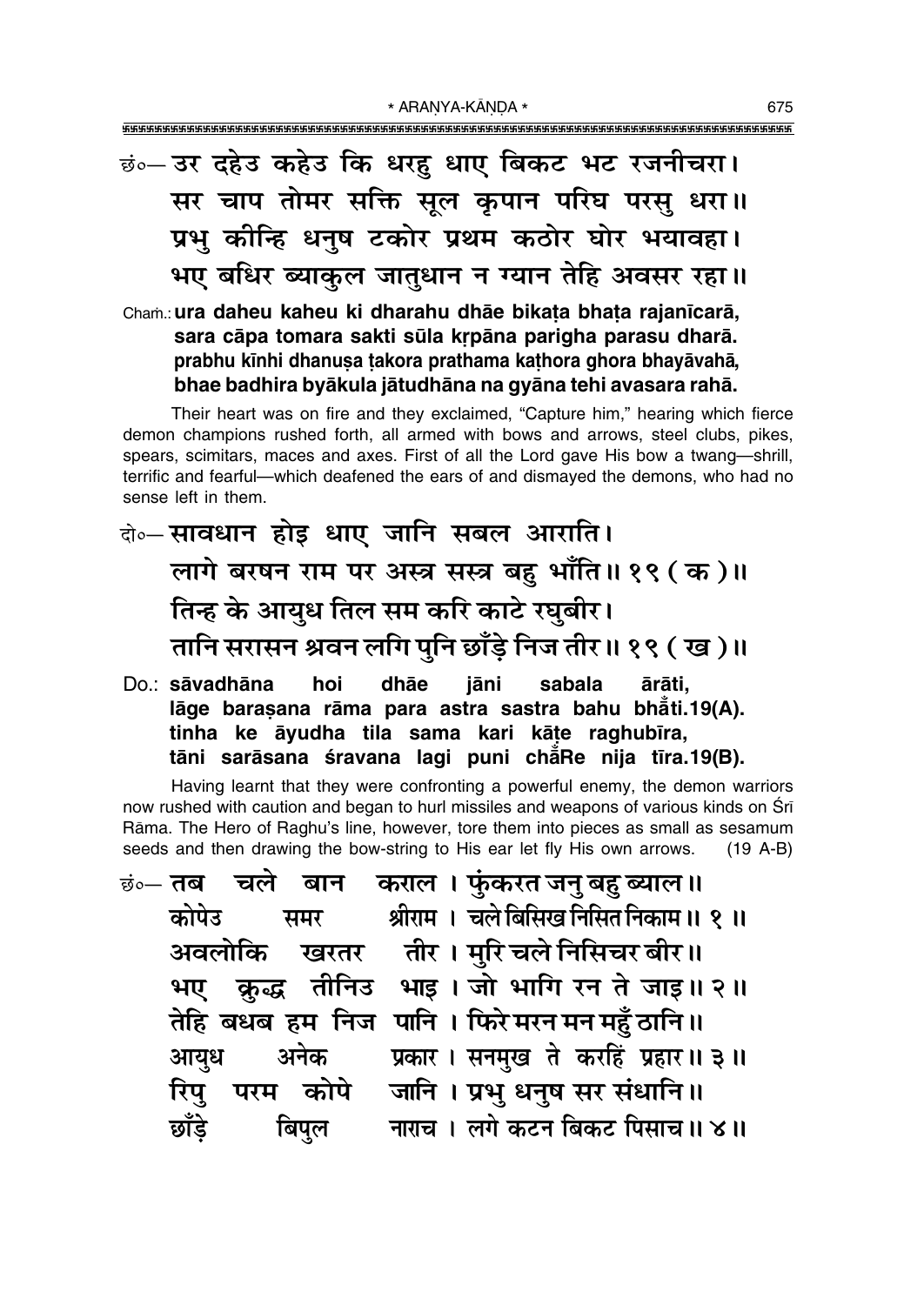Then the terrible arrows sped forth, hissing like so many serpents. Srī Rāma got infuriated in battle and arrows, exceedingly sharp, flew from His bow. The demon warriors turned and fled when they found the arrows so very keen. The three brothers (Khara, Dūsana and Triśirā) now flew into rage: "Whoever flees from the battle-field will be killed by us with our own hands." At this the warriors turned back, fully resolved to die, and made a frontal attack with weapons of every description. Perceiving that the enemy was exceedingly furious, the Lord fitted arrows to His bow and discharged many a shaft of the 'Nārāca' type with the result that frightful fields began to be mowed down. Trunks, heads, arms, hands and feet began to drop to the ground here, there and everywhere. Pierced by shafts, they yelled and their trunks fell like mountains. The bodies of the warriors were torn into a hundred pieces and resorting to deceptive methods they stood up again. A number of arms and heads flew through the air and headless trunks ran to and fro. Birds like kites and crows and jackals wrangled in a cruel and awful way.  $(1-7)$ 

 $z$ ं∞ कटकटहिं जंबुक भूत प्रेत पिसाच खर्पर संचहीं। **| बेताल बीर कपाल ताल बजाइ जोगिनि नंचहीं। रघुबीर बान प्रचंड खंडहिं भटन्ह के उर भुज सिरा।** जहँ तहँ परहिं उठि लरहिं धर धरु धरु करहिं भयकर गिरा॥ १॥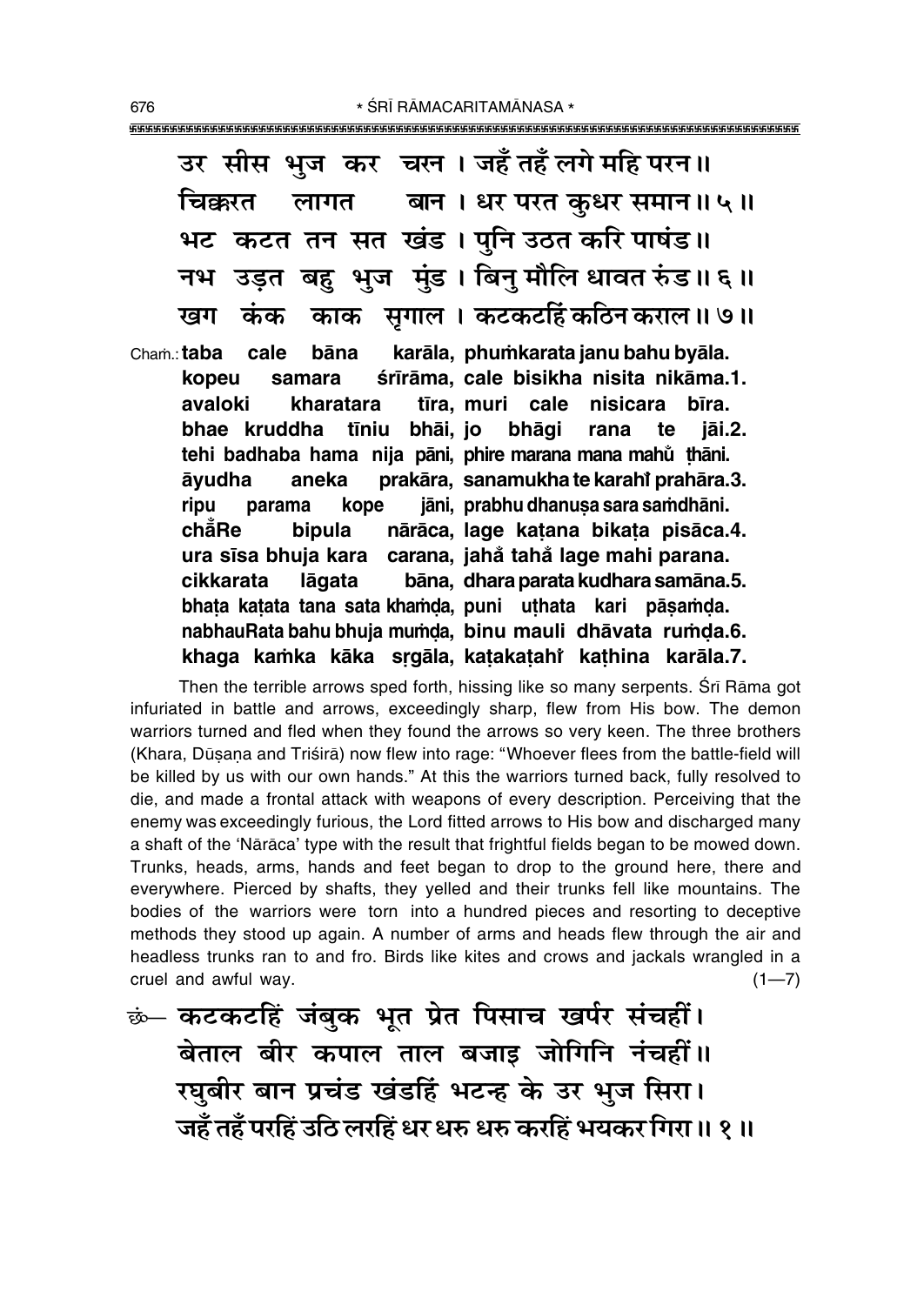अंतावरीं गहि उडत गीध पिसाच कर गहि धावहीं। संग्राम पुर बासी मनहुँ बहु बाल गुड़ी उड़ावहीं।। मारे पछारे उर बिदारे बिपुल भट कहँरत परे। अवलोकि निज दल बिकल भट तिसिरादि खर दूषन फिरे।। २॥ सर सक्ति तोमर परसु सूल कृपान एकहि बारहीं। करि कोप श्रीरघुबीर पर अगनित निसाचर डारहीं ॥ प्रभु निमिष महुँ रिपु सर निवारि पचारि डारे सायका। दस दस बिसिख उर माझ मारे सकल निसिचर नायका ॥ ३ ॥ महि परत उठि भट भिरत मरत न करत माया अति घनी। सुर डरत चौदह सहस प्रेत बिलोकि एक अवध धनी।। सुर मुनि सभय प्रभु देखि मायानाथ अति कौतुक कर्त्यो। देखहिं परसपर राम करि संग्राम रिपुदल लरि मर्खो ॥४॥

Cham.: katakatahi jambuka bhūta preta pisāca kharpara samcahi, betāla bīra kapāla tāla baiāi ioaini namcahi. raghubīra bāna pracamda khamdahi bhatanha ke ura bhuja sirā, jahåtahåparahi̇̃uthi larahi dhara dharu dharu karahi bhayakara girā.1. amtāvarī gahi uRhata gīdha pisāca kara gahi dhavahī, samgrāma pura bāsī manahů bahu bāla guRī uRāvahi. māra pachāra ura bidāre bipula bhata kahårata pare, avaloki nija dala bikala bhata tisirādi khara dūsana phīre.2. sara sakti tomara parasu sūla krpāna ekahi bārahi, kari kopa śrīraghubīra para aganita nisācara dārahī. prabhu nimișa mahůripu sara nivāri pacāri dāre sāyakā, dasa dasa bisikha ura mājha māre sakala nisicara nāyakā.3. mahi parata uthi bhata bhirata marata na karata māyā ati ghanī, sura darata caudaha sahasa preta biloki eka avadha dhanī. sura muni sabhaya prabhu dekhi māyānātha ati kautuka karyo, dekhahi parasapara rāma kari samgrāma ripudala lari maryo.4.

Jackals wrangled; ghosts, spirits and fiends filled the bowls of skulls with blood: devils clashed the heads of slain warriors like cymbals and the Yoginis\* danced. Sri Rāma's fierce arrows tore to pieces the leaders' breast, arms and heads; their bodies fell on every side but stood up again to fight with terrible cries of "Seize, capture!" Vultures flew away with the end of entrails in their claws, while goblins scampered with the other end help in their hands; one might fancy numberless children of the town of the battle-field were flying kites. A large number of champions, that had been smitten

<sup>\*</sup> A class of female attendants on Lord Śiva or Goddess Durgā, who are generally believed to be sixtyfour in number.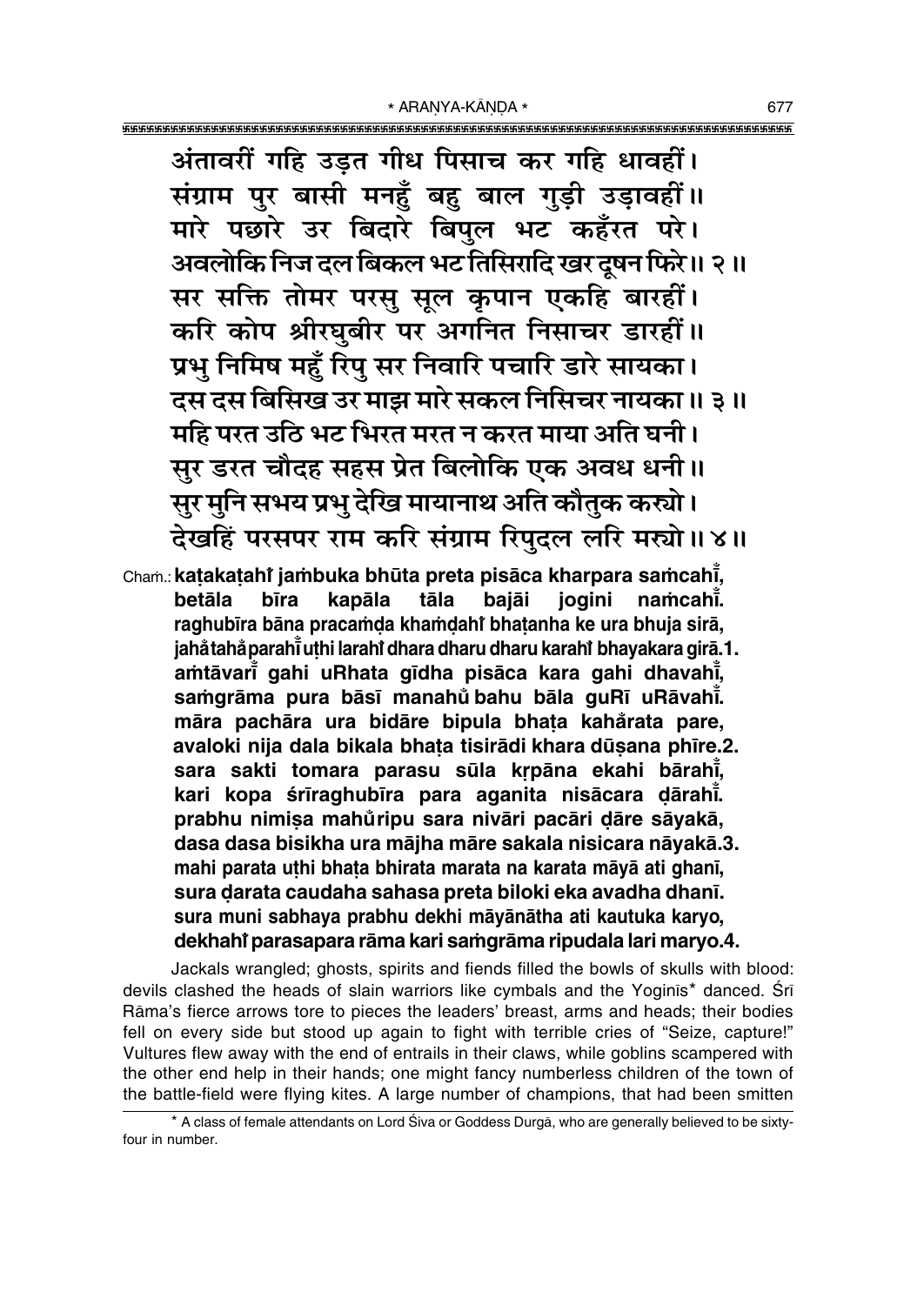or knocked down or whose breast had been torn, lay moaning. Finding their army in distress leaders like Triśirā, Khara and Dūsana turned towards Śrī Rāma. Countless demons hurled furiously against the Hero of Raghu's line arrows, spears, iron clubs, axes, javelins and daggers all at once. In the twinkling of an eye the Lord warded off the enemy's shafts and sent forth His own arrows, planting ten shafts in the breast of each champion of the demon host. The leaders fell to the ground but rose again and joined in the fray. Yet they would not die and played very many tricks. The gods trembled with fear when they saw that the demons numbered fourteen thousand, while the Lord of Ayodhya was all alone. Finding the gods and sages alarmed, the Lord, who is the Controller of Maya (Cosmic Illusion), wrought a great miracle. The demons saw one another in the form of Sri Rama, so that the enemy's warriors fought among themselves and perished.  $(1-4)$ 

# वो०- राम राम कहि तनु तजहिं पावहिं पद निर्बान। करि उपाय रिपु मारे छन महुँ कृपानिधान॥२०(क)॥ हरषित बरषहिं सुमन सुर बाजहिं गगन निसान। अस्तुति करि करि सब चले सोभित बिबिध बिमान॥ २० ( ख )॥

Do.: rāma rāma kahi tanu tajahi pāvahi pada nirbāna, kari upāya ripu māre chana mahů krpānidhāna.20(A). harasita barasahi sumana sura bājahi gagana nisāna, astuti kari kari saba cale sobhita bibidha bimāna.20(B).

They quitted their body crying "Rāma! Rāma!!" and thereby attained the state of eternal bliss. Falling back upon this device the Ocean of Mercy killed the enemy in an instant. The gods in their exultation rained down flowers and kettle-drums sounded in the heavens. And hymning their praises one after another they all left, shining in their cars of various patterns.  $(20 A-B)$ 

- रघनाथ समर रिप जीते। सर नर मनि सब के भय बीते॥ चौ०— जब लै आए। प्रभु पद परत हरषि उर लाए॥१॥ लछिमन सीतहि तब स्याम मृदु गाता। परम प्रेम लोचन न अघाता॥ सीता चितव श्रीरघुनायक। करत चरित सुर मुनि सुखदायक॥२॥ ਧਂਜ਼ਕਣੀਂ बसि खरदूषन केरा।जाइ सुपनखाँ रावन धऑ देखि प्रेरा॥ ्<br>बचन क्रोध करि भारी। देस कोस कै सुरति बिसारी॥ ३॥ बोली करसि पान सोवसि दिनु राती।सुधि नहिं तव सिर पर आराती॥ राज नीति बिनु धन बिनु धर्मा। हरिहि समर्पे बिनु सतकर्मा॥४॥ उपजाएँ। श्रम फल पढ़ें किएँ अरु पाएँ॥ बिबेक बिद्या बिन् कुमंत्र ते राजा। मान ते ग्यान पान तें लाजा॥५॥ तें जती मंग बिनु मद ते गुनी। नासहिं बेगि नीति अस सुनी॥६॥ प्रीति प्रनय Cau.: jaba raghunātha samara ripu jīte, sura nara muni saba ke bhaya bīte.
- lachimana sītahi taba lai ãe, prabhu pada parata harași ura lãe.1. sītā citava syāma mrdu gātā, parama prema locana na aghātā. pamcabati basi śrīraghūnāyaka, karata carita sura muni sukhadāyaka.2.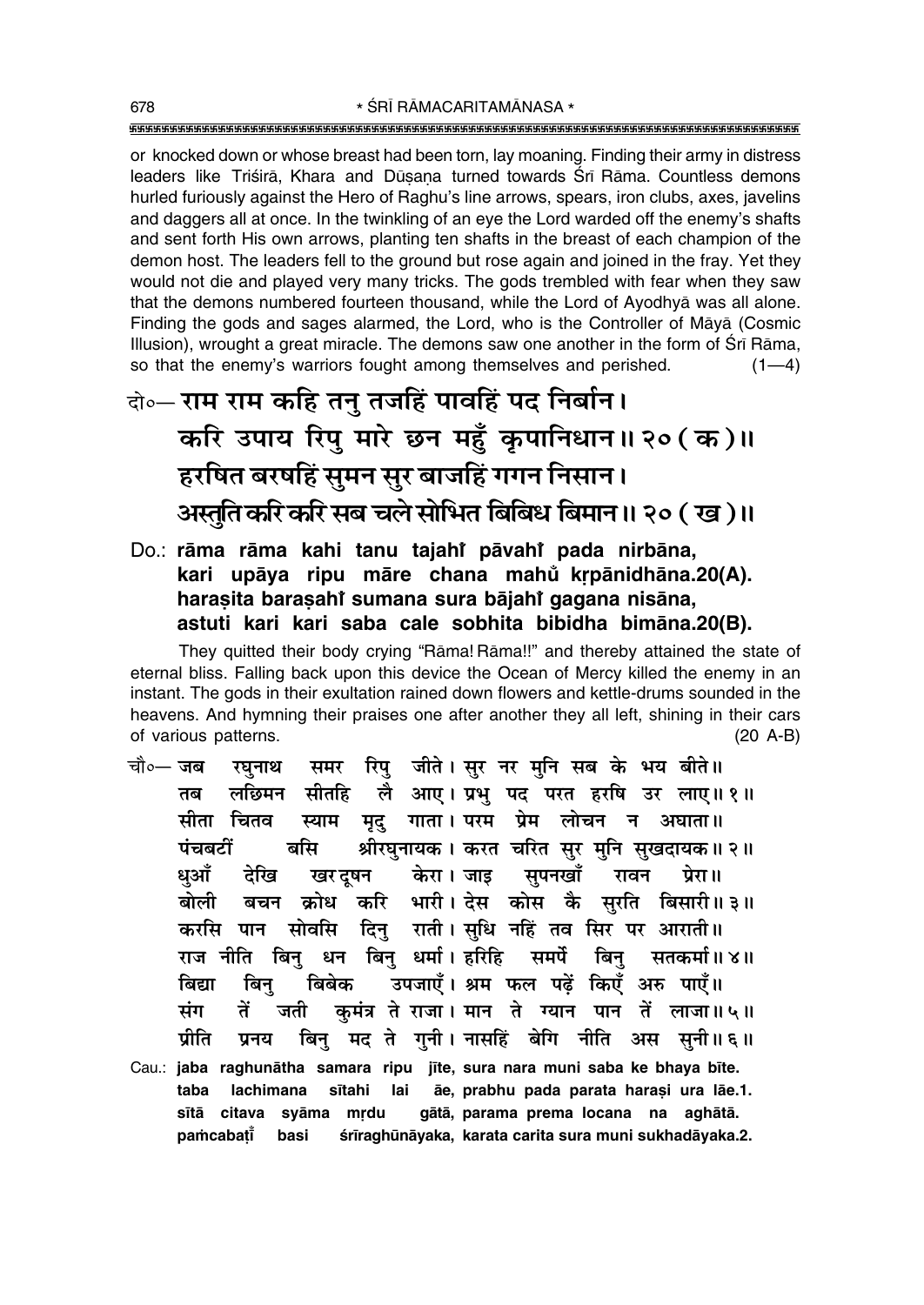dhuằ dekhi supanakhå kharadūsana kerā, jāi rāvana prerā. bolī bacana krodha kari bhārī, desa kosa bisārī.3. kai surati dinu rātī, sudhi nahi tava sira para ārātī. karasi pāna sovasi rāja nīti binu dhana binu dharmā, harihi samarpe binu satakarmā.4. bidvā phala paRhe kie aru binu bibeka upajāě, śrama pāĕ. samga të jati kumamtra te rājā māna te gyāna pāna tě lājā.5. prīti pranava binu mada te qunī, nāsaht sunī.6. begi nīti asa

When the Lord of Raghus had vanquished the foe in battle, the gods, human beings and sages were all rid of fear. Then Laksmana brought Sita back; and as he fell at His feet the Lord joyously clasped him to His bosom. Sita fixed Her gaze on His swarthy and delicate form with utmost affection; but Her eyes knew no satiety. Thus dwelling at Pañcavati the blessed Lord of Raghus performed deeds that delighted gods and sages alike. Perceiving the destruction of Khara and Dūsana, Sūrpanakhā approached Rāvana and instigated him (against Śrī Rāma). In great fury she rated him in the following words: "Discarding all thought of your realm and exchequer you drink and sleep day and night and take no heed of the enemy, who is now at your very door. Sovereignty without political insight, wealth divorced from virtue, noble deeds that have not been offered to Sri Hari (God) and learning which does not beget wisdom is nothing but fruitless labour to the man who has gained such kingdom or wealth, to the doer of the noble acts and to the student respectively. A recluse is quickly undone by attachment, a king by evil counsel, wisdom by conceit, modesty by drinking, friendship by want of love, and man of merit by vanity: such is the maxim I have heard.  $(1-6)$ 

## सो॰— रिपु रुज पावक पाप प्रभु अहि गनिअ न छोट करि। अस कहि बिबिध बिलाप करि लागी रोदन करन॥२१ ( क )॥ वे⊶ सभा माझ परि ब्याकुल बहु प्रकार कह रोइ। तोहि जिअत दसकंधर मोरि कि असि गति होइ॥ २१ ( ख )॥

- So.: ripu ruja pāvaka pāpa prabhu ahi gania na chota kari, asa kahi bibidha bilāpa kari lāgī rodana karana.21(A).
- Do.: sabhā mājha pari byākula bahu prakāra kaha roi, tohi jiata dasakamdhara mori ki asi gati hoi.21(B).

"An enemy, a malady, fire, sin, a master, and a serpent are never to be accounted trifles." So saying and with profuse laments she set to weeping. In her distress she threw herself down in Rāvana's court and with many a tear said, "Do you think, my ten-headed brother, that I should be reduced to this state even though you are alive?"  $(21A-B)$ 

उठे अकलाई। समझाई गहि बाँह चौ∘— सनत सभासद उठाई।। निज बाता। केइँ तव नासा कान निपाता॥१॥ कहसि कह लंकेस दसरथ के जाए। पुरुष सिंघ बन खेलन अवध नपति आए।। परी मोहि उन्ह कै करनी। रहित निसाचर करिहहिं धरनी॥ २॥ समझि पाइ दसानन। अभय भए बिचरत मुनि कानन॥ जिन्ह कर भुजबल समाना । परम धीर धन्वी देखत गन बालक काल नाना ॥ ३ ॥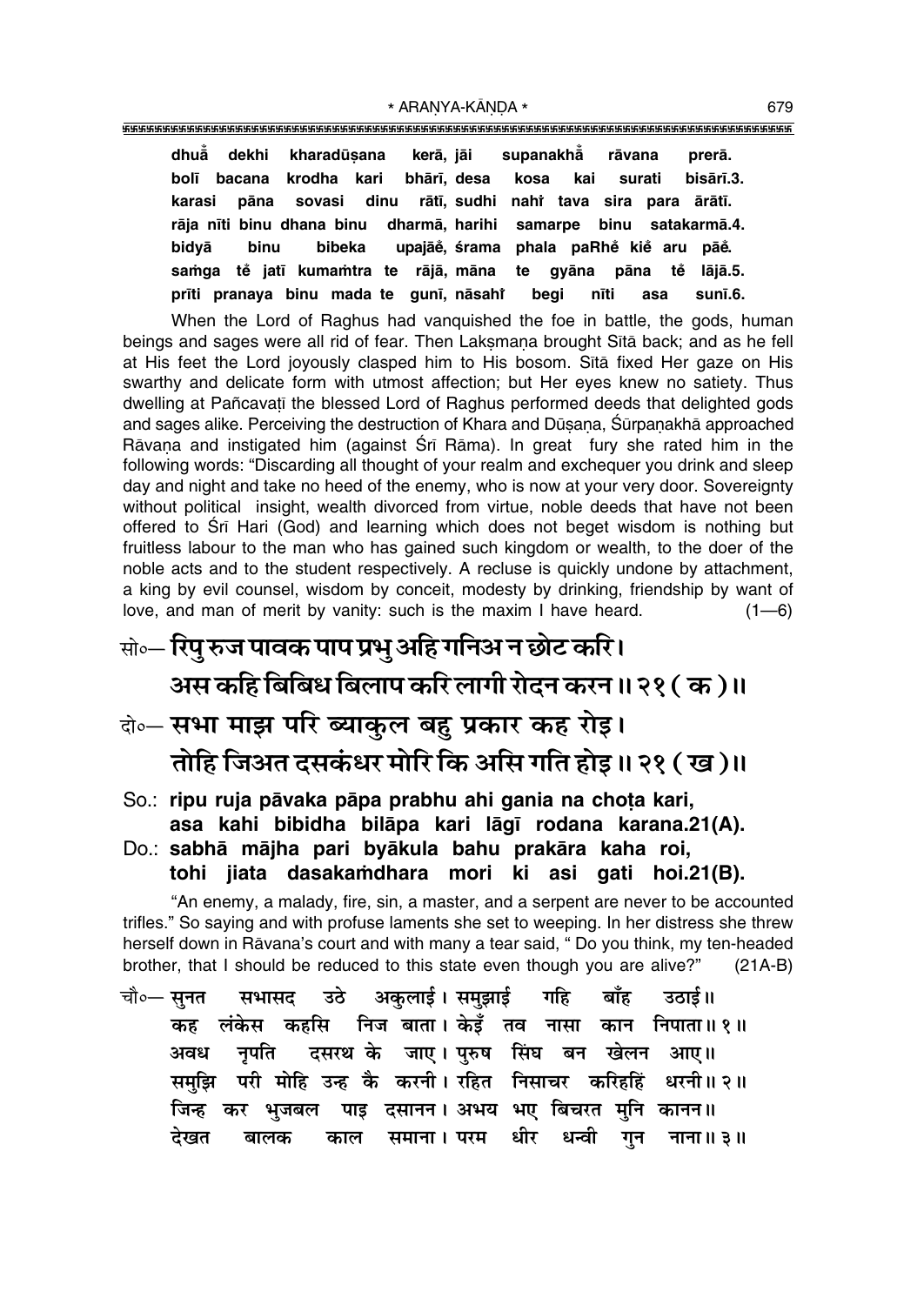|                           |                      | अतुलित  बल  प्रताप  द्वौ  भ्राता । खल बध रत सुर मुनि सुखदाता॥          |
|---------------------------|----------------------|------------------------------------------------------------------------|
| सोभा<br>धाम               |                      | राम अस नामा। तिन्ह के संग नारि एक स्यामा॥४॥                            |
| रासि<br>रूप               |                      | बिधि नारि सँवारी। रति सत कोटि तासु बलिहारी॥                            |
| तास्                      |                      | अनुज काटे श्रुति नासा। सुनि तव भगिनि करहिं परिहासा॥५॥                  |
| खर                        |                      | दूषन सुनि लगे पुकारा। छन महुँ सकल कटक उन्ह मारा॥                       |
| खर                        |                      | दूषन तिसिरा कर घाता।सुनि दससीस जरे सब गाता॥६॥                          |
|                           |                      | Cau.: sunata sabhāsada uṭhe akulāī, samujhāī gahi bằha<br>uthāī.       |
|                           |                      | kaha laṁkesa kahasi nija bātā, kei tava nāsā kāna<br>nipātā.1.         |
| avadha                    |                      | nrpati dasaratha ke jāe, purusa simgha bana khelana āe.                |
|                           |                      | samujhi parī mohi unha kai karanī, rahita nisācara karihaht dharanī.2. |
|                           |                      | jinha kara bhujabala pāi dasānana, abhaya bhae bicarata muni kānana.   |
| bālaka<br>dekhata         |                      | kāla samānā, parama dhīra dhanvī guna nānā.3.                          |
| atulita                   |                      | bala pratāpa dvau bhrātā, khala badha rata sura muni sukhadātā.        |
| sobhā                     |                      | dhāma rāma asa nāmā, tinha ke samga nāri eka syāmā.4.                  |
| bidhi<br>rāsi<br>rūpa     | nāri<br>såvārī, rati | koți<br>sata<br>tāsu<br>balihārī.                                      |
| tāsu<br>anuja             | kāte śruti           | nāsā, suni tava bhagini karahi parihāsā.5.                             |
| khara<br>dūṣana suni lage |                      | pukārā, chana mahů sakala kataka unha mārā.                            |
| dūsana<br>khara           | tisirā kara          | ghātā suni dasasīsa iare saba<br>aātā.6.                               |

On hearing this the courtiers rose in great bewilderment; taking her by the arm they lifted her up and comforted her. Said the king of Lanka, "Tell me what has happened to you. Who has struck off your nose and ears?" "Two sons of Dasaratha, the lord of Ayodhyā, who are lions among men, are out for hunting in the woods. The estimate that I have formed of their doing is that they will rid the earth of demons. Relying on the might of their arm, O ten-headed Rāvaṇa, the hermits roam about the woods without fear. Though guite young to look at, they are terrible as Death, the staunchest of archers and accomplished in many ways. Both brothers are unequalled in might and glory; devoted to the extermination of the wicked, they are a source of delight to gods and sages. The elder of the two who is an abode of beauty, is known by the name of Rāma; he has with him a young belle. The Creator made that woman the very embodiment of loveliness; a hundred million Ratis (consorts of the god of love) are trifles before her. It was his younger brother (Laksmana) who chopped off my ears and nose and made a mock of me when he heard that I was your sister. When Khara and Dusana heard of it, they went to avenge the wrong done to me; but Rāma slew the whole army in a trice!" The tenheaded demon (Rāvana) burned all over (with rage) when he heard of the destruction of Khara, Dūsana and Triśirā.  $(1-6)$ 

## वे- सूपनखहि समुझाइ करि बल बोलेसि बहु भाँति। गयउ भवन अति सोचबस नीद परइ नहिं राति॥ २२॥

### Do.: sūpanakhahi samujhāi kari bala bolesi bahu bhāti, gayau bhavana ati socabasa nīda parai nahi rāti.22.

Having consoled Śūrpanakhā he boasted of his strength in many ways; but he retired to his palace full of great anxiety and could not sleep the whole night.  $(22)$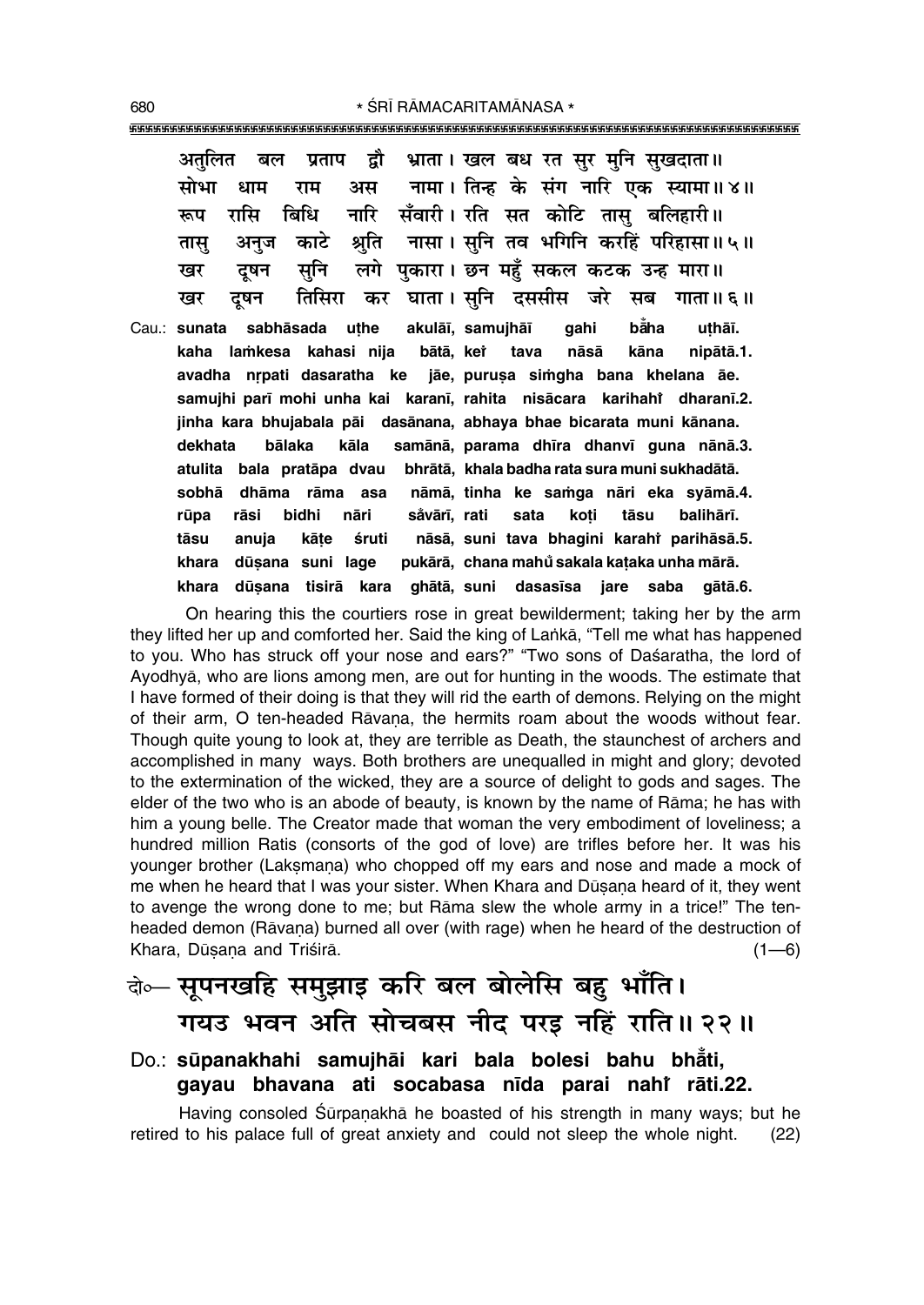\* ARANYA-KĀNDA \*

नाग खग माहीं। मोरे अनचर कहँ कोउ नाहीं॥ चौ∘— सर नर असर सम बलवंता। तिन्हहि को मारड बिन भगवंता॥१॥ खर टषन मोहि भारा । जौं भगवंत सूर महि लीन्ह रंजन भंजन अवतारा ॥ तौ मैं बैरु हठि करऊँ। प्रभ सर प्रान तजें भव तरऊँ॥२॥ जाड तामस देहा । मन क्रम बचन मंत्र दुढ एहा॥ होडहि भजन् न कोऊ। हरिहउँ नारि जीति रन जौं नररूप भूपसत टोऊ॥ ३॥ अकेल जान चढि तहवाँ।बस मारीच सिंध तट जहवाँ॥ चला इहाँ राम जसि जुगुति बनाई । सुनह उमा सो सहाई॥ ४॥ कथा Cau.: sura nara asura nāga khaga māhi, more anucara kahă kou nāhī. khara dūșana mohi sama balavamtā, tinhahi ko mārai binu bhagavamtā.1. sura ramjana bhamjana mahi bhārā, jau bhaqavamta līnha avatārā. mai jāi bairu hathi karaū, prabhu sara prāna taje bhava taraū.2. tau hoihi bhajanu na tāmasa dehā, man krama bacana mamtra drRha ehā. iaů bhūpasuta koū, harihaů nāri iīti rana  $d$ oū $3$ . nararūpa tahava, basa mārīca simdhu tata jahavā. calā akela caRhi jāna banāī, sunahu umā so ihẳ rāma iasi juquti kathā suhāī.4.

"Among gods, human beings, demons, Nāgas and birds," he thought, "there is none who can withstand my servants. As for Khara and Dūsana, they were as powerful as myself; who else could have killed them, had it not been the Lord Himself? If therefore the Lord Himself, the Delighter of the gods and the Reliever of Earth's burden, has appeared on earth, I will go and resolutely fight with him and cross the ocean of mundane existence by falling to His arrows. Adoration is out of question in this (demoniac) body, which is made up of the principle of ignorance, Tāmasa. Therefore, such is my firm resolve in thought, word and deed. And if they happen to be some mortal princes I shall conquer them both in battle and carry off the bride." Having thus made up his mind, he mounted his chariot and drove off alone to the spot where Mārīca was living by the sea-shore. Now, hear, Umā, the delectable account of the device that Śrī Rāma employed.  $(1-4)$ 

# के-लछिमन गए बनहिं जब लेन मूल फल कंद। जनकसूता सन बोले बिहसि कृपा सुख बृंद॥ २३॥

Do.: lachimana gae banahi jaba lena mula phala kamda, janakasutā sana bole bihasi krpā sukha brmda.23.

When Laksmana had gone to the woods to gather roots, fruits and bulbs, Sri Rāma, the very encarnation of compassion and joy, spoke with a smile to Janaka's Daughter:- $(23)$ 

चौ०— सुनह प्रिया ब्रुत रुचिर सुसीला । मैं कछु करबि ललित नरलीला॥ पावक महँ करह निवासा। जौ लगि करौं निसाचर नासा॥१॥ तम्ह जबहिं राम सब कहा बखानी। प्रभु पद धरि हियँ अनल समानी॥ निज प्रतिबिंब राखि तहँ सीता।ैतैसइ सील रूप सबिनीता॥ २॥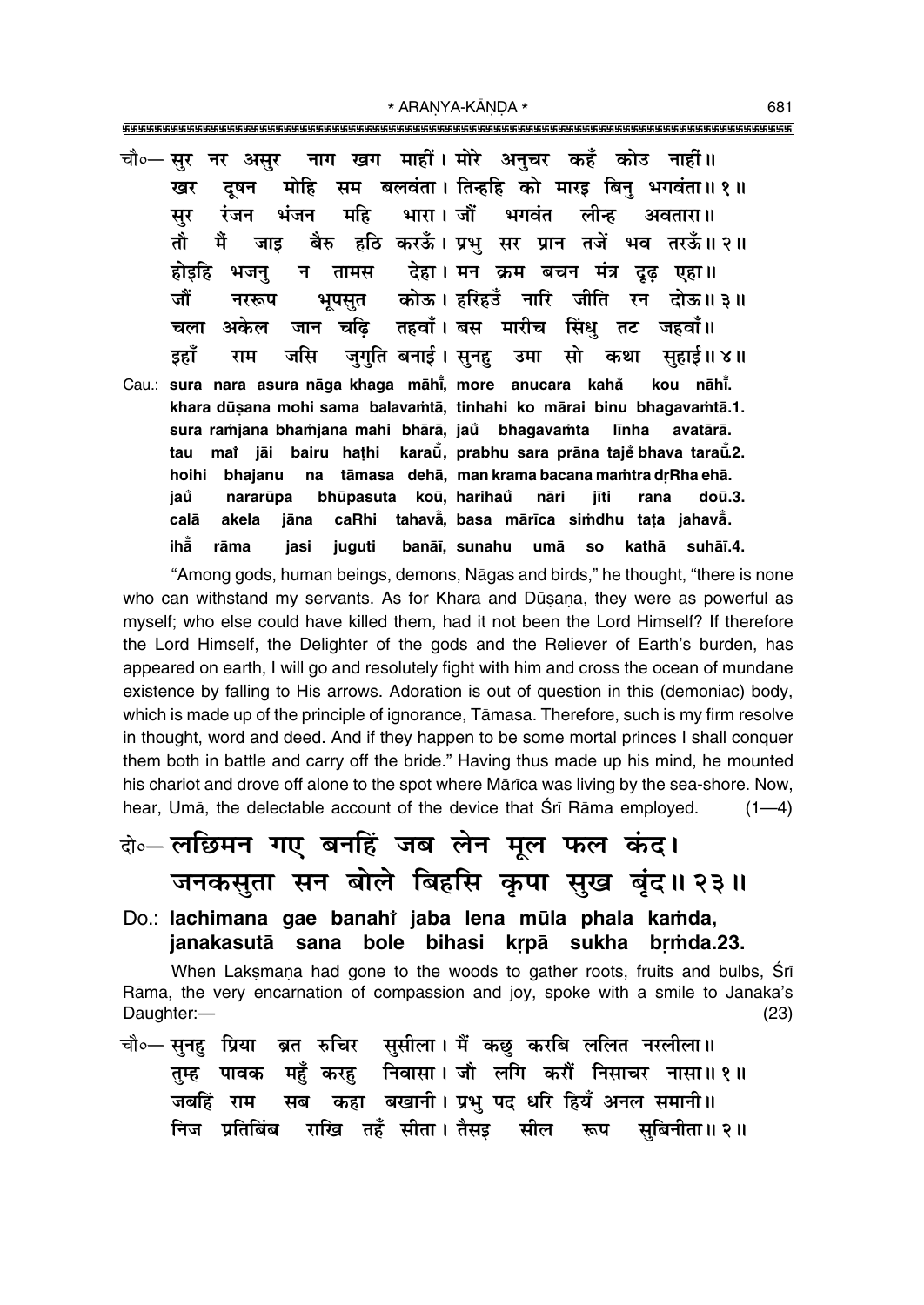|  | लछिमनहँ यह मरम् न जाना। जो कछ चरित रचा भगवाना॥    |  |                                                      |
|--|---------------------------------------------------|--|------------------------------------------------------|
|  |                                                   |  | दसमुख गयउ जहाँ मारीचा। नाइ माथ स्वारथ रत नीचा॥३॥     |
|  | नवनि नीच कै अति दुखदाई। जिमि अंकुस धनु उरग बिलाई॥ |  |                                                      |
|  |                                                   |  | भयदायक खल कै प्रिय बानी। जिमि अकाल के कुसुम भवानी॥४॥ |

Cau.: **sunahu priyå brata rucira sus∂lå, maiÚ kacha karabi lalita naral∂lå. tumha påvaka mahu karahu nivåså, ° jau lagi karau nisåcara nåså.1. °** jabahi<sup>†</sup> rāma saba kahā  **råma saba kahå bakhån∂, prabhu pada dhari hiya° anala samån∂. nija pratibi≈ba råkhi taha° s∂tå, taisai s∂la rµupa subin∂tå.2. lachimanahµu° yaha maramu na jånå, jo kachu carita racå bhagavånå. dasamukha gayau jahå° mår∂cå, nåi måtha svåratha rata n∂cå.3. navani n∂ca kai ati dukhadå∂, jimi a≈kusa dhanu uraga bilå∂. bhayadåyaka khala kai priya bån∂, jimi akåla ke kusuma bhavån∂.4.**

"Listen, my darling, who have been staunch in the holy vow of fidelity to me and are so virtuous in conduct: I am going to act a lovely human part. Abide in fire until I have completed the destruction of the demons." No sooner had Srī Rāma told Her everything in detail than She impressed the image of the Lord's feet on Her heart and entered into the fire, leaving with Him only of a shadow of Hers, though precisely of the same appearance and the same amiable and gentle disposition. Laksmana too did not know the secret of what the Lord had done behind the curtain. The ten-headed Rāvana approached Mår∂ca and bowed his head to him, selfish and vile as he was. The meekness of a mean creature is a source of great trouble like the bending of a goad, bow, snake or cat. The friendly speech of a villain is as dangerous, Bhavānī (Pārvatī), as the flowers that blossom out of season.  $(1-4)$ 

# दो∘— **करि पूजा मारीच तब सादर पूछी बात। कवन हेतु मन ब्यग्र अति अकसर आयह तात॥ २४॥**

Do.: **kari pµujå mår∂ca taba sådara pµuch∂ båta, kavana hetu mana byagra ati akasara åyahu tåta.24.**

After doing him homage Mārīca respectfully enquired of him his errand: "Wherefore, my son, are you so much disturbed in mind that you have come all the way alone?"(24)

- चौ०— दसमुख सकल कथा तेहि आगें। कही सहित अभिमान अभागें॥ होह कपट मृग तुम्ह छलकारी । जेहि बिधि हरि आनौँ नृपनारी ॥ १ ॥ तेहिं पुनि कहा सुनहु दससीसा।**ते नररूप चराचर ईसा**॥ तासों तात बयरु नहिं कीजै।**मारें मरिअ जिआएँ जीजै॥२॥ मुनि मख राखन गयउ कुमारा। बिनु फर सर रघुपति मोहि मारा।।** सत जोजन आयउँ छन माहीं। तिन्ह सन बयरु किएँ भल नाहीं॥३॥ भइ मम कीट भूंग की नाई।जहँ तहँ मैं देखउँ दोउ भाई॥ जौं नर तात तदपि अति सुरा।**तिन्हहि बिरोधि न आइहि पुरा॥४**॥
- Cau.: **dasamukha sakala kathå tehi åge°, kah∂ sahita abhimåna abhåge°. hohu kapa¢a mæga tumha chalakår∂, jehi bidhi hari ånau næpanår∂.1. °**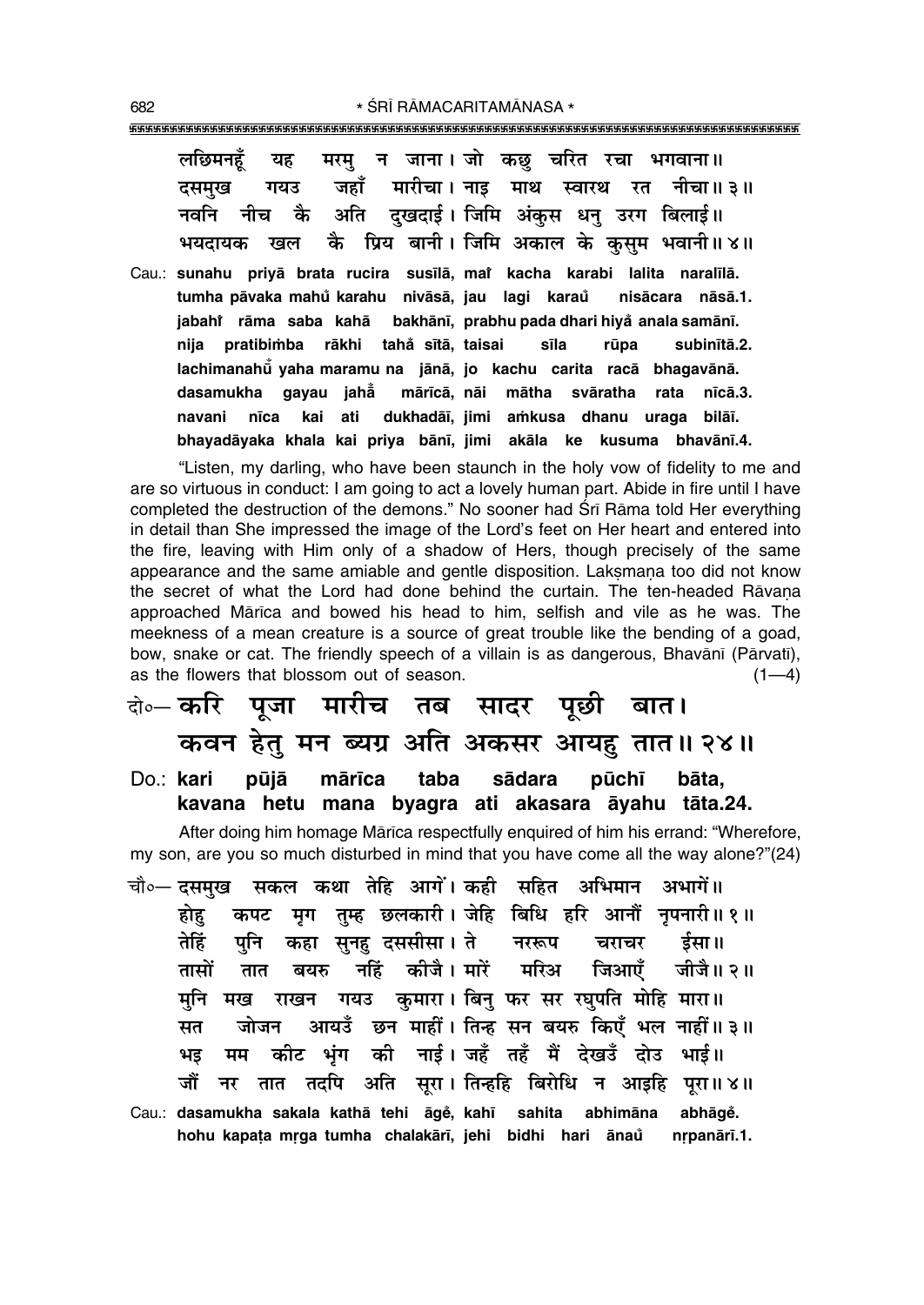|  |  |  | teht puni kahā sunahu  dasasīsā, te   nararūpa                        | carācara | īsā.     |
|--|--|--|-----------------------------------------------------------------------|----------|----------|
|  |  |  | tāsŏ tāta bavaru nahi  kījai, mārĕ  maria  .                          | jiāė     | jījai.2. |
|  |  |  | muni makha rākhana gayau kumārā, binu phara sara raghupati mohi mārā. |          |          |
|  |  |  | sata jojana āyaŭ  chana  māhi tinha sana bayaru kiĕ bhala  nāhī̃.3.   |          |          |
|  |  |  | bhai mama kīṭa bhṛṁga kī nāī, jahằ tahằ maīঁ dekhaů dou-bhāī.         |          |          |
|  |  |  | aŭ nara tāta tadapi ati sūrā, tinhahi birodhi na āihi pūrā.4.         |          |          |

The wretched Ravana proudly repeated the whole story to him and added." "Assume the false appearance of a wily deer, so that I may be able to abduct the princess." Mārīca, however, remonstrated, "Listen, Rāvana: though disguised as a man, He is the lord of the whole animate and inanimate creation. There can be no quarrel with Him, dear son; we die when He would have us die and live only by His sufferance. Those very princes had gone to quard the sacrifice of the sage Viśvāmitra, when Śrī Rāma (the Lord of Raghus) smote me with a pointless arrow, that threw me at a distance of 800 miles in an instant. It will not be good to antagonize them. I find myself reduced to the position of an insect\* caught in the nest of a Bhrnga (a wasp-like winged creature) inasmuch as I behold the two brothers wherever I look. Even if they are human beings, dear son, they are remarkable heroes nonetheless; and opposition to them will not avail.  $(1-4)$ 

## वे०- जेहिं ताड़का सुबाहु हति खंडेउ हर कोदंड। खर दूषन तिसिरा बधेउ मनुज कि अस बरिबंड॥ २५॥

### Do.: jehř tāRakā subāhu hati khamdeu hara kodamda, khara dūșana tisirā badheu manuja ki asa baribamda.25.

"But can he possibly be a man, who recklessly killed Tādakā and Śubāhu, broke Śiva's bow and slew Khara, Dūsana and Triśirā ?"  $(25)$ 

भवन कुल कुसल बिचारी। सुनत जरा दीन्हिसि बहु गारी॥ चौ०— जाह गुरु जिमि मूढ़ करसि मम बोधा। कहु जग मोहि समान को जोधा॥१॥ हृदयँ अनुमाना। नवहि बिरोधें नहिं कल्याना॥ तब मारीच प्रभु सठ धनी। बैद बंदि कबि भानस गुनी॥ २॥ मर्मी सस्त्री भाँति देखा निज मरना।तब ताकिसि रघनायक सरना॥ उभय देत मोहि बधब अभागें। कस न मरौं रघपति सर लागें॥ ३॥ उतरु अस जियँ जानि दसानन संगा।वचला राम पद प्रेम अभंगा॥ हरष जनाव न तेही। आज् अति देखिहउँ सनेही॥४॥ मन परम Cau.: jāhu bhavana kula kusala bicārī, sunata jarā dīnhisi bahu gārī. guru jimi mūRha karasi mama bodhā, kahu jaga mohi samāna ko jodhā.1. mārīca hrdayå anumānā, navahi birodhe nahi taba kalyānā. sastrī marmī prabhu satha dhanī, baida bamdi kabi bhānasa gunī.2. ubhaya bhati dekhā nija maranā, taba tākisi raghunāyaka saranā.

utaru deta mohi badhaba abhāgě, kasa na maraů raghupati sara lāgě.3.

<sup>\*</sup> It is a matter of common observation that the Bhrnga catches hold of any insect whatsoever and confining it in its nest of mud hums incessantly before it with the result that the insect is enamoured of the Bhrnga and is eventually transformed into a Bhrnga.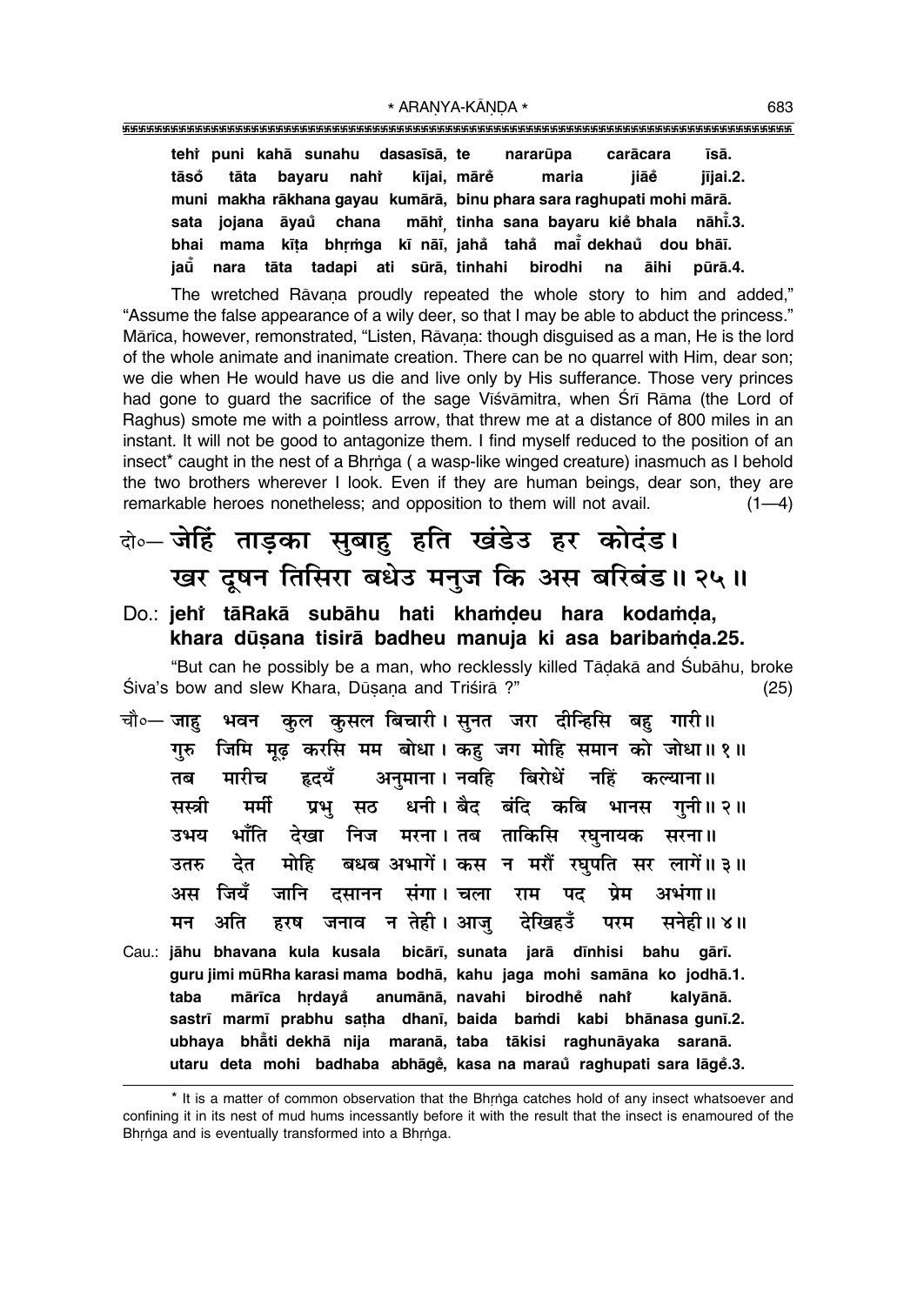#### asa jiyå jāni dasānana samgā, calā rāma pada prema abhamgā. mana ati harasa janāva na tehī, āju dekhihaů parama sanehī.4.

"Therefore, considering the welfare of your race you had better return home." When he heard this he flared up and showered many abuses on Mārīca. "You fool, you presume to teach me as if you were my preceptor. Tell me which warrior in this world is a match for me." Then Marica thought to himself. "It does not do one good to make enemies of the following nine, viz., one skilled in the use of a weapon, he who knows one's secret, a powerful master, a dunce, a wealthy man, a physician, a panegyrist, a poet, an expert cook." Either way he saw he must die: hence he sought refuge in the Lord of Raghus. "If I argue further, the wretch would kill me; why, then, should I not be killed by Srī Rāma's arrows?" Pondering thus in his mind he accompanied Rāvaņa, unremitting in his devotion to Srī Rāma's feet. He felt extremely delighted at the thought that he would be able to behold his greatest friend (Sri Rama), even though he would not reveal his joy to Rāvana.  $(1-4)$ 

कं- निज परम प्रीतम देखि लोचन सुफल करि सुख पाइहौं। श्री सहित अनुज समेत कुपानिकेत पद मन लाइहौं।। निर्बान दायक क्रोध जा कर भगति अबसहि बसकरी। निज पानि सर संधानि सो मोहि बधिहि सुखसागर हरी।।

Cham.: nija parama prītama dekhi locana suphala kari sukha pāihaŭ, śrī sahita anuja sameta krpāniketa pada mana lāihaů. nirbāna dāyaka krodha jā kara bhagati abasahi basakarī, nija pāni sara samdhāni so mohi badhihi sukhasāgara harī.

"My eyes will be rewarded when I behold my most beloved lord to my great exultation and I shall fix my thoughts on the feet of the All-merciful accompanied by Sita and His younger brother. To think that Sri Hari, the Ocean of Bliss, whose very wrath confers final beatitude and who, though subject to none gives Himself up entirely to the will of His devotees, will fit an arrow with His own hands to His bow and slay me!"

#### दो**॰— मम) पाछें** धर धावत धरें सरासन बान। फिरि फिरि प्रभुहि बिलोकिहउँ धन्य न मो सम आन॥ २६॥

Do.: mama pāche dhara dhāvata dhare sarāsana bāna, phiri phiri prabhuhi bilokihaŭ dhanya na mo sama āna.26.

"As He runs after me on foot, carrying His bow and arrow, I shall again and again turn in order to get a sight of my lord! No one else is so blessed as I am."  $(26)$ 

चौ∘— तेहि बन निकट दसानन गयऊ । तब मारीच कपटमृग भयऊ॥ अति बिचित्र कछ बरनि न जाई। कनक देह मनि रचित बनाई॥१॥ रुचिर मग देखा।अंग अंग समनोहर बेषा॥ सीता परम देव रघुबीर कृपाला। एहि मृग कर अति सुंदर छाला॥२॥ सनह सत्यसंध प्रभु बधि करि एही।आनह चर्म कहति बैदेही॥ जानत सब कारन। उठे हरषि सुर काजु सँवारन॥३॥ तब रघपति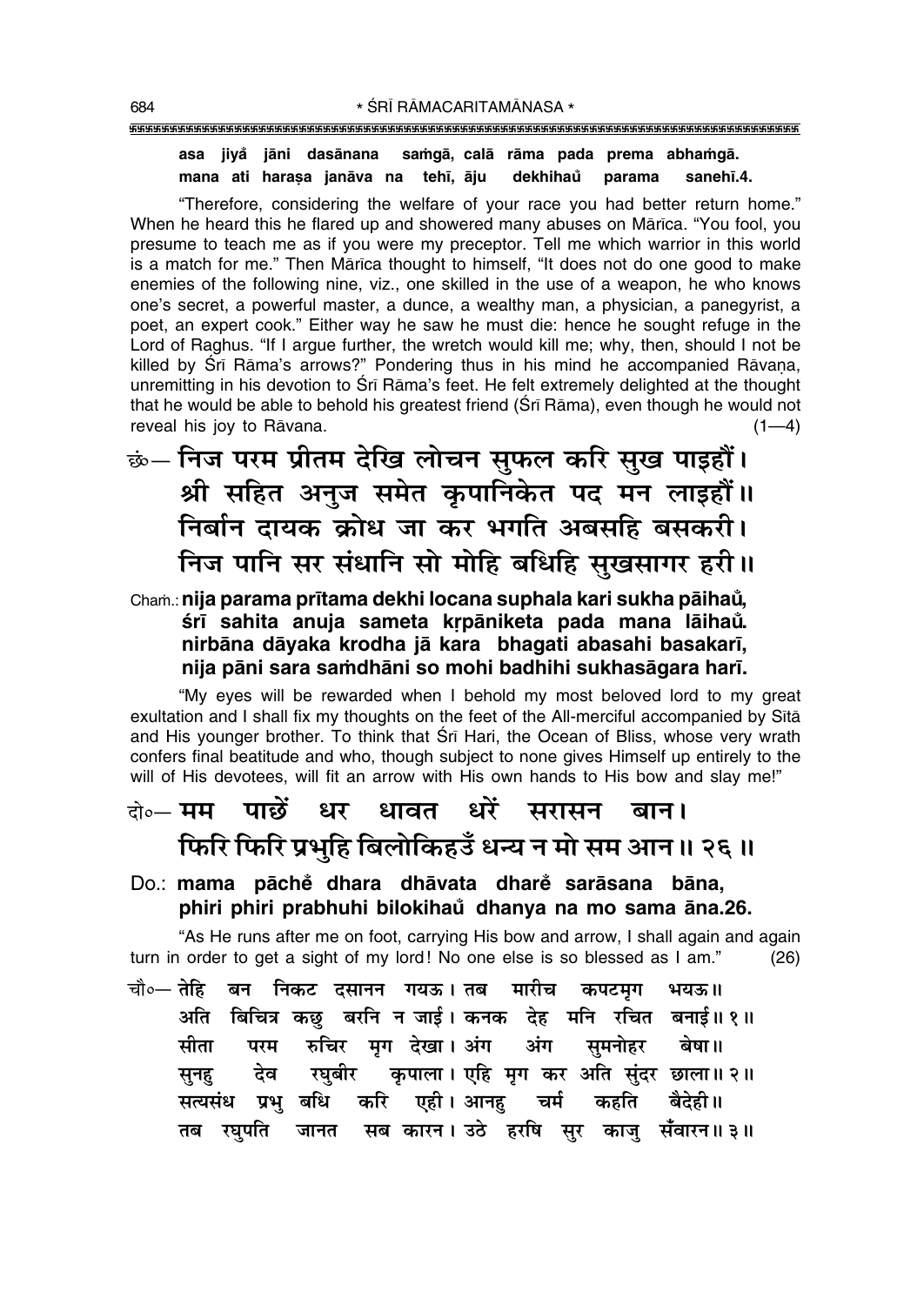\* ARANYA-KĀNDA \* 

बिलोकि कटि परिकर-बाँधा। करतल चाप रुचिर सर साँधा॥ मग कहा समुझाई। फिरत बिपिन निसिचर बह भाई॥४॥ लछिमनहि प्रभ सीता केरि करेह रखवारी। बुधि बिबेक बल समय बिचारी॥ बिलोकि चला मग भाजी। धाए प्रभहि राम माजी॥ ५॥ मरामन निगम नेति सिव ध्यान न पावा। मायामग पार्छे मो धावा ॥ दुरि पराई। कबहँक प्रगटइ कबहँ छपाई॥६॥ कबहँ निकट पनि भूरी। एहि बिधि प्रभुहि गयउ लै दुरी॥ प्रगटत दरत करत छल तब तकि राम कठिन सर मारा। धरनि परेउ करि घोर पकारा॥७॥ नामा। पाछें सुमिरेसि मन महुँ रामा॥ लै प्रथमहिं लछिमन कर निज देहा। समिरेसि प्रगटेसि राम् समेत सनेहा॥ ८॥ प्रान तजत पहिचाना। मुनि दुर्लभ गति दीन्हि सुजाना॥ ९॥ अंतर प्रेम तास

Cau.: tehi bana nikata dasānana gayaū, taba mārīca kapatamrga bhayaū. ati bicitra kachu barani na jāī, kanaka deha mani racita banāī.1. parama rucira mrga dekhā, amga amga sītā sumanohara besā. raghubīra krpālā, ehi mrga kara ati sumdara chālā.2. sunahu deva satyasamdha prabhu badhi kari ehī, ānahu carma kahati baidehī. taba raghupati jānata saba kārana, uthe harasi sura kāju såvārana.3. mrga biloki kati parikara badha, karatala cāpa rucira sara sẵdhā. prabhu lachimanahi kahā samujhāī, phirata bipina nisicara bahu bhāī.4. sītā keri karehu rakhavārī, budhi bibeka bala samaya bicārī. biloki calā mrga bhājī, dhāe prabhuhi rāmu sarāsana sājī.5. nigama neti siva dhyāna na pāvā, māyāmrga dhāvā. pāchě **SO** nikata puni dūri parāī, kabahuka pragatai kabau kabahů chapāī.6. pragatata durata karata chala bhūrī, ehi bidhi prabhuhi gayau lai dūrī. taba taki rāma kathina sara mārā, dharani pareu kari ghora pukārā.7. lachimana kara prathamahî lai nāmā, pāchě sumiresi mana mahů rāmā. prāna tajata pragatesi nija dehā, sumiresi rāmu sameta sanehā.8. amtara prema pahicānā, muni durlabha gati dīnhi sujānā.9. tāsu

When the ten-headed Rāvana drew near to the forest (in which Srī Rāma had taken up His abode), Mārīca assumed the false appearance of a deer, so very wonderful as to defy description, with a body of gold artistically inlaid with jewels. When Sita saw the exquisitely beautiful creature, most lovely in every limb, She said, "Listen, my gracious Lord Śrī Rāma (Hero of Raghu's line), this deer has a most charming skin. Pray kill this animal, my lord, and get me the hide, true as you are to your word." Thereupon the Lord of Raghus, even though He knew all the circumstances (that had led Mārīca to assume the semblance of a deer) arose with joy to accomplish the object of the gods. Casting a look at the deer He girded up His loins with a piece of cloth and taking the bow in His hand fitted a shining arrow to the same. The Lord cautioned Laksmana: "A host of demons, brother, roam about in the woods. Take care of Sita with due regard to your strength and circumstances and making use of your intellect and discretion." The deer took to flight at the sight of the Lord and Sri Rama ran after it pulling His bow-string. How strange that He whom the Vedas describe in negative terms such a 'not that' and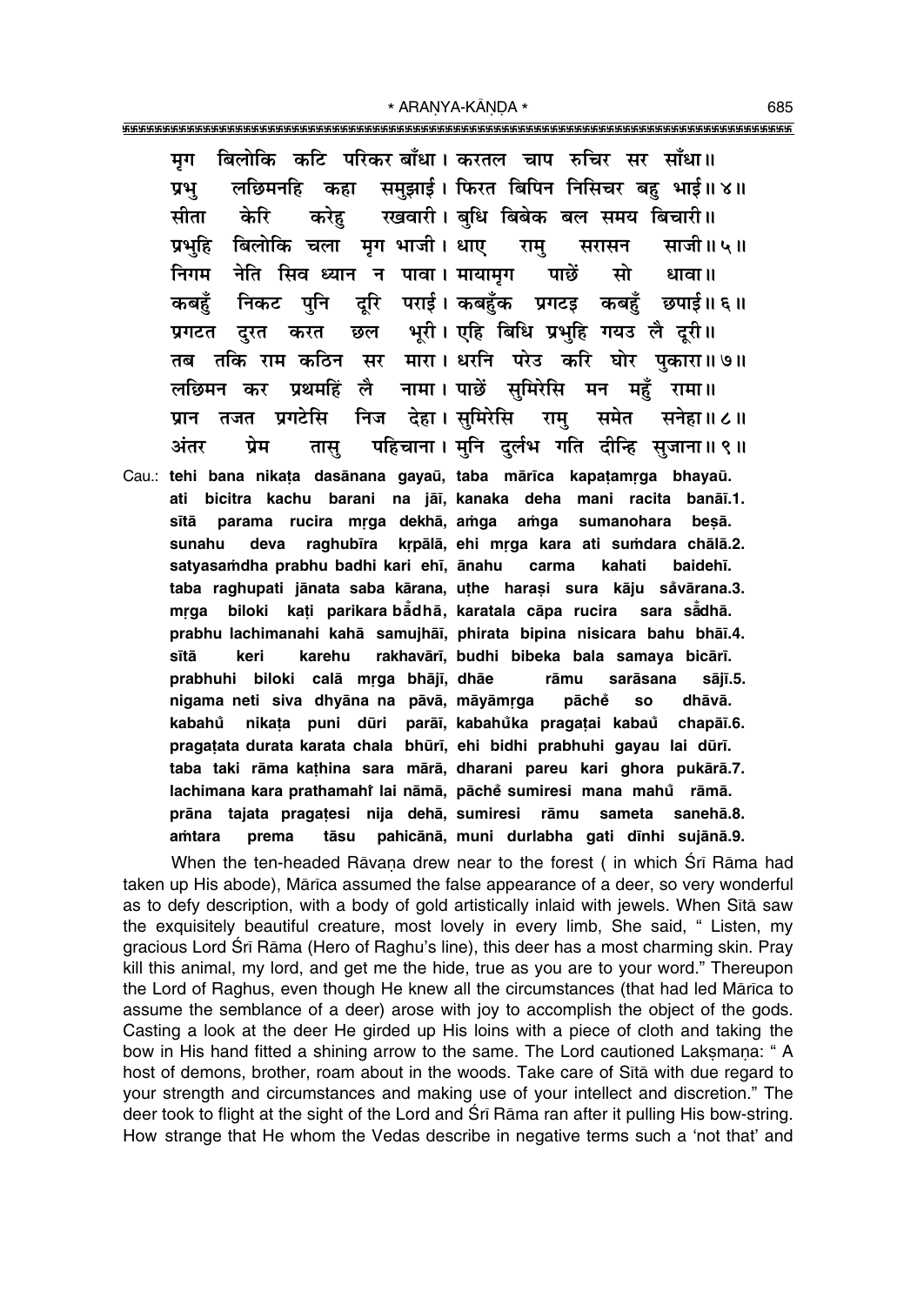whom Siva is unable to catch hold of even in meditation, ran in pursuit of a false deer! Now close at hand. The very next moment it ran away to some distance; at one time it came into view, at another it went out of sight. Thus alternately revealing and concealing itself and practising every kind of wile, it took the Lord far away. Now Sri Rama took a steady aim and let fly the fatal shaft, when the animal fell to the ground with a fearful cry, first calling aloud to Laksmana but afterwards mentally invoking Sri Rama. While giving up the ghost it manifested its real form and lovingly remembered Sri Rāma. The omniscient Lord, who could see the love of his heart, conferred on him the state which cannot be easily attained to even by the sages.  $(1 - 9)$ 

## बे॰ बिपुल सुमन सुर बरषहिं गावहिं प्रभु गुन गाथ। निज पद दीन्ह असुर कहुँ दीनबंधु रघुनाथ॥ २७॥

### Do.: bipula sumana sura barasahi gāvahi prabhu guna gātha, nija pada dīnha asura kahů dīnabamdhu raghunātha.27.

The gods rained down flowers in abundance and sang praises of the Lord: "The Lord of Raghus is such a friend of the humble that He conferred His own state (divinity) on a demon."  $(27)$ 

- बधि तुरत फिरे रघुबीरा।सोह चाप कर कटि तुनीरा॥ चौ०— खल सुनी जब सीता। कह लछिमन सन परम सभीता॥१॥ गिरा आरत बेगि संकट अति भ्राता।लछिमन बिहसि कहा सुनु माता॥ जाह लय होई। सपनेहुँ संकट परइ कि सोई॥२॥ भुकुटि बिलास सृष्टि जब सीता बोला।इरि प्रेरित लछिमन मन डोला॥ मरम बचन दिसि देव सौंपि सब काहू। चले जहाँ रावन ससि राहू॥३॥ बन दसकंधर देखा।आवा निकट जती कें बेषा॥ बीच सून सर असर डेराहीं। निसि न नीद दिन अन्न न खाहीं॥ ४॥ जाकें डर स्वान की नाईं। इत उत चितइ चला भड़िहाईं॥ मो दससीस पग देत खगेसा। रह न तेज तन बधि बल लेसा॥५॥ इमि कपंथ करि कथा सहाई। राजनीति बिधि भय प्रीति देखाई॥ नाना जती गोसाईं। बोलेहु बचन दुष्ट की नाईं॥६॥ सीता कह सून् रूप देखावा। भई सभय जब नाम सुनावा॥ निज तब रावन सीता धरि धीरजु गाढ़ा। आइ गयउ प्रभु रह खल ठाढ़ा॥ ७॥ कह हरिबधुहि छुद्र सस चाहा। भएसि कालबस निसिचर नाहा॥ जिमि रिसाना। मन महुँ चरन बंदि सुख माना॥ ८॥ सूनत बचन दससीस Cau.: khala badhi turata phire raghubīrā, soha cāpa kara kati tūnīrā. ārata girā sunī jaba sītā, kaha lachimana sana parama sabhītā.1. bhrātā, lachimana bihasi kahā sunu mātā. jāhu begi samkata ati
	- hoī, sapanehů samkata parai ki soī.2. bhrkuti bilāsa srsti laya marama bacana jaba sītā bolā, hari prerita lachimana mana dolā. bana disi deva saumpi saba kāhū, cale jahẳ rāvana rāhū.3. sasi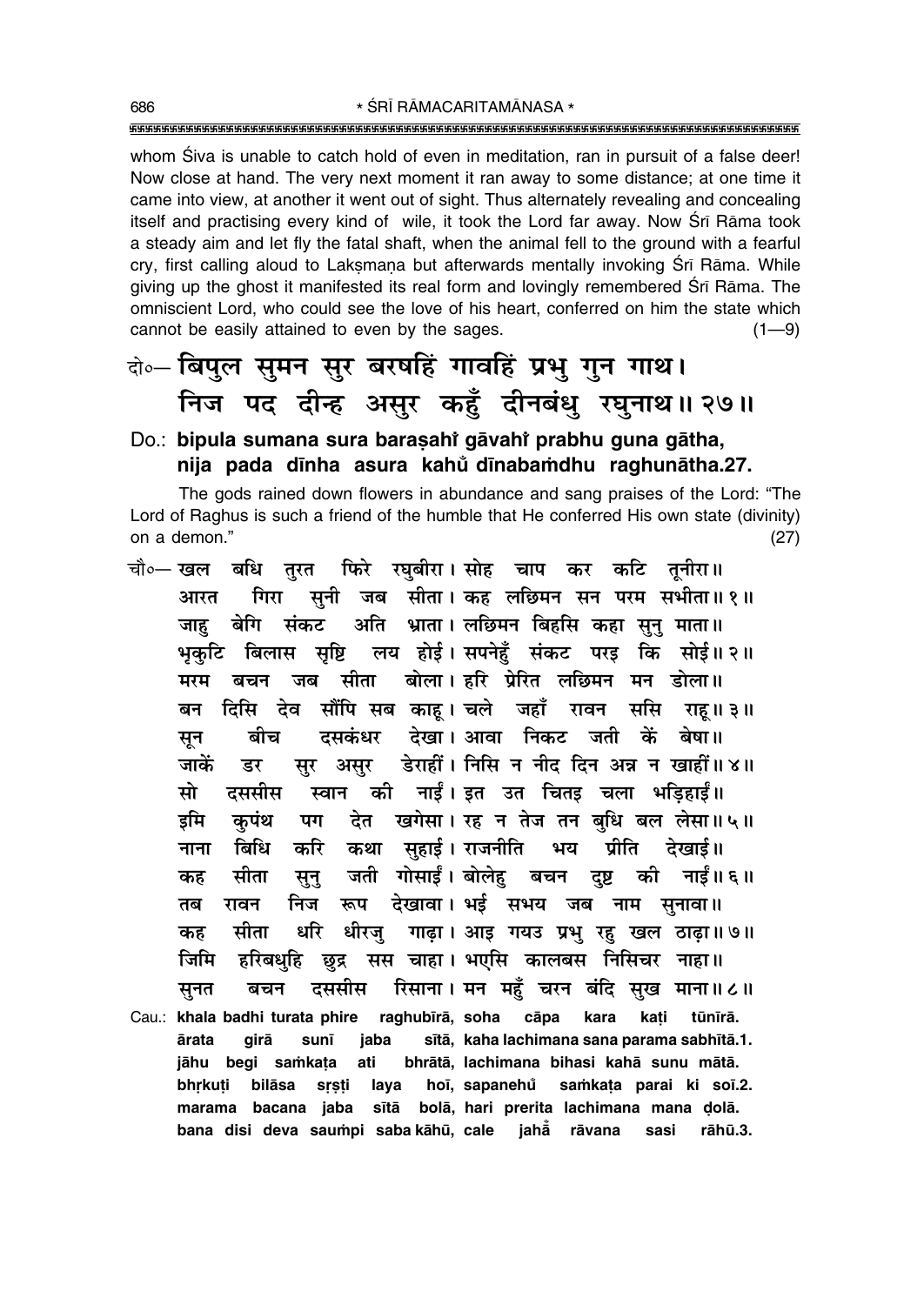**sµuna b∂ca dasaka≈dhara dekhå, åvå nika¢a jat∂ ke be¶å. ° jåke Œara sura asura ° Œeråh∂° , nisi na n∂da dina anna na khåh∂° .4. so dasas∂sa svåna k∂ nå∂° , ita uta citai calå bhaRihå∂° . imi kupa≈tha paga deta khageså, raha na teja tana budhi bala leså.5. nånå bidhi kari kathå suhå∂, råjan∂ti bhaya pr∂ti dekhå∂. kaha s∂tå sunu jat∂ goså∂° , bolehu bacana du¶¢a k∂ nå∂° .6. taba råvana nija rµupa dekhåvå, bha∂ sabhaya jaba nåma sunåvå. kaha s∂tå dhari dh∂raju gåRhå, åi gayau prabhu rahu khala ¢håRhå.7. jimi haribadhuhi chudra sasa cåhå, bhaesi kålabasa nisicara nåhå. sunata bacana dasas∂sa risånå, mana mahu carana ba≈di sukha månå.8. °**

As soon as He had slain the wretch the Hero of Raghuís line turned back, the charming bow in his hand and the quiver at His waist. When S∂tå heard the cry of distress, She was seized with excessive fear and said to Laksmana, "Go quickly, your brother is in great peril." Laksmana answered with a smile, "Listen, mother! By the very play of Srī Rāma's eyebrows the entire creation is annihilated; could He then ever dream of being in danger?" But when Sītā urged him with words that cut him to the quick, Laksmana's resolution—for such was Srī Hari's will—was shaken, He entrusted Her to the care of all the sylvan gods and the deities presiding over the quarters and proceeded to the place where Srī Rāma, a veritable Rāhu to the moonlike Rāvana, was. Availing himself of this opportunity, when there was none by the side of Sītā, the ten-headed Rāvana drew near to Her cottage in the guise of a recluse. He, in fear of whom the gods and demons equally trembled, so much so that they could neither sleep by night nor eat their food by day—that very Rāvana proceeded on his mission of thieving looking this side and that like a cur. Even so the moment a man sets his foot on the path of vice, O Garuda (king of birds), his bodily glow, reason and strength completely disappear. Having invented alluring stories of various kinds he not only showed Her the course which was dictated by political wisdom but also used threats and made love to Her. Said Sītā, "Listen, O holy father: you have spoken like a villain." Then Rāvana revealed his real form; and She was terrified when he mentioned his name. Sītā plucked all Her courage and said, "Stay awhile, O wretch; my lord has come. Even as a tiny hare would wed a lioness, so have you wooed your own destruction (by setting your heart on me), O king of demons." On hearing these words the ten-headed Rāvana flew into a rage, though in his heart he rejoiced to adore Her feet.  $(1-8)$ 

## दो**∘– क्रोधवंत तब रावन लीन्हिसि रथ बैठाइ।** <u>चला गगनपथ आतुर भयँ रथ हाँकि न जाइ॥२८॥</u>

Do.: **krodhava≈ta taba råvana l∂nhisi ratha bai¢håi, calå gaganapatha åtura bhaya ratha hå ° ° ki na jåi.28.**

Full of rage, Rāvana now seated Her in his chariot and drove through the air in great flurry: he was so much afraid that he was scarcely able to drive. (28)

चौ०— हा जग एक बीर रघुराया। केहिं अपराध बिसारेह दाया॥ <mark>आरति हरन सरन सुखदायक।हा रघुकुल सरोज दिननायक॥१॥</mark> हा लछिमन तुम्हार नहिं दोसा।सो फलु पायउँ कीन्हेउँ रोसा॥ **बिबिध बिलाप करति बैदेही।** भूरि कृपा प्रभु दूरि सनेही॥२॥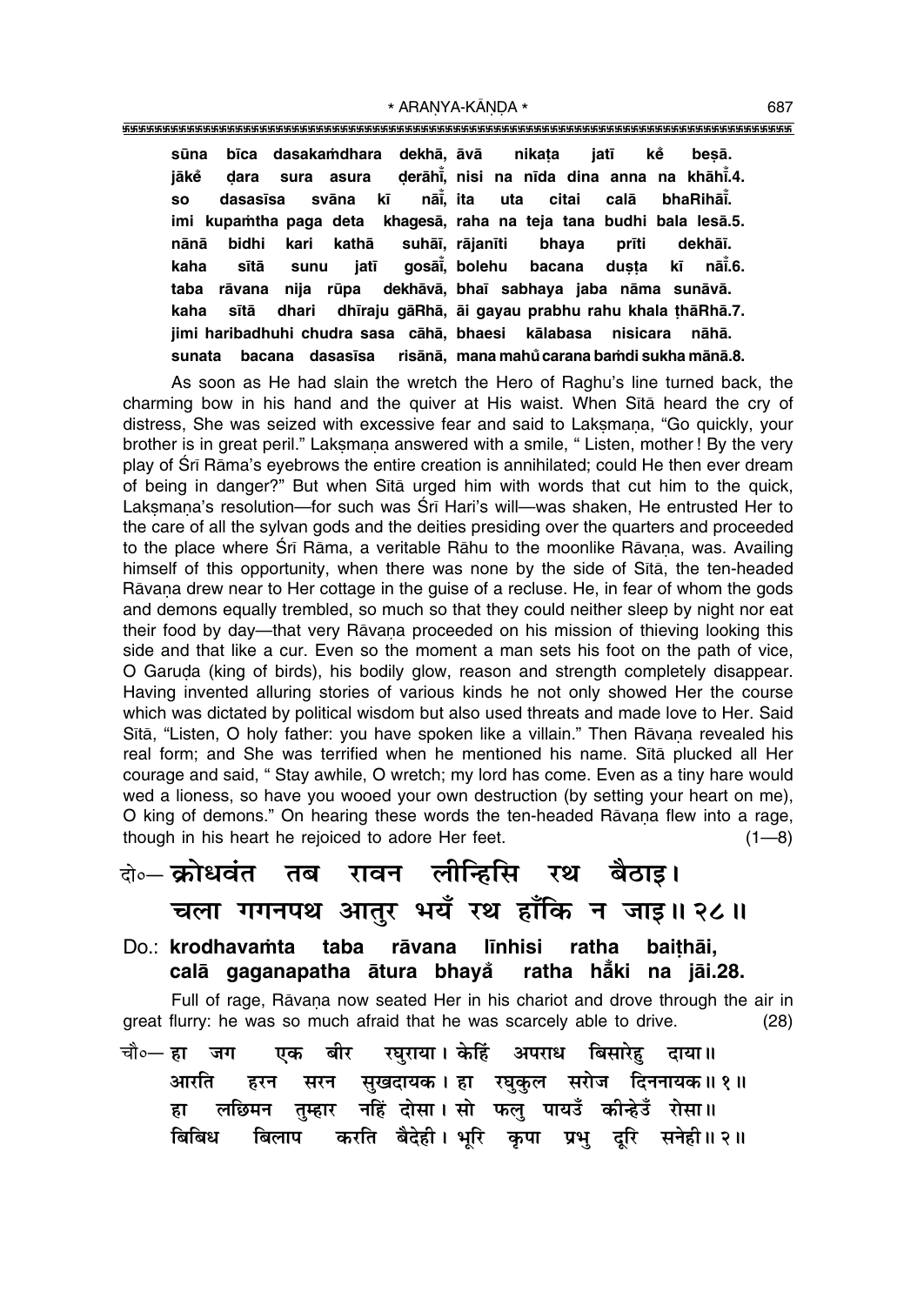बिपति मोरि को प्रभहि सनावा। परोडास चह रासभ खावा ॥ बिलाप सनि भारी। भए चराचर जीव दखारी॥ ३॥ सीता कै गीधराज सनि आरत बानी। रघकलतिलक नारि पहिचानी॥ लीन्हें जाई। जिमि मलेछ बस कपिला गाई॥ ४॥ अधम निसाचर पत्रि करसि जनि त्रासा। करिहउँ जातुधान कर नासा॥ सीते खग कैसें। छुटइ पबि परबत कहँ जैसें॥ ५॥ धावा कोधवंत किन होही। निर्भय चलेसि न जानेहि मोही॥  $\mathcal{F}$  $\mathcal{F}$ दष्ट ठाढ देखि कतांत समाना।। फिरि दसकंधर कर अनमाना॥ ६॥ आवत की मैनाक कि खगपति होई। मम बल जान सहित पति सोई॥ जटायु एहा। मम कर तीरथ छाँडिहि देहा॥ ७॥ जाना जरठ क्रोधातुर धावा। कह सुन रावन मोर सिखावा॥ गीध सनत तजि जानकिहि कुसल गृह जाहू। नाहिं त अस होइहि बहुबाहु॥ ८॥ पावक अति घोरा। होइहि सकल सलभ कल तोरा॥ राम रोष दसानन जोधा। तबहिं गीध धावा करि क्रोधा॥ ९॥ न देत उतरु धरि कच बिरथ कीन्ह महि गिरा। सीतहि राखि गीध पनि फिरा॥ बिदारेसि देही।दंड एक भइ मुरुछा तेही॥१०॥ चोचन्न मारि तब सक्रोध निसिचर खिसिआना। काढेसि परम कराल कपाना॥ परा खग धरनी। समिरि राम करि अदभत करनी॥११॥ काटेसि पंख चढाइ बहोरी। चला उताइल त्रास न थोरी॥ सीतहि जान करति बिलाप जाति नभ सीता। ब्याध बिबस जन् मृगी सभीता॥१२॥ गिरि पर बैठे कपिन्ह निहारी। कहि हरि नाम दीन्ह पट डारी।। एहि बिधि सीतहि सो लै गयऊ। बन असोक महँ राखत भयऊ॥१३॥

Cau.: hā jaga eka bīra raghurāyā, kehř aparādha bisārehu dāyā. ārati harana sarana sukhadāyaka, hā raghukula saroja dinanāyaka.1. hā lachimana tumhāra nahi dosā, so phalu pāyaů kīnheů rosā. bilāpa karati baidehī, bhūri krpā prabhu dūri sanehī.2. bibidha bipati mori ko prabhuhi sunāvā, purodāsa caha rāsabha khāvā. sītā bilāpa bhārī, bhae carācara dukhārī.3. kai suni jīva qīdharāja suni ārata bānī, raghukulatilaka nāri pahicānī. adhama nisācara līnhẻ jāi, jimi malecha basa kapilā gāi.4. karasi trāsā, karihau jātudhāna kara sīte putri jani nāsā. dhāvā krodhavamta khaga kaisė, chūtai pabi parabata kahů jaisė.5. hohī, nirbhaya calesi na jānehi mohī. dusta thaRha kina re re krtāmta samānā, phiri dasakamdhara kara anumānā.6. āvata dekhi kī maināka ki khaqapati hoi, mama bala jāna sahita pati soi. iānā jaratha jatāyū ehā, mama kara tīratha chāRihi dehā.7. sunata gīdha krodhātura dhāvā, kaha sunu rāvana mora sikhāvā. taji jānakihi kusala grha jāhū, nāhi ta asa hoihi bahubāhū.8.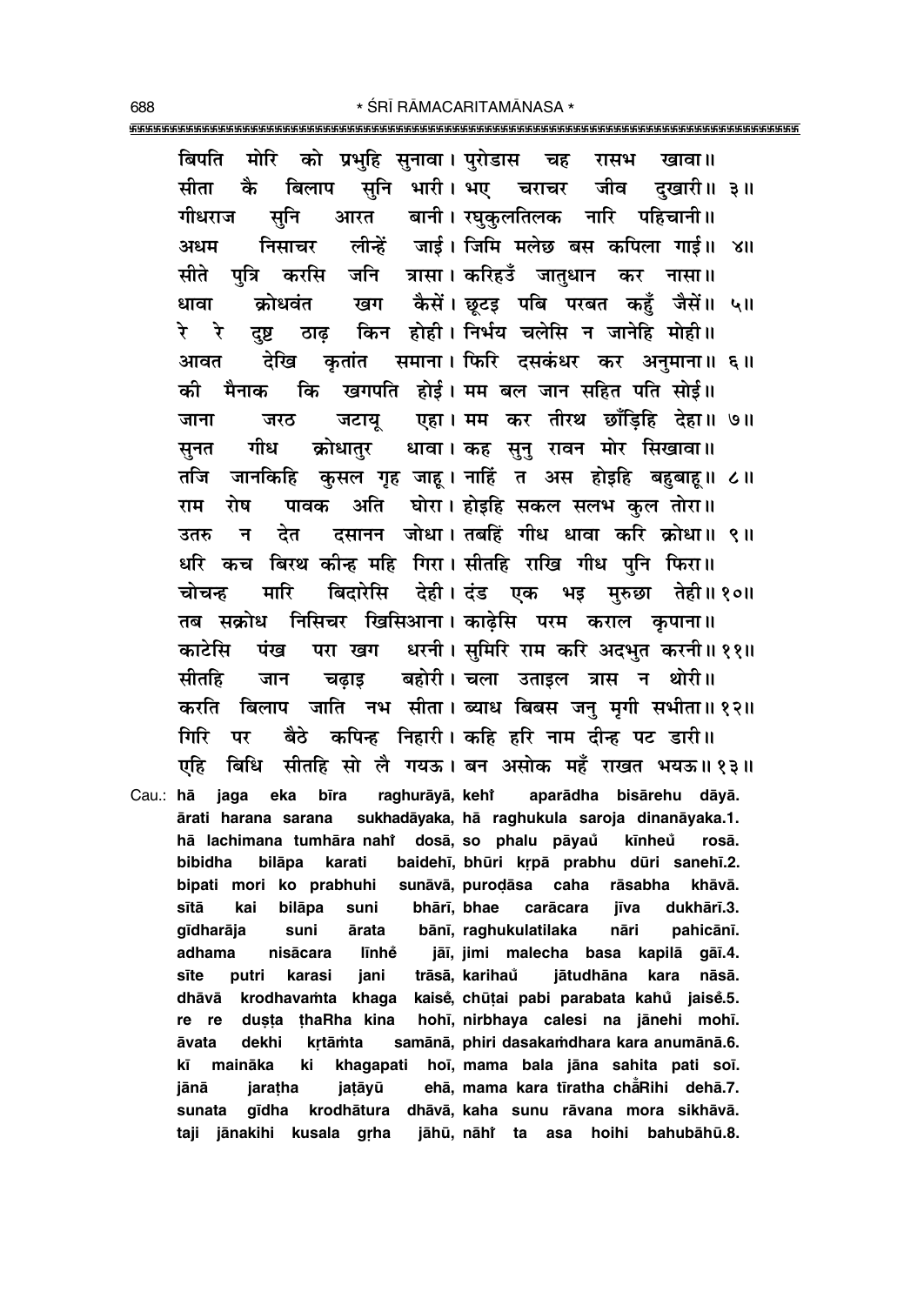\* ARANYA-KĀNDA \*

ghorā, hoihi sakala salabha kula torā. rāma rosa pāvaka ati deta dasānana jodhā, tabahi gīdha dhāvā kari krodhā. 9. utaru na dhari kaca biratha kīnha mahi girā, sītahi rākhi gīdha puni phirā. dehī, damda eka bhai muruchā tehī.10. māri cocanha bidāresi taba sakrodha nisicara khisiānā, kāRhesi parama karāla krpānā. kātesi pamkha parā khaga dharanī, sumiri rāma kari adabhuta karanī.11. sītahi jāna caRhāi bahorī, calā utāila trāsa na thorī. karati bilāpa nabha sītā, byādha bibasa janu mrgī sabhītā.12. jāti kapinha nihārī, kahi hari nāma dīnha pata dārī. airi para baithe bidhi sītahi gayaū, bana asoka mahå rākhata bhayaū.13. ehi **SO** lai

"Ah! Lord of Raghus, peerless champion of the world, reliever of distress and delighter of the suppliant, ah! the sun that gladdens the lotus-like race of Raghu, for what fault of mine have you become so hard-hearted against your nature? Ah! Laksmana, the fault is none of yours; I have reaped the fruit of the temper I showed." Manifold were the lamentations that Videha's Daughter uttered. "Though boundless his mercy, my loving lord is far away. Who will apprize the lord of my calamity? An ass would eat the sacrificial oblation!" At the sound of Sita's loud wailing all created beings, whether animate or inanimate, felt distressed, Jatāyu (the king of vultures) heard the piteous cry and recognized (from Her voice) that it was the spouse of Sri Rāma, the Glory of Raghu's race, who was being carried away by the vile demon (Rāvana) like a dun cow that had fallen into the hands of some barbarian. "Sita, my daughter, fear not; I will kill this demon." The bird darted off in its fury like a thunderbolt hurled against a mountain. "Why do you not stop. O villain ? You are proceeding fearlessly as if you have not yet known me!" When he saw the vulture bearing down upon him like Death, the ten-headed monster turned towards him and reflected, "Is it Mount Maināka or can it be Garuda (the king of birds) ? The latter, however, knows my strength as also his lord (Bhagavān Visnu)!" When the bird drew near, he recognized it and said, "It is no other than the aged Jatayu; he has come to drop his body at the sanctuary of my hands." At this the vulture rushed in the excitement of his fury, exclaiming: "Listen, Rāvana, to my advice and return home safely, letting Janaka's Daughter alone. Otherwise despite your many arms what will happen is this: in the most terrible flame of Srī Rāma's wrath your whole house will be consumed like a moth." Bellicose Rāvana, however gave no answer. The vulture (Jatāyu) thereupon rushed wildly on and clutching the demon by his hair pulled him from the chariot so that he fell to the ground. Having placed Sita in a safe retreat, the vulture turned once more towards Rāvana and striking him with his beak tore his body. For nearly half an hour Rāvaņa lay unconscious. Much annoyed at this the demon now angrily drew his most dreadful sword and cut off Jatāyu's wings. Invoking Srī Rāma and having accomplished marvellous feats, the bird fell to the ground. Rāvana took Sītā once more into his car and drove off in haste, greatly alarmed. Sita was borne through the air lamenting like a frightened doe caught in the trap of a hunter. Perceiving some monkeys perched on a hill She dropped some cloth uttering Srī Hari's name. In this manner Rāvaņa took Sītā away and kept Her in the Aśoka garden.  $(1 - 13)$ 

## वे॰- हारि परा खल बहु बिधि भय अरु प्रीति देखाइ। तब असोक पादप तर राखिसि जतन कराइ॥ २९ ( क )॥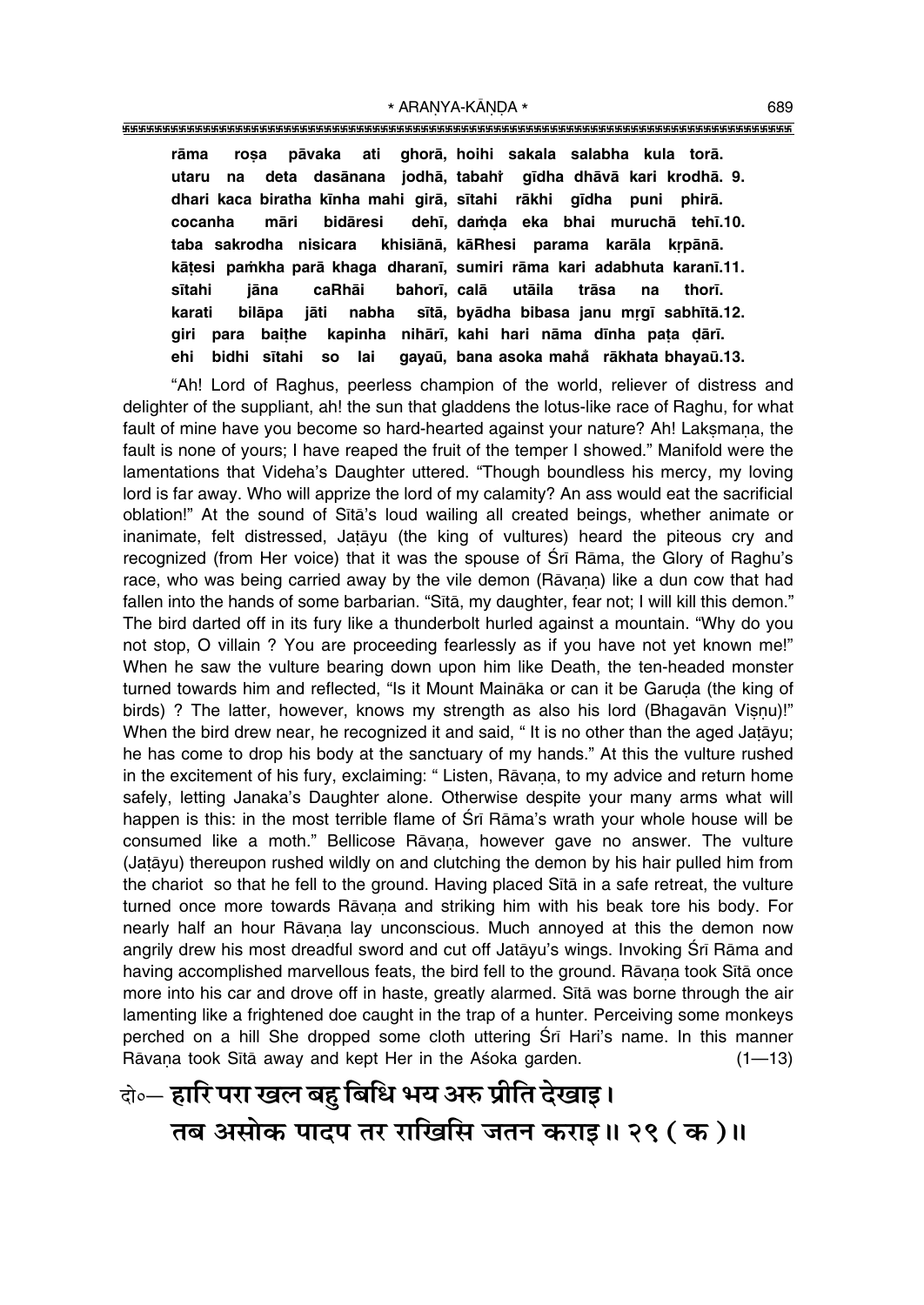### Do.: **håri parå khala bahu bidhi bhaya aru pr∂ti dekhåi, taba asoka pådapa tara råkhisi jatana karåi.29(A).**

The wretch tried every kind of threat and endearment but failed miserably. At last he kept Her under an Asoka tree strongly guarded. (29 A)

[ PAUSE 6 FOR A NINE-DAY RECITATION ]

# <u>जेहि बिधि कपट कुरंग सँग धाइ चले श्रीराम।</u> **सो छबि सीता राखि उर रटति रहति हरिनाम ॥ २९ ( ख)॥**

### **jehi bidhi kapa¢a kura≈ga sa°ga dhåi cale ‹r∂råma, so chabi s∂tå råkhi ura ra¢ati rahati harinåma.29(B)**

Having impressed on Her heart the beautiful image of Śrī Rāma as He appeared while running in pursuit of the false deer, Sītā incessantly repeated Śrī Hari's Name. (29 B)

- ँचौ०– रघपति अनजहि आवत देखी । बाहिज चिंता कीन्हि बिसेषी ॥ जनकसता परिहरि<u>ह</u> अकेली।अायह तात बचन मम पेली॥१॥ <u>निसिचर निकर फिरहिं बन माहीं। मम मन सीता आश्रम नाहीं॥</u> **गहि पद कमल अनुज कर जोरी। कहेउ नाथ कछ मोहि न खोरी॥२॥** <u>अनुज समेत गए प्रभु तहवाँ।गोदावरि तट आश्रम जहवाँ॥</u> <u>आश्रम देखि जानकी होना। भए बिकल जस प्राकृत दोना॥३॥</u> हा गुन खानि जानकी**सीता। रूप सील ब्रत नेम पुनीता**॥ लछिमन समझाए बह भाँती।**पछत चले लता तरु पाँती॥४**॥ हे खग मृग हे मधुकर श्रेनी।तुम्ह देखी सीता मृगनैनी॥ **खंजन सुक कपोत मृग मीना। मधुप निकर कोकिला प्रबीना॥५॥ कंद कली दाडिम दामिनी।कमल सरद ससि अहिभामिनी॥** बरुन पास मनोज धन् हंसा।**गज केहरि निज सुनत प्रसंसा॥६॥** <u>श्रीफल कनक कदलि हरषाहीं। नेक न संक सकच मन माहीं॥</u> सन जानकी तोहि बिन् आज् ।**हरषे सकल पाइ जन राज् ।।** ७ ।। **किमि सहि जात अनख तोहि पाहीं। प्रिया बेगि प्रगटसि कस नाहीं॥**  $\overline{v}$ हि बिधि खोजत बिलपत स्वामी। मनहँ महा बिरही अति कामी॥८॥ पुरनकाम राम सुख रासी।**मन्**ज चरित कर अज<sup>3</sup>अबिनासी॥ <u>आगें परा गीधपति देखा।सुमिरत राम चरन जिन्ह रेखा॥९॥</u>
- Cau.: **raghupati anujahi åvata dekh∂, båhija ci≈tå k∂nhi bise¶∂.** janakasutā pariharihu akelī, āyahu tāta bacana mama pelī.1. **nisicara nikara phirahiÚ bana måh∂° , mama mana s∂tå å‹rama nåh∂° . gahi pada kamala anuja kara jor∂, kaheu nåtha kachu mohi na khor∂.2. anuja sameta gae prabhu tahavå° , godåvari ta¢a å‹rama jahavå° .** āśrama dekhi jānakī hīnā, bhae bikala jasa prākrta dīnā.3. **hå guna khåni jånak∂ s∂tå, rµupa s∂la brata nema pun∂tå. lachimana samujhåe bahu bhå° t∂, pµuchata cale latå taru på° t∂.4.**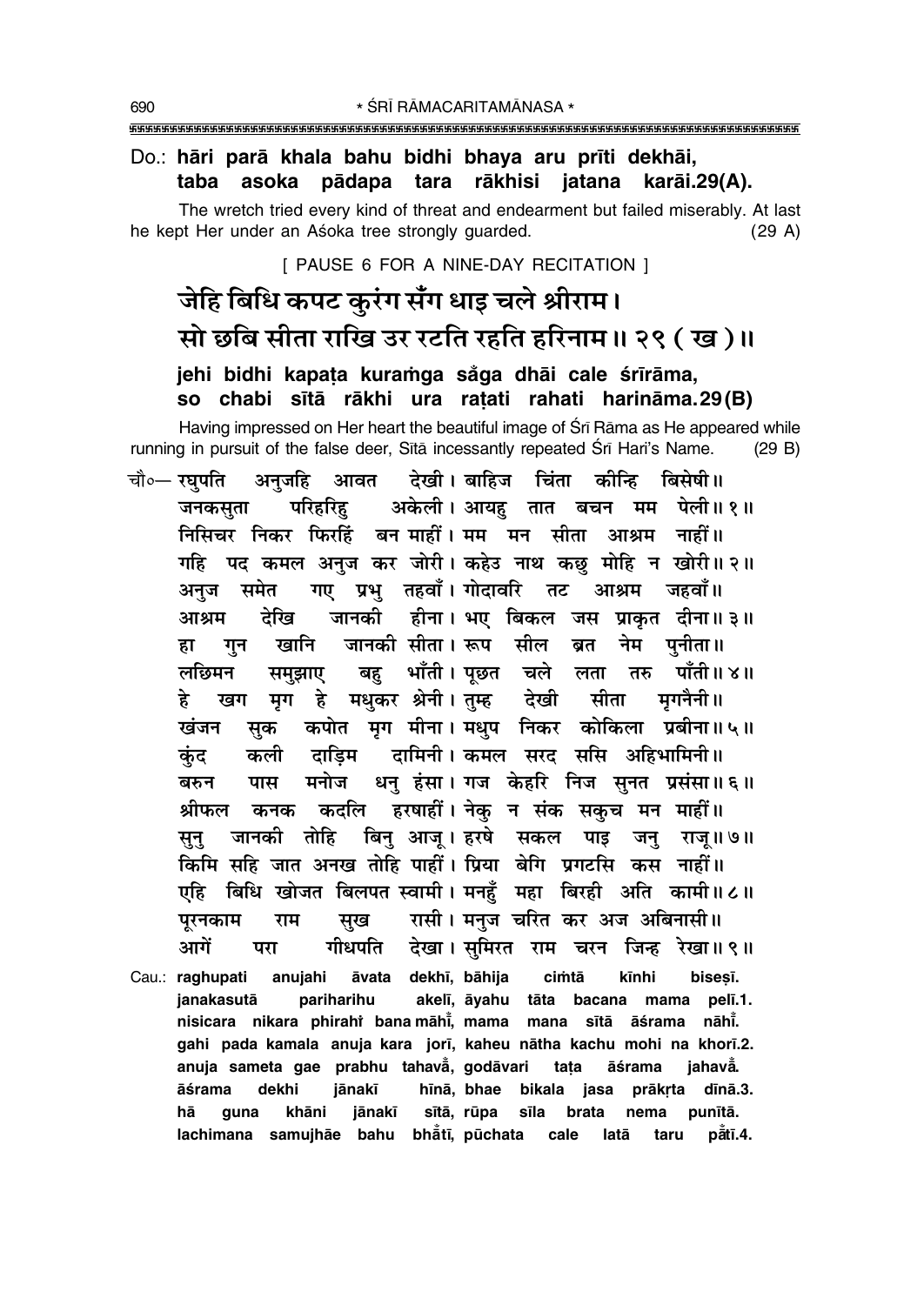\* ARANYA-KĀNDA \* 691

he khaga mrga he madhukara śrenī, tumha dekhī sītā mrganainī. khamjana suka kapota mrga mīnā, madhupa nikara kokilā prabīnā.5. **ku≈da kal∂ dåRima dåmin∂, kamala sarada sasi ahibhåmin∂.** baruna pāsa manoja dhanu hamsā, gaja kehari nija sunata prasamsā.6. **‹r∂phala kanaka kadali harå¶åh∂° , neku na sa≈ka sakuca mana måh∂° .** sunu jānakī tohi binu ājū,harase sakala pāi janu rājū.7. **kimi sahi jåta anakha tohi påh∂° , priyå begi praga¢asi kasa nåh∂°** kasa nāhī. **ehi bidhi khojata bilapata svåm∂, manahu mahå birah∂ ati kåm∂.8. ° pµuranakåma råma sukha rås∂, manuja carita kara aja abinås∂. åge parå g∂dhapati ° dekhå, sumirata råma carana jinha rekhå.9.**

When the Lord of Raghus saw His younger brother coming, He outwardly expressed much concern. "Alas! You have left Janaka's daughter alone and come here against my instructions. Hosts of demons are roaming about in the forest; I, therefore, suspect Sītā is not at the hermitage." Laksmana clasped Śrī Rāma's lotus feet and replied with joined palms, "Lord, it is no fault of mine." Accompanied by His younger brother, the Lord went back to His hermitage on the bank of the Godāvarī. When He saw the hermitage bereft of Janaka's Daughter, He felt as perturbed and afflicted as any common man. " Alas! Sītā, Janaka's daughter, the very mine of virtues, of such flawless beauty, character, austerity and devotion!" Laksmana consoled Him in many ways. He questioned all the creepers and trees (that stood on the way ) as He went along (in search of Her): "O birds and deer, O string of bees, have you seen the fawn-eyed Sītā? The wagtail, the parrot, the pigeon, the deer, the fish, the swarms of bees, the clever cuckoo, the jasmine buds, the pomegranate, the lightning, the lotus, the autumnal moon, the gliding serpent, the noose of Varuna (the god of water), the bow of Cupid, the swan, the elephant and the lion now hear themselves praised. The Bilva fruit and the gold banana rejoice and do not feel the least misgiving or bashfulness\* Listen, Janakaís daughter : in your absence today they are all glad as if they have got a Kingdom. How can you bear such rivalry? Why do you not reveal yourself quickly, my darling?î In this way the Lord searched and lamented like an uxorious husband sore smitten with pangs of separation. Srī Rāma, who is Bliss personified and has all His wishes accomplished, and who is both unborn and immortal, behaved like a mortal. Further on they saw the king of vultures lying, with his thoughts fixed on Śrī Rāma's feet which bear characteristic marks on their soles. $\dagger$  (1—9)

\* Śrī Rāma here well-nigh exhausts the list of birds and beasts as well as of inanimate objects to which Indian poets usually liken the limbs of a charming lady. Of these the eyes are compared to the fish and the wagtail as well as to the eyes of a fawn, the nose to the parrot's beak, the neck to that of the pigeon, the curly hair to a swarm of bees, the voice to the notes of a cuckoo, the teeth to the jasmine buds and the seeds of the pomegranate, the complexion to the lightning, the eyes and the face as well as the hand and feet to the lotus, the face to the autumnal moon, the braid of hair hanging on the back to a gliding serpent, the smile to the noose of Varuna, the eyebrows to Cupid's bow, the gait to that of the swan and the elephant, the waist to that of the lion, the breasts to the Bilva fruit and the thigh to the gold banana. The idea here is that though models of beauty so far as earthly women are concerned, none of these analogues stood comparison with Sītā's limbs and hence they dare not face the latter out of shame. Now that Sītā was no more to be seen, they all regained their supremacy and exulted over their good fortune.

† The scriptures mention 48 marks on the soles of the Lord's feet, 24 on each. Those on the left are: (1) a vertical line (Urdhvarekhā), (2) a Svastika, (3) an Astakona ( a figure consisting of a pair of squares intersecting each other), (4) Goddess Laksmī (represented by a golden coil describing two and a half concentric circles), (5) a plough, (6) a pestle, (7) a figure of Sesa (the serpent-god), (8) an arrow, (9) the sky (represented by a cipher), (10) a lotus, (11) a chariot, (12) a thunderbolt, (13) a grain of barley, (14) the wish-yielding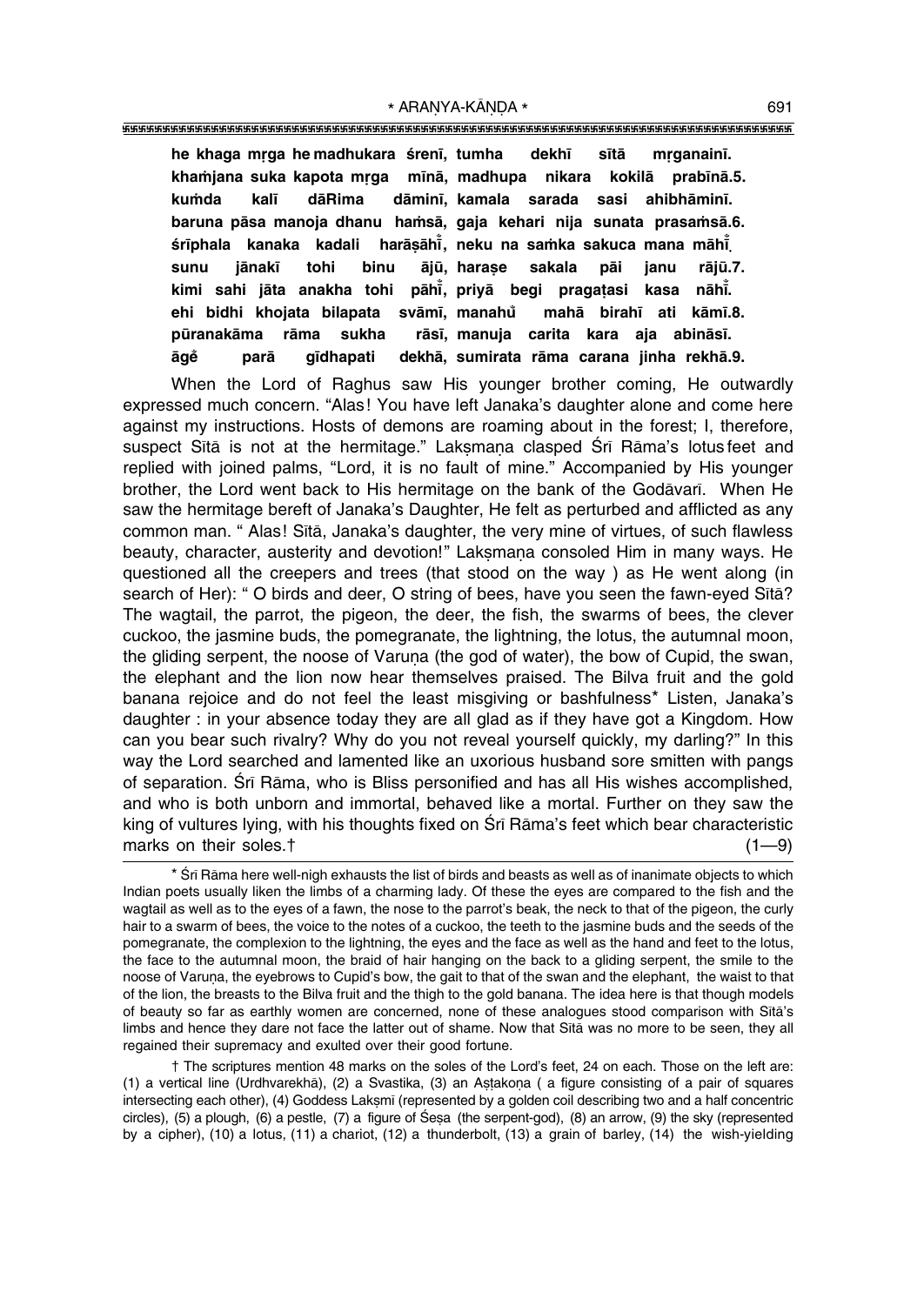## के- कर सरोज सिर परसेउ कृपासिंधु रघुबीर। निरखि राम छबि धाम मुख बिगत भई सब पीर॥३०॥

### Do.: kara saroja sira paraseu krpāsimdhu raghubīra, nirakhi rāma chabi dhāma mukha bigata bhaī saba pīra.30.

The Hero of Raghu's line, the ocean of mercy, stroked Jatayu's head with His lotus hands. As the bird gazed on Srī Rāma's countenance, the home of loveliness, all his pain disappeared.  $(30)$ 

- चौ०— तब कह गीध बचन धरि धीरा। सुनहु राम भंजन भव भीरा॥ यह गति कीन्ही। तेहिं खल जनकसता हरि लीन्ही॥१॥ नाथ दसानन दिसि गयउ गोसाईं। बिलपति अति कररी की नाईं॥ लै टच्छिन राखेउँ प्राना। चलन चहत अब कृपानिधाना॥२॥ लागि प्रभ दरस राखह ताता। मुख मुसुकाइ कही तेहिं बाता॥ राम कहा तन् जा कर नाम मरत मुख आवा। अधमउ मुकुत होइ श्रुति गावा॥३॥ आगें। राखौं देह नाथ केहि गोचर मो मम लोचन खाँगें।। नयन कहहिं रघराई।लात कर्म निज तें गति पाई॥४॥ भरि जल बस जिन्ह के मन माहीं। तिन्ह कहँ जग दर्लभ कछ नाहीं॥ परहित तन् तजि तात जाह मम धामा। देउँ काह पुरनकामा ॥ ५ ॥ तुम्ह
- Cau.: taba kaha gīdha bacana dhari dhīrā, sunahu rāma bhamjana bhava bhīrā. nātha dasānana yaha gati kīnhī, teht khala janakasutā hari līnhī.1. dacchina disi gayau gosāi, bilapati nāŤ. lai ati kurarī kī darasa lāgi prabhu rākheů prānā, calana cahata aba krpānidhānā.2. rākhahu tātā, mukha musukāi kahī teht rāma kahā tanu bātā. jā kara nāma marata mukha āvā, adhamau mukuta hoi śruti gāvā.3. mama locana gocara āgě, rākhaů deha nātha kehi khāge. **SO** jala bhari nayana kahahi raghurāī, tāta karma nija tě gati pāī.4. parahita basa jinha ke mana māhi, tinha kahů jaga durlabha kachu nāhi. tanu taji tāta jāhu mama dhāmā, deů kāha tumha pūranakāmā.5.

The vulture now recovered himself and spoke as follows: "Listen, Rāma, the allayer of the fear of transmigration: it was the ten-headed Rāvaṇa, my lord, who reduced me to this plight; it was the same wretch who carried off Janaka's daughter. He

tree in heaven, (15) a goad, (16) a flag, (17) a crown, (18) the discus (Sudarśana), (19) a throne, (20) the staff of Yama (the god of death), (21) a chowrie, (22) an umbrella, (23) a human figure and (24) a wreath of victory (placed by a bride round the neck of the suitor of her choice); while those borne on the right sole are: (1) the river Sarayu, (2) a cow's hoof, (3) the earth, (4) a pitcher, (5) a small flag, (6) a Jambu fruit (the black plum), (7) the crescent, (8) a conchshell, (9) a Satkona (a figure consisting of a pair of triangles intersecting each other), (10) a triangle, (11) a mace, (12) a Jiva or the individual soul (represented by a point illustrating its atomic size), (13) Vindu (a point) and (14) Sakti (represented by a semi-circle and forming the base of the Vindu), (15) a reservoir of nectar, (16) three horizontal lines like the folds of the belly, (17) a fish,  $(18)$  the full-moon,  $(19)$  a lute,  $(20)$  a flute,  $(21)$  a bow,  $(22)$  a quiver,  $(23)$  a swan and  $(24)$  an ornament for the head of a lady. It should be remembered here that Srī Sītā also bears the same marks in Her soles, with this difference that the marks on Srī Rāma's right sole are borne by Sītā on Her left and vice-versa.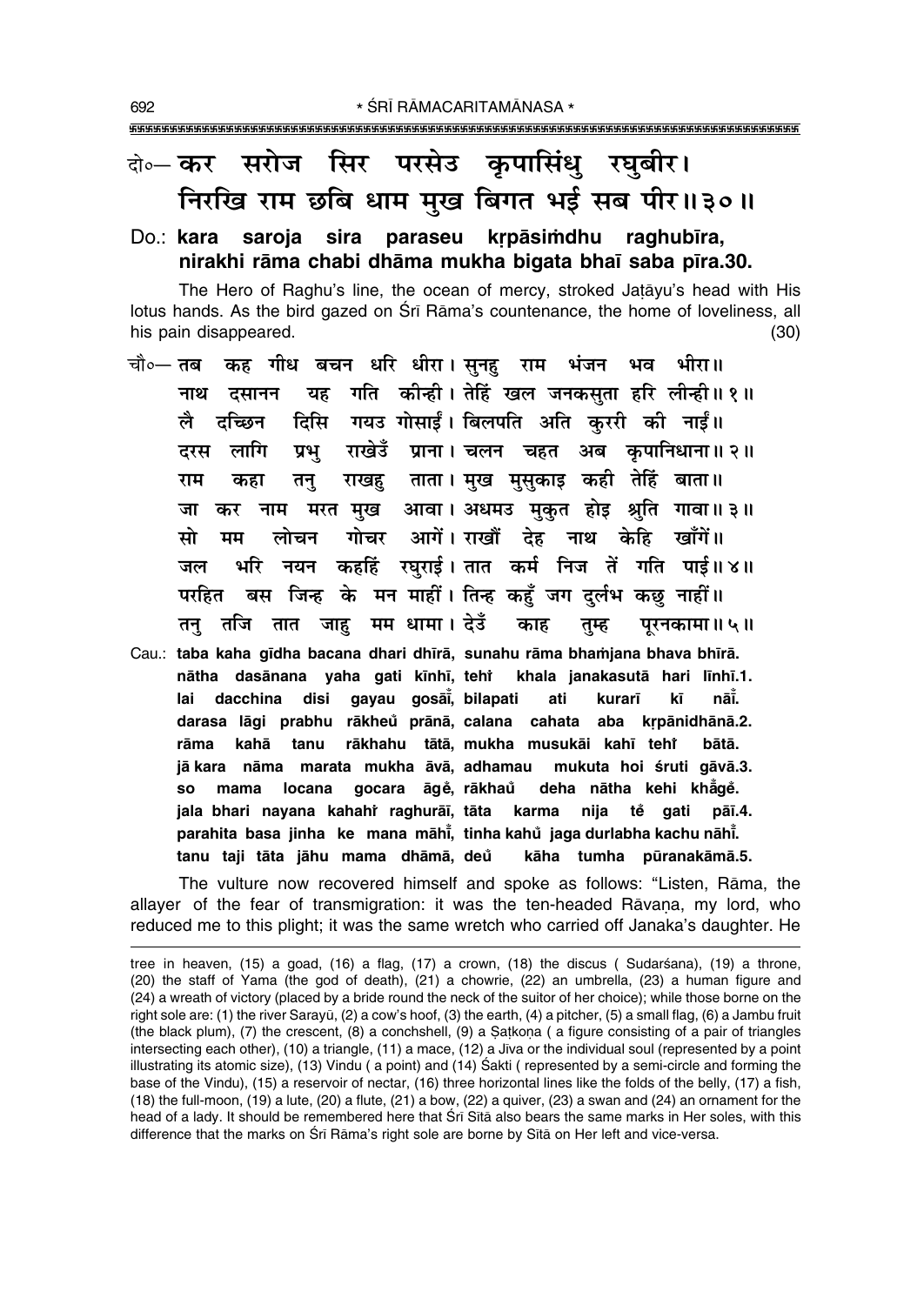took Her away, holy sir, to the south while she kept screaming loudly as an osprey. I have survived, my lord, only to behold You, my life now is about to depart, O fountain of mercy." Said Śrī Rāma, "Live yet more, father." He, however, replied with a smile on his countenance, "He whose very name, so declare the Vedas, redeems the most depraved soul even if it appears on his lips at the moment of his death, is present before me in a visible form ! What more is wanting now, for which I should retain my body any longer?" With His eyes full of tears the Lord of Raghus replied, "Dear father, you have attained to an enviable state by virtue of your own noble deeds. Nothing is difficult of attainment in this world to those who have others' interests at heart. Casting off your body, dear father, proceed now to My divine abode. What shall I give you, when you have all your desires already accomplished ?  $(1 - 5)$ 

## केन्-सीता हरन तात जनि कहहु पिता सन जाइ। जौं मैं राम त कुल सहित कहिहि दसानन आइ॥३१॥

#### tāta jani kahahu Do.: sītā harana pitā sana iāi. kula sahita kahihi dasānana jaŭ maj rāma ta āi.31.

"But on reaching there, sire, tell not my father about Sita's abduction. If I am no other than Rāma ( if I am what I am), the ten-headed Rāvana and his whole house will go and say everything to him."  $(31)$ 

चौ०— गीध देह तजि धरि हरि रूपा। भूषन बहु पट पीत अनपा ॥ बिसाल भूज चारी। अस्तुति करत नयन भरि बारी॥१॥ स्याम गात Cau.: gīdha deha taji dhari hari rūpā, bhūsana bahu pata pīta anūpā, syāma gāta bisāla bhuja cārī, astuti karata nayana bhari bārī.1.

The vulture now dropped his body and assumed Sri Hari's own form, bedecked with many jewels and clad in a yellow attire of matchless splendour, and possessed of a dark hue and four long arms; and with his eyes full of tears he burst into praises of his lord.  $(1)$ 

<u>छं०</u> जय राम रूप अनूप निर्गुन सगुन गुन प्रेरक सही। दससीस बाह प्रचंड खंडन चंड सर मंडन मही।। पाथोद गात सरोज मुख राजीव आयत लोचनं। नित नौमि रामु कुपाल बाहु बिसाल भव भय मोचनं॥ १॥ बलमप्रमेयमनादिमजमब्यक्तमेकमगोचरं गोबिंद गोपर द्वंद्वहर बिग्यानघन धरनीधरं॥ जे राम मंत्र जपंत संत अनंत जन मन रंजनं। नित नौमि राम अकाम प्रिय कामादि खल दल गंजनं ॥ २ ॥ जेहि श्रुति निरंजन ब्रह्म ब्यापक बिरज अज कहि गावहीं। करि ध्यान ग्यान बिराग जोग अनेक मुनि जेहि पावहीं ॥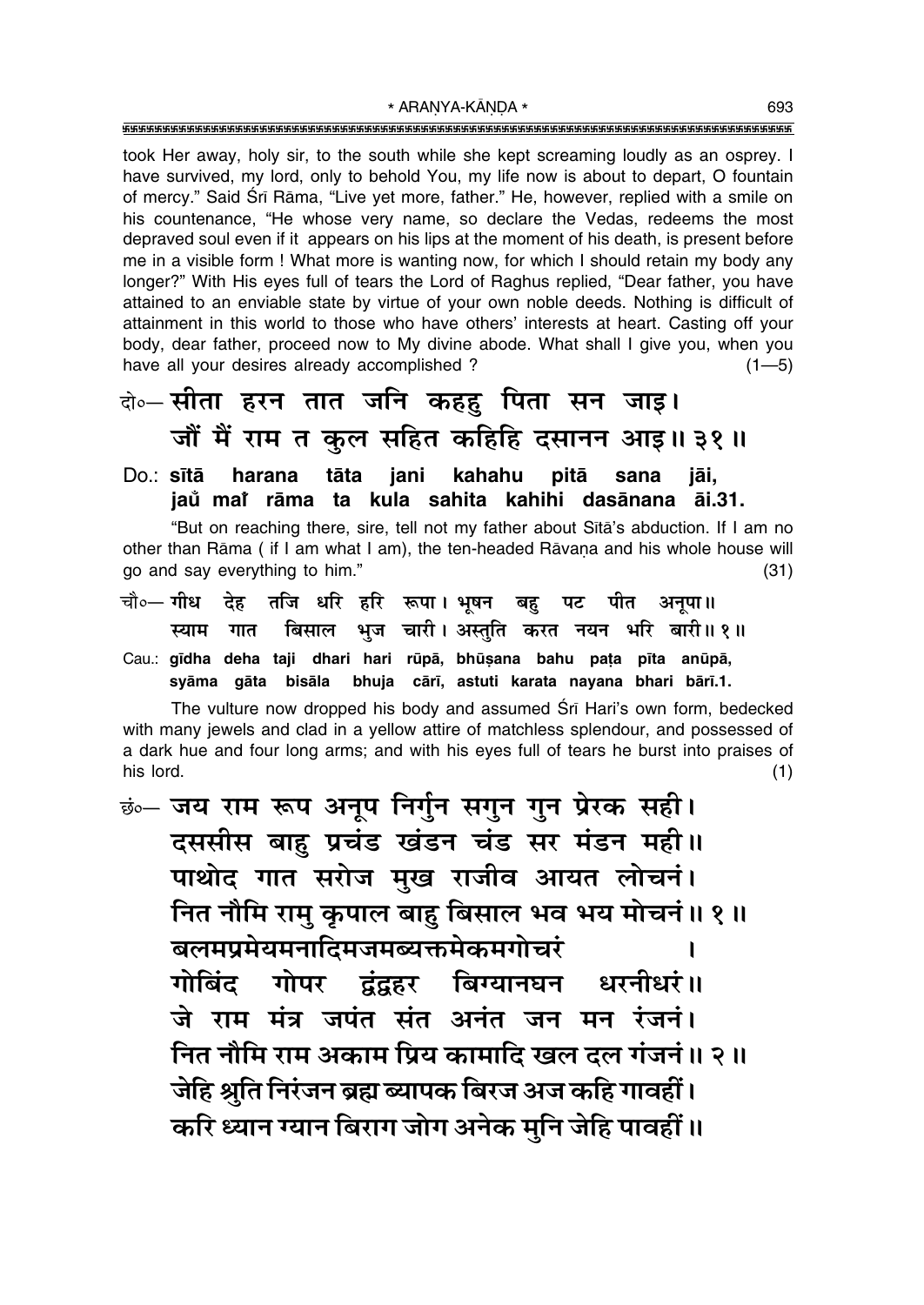सो प्रगट करुना कंद सोभा बुंद अग जग मोहई। मम हृदय पंकज भूंग अंग अनंग बहु छबि सोहई॥३॥ जो अगम सुगम सुभाव निर्मल असम सम सीतल सदा। पस्यंति जं जोगी जतन करि करत मन गो बस सदा॥ सो राम रमा निवास संतत दास बस त्रिभुवन धनी। मम उर बसउ सो समन संसुति जासु कीरति पावनी ॥ ४॥

Cham.: jaya rāma rūpa anūpa nirguna saguna guna preraka sahī, dasasīsa bāhu pracamda khamdana camda sara mamdana mahī. pāthoda gāta saroja mukha rājīva āyata locanam, nita naumi rāmu krpāla bāhu bisāla bhava bhaya mocanam.1. balamaprameyamanādimajamabyaktamekamagocaram, gobimda gopara dvamdvahara bigyānaghana dharanīdharam. je rāma mamtra japamta samta anamta jana mana ramjanam, nita naumi rāma akāma priya kāmādi khala dala gamjanam.2. jehi śruti niramjana brahma byāpaka biraja aja kahi gāvahi, kari dhyāna qyāna birāga joga aneka muni jehi pāvahī. so pragata karunā kamda sobhā brmda aga jaga mohaī, mama hrdaya pamkaja bhrmga amga anamga bahu chabi sohaī.3. jo agama sugama subhāva nirmala asama sama sītala sadā, pasyamti jam jogī jatana kari karata mana go basa sadā. so rāma ramā nivāsa samtata dāsa basa tribhuvana dhanī, mama ura basau so samana samsrti jāsu kīrati pāvanī.4.

"Glory to Srī Rāma of incomparable beauty, who is absolute as well as qualified and the true impeller of Gunas (Māyā) too. His fierce arrows are potent enough to cut off the terrible arms of the ten-headed Rāvana. I incessantly adore the all-merciful Srī Rāma, the ornament of the earth, who is endowed with a form dark as the rain-cloud, a face resembling the blue lotus and large eyes resembling the red lotus. Possessed of long arms, He rids His devotees of the fear of transmigration. His strength is immeasurable; He is without beginning and unborn, the one (without a second), unmanifest and imperceptible, beyond the reach of the senses, though attainable with the help of the Vedic hymns, the dispeller of pairs of opposites (such as joy and sorrow, birth and death, pleasure and pain etc.,) consciousness personified, the supporter of the earth, death and the delighter of the soul of countless saints and devotees who repeat the sacred Name of Rāma. I ever extol Śrī Rāma, who loves and is loved by those who are free from desire and curbs the host of vicious propensities such as lust and so on. He, whom the Vedas glorify under the name of Brahma, pure (free from the taint of Māyā), all-pervading, passionless and unborn, whom the sages attain to through manifold practices such as meditation, discretion, dispassion and Yoga (self-discipline), that fountain of mercy has become manifest as the very incarnation of beauty and enraptures the whole animate and inanimate creation. He is the bee that resides in the lotus of my heart and through every limb of His shines the splendour of many a god of love. He, who is at once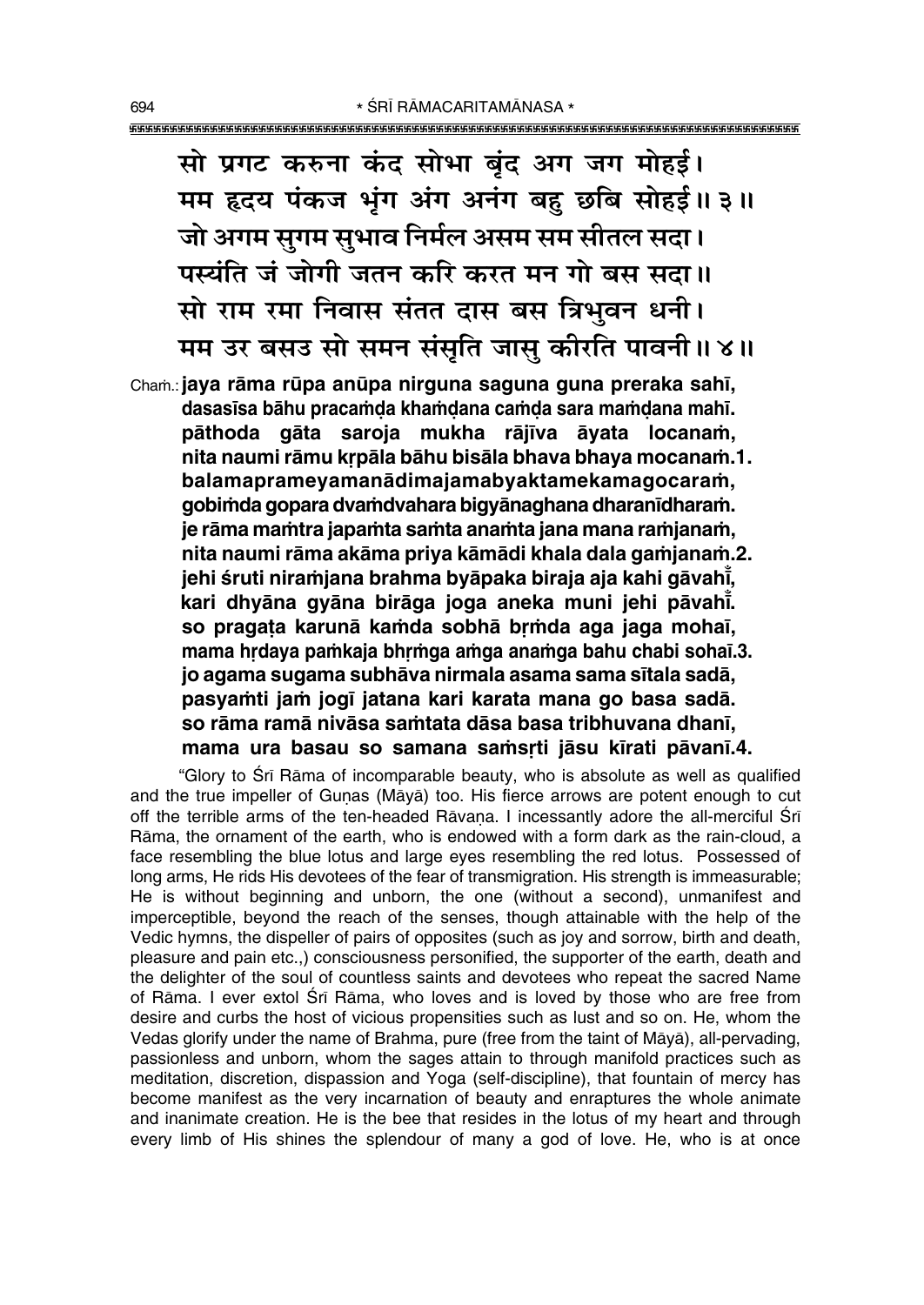\* ARANYA-KĀNDA \* 

inaccessible and easily accessible, who has a guileless disposition and is both partial and impartial and ever placid, whom the Yogis perceive with great effort subduing their senses and mind, that Rāma, the abode of Ramā (Goddess Laksmī) and the Lord of the three spheres (the entire creation) is ever at the beck and call of His devotees. May He abide in my heart, whose holy praises put a stop to transmigration."  $(1-4)$ 

## केन्ट अबिरल भगति मागि बर गीध गयउ हरिधाम। तेहि की क्रिया जथोचित निज कर कीन्ही राम॥३२॥

#### Do.: abirala bhagati māgi bara gīdha gayau haridhāma, tehi kī krivā jathocita nija kara kīnhī rāma.32.

Asking the boon of uninterrupted devotion the vulture (Jatayu) ascended to Śrī Hari's Abode. Śrī Rāma performed his funeral rites with due ceremony and with His own hands. (32)

- चौ०— कोमल चित अति दीनदयाला। कारन बिन रघनाथ कपाला॥ गीध खग आमिष भोगी। गति दीन्ही जो जाचत जोगी॥१॥ अधम ते लोग अभागी। हरि तजि होहिं बिषय अनुरागी॥ सनह उमा खोजत द्वौ भाई। चले बिलोकत सीतहि बन बहताई॥ २॥ पनि संकल लता बिटप घन कानन। बह खग मृग तहँ गज पंचानन॥ निपाता। तेहिं सब कही साप कै बाता॥३॥ कबंध आवत पंथ सापा। प्रभु पद पेखि मिटा सो पापा॥ मोहि दीन्ही दुरबासा मैं तोही। मोहि न सोहाइ ब्रह्मकुल द्रोही॥४॥ कहउँ गंधर्ब सून्
- dīnadavālā, kārana binu raghunātha Cau.: komala cita ati krpālā. bhogī, gati gīdha adhama khaga āmiṣa dīnhī io jācata jogī.1. abhāgī, hari taji hohř sunahu umā te loga bişaya anurāgī. puni sītahi khojata dvau bhāī, cale bilokata bana bahutāī.2. samkula latā bitapa ghana kānana, bahu khaga mrga tahå gaja pamcānana. kabamdha nipātā, tehi saba kahī sāpa kai bātā.3. āvata pamtha durabāsā mohi dīnhī sāpā, prabhu pada pekhi mitā so pāpā. sunu qamdharba kahaŭ mar tohī, mohi na sohāi brahmakula drohī.4.

The Lord of Raghus is most tender-hearted and compassionate to the humble and shows His mercy even where there is no occasion for it. On a vulture, who is a most unclean and carnivorous bird, He conferred a state which is solicited even by Yogis. Listen, Umā: those people are unfortunate indeed, who abandon Śrī Hari and become attached to the object of sense. The two brothers proceeded further in quest of Sita and marked the thickening of the forest even as they went. The thicket was full of creepers and trees and inhabited by many birds and deer, elephants and lions, Srī Rāma overthrew the demon Kabandha even as the latter met Him on the way; he told Him the whole story about the curse pronounced on him: "The sage Durvāsā had imprecated me; the sin has now been wiped out by the sight of the Lord's feet." "Listen, O Gandharva, to what I tell you: I cannot tolerate an enemy of the Brāhmanas."  $(1-4)$ 

## वे॰ मन क्रम बचन कपट तजि जो कर भूसुर सेव। मोहि समेत बिरंचि सिव बस ताकें सब देव॥३३॥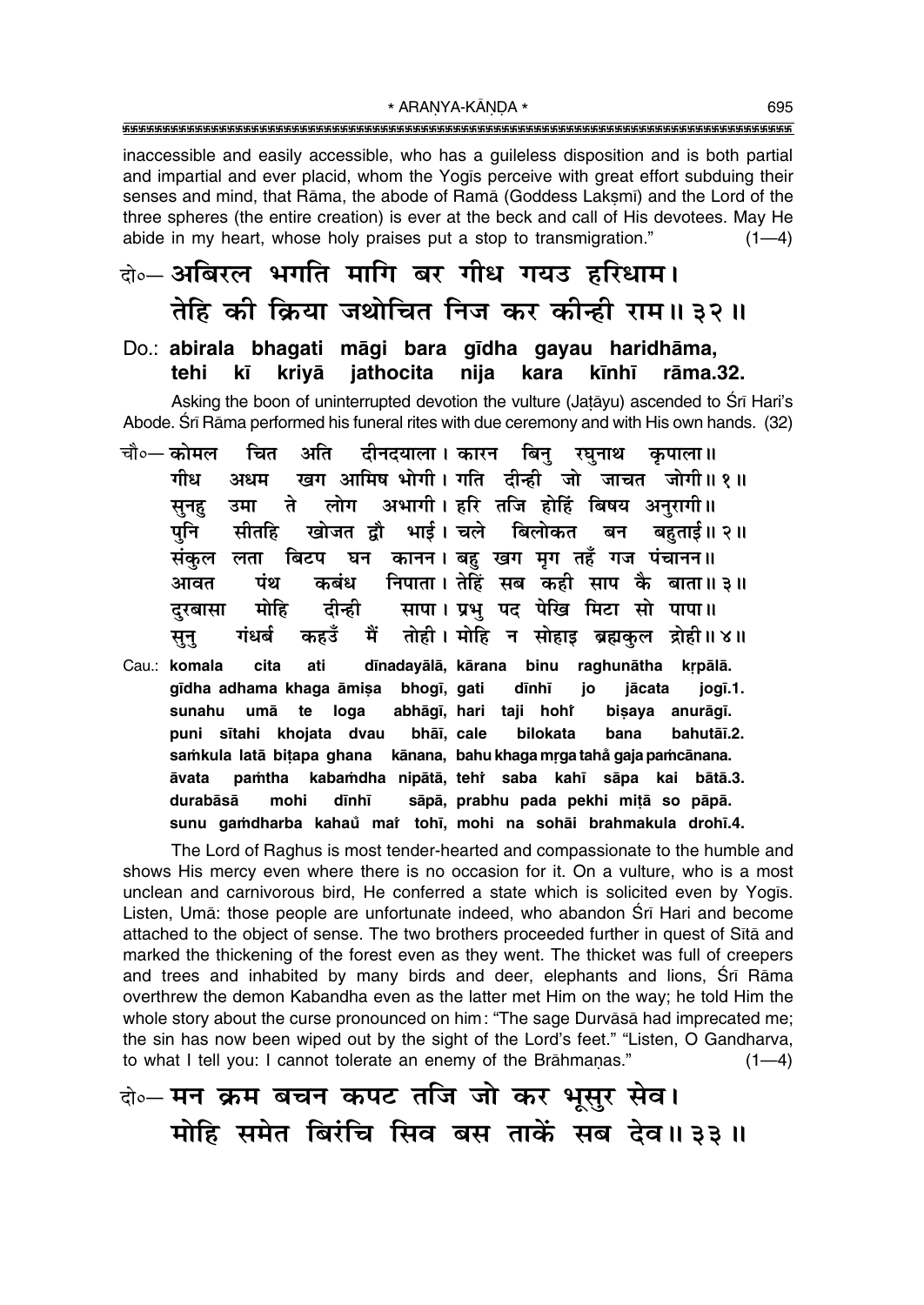### Do.: mana krama bacana kapata taji jo kara bhūsura seva, mohi sameta biramci siva basa tāke saba deva.33.

"He who without quile in thought, word and deed does service to the Brāhmanas (the very gods on earth), wins over Brahma, Siva, Myself and all other divinities. (33)

- चौ०— सापत कहंता। बिप्र पुन्य अस गावहिं संता॥ ताडत परुष सील गुन हीना। सूद्र न गुन गन ग्यान प्रबीना॥ १॥ पजिअ बिप्र ताहि समुझावा। निज पद प्रीति देखि मन भावा॥ कहि निज धर्म कमल सिरु नाई। गयउ गगन आपनि गति पाई॥२॥ रघपति चरन उदारा। सबरी कें आश्रम ताहि देड गति राम पग् धारा ॥ गहँ आए। मूनि के बचन समुझि जियँ भाए॥३॥ सबरी देखि राम बिसाला। जटा मुकुट सिर उर बनमाला॥ मरमिज लोचन बाह भाई। सबरी लपटाई॥४॥ स्याम गौर संदर दोउ परी चरन बचन न आवा। पुनि पुनि पद सरोज सिर नावा॥ प्रेम मगन मख चरन पखारे। पनि संदर बैठारे॥ ५॥ लै आसन सादर जल
- Cau.: sāpata kahamtā, bipra pūjya asa gāvahi tāRata parusa samtā. pūjia bipra sīla quna hīnā, sūdra na guna gana gyāna prabīnā.1. kahi nija dharma tāhi samujhāvā, nija pada prīti dekhi mana bhāvā. raghupati carana kamala siru nāi, gayau gagana āpani gati pāi.2. tāhi dei udārā, sabarī ke āśrama pagu dhārā. qati rāma āe, muni ke bacana samujhi jiyå bhāe.3. sabarī dekhi rāma grhả bisālā, jatā mukuta sira ura banamālā. sarasija locana bāhu syāma gaura sumdara dou bhāī, sabarī parī carana lapatāī.4. prema magana mukha bacana na āvā, puni puni pada saroja sira nāvā. sādara jala lai carana pakhāre puni sumdara āsana baithāre.5.

"A Brāhmana, even though he curse you, beat you or speak harsh words to you, is still worthy of adoration: so declare the saints. A Brāhmana must be respected, though lacking in amiability and virtue; not so a Sudra, though possessing a host of virtues and rich in knowledge." The Lord instructed Kabandha in His own cult (the cult of Devotion) and was delighted at heart to see his devotion to His feet. Having regained his original form (that of a Gandharva) he bowed his head to the lotus feet of Srī Rāma (the Lord of Raghus) and ascended to the heaven. Having conferred on him his own (Gandharva) state the beneficent Rama repaired to the hermitage of Sabari\*. When Sabari saw that Śrī Rāma had called at her abode, she recalled the words of the sage (Matanga)t and was glad of heart. With lotus-like eyes, long arms, a tuft of matted hair adorning their

<sup>\*</sup> Śabarī was known by the name of the wild tribe (Śabaras) to which she belonged. Though low-born, she had already acquired some celebrity for her piety and devotion; hence the poet has chosen to call her abode a hermitage ( a name generally applied to the abode of sages and hermits). This can easily serve as an illustration of the catholicity of the great Hindu religion, which, though rigid in social matters, does not fail to give proper recognition to individual merit and virtue. The whole of this episode is a great eye-opener in this respect.

<sup>†</sup> From other sources it can be gathered that the sage, who was Sabari's own Guru, had predicted to her, on the eve of his demise long before, that the Lord would visit her. It is this prediction of the sage that has been referred to above.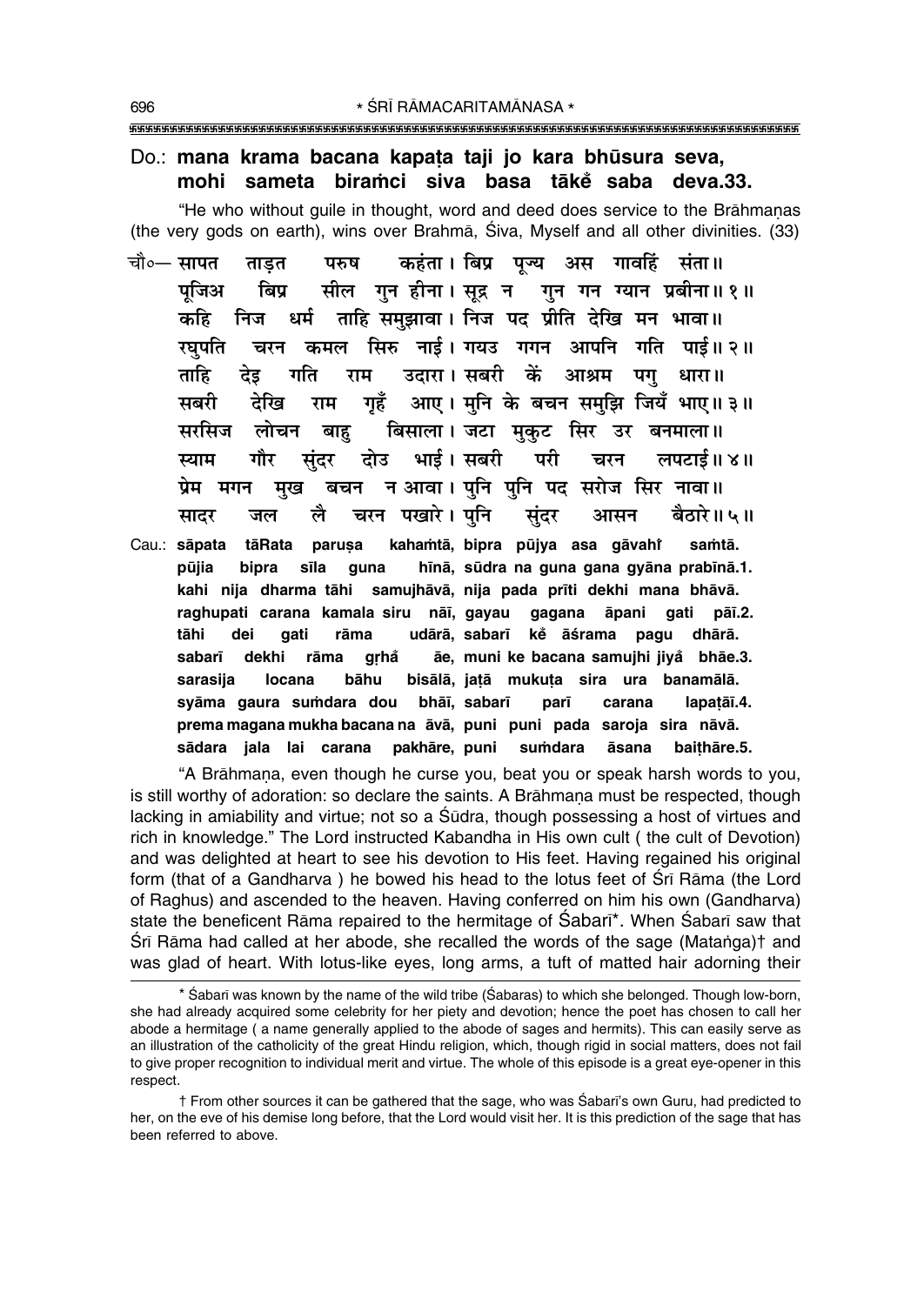\* ARANYA-KĀNDA \* 

head like a crown and a garland of wild flowers hanging upon their breast, the two brothers looked most charming—the one dark of hue and the other fair; Sabarī fell prostrate and embraced their feet. She was so owerwhelmed with love that no words came to her lips. Again and again she bowed her head at their lotus feet. Presently she look some water and reverently laved their feet and then conducted them to a seat of honour.  $(1 - 5)$ 

## वे⊶ कंद मूल फल सुरस अति दिए राम कहूँ आनि। प्रेम सहित प्रभ खाए बारंबार बखानि॥३४॥ Do.: kamda mūla phala surasa ati die rāma kahů āni,

sahita prabhu khāe bārambāra bakhani.34. prema

She brought and offered to Sri Rama the most delicious bulbs, roots and fruits. The Lord partook of them again and again.  $(34)$ 

- चौ∘— पानि जोरि आगें भइ ठाढी। प्रभहि बिलोकि प्रीति अति बाढी॥ केहि बिधि अस्तुति करौं तुम्हारी। अधम जाति मैं जड़मति भारी॥१॥ अधम ते अधम अधम अति नारी। तिन्ह महँ मैं मतिमंद अघारी॥ रघुपति सुनु भामिनि बाता। मानउँ एक भगति कर नाता॥२॥ कह जाति पाँति कल धर्म बडाई। धन बल परिजन गन चतराई॥ सोहड़ कैसा। बिन जल बारिद देखिअ जैसा॥३॥ भगति हीन नर भगति कहउँ तोहि पाहीं। सावधान सुनु धरु मन माहीं॥ नवधा संतन्ह कर संगा। दूसरि रति मम कथा प्रसंगा॥४॥ भगति प्रथम
- Cau.: pāni iori āqě bhai thāRhī, prabhuhi biloki prīti ati bāRhī. kehi bidhi astuti karaŭ tumhārī, adhama jāti mat jaRamati bhārī.1. adhama te adhama adhama ati nārī, tinha mahă mat matimamda aghārī. kaha raghupati sunu bhāmini bātā, mānau eka bhaqati kara nātā.2. jāti dharma baRāī, dhana bala parijana guna caturāī. păti kula bhagati hīna nara sohai kaisā, binu jala bārida dekhia jaisā.3. navadhā bhagati kahaů tohi pāhi, sāvadhāna sunu dharu mana māhi. prathama bhagati samtanha kara samgā, dūsari rati mama kathā prasamgā.4.

Joining her palms she stood before Him; as she gazed upon the Lord her love waxed yet more ardent. "How can I extol You, lowest in descent and the dullest of wit as I am? A woman is the lowest of those who rank as the lowest of the low. Of women again I am the most dull-headed, O Destroyer of sins." Answered the Lord of Raghus: "Listen, O good lady, to My words I recognize no other kinship except that of Devotion. Despite caste, kinship, lineage, piety, reputation, wealth, physical strength, numerical strength of his family, accomplishments and ability, a man lacking in Devotion is of no more worth than a cloud without water. Now I tell you the nine forms of Devotion; please listen attentively and cherish them in your mind. The first in order is fellowship with the saints and the second is marked by a fondness for My stories.  $(1-4)$ 

वे॰- गुर पद पंकज सेवा तीसरि भगति अमान। चौथि भगति मम गुन गन करइ कपट तजि गान॥३५॥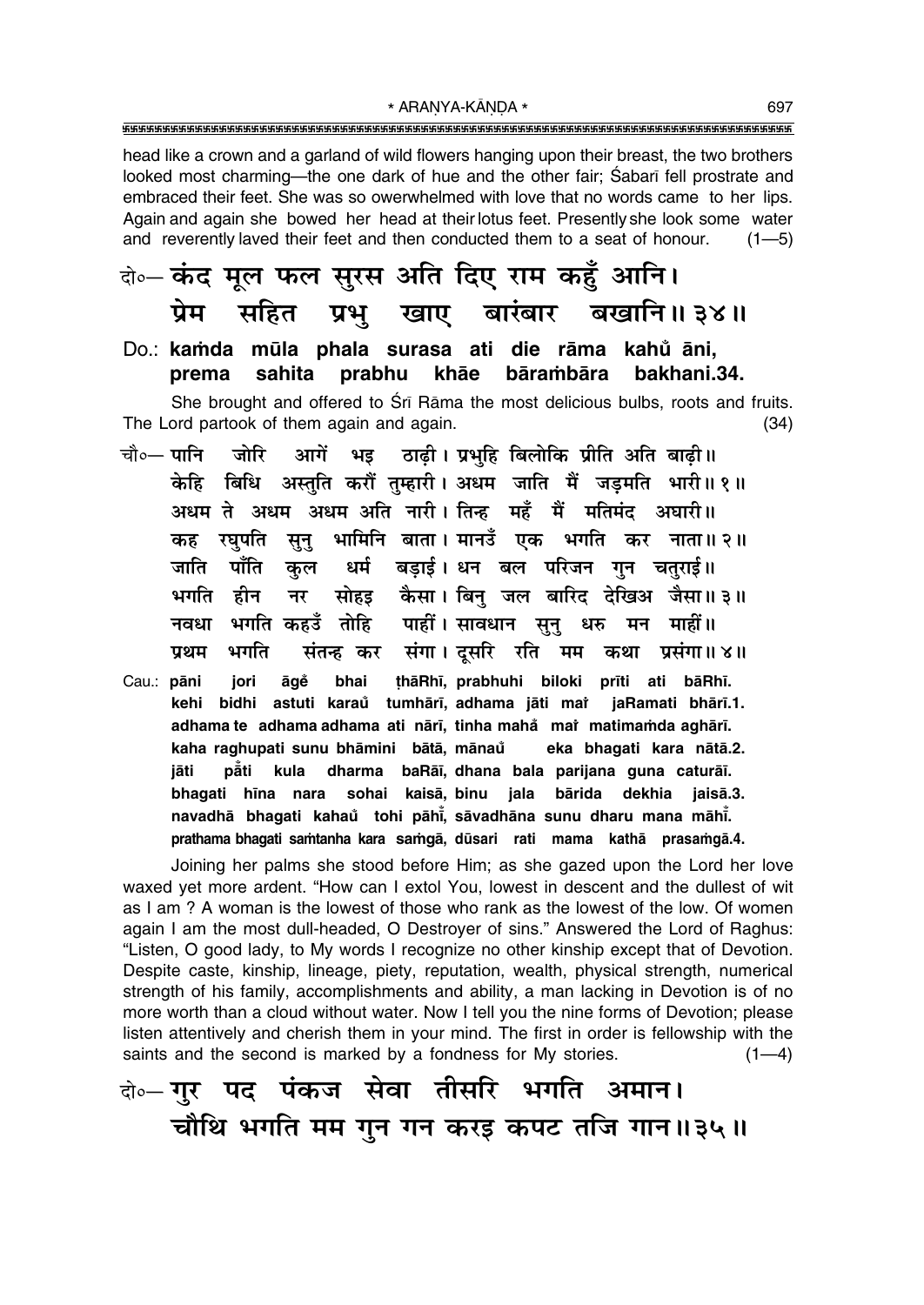#### Do.: gura pada pamkaja sevā tīsari bhagati amāna, cauthi bhagati mama guna gana karai kapata taji gāna.35.

"Humble service of the lotus feet of one's preceptor is the third form of Devotion, while the fourth type of Devotion consists in singing My praises with a guileless purpose."  $(35)$ 

- बिस्वासा। पंचम भजन सो बेद प्रकासा॥ चौ०— **मंत्र** जाप मम दढ छठ दम सील बिरति बह करमा। निरत निरंतर सज्जन धरमा॥ १॥ सातवँ सम मोहि मय जग देखा। मोतें संत अधिक करि लेखा॥ संतोषा। सपनेहँ नहिं देखड़ परदोषा॥२॥ आठवँ जधालाभ सन छलहीना। मम भरोस हियँ हरष न दीना॥ मब नवम मरल एकउ जिन्ह कें होई। नारि परुष कोई॥ ३॥ महँ सचराचर नव अतिसय प्रिय भामिनि मोरें। सकल प्रकार भगति दृढ तोरें॥ सोड दरलभ गति जोई। तो कहँ आज सलभ भइ सोई॥४॥ जोगि बंद परम अनुपा। जीव पाव निज सहज सरूपा॥ मम दरसन फल सधि भामिनी। जानहि करिबरगामिनी॥ ५॥ जनकसता कड़ कह रघराई। तहँ होइहि पंपा जाह सग्रीव मिताई ॥ सरहि देव रघुबीरा। जानतहँ मतिधीरा॥ ६॥ मो कहिहि सब पूछह बार प्रभ पद सिरु नाई।ऐप्रेम सहित सब कथा सनाई॥७॥ बार
- Cau.: mamtra jāpa mama drRha bisvāsā, pamcama bhajana so beda prakāsā. chatha dama sīla birati bahu karamā, nirata niramtara sajjana dharamā.1. sātavå sama mohi maya jaga dekhā, motě samta adhika kari lekhā. āthavå iathālābha samtosā, sapanehů nahř dekhai paradosā.2. navama sarala saba sana chalahīnā, mama bharosa hiya harasa na dīnā. nava mahů ekau jinha kě hoī, nāri purușa sacarācara koī.3. soi atisaya priya bhāmini more, sakala prakāra bhagati drRha tore. āju sulabha bhai soī.4. brmda duralabha gati joī, to kahů jogi mama darasana phala parama anūpā, jīva pāva nija sahaja sarūpā. bhāminī, jānahi janakasutā kai sudhi kahu karibaragāminī.5. jāhu raghurāī, tahå pampā sarahi hoihi sugrīva mitāī. so saba kahihi deva raghubīrā, jānatahū pūchahu matidhīrā.6. bāra bāra prabhu pada siru nāī, prema sahita saba kathā sunāī.7.

"Muttering My Name with unwavering faith constitutes the fifth form of adoration revealed in the Vedas. The sixth variety consists in the practice of self-control and virtue, desisting from manifold activities and ever pursuing the course of conduct prescribed for saints. He who practises the seventh type sees the world full of Me without distinction and reckons the saints as even greater than Myself. He who cultivates the eighth type of Devotion remains contented with whatever he gets and never thinks of detecting others' faults. The ninth form of Devotion demands that one should be guileless and straight in one's dealings with everybody, and should in his heart cherish implicit faith in Me without either exultation or depression. Whoever possesses any one of these nine forms of Devotion, be he man or woman or any other creature— sentient or insentient— is most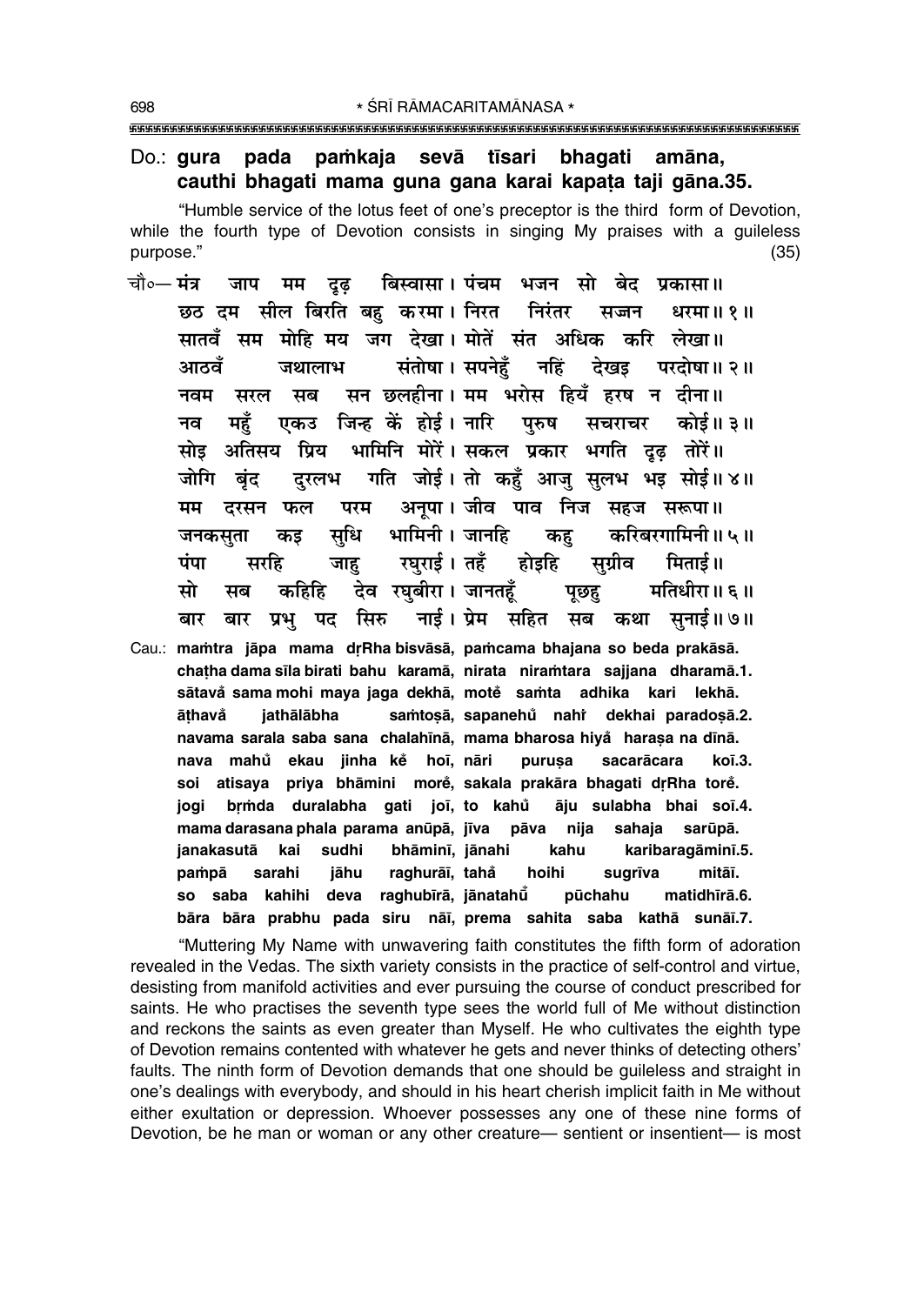dear to Me, O good lady. As for yourself, you are blessed with unflinching devotion of all these types. The prize which is hardly won by the Yogis is within your easy reach today. The most incomparable fruit of seeing Me is that the soul attains its natural state. If you know anything about Janaka's daughter, My good lady, tell Me her news, O fair dame." "Go to the Pampa lake, O Lord of Raghus; there You will make friends with Sugriva. He will tell You everything, my Lord Rama, Hero of Raghu's line; You are of steady resolve and know everything; nevertheless You ask me!" Bowing her head at the Lord's feet again and again she lovingly related the whole story (of what the sage Matanga had told her and how eagerly she had watched His approach all the time).  $(1 - 7)$ 

# छं॰- कहि कथा सकल बिलोकि हरि मुख हृदयँ पद पंकज धरे। तजि जोग पावक देह हरि पद लीन भड़ जहँ नहिं फिरे।। नर बिबिध कर्म अधर्म बह मत सोकप्रद सब त्यागह। बिस्वास करि कह दास तुलसी राम पद अनुरागहु।।

Cham.: kahi kathā sakala biloki hari mukha hrdayå pada pamkaja dhare, taji joga pāvaka deha hari pada līna bhai jahå nahi phire. nara bibidha karma adharma bahu mata sokaprada saba tyāgahū, bisvāsa kari kaha dāsa tulasī rāma pada anurāqahū.

After telling the whole story she gazed on the Lord's countenance and imprinted the image of His lotus feet on her heart; and casting her body in the fire of Yoga she entered Srī Hari's state wherefrom there is no return. "O men, abandon your varied activities, sins and diverse creeds, which all give birth to sorrow, and with genuine faith," says Tulasīdāsa, " be devoted to the feet of Śrī Rāma."

### वे∘– जाति हीन अघ जन्म महि मुक्त कीन्हि असि नारि। महामंद मन सुख चहसि ऐसे प्रभुहि बिसारि॥ ३६॥

Do.: jāti hīna agha janma mahi mukta kīnhi asi nāri, mahāmamda mana sukha cahasi aise prabhuhi bisāri.36.

The Lord conferred final beatitude even on a woman who was not only an outcaste but a very mine of sin; you seek happiness, my most foolish mind, by forgetting such a master!  $(36)$ 

चौ०- चले सोऊ। अतलित बल नर केहरि दोऊ॥ त्यागा बन राम बिरही डव प्रभ करत बिषादा। कहत कथा अनेक संबादा॥१॥ लछिमन देखु बिपिन कइ सोभा। देखत केहि कर मन नहिं छोभा॥ सहित सब खगमृग बृंदा। मानहँ मोरि करत हहिं निंदा॥२॥ नारि हमहि देखि मग निकर पराहीं। मगीं कहहिं तम्ह कहँ भय नाहीं॥ मृग जाए। कंचन मृग खोजन ए आए॥३॥ करह तम्ह आनंद करि लेहीं। मानहँ मोहि सिखावनु देहीं ॥ संग लाइ करिनीं सास्त्र सुचिंतित पुनि पुनि देखिअ। भूप सुसेवित बस नहिं लेखिअ॥४॥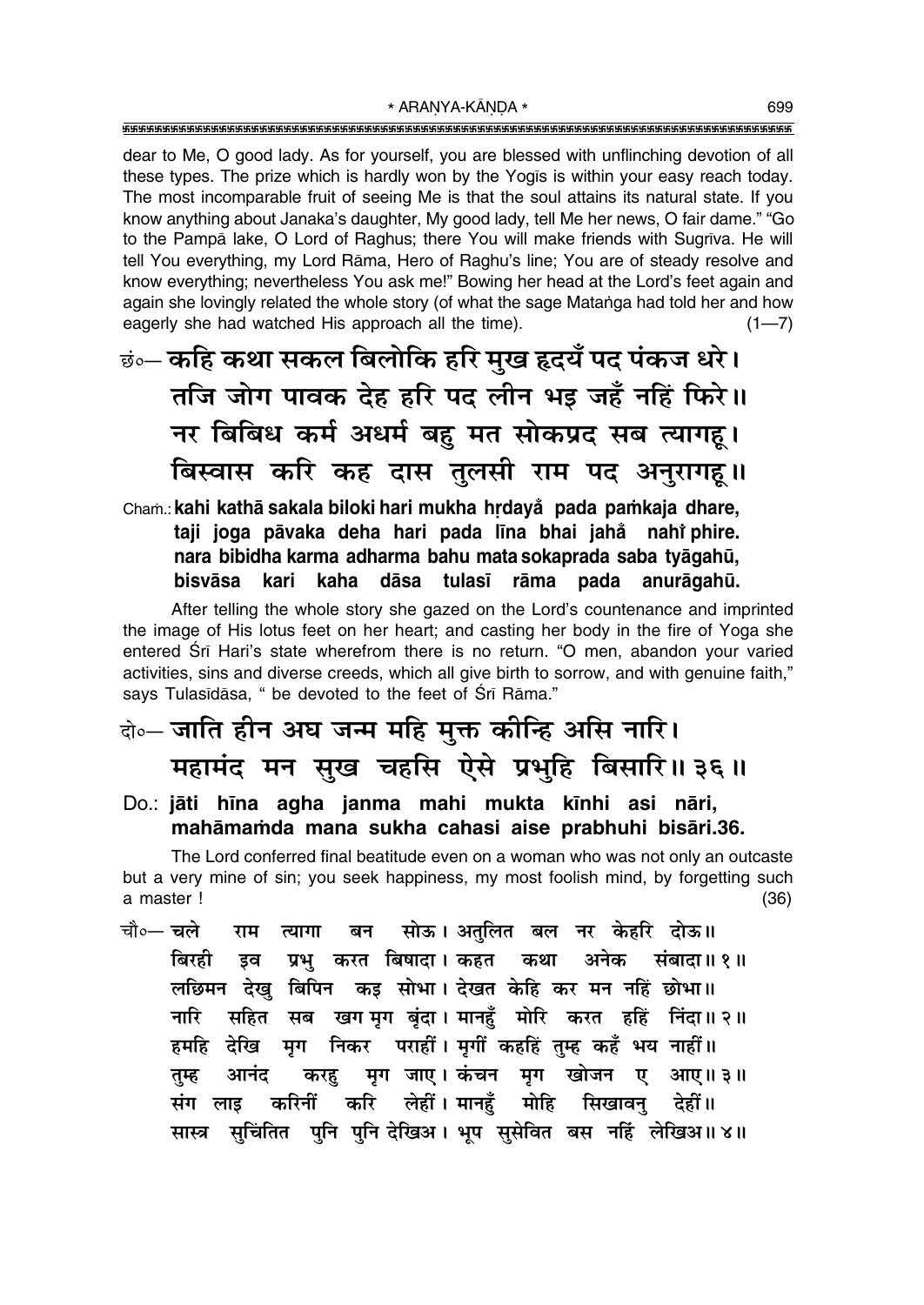| राखिअ नारि जदपि उर  माहीं। जुबती सास्त्र नृपति बस नाहीं॥              |
|-----------------------------------------------------------------------|
| तात बसंत सुहावा। प्रिया हीन मोहि भय उपजावा॥५॥<br>देखहु                |
| Cau.: cale rāma tyāgā bana soū, atulita bala nara kehari doū.         |
| birahī iva prabhu karata bisādā, kahata kathā aneka sambādā.1.        |
| lachimana dekhu bipina kai sobhā, dekhata kehi kara mana nahi chobhā. |
| nāri sahita saba khaga mrga brmdā, mānahu mori karata hahi nimdā.2.   |
| hamahi dekhi mrga nikara parāhī, mrgī kahahi tumha kahă bhaya nāhī.   |
| tumha ānamda karahu mrga jāe, kamcana mrga khojana e āe.3.            |
| lāi karini kari lehi, mānahů mohi sikhāvanu dehi.<br>samga            |
| sāstra sucimtita puni puni dekhia, bhūpa susevita basa nahi lekhia.4. |
| nāri jadapi ura māhī̇̃, jubatī sāstra nṛpati basa nāhī̃.<br>rākhia    |
| basamta suhāvā, priyā hīna mohi bhaya upajāvā.5.<br>tāta<br>dekhahu   |

Sri Rama left even that forest and proceeded further. The two brothers were lions among men and possessed immeasurable strength. The Lord lamented like one smitten with pangs of separation; He narrated stories and had many a dialogue (with Laksmana). "Laksmana, mark the beauty of the forest; whose heart will not be stirred at its sight? United with their mates all the swarms of birds and herds of deer are reproaching me as it were. When the bucks see me and scamper away (in fear), their mates would stop them saying, 'You have nothing to fear; you may enjoy yourselves at will, O progeny of deer. He has come in search of a gold deer.' The elephants would take their mates alongwith them as if to teach me a lesson (that a man should never leave his wife alone). The sacred lore, however thoroughly studied, must be gone through over and over again; a king, however well served, should never be depended upon; and a woman like the scriptures and the king, even though you may cherish her in your bosom, is never thoroughly mastered. See, brother, how pleasant the spring is; yet to me, bereft of my beloved, it is frightful.  $(1 - 5)$ 

- दो॰- बिरह बिकल बलहीन मोहि जानेसि निपट अकेल। सहित बिपिन मधुकर खग मदन कीन्ह बगमेल ॥ ३७ ( क )॥ देखि गयउ भ्राता सहित तासु दूत सुनि बात। डेरा कीन्हेउ मनहुँ तब कटकु हटकि मनजात॥३७ (ख)॥
- Do.: biraha bikala balahīna mohi jānesi nipata akela, sahita bipina madhukara khaga madana kinha bagamela.37(A). dekhi gayau bhrātā sahita tāsu dūta suni bāta, derā kīnheu manahů taba kataku hataki manajāta.37(B).

"When the god of love found me tortured by separation, languishing and all alone, he rushed against me with the verdant forest, bees and birds for his army. His spy (the wind), however, has seen me with my brother and on his report the mind-born Cupid has held up his advancing army and besieged me as it were."  $(37 A-B)$ 

लता अरुझानी। बिबिध बितान दिए जनु तानी॥ चौ०— **बिटप** बिसाल कदलि ताल बर धुजा पताका। देखि न मोह धीर मन जाका॥१॥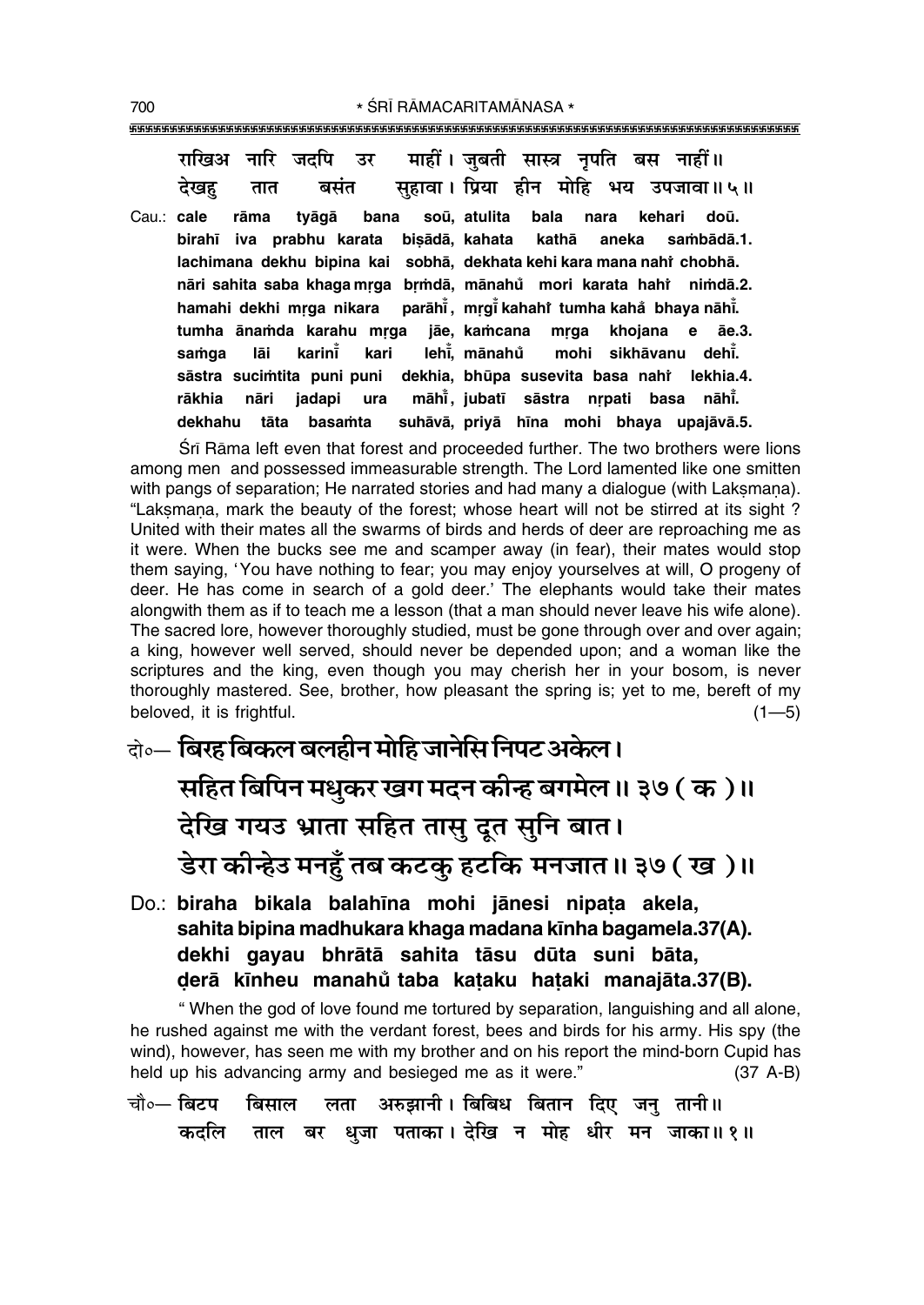\* ARANYA-KĀNDA \* 

भाँति बिबिध फले तरु नाना । जन् बानैत बने बह बाना ॥ कहँ बिटप सहाए। जन भट बिलग बिलग होइ छाए॥ २॥ कहँ संदर माते । ढेक ऊँट पिक मानहँ गज महोख बिसराते ॥ कजत मोर कीर चकोर बर बाजी। पारावत ताजी॥ ३॥ मराल सब तीतिर जथा। बरनि न जाइ मनोज लावक पदचर बरूथा। रथ गिरि सिला ਫਂਫभीं झरना। चातक बंदी गन गन बरना॥ ४॥ भेरि सहनाई । त्रिबिध बयारि बसीठीं आई॥ मधकर मखर चतुरंगिनी सेन सँग लीन्हें । बिचरत सबहि चनौती दीन्हें॥ ५॥ लछिमन अनीका। रहहिं धीर तिन्ह कै जग लीका॥ देखत काम नारी। तेहि तें उबर सुभट सोइ भारी॥६॥ एहि कें एक परम बल

bisāla arujhānī, bibidha bitāna Cau.: bitapa latā die janu tānī. kadali tāla bara dhujā patākā, dekhi na moha dhīra mana jākā.1. bibidha bhåti phūle taru nānā, janu bānaita bane bahu bānā. kahů kahů sumdara bitapa suhāe, janu bhata bilaga bilaga hoi chāe.2. ůta mānahů gaja māte, dheka mahokha bisarāte. kūjata pika bara bājī, pārāvata mora cakora kīra marāla saba tājī.3. tītira lāvaka padacara jūthā, barani na jāi manoja barūthā. ratha qiri silā dumdubhī jharanā, cātaka bamdī guna gana baranā.4. madhukara mukhara bheri sahanāī, tribidha basīthī bavāri āī. caturamginī såga līnhė, bicarata sabahi cunautī dīnhė.5. sena lachimana dekhata kāma anīkā, rahahi dhīra tinha kai jaga līkā. bala nārī, tehi tě ubara subhata soi bhārī.6. ehi kě eka parama

"Creepers have entwined themselves round gigantic trees, spreading as it were a variety of canopies in the sky. The plantains and stately palms are standing like beautiful pennons and standards; he alone who is stout of heart could help being fascinated by their sight. Trees of every description are adorned with flowers of various kinds, like warriors arrayed in all their different kinds of panoply. Other beautiful trees standing here and there look charming like champions separately encamped. The murmuring cuckoos are his excited elephants; herons and rooks, his camels and mules; peacocks, Cakoras and parrots, his noble war-horses; the pigeons and swans, his Arab steeds; the partridges and quails, his foot soldiers. But there is no describing the whole host of Cupid. Mountain rocks are his chariots; the rills, his kettledrums; the Cātakas, the bards that utter his praises; the garrulous bees are his trumpets and clarionets and the soft, cool and fragrant breezes have come in the capacity of his ambassadors. Accompanied by an army complete in all its four limbs (viz., the horse, the foot, the chariots and the elephants), he goes about challenging all to a combat. Laksmana, they who remain firm even at the sight of Cupid's battle-array are men that count in this world. His greatest strength lies in woman; he alone who can escape her is a mighty champion.  $(1-6)$ 

के— तात तीनि अति प्रबल खल काम क्रोध अरु लोभ। मुनि बिग्यान धाम मन करहिं निमिष महुँ छोभ॥ ३८ ( क )॥ लोभ कें इच्छा दंभ बल काम कें केवल नारि। क्रोध कें परुष बचन बल मुनिबर कहहिं बिचारि ॥ ३८ ( ख )॥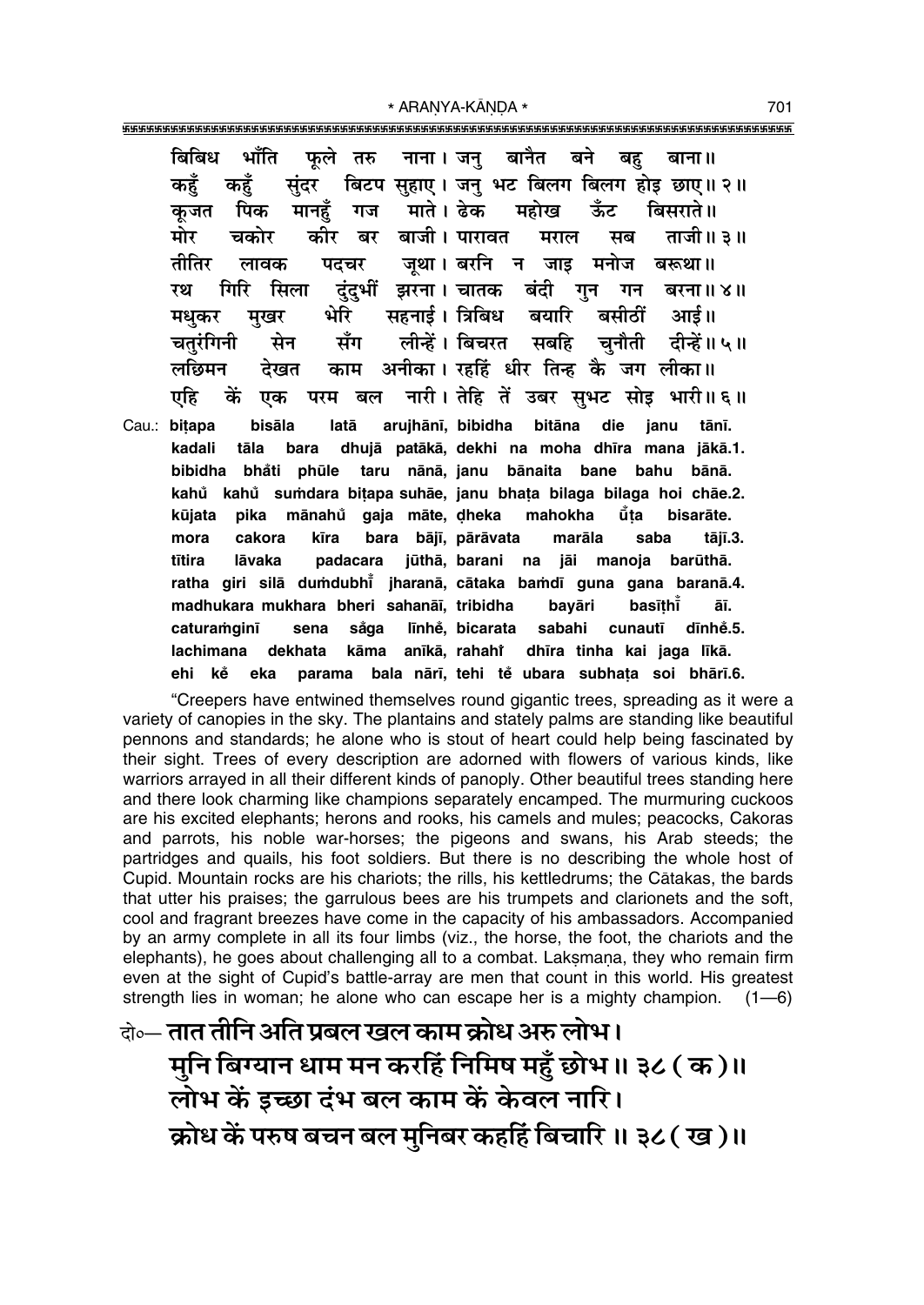### Do.: tāta tīni ati prabala khala kāma krodha aru lobha, muni biqyāna dhāma mana karahi nimisa mahů chobha.38(A). lobha kë iccha dambha bala kama kë kevala nari, krodha keparusa bacana bala munibara kahahi bicāri.38(B).

"Brother, there are three evils most formidable of all-lust, anger and greed. In an instant they distract the mind of hermits who are the very repositories of wisdom. The weapons of greed are desire and hypocrisy, of lust naught but woman; while anger's weapon is harsh speech: so declare the great sages after deep thought."  $(38 A-B)$ 

- चौ∘— गुनातीत स्वामी। राम अंतरजामी॥ उमा सचराचर सब दीनता देखाई। धीरन्ह कें मन बिरति दढाई॥ १॥ कामिन्ह क्रे मद माया। छुटहिं सकल राम कीं दाया॥ कोध मनोज लोभ नहिं भूला। जा पर होइ सो नट अनुकूला॥ २॥ मो नर डंद्रजाल अनुभव अपना। सत हरि भजन जगत सब सपना॥ उमा कहउँ में पनि सरोबर तीरा। पंपा गंभीरा॥ ३॥ प्रभ गए नाम सुभग निर्मल बारी। बाँधे संत चारी॥ हृदय जस घाट मनोहर जहँ तहँ पिअहिं बिबिध मग नीरा। जन उदार गह भीरा॥ ४॥ जाचक
- Cau.: qunātīta sacarācara svāmī, rāma umā saba amtarajāmī. kāminha kai dīnatā dekhāī, dhīranha ke mana birati drRhāī.1. krodha manoja lobha mada māyā, chūtahř sakala rāma kī dāyā. nara imdrajāla nahi bhūlā, jā para hoi so nata anukūlā.2. **SO** umā kahaŭ mat anubhava apanā, sata hari bhajanu jagata saba sapanā. sarobara tīrā, pampā nāma subhaga gambhīrā.3. puni prabhu gae samta hrdaya jasa nirmala bārī, bādhe qhāta manohara cārī. jahå tahå piaht bibidha mrga nīrā, janu udāra grha jācaka bhīrā.4.

Śrī Rāma, dear Umā, (says Bhagavān Śiva) is beyond the three Gunas (Sattva, Rajas and Tamas), though the lord of the animate and inanimate creation, and the inner controller of all. (By speaking as above) He demonstrated the miserable plight of earthly lovers and strengthened dispassion in the mind of the wise. Anger, lust, greed, pride and delusion, all these get eliminated through Srī Rāma's grace. He who wins the favour of that divine player is never deluded by His jugglery. Uma, I tell you my own realization; the only thing real is worship of Sri Rama, and the whole world is a dream. The Lord then repaired to the shore of the deep and beautiful lake known by the name of Pampa. Its water was as limpid as the heart of saints and it had charming flights of steps on all its four sides. Beasts of various kinds drank of its water wherever they listed, as if there was a crowd of beggars ever present at the house of a generous man.  $(1-4)$ 

दो०-पुरइनि सघन ओट जल बेगि न पाइअ मर्म। मायाछन्न न देखिऐ जैसें निर्गुन ब्रह्म॥३९ (क)॥ सुखी मीन सब एकरस अति अगाध जल माहिं। जथा धर्मसीलन्ह के दिन सुख संजुत जाहिं॥३९ (ख)॥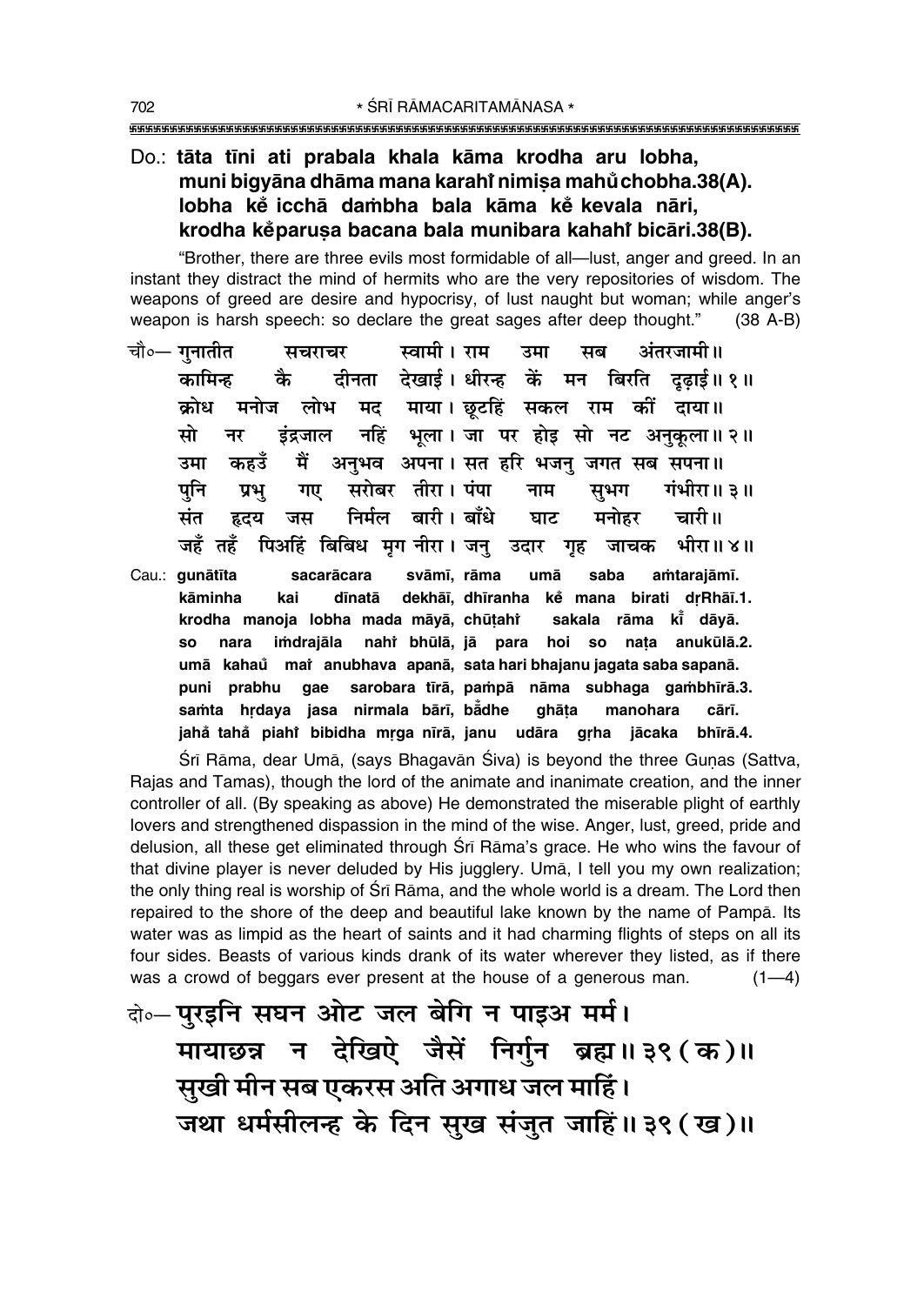Do.: puraini saghana ota jala begi na pāia marma, māyāchanna na dekhiai jaisė nirguna brahma.39(A). sukhī mīna saba ekarasa ati agādha jala māhi, jathā dharmasīlanha ke dina sukha samjuta jāhī.39(B).

Covered by dense lotus leaves the water could not be easily discerned, even as the attributeless Brahma is not perceived when veiled by Māyā (Ignorance). All the fish that had their abode in the fathomless water of the lake were uniformly happy, even as the virtuous ever pass their days peacefully.  $(39 A-B)$ 

- रंगा। मधुर मुखर गुंजत बहु भूंगा॥ चौ०— बिकसे सरसिज नाना कलहंसा। प्रभु बिलोकि जनु करत प्रसंसा॥१॥ बोलत जलकुक्कट समुदाई। देखत बनइ बरनि नहिं जाई॥ चक्रबाक बक खग सुहाई । जात पथिक जन् लेत बोलाई॥ २॥ गिरा संदर खग गन ताल समीप मुनिन्ह गृह छाए । चह दिसि कानन बिटप सुहाए ॥ तमाला । पाटल चंपक बकुल कदंब पनस परास रसाला ॥ ३॥ नव कुसुमित तरु नाना । चंचरीक पटली पल्लव कर गाना ॥ सभाऊ। संतत मनोहर सीतल मंद सगंध बहड बाऊ॥४॥ कोकिल धनि करहीं। सनि रव सरस ध्यान मनि टरहीं॥५॥ कह कह
- sarasija ramgā, madhuramukhara gumjata bahu bhrmgā. Cau.: bikase nānā kalahamsā, prabhu biloki janu karata prasamsā.1. jalakukkuta bolata cakrabāka baka khaga samudāī, dekhata banai barani nahr iāī. sumdara khaga gana girā suhāī, jāta pathika janu leta bolāī.2. tāla samīpa muninha grha chāe, cahu disi kānana bitapa suhāe. campaka bakula kadamba tamālā, pātala panasa parāsa rasālā.3. nava pallava kusumita taru nānā, camcarīka patalī gānā. kara sītala mamda sugamdha subhāū, samtata bahai manohara bāū.4. karahi, suni rava sarasa dhyāna muni tarahi .5. kuhū kuhū kokila dhuni

Lotuses of different colours had opened their petals and swarms of bees sweetly hummed. Swans and waterfowls made such a noise as though they had burst into the Lord's praises the moment they saw Him. Birds like the Cakrawaka and the heron were lovely beyond words; one could form an idea of their beauty only after seeing them. The voice of the beautiful birds was so captivating that it seemed they invited the wayfarers who passed by them. By the side of the lake hermits had erected their thatched cottages; there were charming forest trees all around. The Campaka, the Bakula, the Kadamba, the Tamāla, the Pātala, the Panasa, the Palāśa, the mango and many other varieties of trees had put forth new leaves and blosoms and swarms of bees hummed on them. A delightful breeze which was naturally cool, gentle and fragrant, ever breathed there. The cuckoos cooed so sweetly that their melody disturbed the hermits in their meditation.  $(1 - 5)$ 

वे० फल भारन नमि बिटप सब रहे भूमि निअराइ। पर उपकारी पुरुष जिमि नवहिं सुसंपति पाइ॥४०॥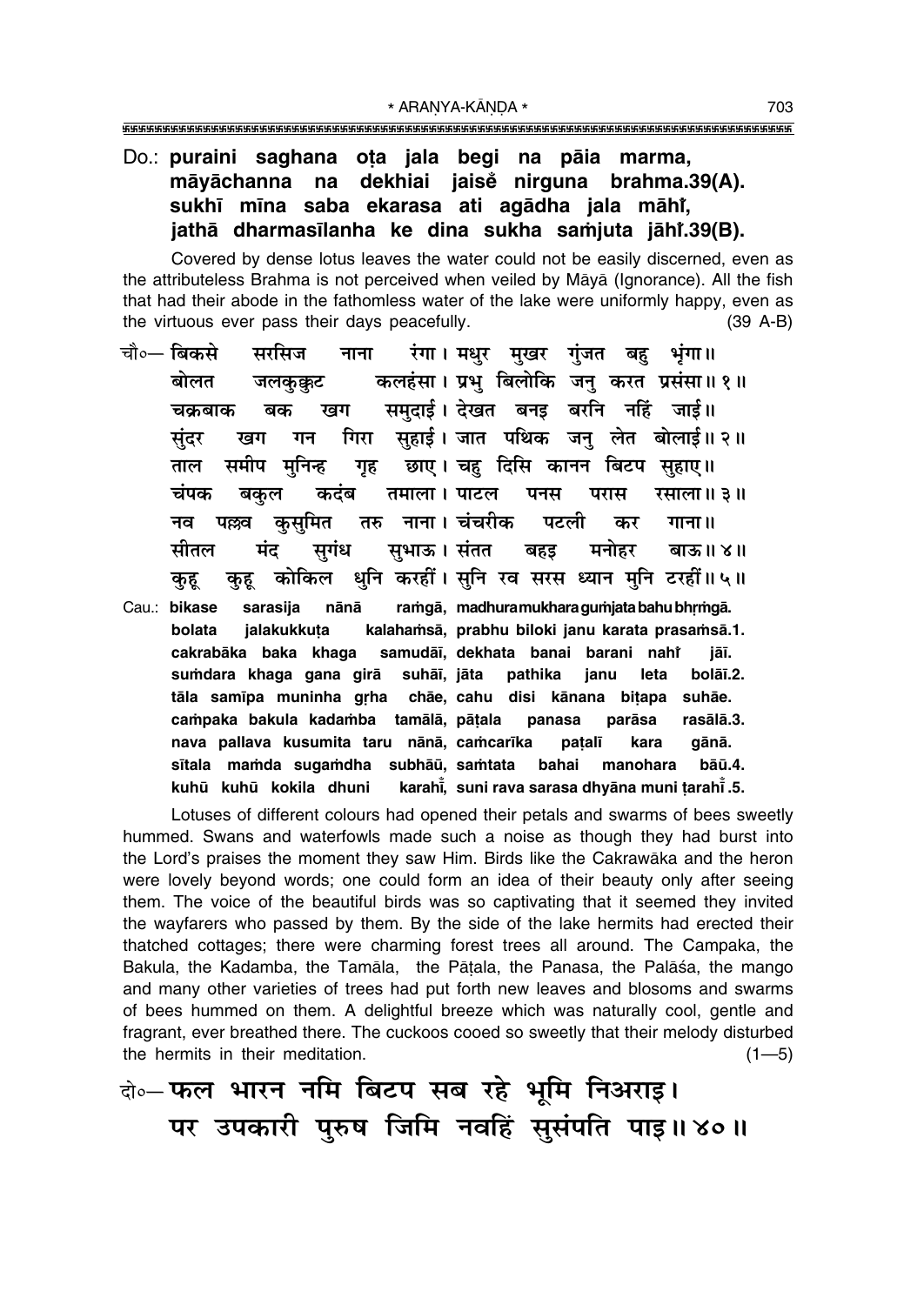#### Do.: phala bhārana nami bitapa saba rahe bhūmi niarāi, upakārī purusa jimi navahi susampati para pāi.40.

Weighed down with the load of their fruits all the fruit trees well-nigh touched the ground, even as benevolent souls grow all the more humble on getting a large fortune.  $(40)$ 

- चौ०— देखि अति रुचिर तलावा। मज्जन कीन्ह परम सख पावा॥ राम देखी छाया। बैठे सहित तरुबर अनज रघराया॥ १॥ संदर तहँ सकल देव मनि आए। अस्तुति करि निज धाम सिधाए॥ पनि बैठे कपाला। कहत अनुज सन कथा रसाला॥२॥ परम प्रसन्न बिरहवंत भगवंतद्रि देखी । नारद मन भा सोच बिसेषी ॥ अंगीकारा। सहत राम नाना दुख मोर साप करि भारा॥ ३॥ बिलोकउँ जाई। पनि न बनिहि अस अवसरु आई॥ ऐसे प्रभहि बीना। गए जहाँ प्रभु सुख बिचारि आसीना॥ ४॥ यह नारट कर बानी। प्रेम सहित बह चरित भाँति बखानी।। गावत राम मृद् उठाई। राखे दंडवत लिए लाई॥ ५॥ बहुत बार उर करत बैठारे। लछिमन पँछि निकट पखारे॥ ६॥ स्वागत सादर चरन
- Cau.: dekhi rāma ati rucira talāvā, majjanu kīnha parama sukha pāvā. chāyā, baithe anuja sahita raghurāyā.1. dekhī sumdara tarubara tahă puni sakala deva muni āe, astuti kari nija dhāma sidhāe. krpālā, kahata anuja sana kathā rasālā.2. baithe parama prasanna birahavamta bhagavamtahi dekhī, nārada mana bhā soca bisesī. sāpa kari amgīkārā, sahata rāma nānā dukha bhārā.3. mora jāī, puni na banihi asa avasaru āī. aise prabhuhi bilokaů kara bīnā, gae jahā prabhu bicāri nārada sukha āsīnā.4. yaha mrdu bānī, prema sahita bahu bhāti bakhānī. gāvata rāma carita uthāī, rākhe karata damdavata lie bahuta bāra ura  $l\bar{a}$ ī.5. pū̃chi baithāre, lachimana sādara carana pakhāre.6. svāgata nikata

When Srī Rāma saw this most beautiful lake, He took a dip into it and felt supremely delighted. Seeing the pleasant shade of a stately tree, the Lord of Raghus sat in it with His younger brother. There all the gods and sages came once more and having hymned His praises returned to their several homes. The All-merciful sat in a most cheerful mood and discoursed with His younger brother on delightful topics. When the sage Nārada saw the Lord suffering the pangs of separation, he felt much perturbed at heart. " It is in submission to my curse\* that the Lord is undergoing many hardships of an oppressive nature. Let me, therefore, go and see such a noble Lord; for such an opportunity may not present itself again," Reflecting thus Narada went, lute in hand, to the spot where the Lord was sitting at ease. He fondly sang in a soft voice the exploits of Sri Rama dwelling upon them in all detail. As he prostrated himself the Lord lifted him up and held him in His embrace for a long time. After enquiring of his welfare He seated him by His side, while Laksmana reverently laved His feet.  $(1-6)$ 

\* Vide Bālakānda, the Caupāīs following Doha 136, Dohā 137 and the Caupāīs coming after it.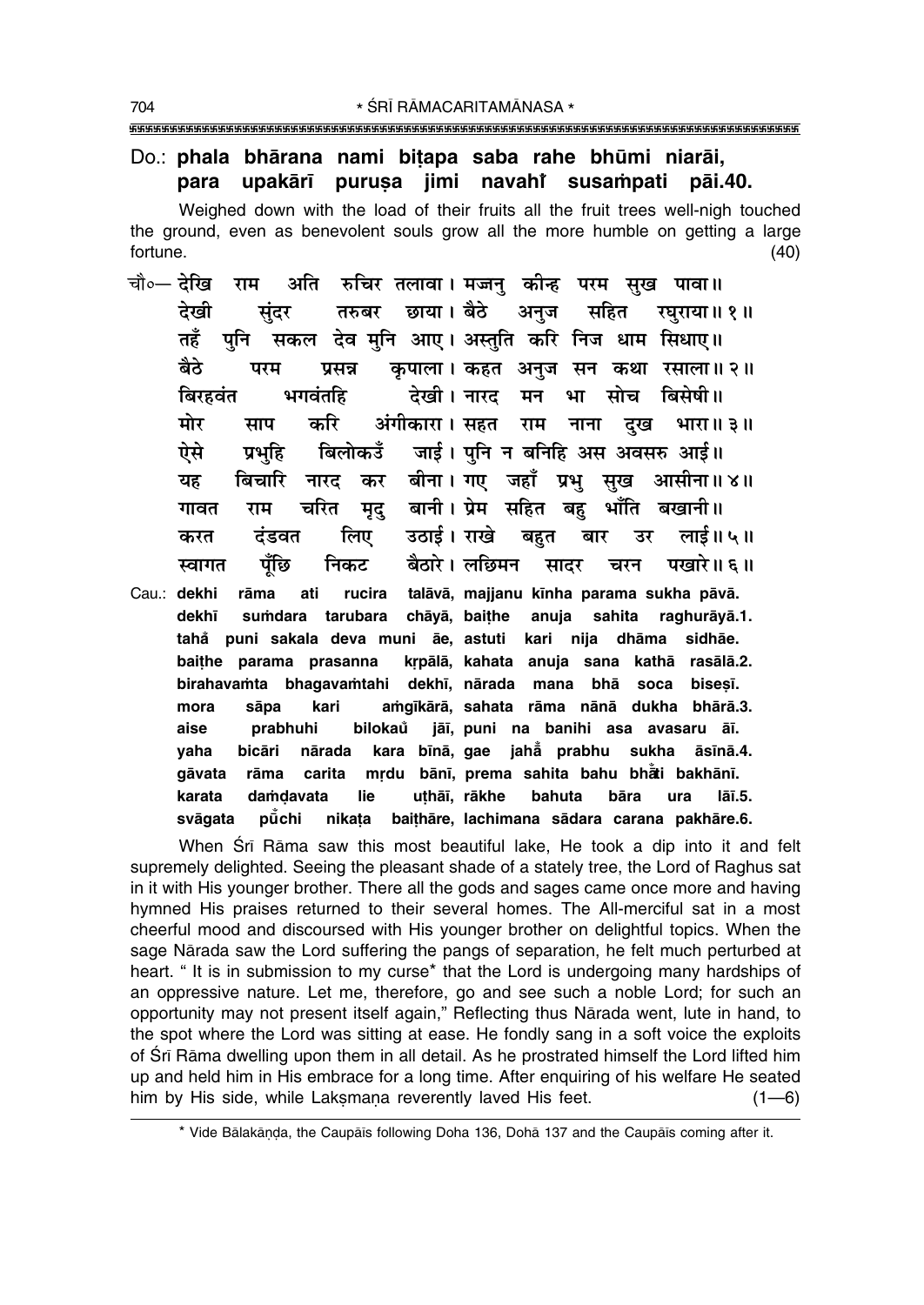## बेन्नाना बिधि बिनती करि प्रभु प्रसन्न जियँ जानि। नारद बोले बचन तब जोरि सरोरुह पानि॥४१॥

#### Do.: nānā bidhi binatī kari prabhu prasanna jiya jāni, nārada bole bacana taba iori saroruha pāni.41.

After much supplication and realizing that the Lord was pleased at heart, Nārada joined his lotus palms and spoke as follows:- $(41)$ 

- रघुनायक। सुंदर अगम सुगम बर दायक॥ चौ०— सनह उदार सहज मागउँ स्वामी । जद्यपि देह जानत अंतरजामी ॥ १ ॥ एक बर जानह मनि तम्ह मोर सभाऊ। जन सन कबहँ कि करउँ दराऊ॥ कवन बस्त असि प्रिय मोहि लागी। जो मनिबर न सकह तम्ह मागी॥ २॥ जन कहूँ कछ अदेय नहिं मोरें। अस बिस्वास तजहु जनि भोरें॥ हरषाई। अस बर मागउँ करउँ ढिठाई॥ ३॥ बोले नारद तब के नाम अनेका। श्रति कह अधिक एक तें एका॥ जद्यपि प्रभ सकल नामन्ह ते अधिका। होउ नाथ अघ खग गन बधिका॥४॥ राम
- Cau.: sunahu udāra sahaja raghunāyaka, sumdara agama sugama bara dāyaka. svāmī, jadyapi dehu eka bara māgau jānata amtarajāmī.1. jānahu muni tumha mora subhāū, jana sana kabahů ki karaů durāū. kavana bastu asi priya mohi lāgī, jo munibara na sakahu tumha māgī.2. jana kahů kachu adeya nahř morě, asa bisvāsa tajahu jani bhorě. taba nārada bole harasāī, asa bara māgau karaů dhithāī.3. jadyapi prabhu ke nāma anekā, śruti kaha adhika eka tě ekā. rāma sakala nāmanha te adhikā, hou nātha agha khaga gana badhikā.4.

" Listen, O Lord of Raghus, generous by nature as You are: You confer delightful boons that are unattainable as well as those that are attainable. Grant me, my master, only one boon that I ask of You, even though You already know it (even without my asking), indwelling as You do the hearts of all." " You know my disposition, dear sage: do I ever hide anything from my devotees ? What object do I hold so dear, O chief of sages, that you may not ask it of Me ? There is nothing which I may withhold from my votary: never give up this belief even by mistake." Then Narada gladly said, "This is the boon I presume to ask: even though my lord has many names, each greater than the rest, as the Vedas declare, let the name RAMA, my lord, surpass all other names in exterminating the whole brood of sins even as a fowler kills an entire flock of birds.  $(1-4)$ 

# के-राका रजनी भगति तव राम नाम सोइ सोम। अपर नाम उडगन बिमल बसहूँ भगत उर ब्योम॥ ४२ ( क )॥ एवमस्तु मुनि सन कहेउ कृपासिंधु रघुनाथ। तब नारद मन हरष अति प्रभु पद नायउ माथ॥ ४२ ( ख )॥

Do.: rākā rajanī bhagati tava rāma nāma soi soma, apara nāma udagana bimala basahu bhagata ura byoma. 42(A).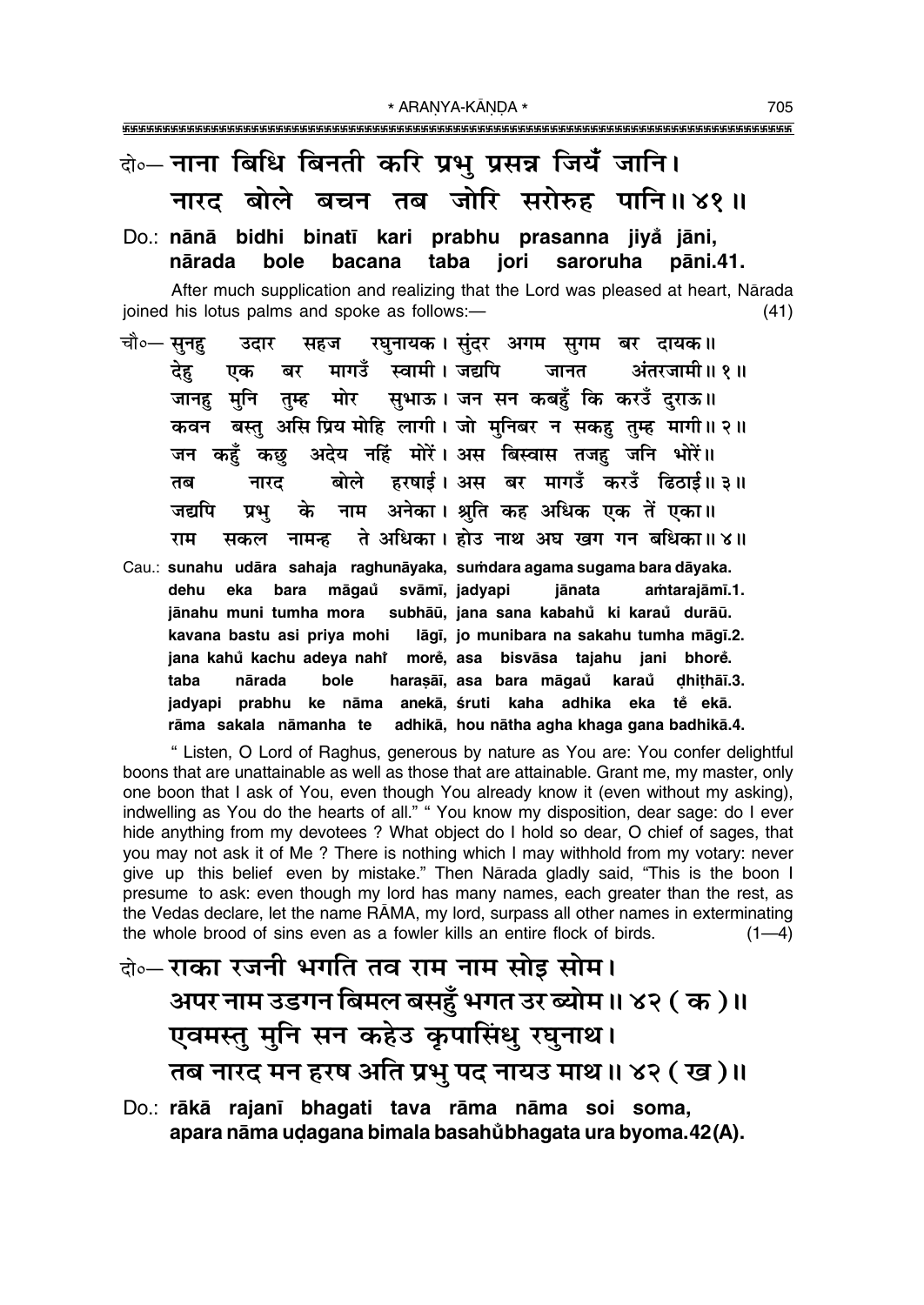### evamastu muni sana kaheu krpāsimdhu raghunātha, taba nārada mana harasa ati prabhu pada nāyau mātha.42(B).

" May the name RAMA shine as the moon and the other names as so many stars in the cloudless sky of Your devotee's heart during the full-moon night of devotion to You." "The all-merciful Lord of Raghus replied to the sage, "So be it" Thereupon Nārada felt much delighted at heart and bowed at the Lord's feet.  $(42 A-B)$ 

- रघुनाथहि जानी। पुनि नारद बोले मृदु बानी॥ चौ०— अति प्रसन्न जबहिं प्रेरेड निज माया। मोहेहु मोहि सूनहु रघुराया॥ १॥ राम बिबाह मैं चाहउँ कीन्हा। प्रभु केहि कारन करै न दीन्हा॥ तब कहउँ सहरोसा। भजहिं जे मोहि तजि सकल भरोसा॥ २॥ मनि तोहि सन कै रखवारी। जिमि बालक राखड करउँ सदा तिन्ह महतारी॥ सिस बच्छ अनल अहि धाई। तहँ गह अरगार्ड ॥ ३ ॥ राखंड जननी प्रौढ़ भएँ तेहि सुत पर माता।।प्रीति करड नहिं पाछिलि बाता॥ मोरें तनय सम ग्यानी। बालक सुत सम दास अमानी॥४॥ प्रौढ जनहि मोर बल निज बल ताही। दुह कहँ काम क्रोध रिपु आही॥ यह बिचारि पंडित मोहि भजहीं। पाएहूँ ग्यान भगति नहिं तजहीं॥५॥ Cau.: ati prasanna raghunāthahi jānī, puni nārada bole mrdu bānī. rāma jabaht prereu nija māyā, mohehu mohi sunahu raghurāyā.1.
- kīnhā, prabhu kehi kārana karai na dīnhā. taba bibāha mat cāhau sunu muni tohi kahaŭ saharosā, bhajahi je mohi taji sakala bharosā.2. karaŭ sadā tinha kai rakhavārī, jimi bālaka rākhai mahatārī. gaha sisu baccha anala ahi dhāī, tahå aragāī.3. rākhai iananī prauRha bhae tehi suta para mātā, prīti karai nahr bātā. pāchili morẻ prauRha tanaya sama gyānī, bālaka suta sama dāsa amānī.4. janahi mora bala nija bala tāhī, duhu kahå kāma krodha ripu āhī. yaha bicāri pamdita mohi bhajahi̇̃, pāehů gyāna bhagati nahŕ tajahi̇̃.5.

Seeing the Lord of Raghus so highly pleased, Narada spoke again in gentle tones— " Listen, O Rāma: when You impelled Your Māyā (deluding potency) and infatuated me, O Lord of Raghus, I wanted to marry. Why, then, did You not let me accomplish my desire ?" " Listen, O sage: I tell you with all the emphasis at My command that I always take care of those who worship Me with undivided faith, even as a mother tends her child. If an infant child runs to catch hold of fire or a snake, the mother rescues it by drawing it aside. When, however, her son has grown up she loves him no doubt, but not as before. The wise are like My grown up sons, while humble devotees are like My infant children. A devotee depends on Me, while the former (a wise man) depends on his own strength; and both have to face enemies like lust and anger. Pondering thus the prudent adore Me and never take leave of devotion even after attaining wisdom.  $(1 - 5)$ 

# वे. काम क्रोध लोभादि मद प्रबल मोह कै धारि। तिन्ह महँ अति दारुन दुखद मायारूपी नारि॥४३॥

Do.: kāma krodha lobhādi mada prabala moha kai dhāri, tinha mahå ati dāruna dukhada māyārūpī nāri.43.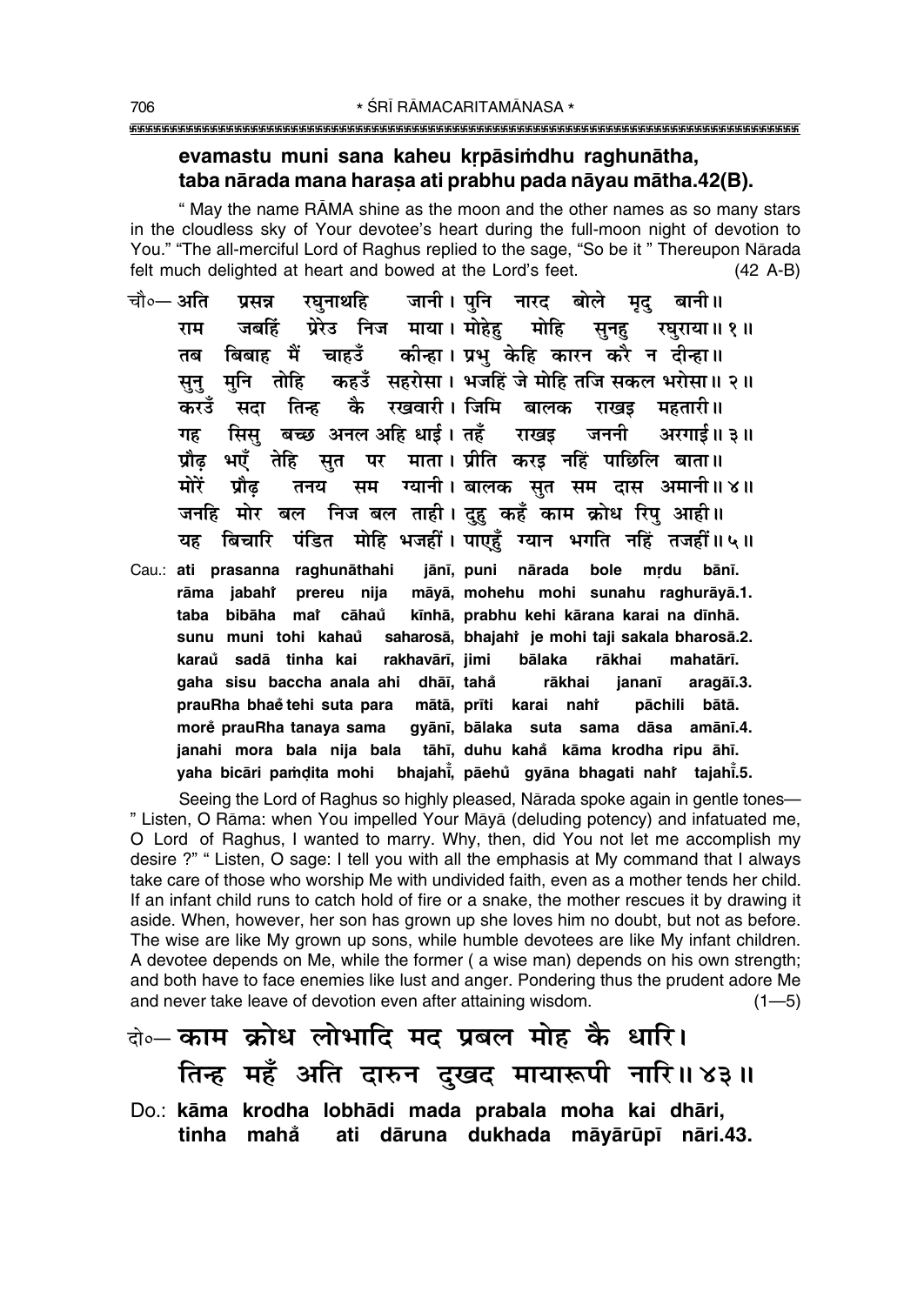\* ARANYA-KĀNDA \* 

"Lust, anger, greed, pride etc., constitute the most powerful army of Ignorance. But among them all the fiercest and the most troublesome is that incarnation of Māyā (the Lord's deluding potency) called woman."  $(43)$ 

कह पुरान श्रुति संता। मोह बिपिन कहँ नारि बसंता॥ चौ∘— सूनु मुनि जलाश्रय झारी।होड ग्रीषम सोषड सब नारी॥१॥ नेम जप तप भेका। इन्हहि हरषप्रद काम क्रोध मट मत्सर बरषा एका ॥ समुदाई। तिन्ह कहँ सरद सदा सुखदाई॥ २॥ दर्बासना कमद धर्म बृंदा। होइ हिम तिन्हहि दहइ सुख मंदा॥ सरसीरुह सकल बहुताई। पलुहइ नारि सिसिर रितु पाई॥३॥ पनि ममता जवास सुखकारी। नारि निबिड़ रजनी अँधिआरी॥ निकर पाप उलक बधि बल सील सत्य सब मीना। बनसी सम त्रिय कहहिं प्रबीना॥४॥ nāri basamtā. Cau.: sunu muni kaha purāna śruti samtā, moha bipina kahů japa tapa nema jalāśraya jhārī, hoi grīsama saba nārī.1. sosai kāma krodha mada matsara bhekā, inhahi harasaprada barasā ekā. durbāsanā kumuda samudāī, tinha kahå sarada sadā sukhadāī.2. dharma sakala sarasīruha brmdā, hoi hima tinhahi dahai sukha mamdā. mamatā javāsa bahutāī, paluhai nāri sisira ritu puni pāī.3. sukhakārī, nāri pāpa ulūka nikara nibiRa rajanī ådhiārī.

" Listen, O sage: the Purānas, the Vedas and the saints declare that woman is like the vernal season to the forest of ignorance. Nay, like the hot season she dries up all the ponds and lakes of Japa (the muttering of prayers), austerity and religious observances. Again, lust, anger, pride and jealousy are so many frogs as it were; like the rainy season woman is the only agency that gladdens them all. Even so latent desires of a vicious type are like a bed of lilies, to which, like the autumn, she is ever agreeable. All the different virtues are like a bed of lotuses; like the middle of winter, woman, who is a source of base (sensuous) pleasure, blights them all. Again, the overgrowth of the Yavasa plant in the shape of mineness flourishes when the close of winter in the shape of woman appears. For owls in the shape of sins woman is a delightful night thick with darkness. Even so reason, strength, virtue and truth are all so many fishes as it were; and woman, so declare the wise, is like a hook to catch them."  $(1-4)$ 

budhi bala sīla satya saba mīnā, banasī sama triya kahahi prabīnā.4.

## वे अवगुन मूल सूलप्रद प्रमदा सब दुख खानि। ताते कीन्ह निवारन मनि मैं यह जियँ जानि॥४४॥

Do.: avaguna mūla sūlaprada pramadā saba dukha khāni, kīnha nivārana muni mai yaha jiya tāte jāni.44.

"A young woman is the root of all evil, a source of torment and a mine of all woes. Therefore, bearing this in mind, O sage, I prevented your marriage."  $(44)$ 

चौ∘— सनि रघपति े के बचन सुहाए । मुनि तन पुलक नयन भरि आए॥ कहह कवन प्रभ कै असि रीती। सेवक पर ममता अरु प्रीती॥१॥ जे न भजहिं अस प्रभु भ्रम त्यागी। ग्यान रंक अभागी।। नर मंद बोले मनि नारद।समह राम बिग्यान पनि सादर बिसारद॥ २॥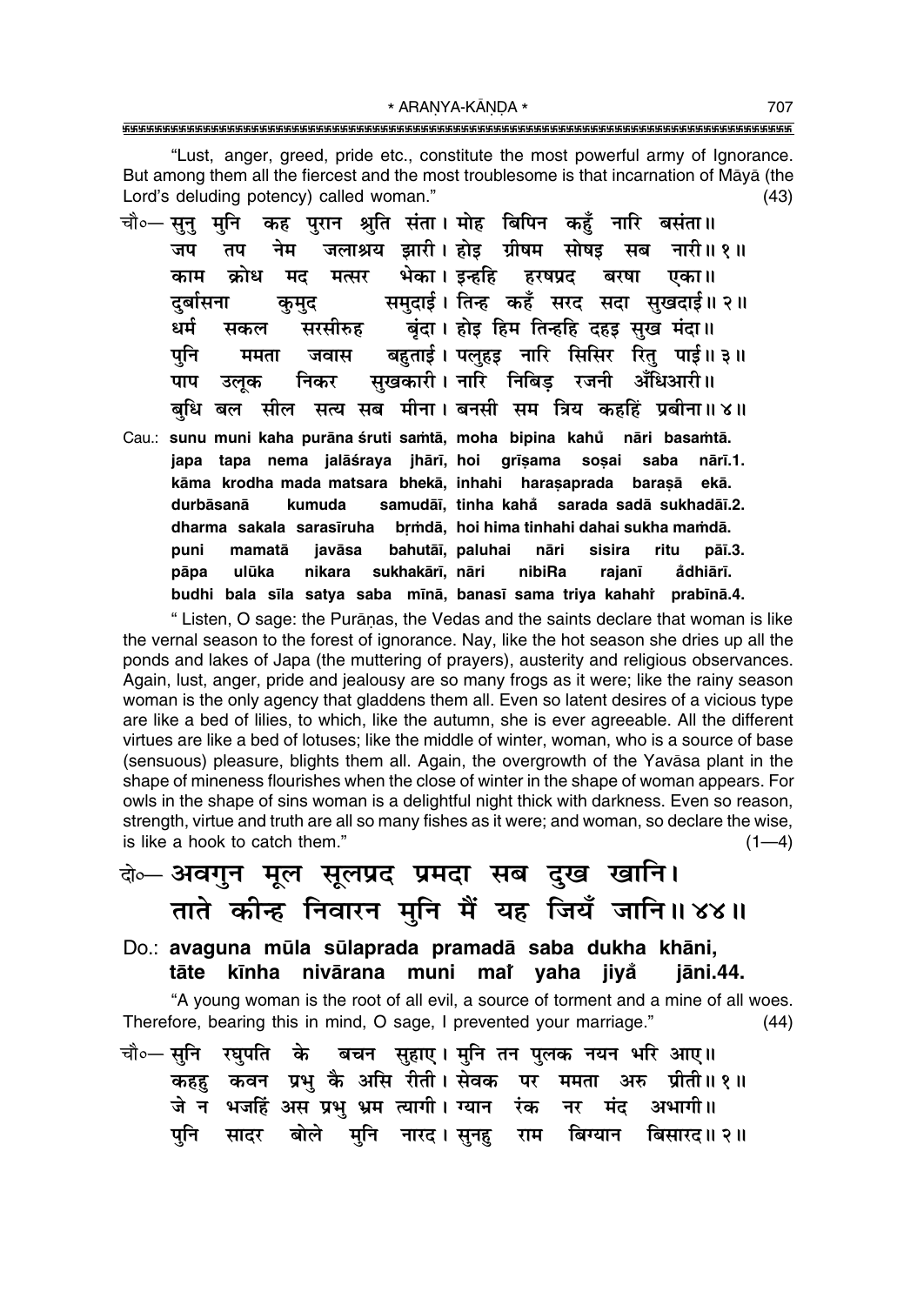| लच्छन रघुबीरा। कहहु नाथ भव भंजन भीरा॥<br>संतन्ह के                      |
|-------------------------------------------------------------------------|
| मुनि संतन्ह के गुन कहऊँ। जिन्ह ते मैं उन्ह कें बस रहऊँ॥३॥<br>सूनु       |
| षट  बिकार जित अनघ  अकामा । अचल अकिंचन  सुचि  सुखधामा ॥                  |
| अनीह      मितभोगी । सत्यसार  कबि   कोबिद   जोगी ॥ ४ ॥<br>अमितबोध        |
| मदहीना। धीर धर्म गति परम प्रबीना॥५॥<br>मानद<br>सावधान                   |
| Cau.: suni raghupati ke bacana suhāe, muni tana pulaka nayana bhari āe. |
| kahahu kavana prabhu kai asi rītī, sevaka para mamatā aru prītī.1.      |
| je na bhajahi asa prabhu bhrama tyāgī, gyāna ramka nara mamda abhāgī.   |
| puni sādara bole muni nārada, sunahu rāma bigyāna bisārada.2.           |
| samtanha ke lacchana raghubīrā, kahahu nātha bhava bhamjana bhīrā.      |
| sunu muni samtanha ke guna kahau, jinha te mai unha ke basa rahau.3.    |
| sata bikāra jita anagha akāmā, acala akimcana suci sukhadhāmā.          |
| mitabhogī, satyasāra kabi kobida<br>amitabodha<br>anīha<br>jogī.4.      |
| mānada madahīnā, dhīra dharma gati parama prabīnā.5.<br>sāvadhāna       |

As the sage listened to the delightful of Sri Rama (the Lord of Raghus), a thrill ran through his body and his eyes filled with tears. He said to himself, "Tell me, is there any other master whose wont it is to show such attachment and fondness for his servants? Men who refuse to worship such a lord shaking off all delusion are bankrupt of wisdom, dull-writted and wretched." The sage Nārada again reverentially spoke to the Lord, "Listen, O Rāma, who are well-versed in sacred lore: tell me, my lord Raghuvīra (Hero of Raghu's line), the distinguishing marks of saints, O dispeller of the fear of transmigration." "I tell you, dear sage, the qualities of saints, by virtue of which they hold Me in subjection. They are masters of the six passions (lust, anger, greed, infatuation, pride and jealousy), sinless, disinterested, firm, possessing nothing, pure (both within and without), full of bliss, of boundless wisdom, desireless, moderate in diet, truthful, inspired, learned and united with God, circumspect, bestowing honour on others, free from pride, strong-minded and highly conversant with the course of Dharma (righteousness).  $(1 - 5)$ 

## बे॰- गुनागार संसार दुख रहित बिगत संदेह। तजि मम चरन सरोज प्रिय तिन्ह कहुँ देह न गेह।। ४५॥

Do.: gunāgāra samsāra dukha rahita bigata samdeha, taji mama carana saroja priya tinha kahůdeha na geha.45.

" They are abodes of virtue, above the sorrows of the world and free from doubt. Nothing besides My lotus feet is dear to them, not even their body nor their home." (45)

श्रवन सुनत सकुचाहीं। पर गुन सुनत अधिक हरषाहीं॥ चौ∘— निज गन त्यागहिं नीती। सरल सुभाउ सबहि सन प्रीती॥१॥ सम सीतल नहिं जप तप ब्रत दम संजम लनेमा। गरु गोबिंद बिप्र पद प्रेमा॥ मयत्री दाया। मुदिता मम पद प्रीति अमाया॥२॥ श्रद्धा छमा बिनय बिग्याना।बोध जथारथ बिरति बिबेक बेट पराना ॥ मद करहिं न काऊ। भूलि न देहिं कुमारग पाऊ॥३॥ दंभ मान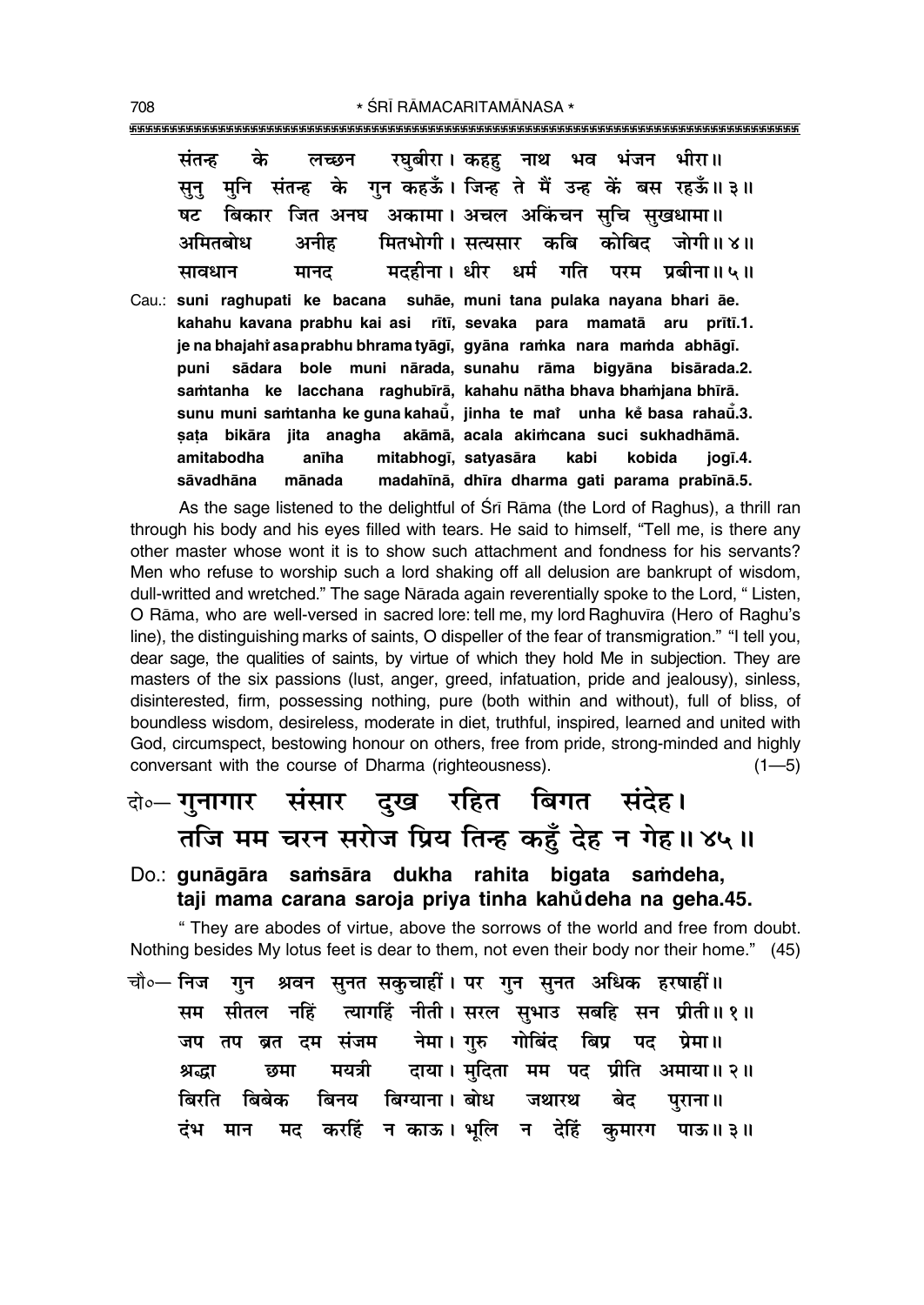गावहिं सदा मम लीला।हेत रहित परहित रत सीला॥ सनहिं मुनि सुनु साधुन्ह के गुन जेते। कहि न सकहिं सारद श्रुति तेते॥४॥ Cau.: nija guna śravana sunata sakucāhi, para guna sunata adhika harasāhi. sama sītala nahi tyāgahi nītī, sarala subhāu sabahi sana prītī.1. japa tapa brata dama samjama nemā, guru gobimda bipra pada premā. śraddhā chamā mayatrī dāyā, muditā mama pada prīti amāyā.2. birati bibeka binaya bigyānā, bodha jathāratha beda purānā. dambha māna mada karahi na kāū, bhūli na dehi kumāraga pāū.3. gāvahi sunahi sadā mama līlā, hetu rahita parahita rata sīlā. muni sunu sādhunha ke guna jete, kahi na sakahi sārada śruti tete.4.

"They blush to hear themselves praised but feel much delighted to hear others' praises. Even-minded and placid, they never abandon the right course. Guileless by nature and loving, they are given over to prayer, austerity, control of the senses, selfdenial and religious observances and undertake sacred vows. They are devoted to the feet of their Guru, Lord Govinda (Visnu) and the Brāhmanas. They are full of piety, forgiving, friendly to all, compassionate, cheerful under all circumstances and sincerely devoted to My feet. They are further characterized by dispassion, discretion, modesty, knowledge of the truth relating to God as well as by a correct knowledge of the Vedas and Purānas. They never take recourse to hypocrisy, pride or arrogance nor set their foot on the evil path even by mistake. They are ever engaged in singing or hearing My stories and are intent on doing good to others without any consideration. In short, O good sage, the qualities of the saints are so numerous that they cannot be exhausted even by Sarada (the goddess of speech) nor by the Vedas."  $(1-4)$ 

छंं- कहि सक न सारद सेष नारद सूनत पद पंकज गहे। अस दीनबंधु कृपाल अपने भगत गुन निज मुख कहे।। सिरु नाइ बारहिं बार चरनन्हि ब्रह्मपुर नारद गए। ते धन्य तुलसीदास आस बिहाइ जे हरि रँग रँए॥

Cham.: kahi saka na sārada sesa nārada sunata pada pamkaja gahe, asa dīnabamdhu krpāla apane bhagata guna nija mukha kahe. siru nāi bārahi bāra carananhi brahmapura nārada gae, te dhanya tulasīdāsa āsa bihāi je hari råga råe.

"Neither Śāradā nor Śesa could tell them!" Even as he heard this the sage Nārada clasped the Lord's lotus feet. In this way the all-merciful Lord, the befriender of the meek, recounted with His own lips the virtues of His devotees. Narada bowed his head at the Lord's feet again and again and left for the abode of Brahma (the Creator). Blessed are they, says Tulasidāsa, who, giving up all hopes, are steeped in love for Srī Hari.

बेन्ट रावनारि जसु पावन गावहिं सुनहिं जे लोग। राम भगति दृढ़ पावहिं बिन् बिराग जप जोग॥ ४६ ( क )॥ दीप सिखा सम जुबति तन मन जनि होसि पतंग। भजहि राम तजि काम मद करहि सदा सतसंग॥४६ (ख)॥